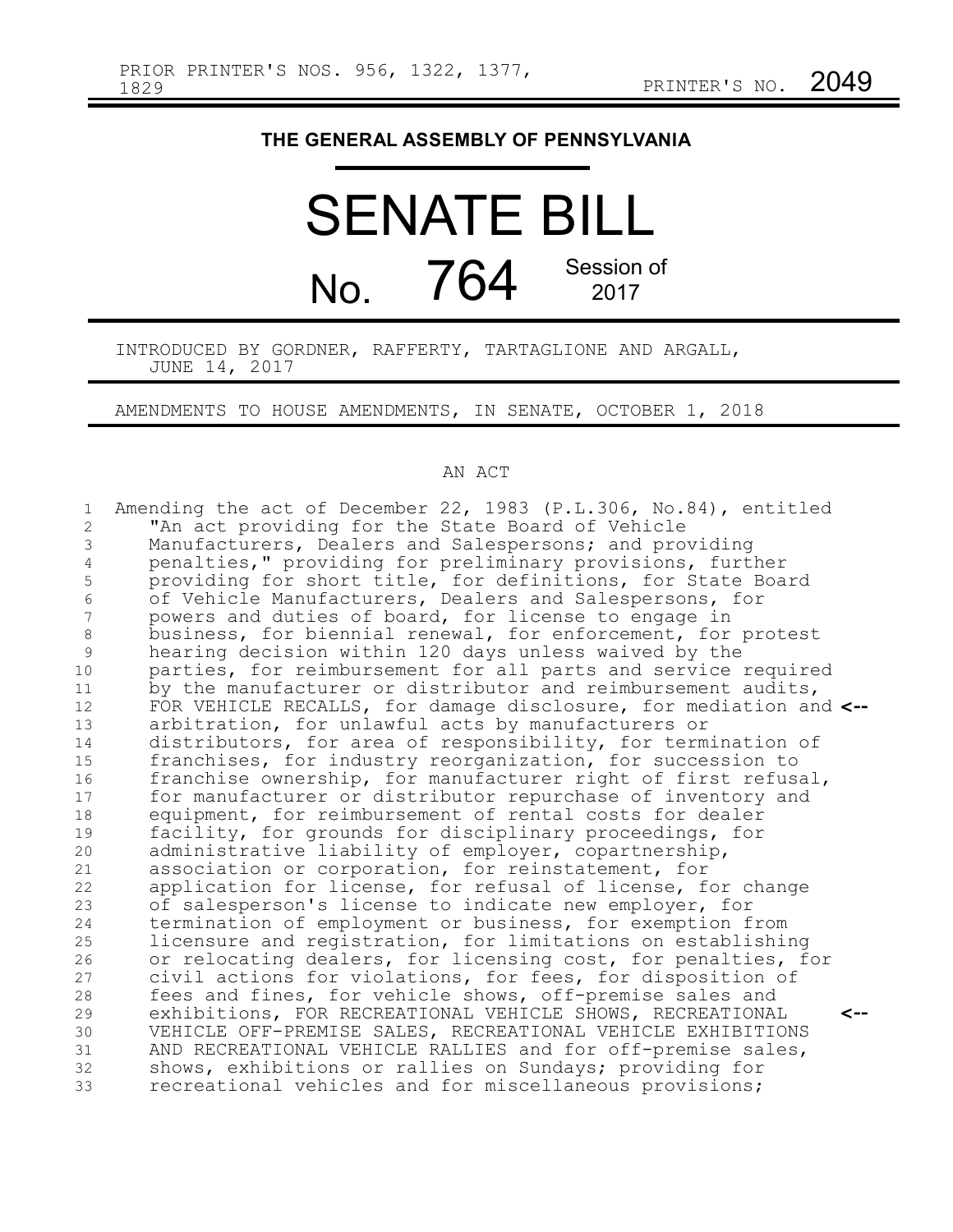| 1<br>$\overline{2}$<br>3 | further providing for savings provision, for repeals,<br>expiration of terms of board members and for existing rules<br>and regulations. |
|--------------------------|------------------------------------------------------------------------------------------------------------------------------------------|
| 4                        | The General Assembly of the Commonwealth of Pennsylvania                                                                                 |
| 5                        | hereby enacts as follows:                                                                                                                |
| 6                        | Section 1. The act of December 22, 1983 (P.L.306, No.84),                                                                                |
| 7                        | known as the Board of Vehicles Act, is amended by adding a                                                                               |
| 8                        | chapter heading to read:                                                                                                                 |
| $\mathcal{G}$            | CHAPTER 1                                                                                                                                |
| 10                       | PRELIMINARY PROVISIONS                                                                                                                   |
| 11                       | Section 2. Section 1 of the act is renumbered to read:                                                                                   |
| 12                       | Section [1] 101. Short title.                                                                                                            |
| 13                       | This act shall be known and may be cited as the Board of                                                                                 |
| 14                       | Vehicles Act.                                                                                                                            |
| 15                       | Section 3. The definitions of "motor home," "recreational                                                                                |
| 16                       | vehicle" and "recreational vehicle park trailer" in section 2 of                                                                         |
| 17                       | the act are amended and the section is renumbered and amended by                                                                         |
| 18                       | adding definitions to read:                                                                                                              |
| 19                       | Section [2] 102. Definitions.                                                                                                            |
| 20                       | The following words and phrases when used in this act shall                                                                              |
| 21                       | have the meanings given to them in this section unless the                                                                               |
| 22                       | context clearly indicates otherwise:                                                                                                     |
| 23                       | $\star$ $\star$ $\star$                                                                                                                  |
| 24                       | "Fifth wheel trailer." A vehicle mounted on wheels designed                                                                              |
| 25                       | to provide temporary living quarters for recreational, camping                                                                           |
| 26                       | or travel use which is a size and weight which does not require                                                                          |
| 27                       | a special highway movement permit and is designed to be towed by                                                                         |
| 28                       | a motorized vehicle that contains a towing mechanism mounted                                                                             |
| 29                       | above or forward of the tow vehicle's rear axle.                                                                                         |
| 30                       | * * *                                                                                                                                    |
| 31                       | "Folding camping trailer." A vehicle mounted on wheels and                                                                               |

20170SB0764PN2049 - 2 -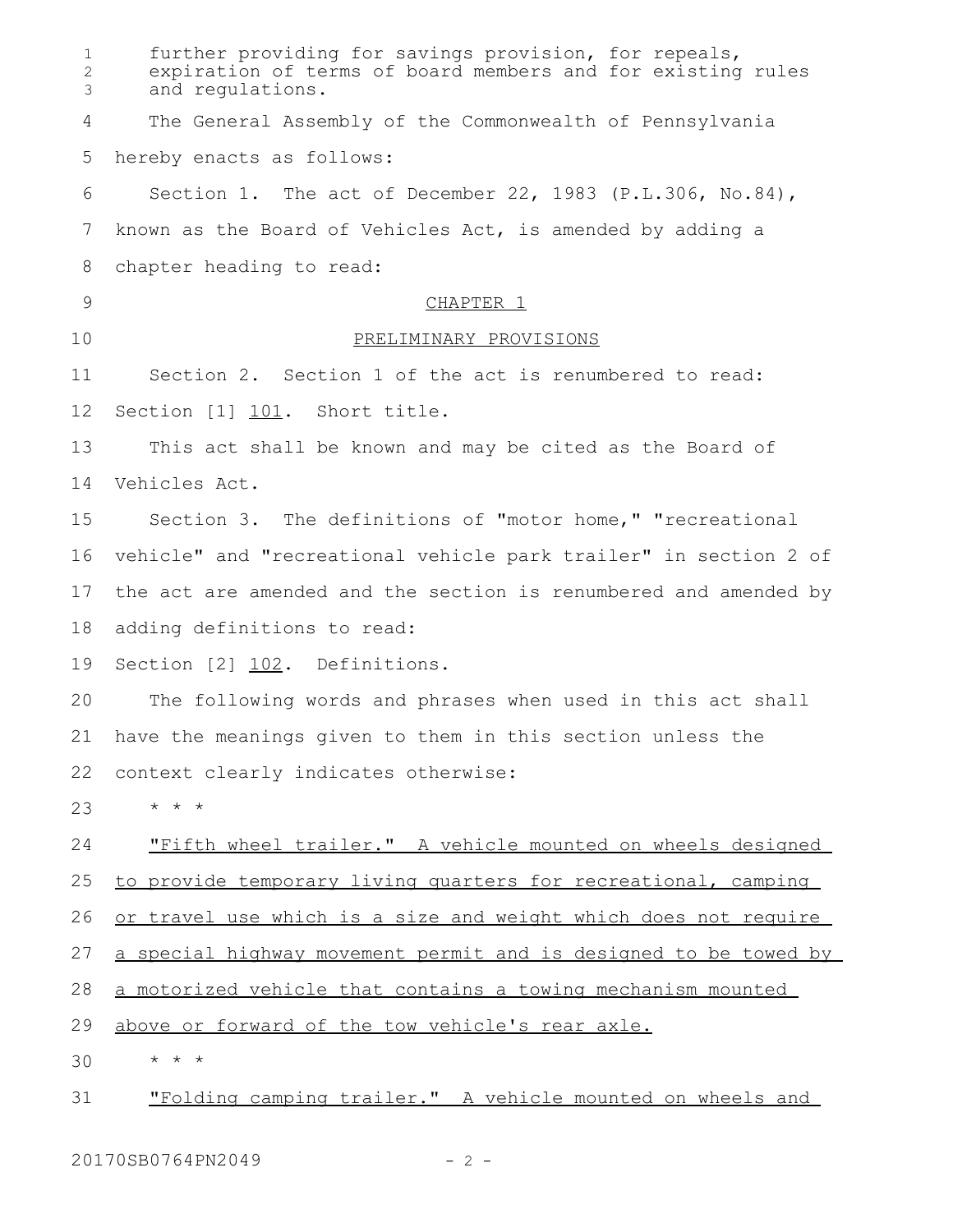| 1  | constructed with collapsible side walls that fold for towing by        |
|----|------------------------------------------------------------------------|
| 2  | another vehicle and unfold at the campsite to provide temporary        |
| 3  | living quarters for recreational, camping or travel use.               |
| 4  | $\star$ $\star$ $\star$                                                |
| 5  | "Motor home." [A vehicle designed to provide temporary                 |
| 6  | living quarters, built into an integral part of, or permanently        |
| 7  | attached to, a self-propelled vehicle chassis or van.] $\underline{A}$ |
| 8  | motorized vehicle designed to provide temporary living quarters        |
| 9  | for recreational, camping or travel use containing at least four       |
| 10 | of the following permanently installed independent life support        |
| 11 | systems:                                                               |
| 12 | (1) A cooking facility with an on-board fuel source.                   |
| 13 | (2) A potable water supply system that includes at least               |
| 14 | a sink, a faucet and a water tank with an exterior service             |
| 15 | supply connection.                                                     |
| 16 | A toilet with exterior evacuation.<br>(3)                              |
| 17 | (4) A gas or electric refrigerator.                                    |
| 18 | (5)<br>A heating or air conditioning system with an on-                |
| 19 | board power or fuel source separate from the vehicle engine.           |
| 20 | (6) An electric power system separate from the vehicle.                |
| 21 | "Park model RV." A vehicle that:                                       |
| 22 | (1) Is designed and marketed as temporary living                       |
| 23 | guarters for recreational camping, travel or seasonal use.             |
| 24 | (2) Is not permanently affixed to real property for use                |
| 25 | <u>as a permanent dwelling.</u>                                        |
| 26 | (3) Is built on a single chassis mounted on wheels with                |
| 27 | a gross trailer area not exceeding 400 square feet in the              |
| 28 | set-up mode.                                                           |
| 29 | (4) Is certified by the manufacturer as complying with                 |
| 30 | the ANSI A119.5 Park Model Recreational Vehicle Standard.              |
|    |                                                                        |

20170SB0764PN2049 - 3 -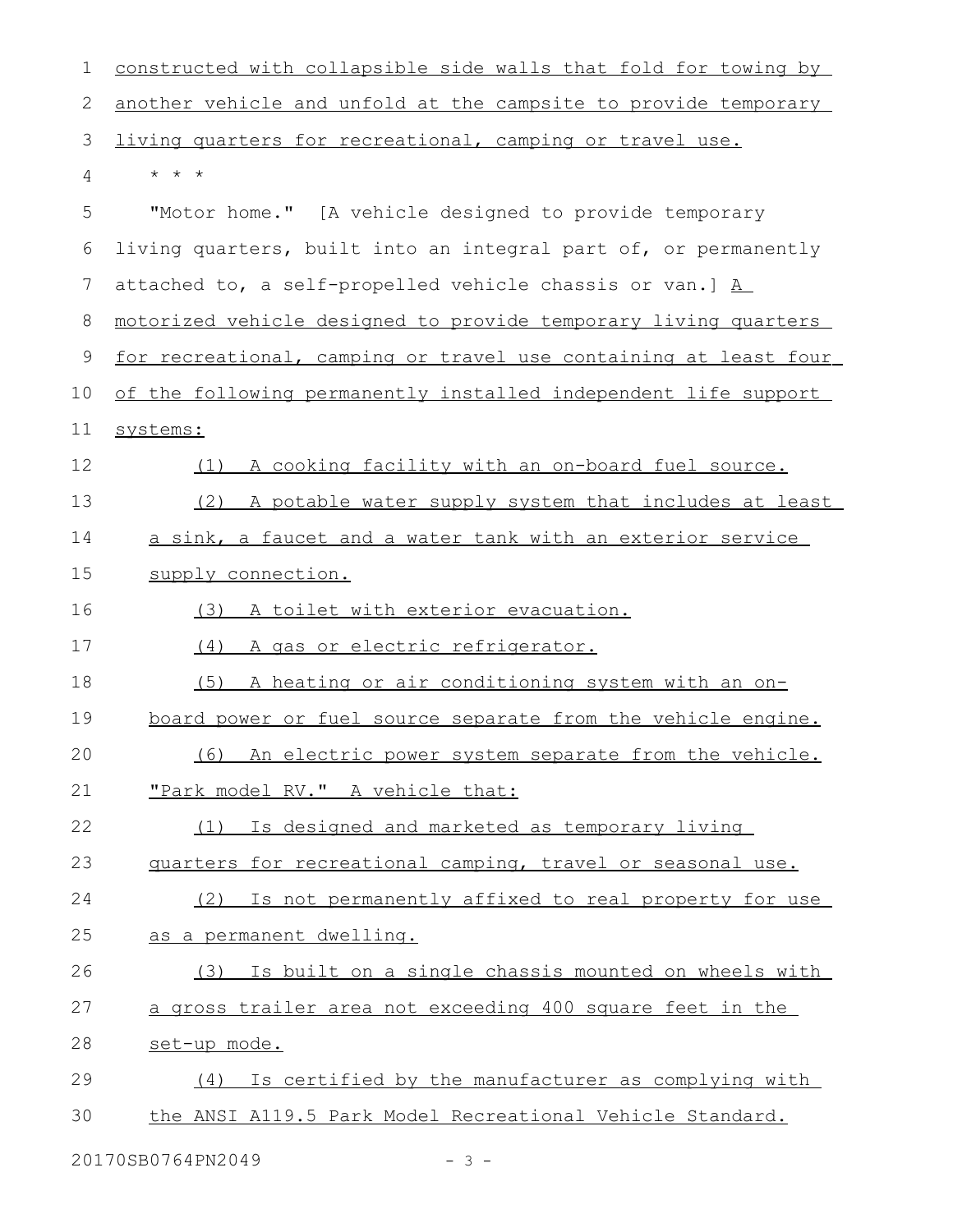\* \* \* 1

| $\mathbf{2}$ | "Recreational vehicle." [A vehicle primarily designed as         |
|--------------|------------------------------------------------------------------|
| 3            | temporary living quarters for recreational, camping or travel    |
| 4            | use, which either has its own power or is mounted on or drawn by |
| 5            | another vehicle. The term includes a travel trailer,             |
| 6            | recreational vehicle park trailer, slide-in camper, camping      |
| 7            | trailer and motor home.] A vehicle which is either self-         |
| 8            | propelled or towed by a consumer-owned tow vehicle and designed  |
| 9            | to provide temporary living quarters for recreational, camping   |
| 10           | or travel use that complies with all applicable Federal vehicle  |
| 11           | requlations and is certified by the manufacturer as complying    |
| 12           | with NFPA 1192 Standard on Recreational Vehicles or ANSI A119.5  |
| 13           | Park Model Recreational Vehicle Standard and include the         |
| 14           | following types:                                                 |
| 15           | Motor home.<br>(1)                                               |
| 16           | (2)<br><u>Travel trailer.</u>                                    |
| 17           | Fifth wheel travel trailer.<br>(3)                               |
| 18           | Folding camping trailer.<br>(4)                                  |
| 19           | (5)<br>Truck camper.                                             |
| 20           | <u>Park model RV.</u><br>(6)                                     |
| 21           | ["Recreational vehicle park trailer." A recreational vehicle     |
| 22           | that is built on a single chassis mounted on wheels, has a gross |
| 23           | trailer area not exceeding 400 square feet in the set-up mode    |
| 24           | and is certified by the manufacturer as complying with ANSI      |
| 25           | A119.5.]                                                         |
| 26           | $\star$ $\star$ $\star$                                          |
| 27           | "Recreational vehicle warrantor." An individual, firm,           |
| 28           | corporation or business entity, including a manufacturer or      |
| 29           | supplier that provides a written warranty to a consumer in       |
| 30           | connection with a new recreational vehicle or a part, accessory  |
|              | 20170SB0764PN2049<br>- 4 -                                       |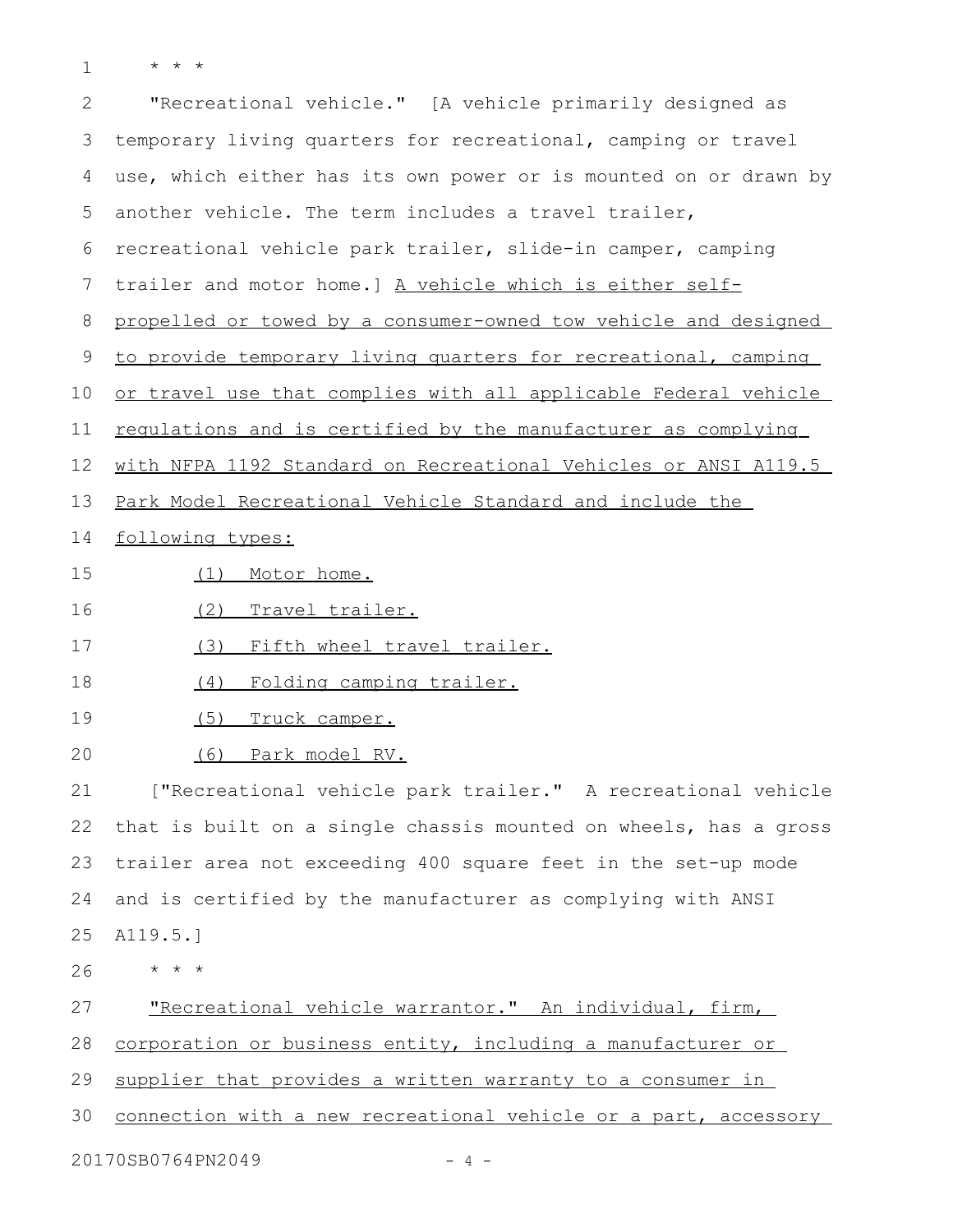| $\mathbf 1$ | or component of a new recreational vehicle. The term does not                           |
|-------------|-----------------------------------------------------------------------------------------|
| 2           | include service contracts, mechanical or other insurance or                             |
| 3           | extended warranties sold for separate consideration by a dealer                         |
| 4           | or other person not controlled by a manufacturer.                                       |
| 5           | $\star$ $\star$ $\star$                                                                 |
| 6           | <u>"Travel trailer." A vehicle mounted on wheels and towed by a</u>                     |
| 7           | consumer's motorized vehicle designed to provide temporary                              |
| 8           | <u>living quarters for recreational, camping or travel use of a</u>                     |
| 9           | size and weight as to not require a special highway movement                            |
| 10          | permit when towed by a motorized vehicle.                                               |
| 11          | "Truck camper." A vehicle designed to be placed in the bed                              |
| 12          | of a pickup truck to provide temporary living quarters for                              |
| 13          | recreational, camping or travel use.                                                    |
| 14          | $\star$ $\star$ $\star$                                                                 |
| 15          | Section 4. The act is amended by adding a chapter heading to                            |
| 16          | read:                                                                                   |
| 17          | CHAPTER <sub>3</sub>                                                                    |
| 18          | VEHICLES                                                                                |
| 19          | Section 5. Sections 3 and 4 of the act are amended<br><del>to read: <b>&lt;--</b></del> |
| 20          | SECTION 3 OF THE ACT IS RENUMBERED TO READ:<br><--                                      |
| 21          | Section [3] 301. State Board of Vehicle Manufacturers, Dealers                          |
| 22          | and Salespersons.                                                                       |
| 23          | Board.--The State Board of Vehicle Manufacturers,<br>(a)                                |
| 24          | Dealers and Salespersons shall consist of 17 members, one of                            |
| 25          | whom shall be the Commissioner of Professional and Occupational                         |
| 26          | Affairs, or his designee, one of whom shall be the Secretary of                         |
| 27          | the Department of Transportation, or his designee, one of whom                          |
| 28          | shall be the Director of Consumer Protection in the Office of                           |
| 29          | Attorney General, or his designee, and the remaining 14 of whom                         |
| 30          | shall be appointed by the Governor as follows:                                          |
|             | 20170SB0764PN2049                                                                       |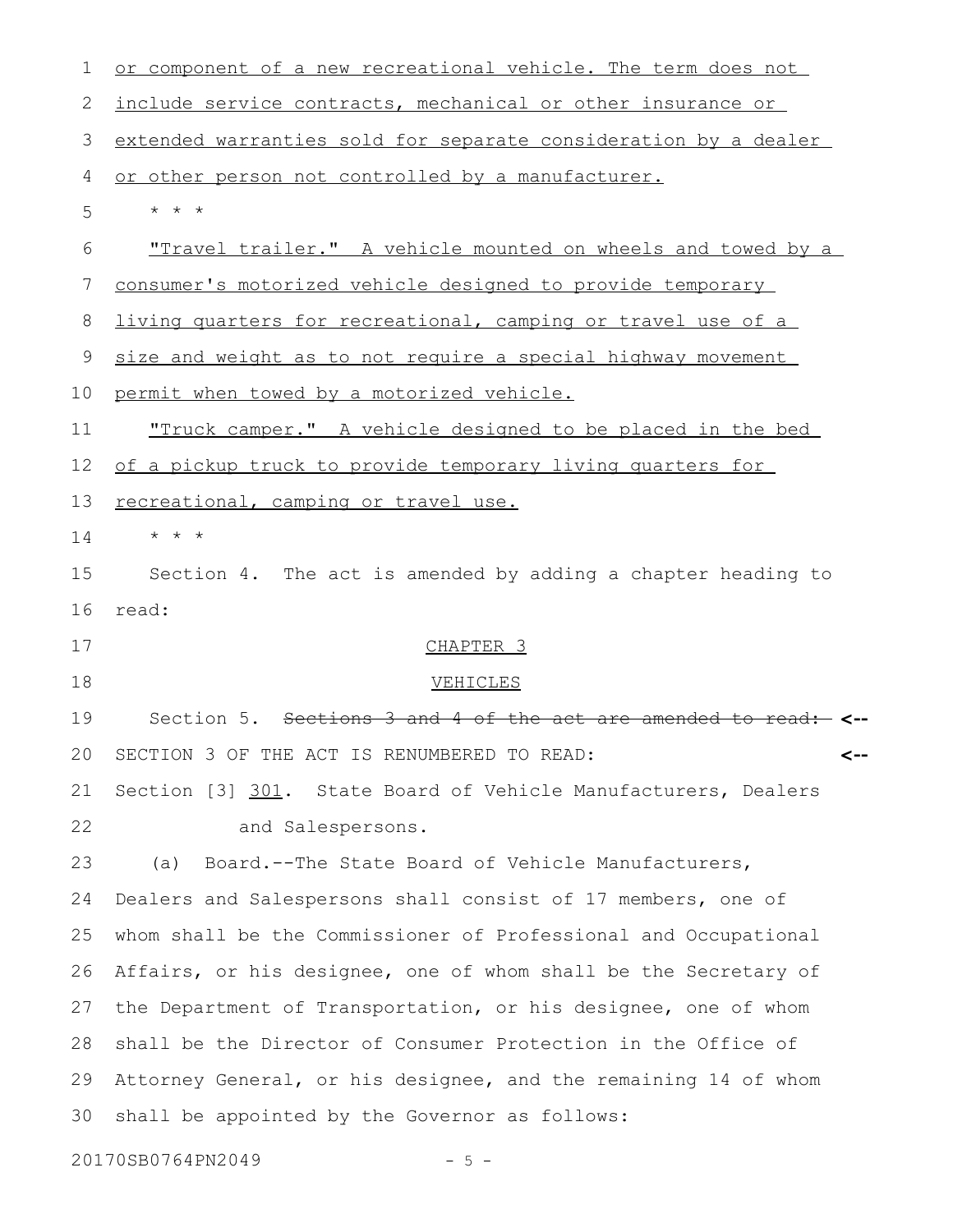(1) Three members shall be new vehicle dealers who have been actively engaged as such for a period of five years immediately preceding their appointment. 1 2 3

(2) Three members shall be used vehicle dealers who have been actively engaged as such for a period of five years immediately preceding their appointment. One used vehicle dealer member beginning with the first vacancy for a used vehicle dealer after the effective date of this amendment shall also be an owner, partner or officer of a corporation or business which is licensed as a vehicle auction and which has been actively engaged as such for a period of five years immediately preceding the appointment. 4 5 6 7 8 9 10 11 12

(3) One shall be a manufactured housing or mobile home dealer who has been actively engaged as such for a period of five years immediately preceding appointment. 13 14 15

(4) One shall be a salesperson who has been actively engaged in the sale of new or used vehicles for a period of five years immediately preceding appointment. The member shall not be a dealer or an officer of a corporation or a member of a partnership engaged in the business of a dealer at the time of appointment. 16 17 18 19 20 21

(5) One shall be a recreational vehicle dealer who has been actively engaged as such for a period of five years immediately preceding appointment. 22 23 24

(6) One shall be a motorcycle dealer who has been actively engaged as such for a period of five years immediately preceding appointment. 25 26 27

(6.1) One member shall be a mobility vehicle dealer who has been actively engaged as such for a period of five years immediately preceding appointment. 28 29 30

20170SB0764PN2049 - 6 -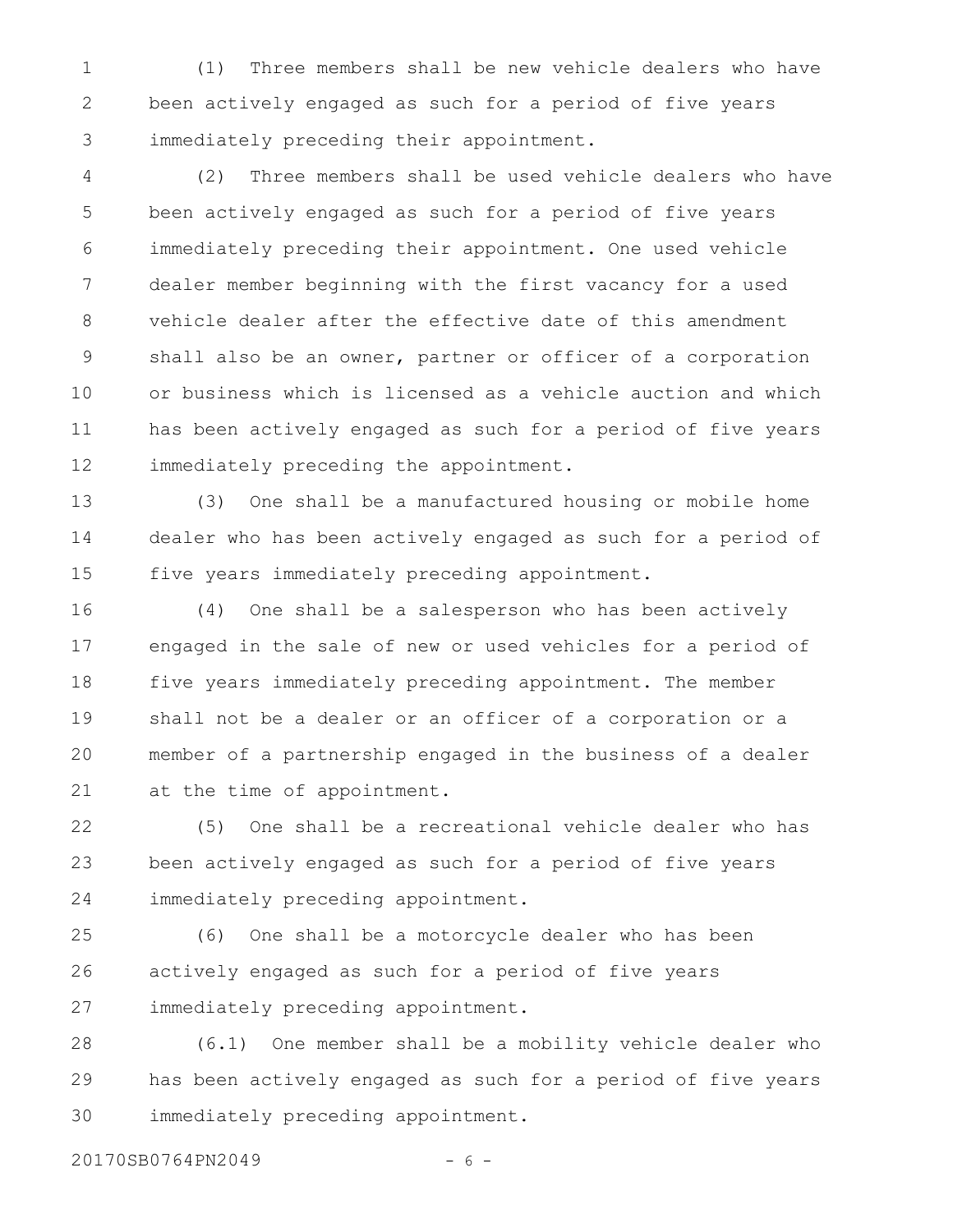(7) Three shall be members of the general public having no connection with the vehicle business. 1 2

(b) Terms of members.--The terms of the members of the board shall be four years for members appointed after the effective date of this amendment from the respective date of their appointment, provided that a member may continue for a period not to exceed six months beyond the expiration of his term if a successor has yet to be duly appointed and qualified according to law. The maximum number of consecutive terms a member shall serve shall be two consecutive four-year terms. In the event that any member shall die, resign or be removed from office, his successor shall be appointed and hold office for the unexpired term. 3 4 5 6 7 8 9 10 11 12 13

(c) Quorum.--A majority of the members of the board who have been appointed and confirmed shall constitute a quorum. Motions, questions and decisions of the board shall require the affirmative vote of a majority of a quorum for adoption. The board shall select, from among their number, a chairman and a secretary. 14 15 16 17 18 19

(d) Reimbursement of expenses.--Each member of the board, excepting the Commissioner of Professional and Occupational Affairs or his designee, the Director of the Bureau of Consumer Protection in the Office of Attorney General or his designee, and the Secretary of the Department of Transportation or his designee, shall be paid reasonable traveling, hotel and other necessary expenses and per diem compensation at the rate of \$60 for each day of actual service while on board business. (e) Attendance.--A member who fails to attend three 20 21 22 23 24 25 26 27 28

consecutive meetings shall forfeit his seat unless the Commissioner of Professional and Occupational Affairs, upon 29 30

20170SB0764PN2049 - 7 -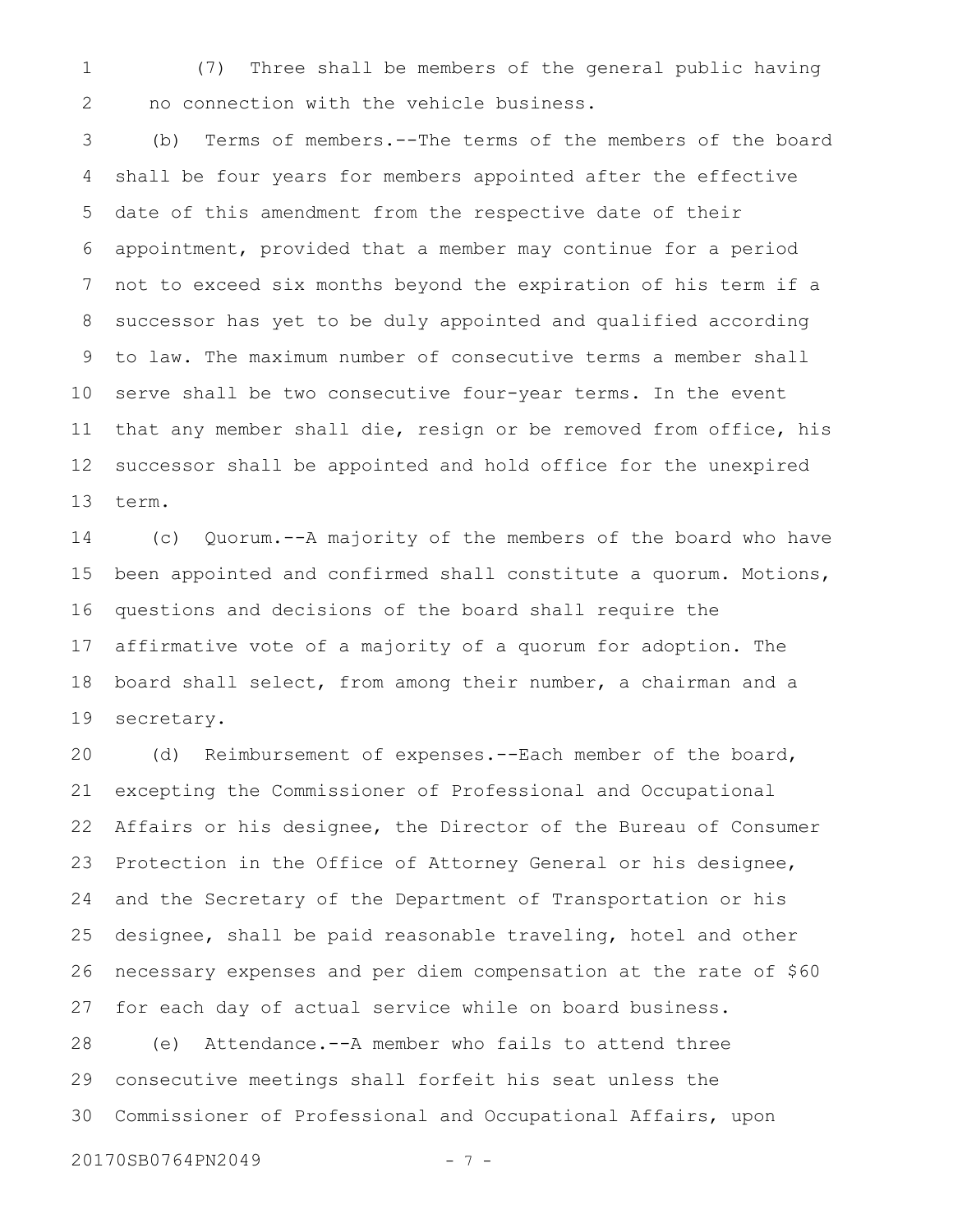written request from the member, finds that the member should be excused from a meeting because of illness or the death of an immediate family member. 1 2 3

SECTION 6. SECTIONS 4 AND 5 OF THE ACT ARE AMENDED TO READ: **<--** Section [4] 302. Powers and duties of board. 4 5

(a) Powers and duties.--The board shall have the power and its duty shall be to: 6 7

(1) Provide for and regulate the licensing of salespersons, dealers, vehicle auctions, manufacturers, factory branches, distributors, distributor branches and factory or distributor representatives as defined in [this act] section 102. 8 9 10 11 12

(2) Review and pass upon the qualifications of applicants for licensure and to issue, except as otherwise provided herein, a license to engage in the said businesses to any applicant who is approved by the board and who meets the requirements of this [act] chapter and regulations promulgated in accordance with this [act] chapter. 13 14 15 16 17 18

(3) Investigate on its own initiative, upon complaint of the Department of Transportation, Department of Community and Economic Development, Department of Revenue or the Office of the Attorney General, any law enforcement officer or upon the verified complaint in writing of any person, any allegations of the wrongful act or acts of any licensee or person required to be licensed [hereunder] under this chapter. Duly authorized agents of the Bureau of Professional and Occupational Affairs shall be authorized to issue administrative citations for violations of this act in accordance with section 5 of the act of July 2, 1993 (P.L.345, No.48), entitled "An act empowering the General 19 20 21 22 23 24 25 26 27 28 29 30

20170SB0764PN2049 - 8 -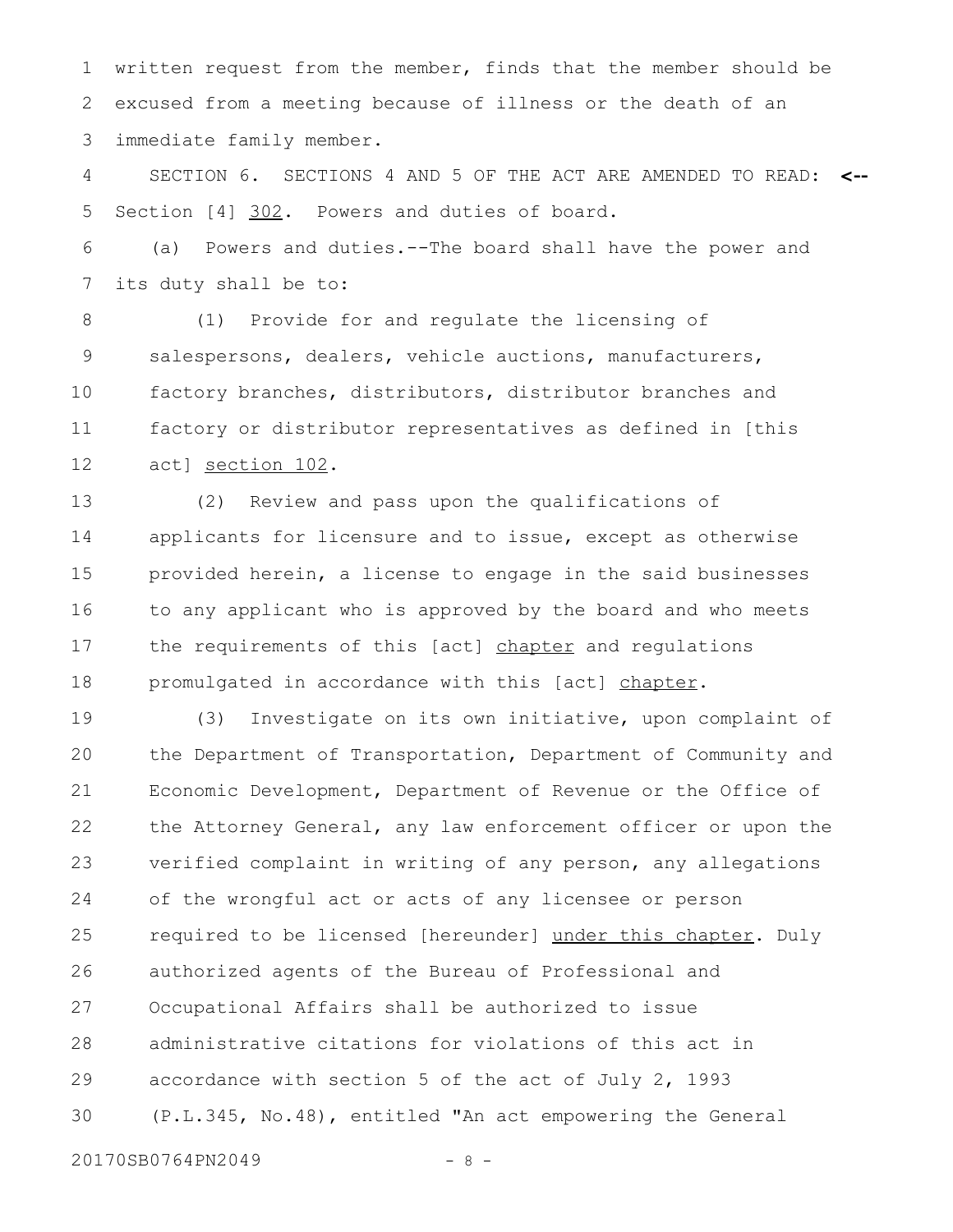Counsel or his designee to issue subpoenas for certain licensing board activities; providing for hearing examiners in the Bureau of Professional and Occupational Affairs; providing additional powers to the Commissioner of Professional and Occupational Affairs; and further providing for civil penalties and license suspension." 1 2 3 4 5 6

(4) Administer and enforce this act and to impose appropriate administrative discipline upon licensees found to be in violation of this act. 7 8 9

(5) Bring criminal prosecutions for unauthorized, unlicensed or unlawful practice and bring an action to enjoin such practices. Duly authorized agents of the bureau shall be authorized to issue citations in accordance with section 5(a) of the act of July 2, 1993 (P.L.345, No.48), entitled "An act empowering the General Counsel or his designee to issue subpoenas for certain licensing board activities; providing for hearing examiners in the Bureau of Professional and Occupational Affairs; providing additional powers to the Commissioner of Professional and Occupational Affairs; and further providing for civil penalties and license suspension," for violations of this act. 10 11 12 13 14 15 16 17 18 19 20 21

(6) Require each licensee to register biennially with the board. 22 23

(7) Keep a record showing the names and addresses of all licensees licensed under this [act] chapter. 24 25

(8) Keep minutes and records of all its transactions and proceedings especially with relation to the issuance, denial, registration, formal reprimand, suspension and revocation of licenses. In all actions or proceedings in any court, a transcript of any board record or any part thereof, which is 26 27 28 29 30

20170SB0764PN2049 - 9 -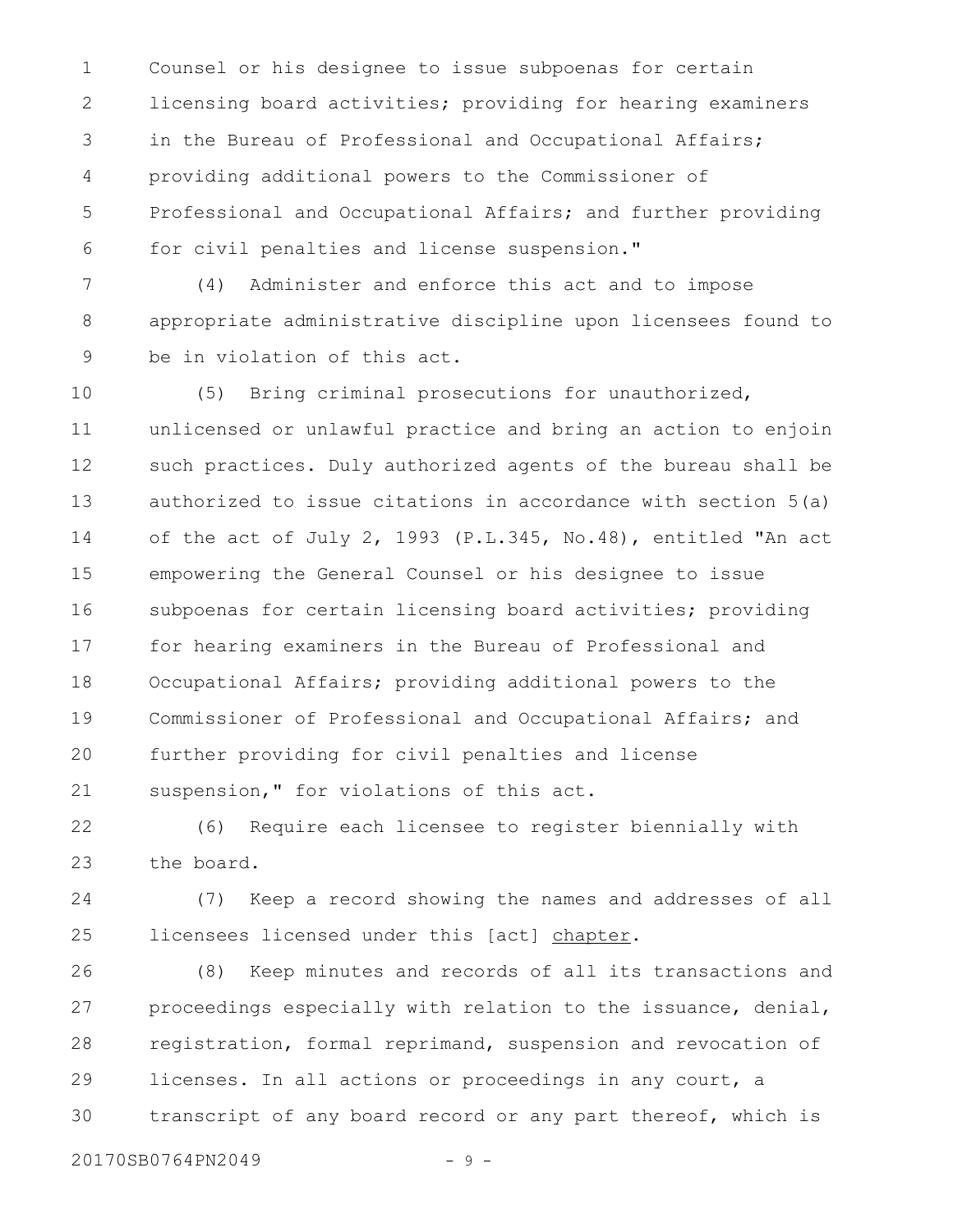certified to be a true copy by the board, shall be entitled to admission in evidence. 1 2

(9) Adopt, promulgate and enforce such rules and regulations consistent with this act as are deemed necessary and proper to effectuate the provisions of this act. 3 4 5

(10) Submit annually, to the Consumer Protection and Professional Licensure Committee of the Senate and the Professional Licensure Committee of the House of Representatives, a description of the types of complaints received, status of the cases, board action which has been taken and length of time from the initial complaint to final board resolution. 6 7 8 9 10 11 12

(11) Submit annually to the department an estimate of the financial requirements of the board for its administrative, investigative, legal and miscellaneous expenses. 13 14 15 16

(12) Submit annually to the House and Senate Appropriations Committees, 15 days after the Governor has submitted his budget to the General Assembly, a copy of the budget request for the upcoming fiscal year which the board previously submitted to the department. 17 18 19 20 21

(b) Summary proceedings.--All law enforcement officers in this Commonwealth may institute summary criminal proceedings in accordance with the Pennsylvania Rules of Criminal Procedure for violations of this act. Any person who violates this act shall be subject to criminal prosecution as provided in section [28] 328. 22 23 24 25 26 27

Section 6 7. Section 5 of the act, amended December 17, 2015 **<--** (P.L.450, No.78), is renumbered and amended to read: 28 29

Section [5] 303. License to engage in business. 30

20170SB0764PN2049 - 10 -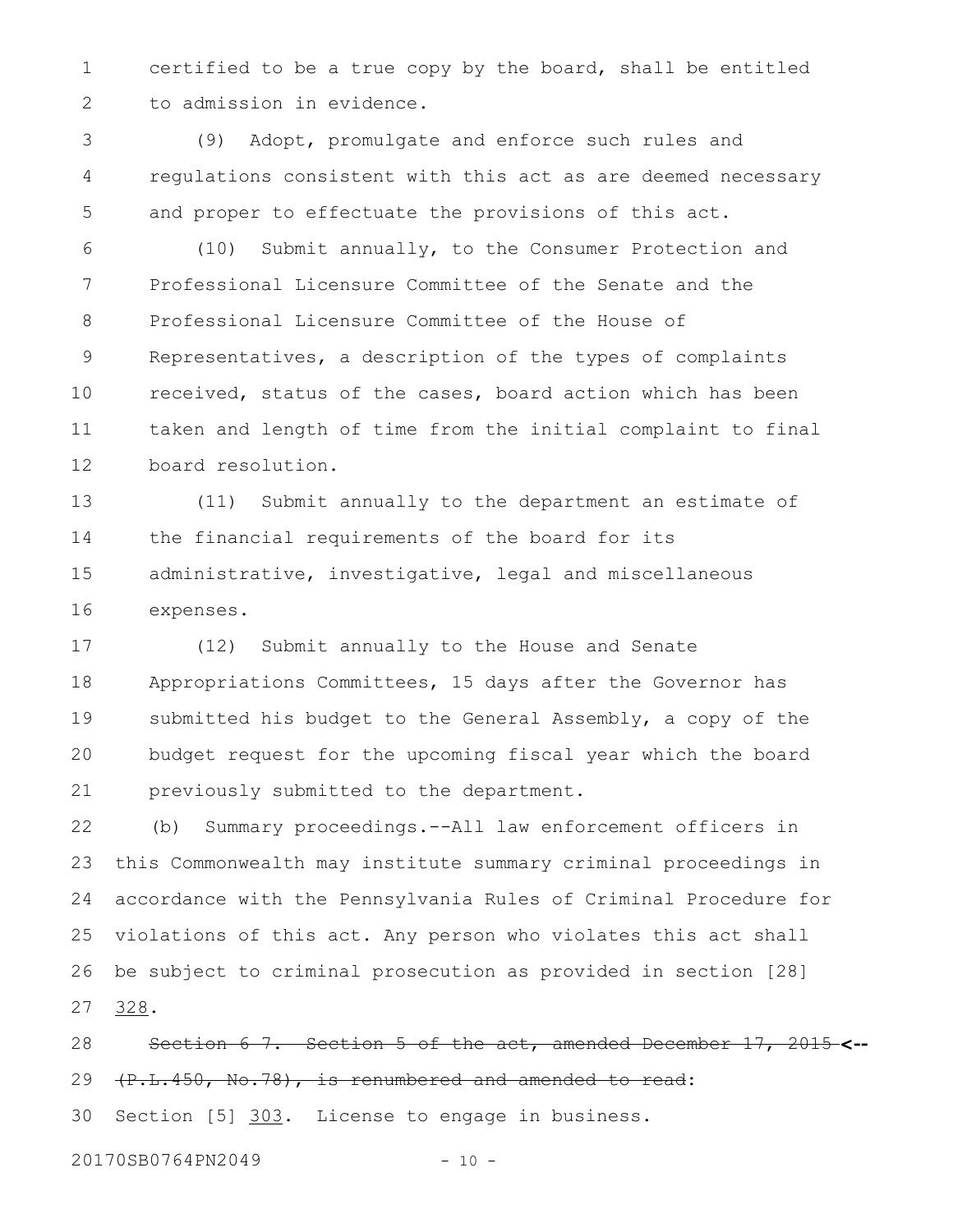1

(a) License required.--

(1) To promote the public safety and welfare, it shall be unlawful for any person to engage in the business as a salesperson, dealer, branch lot, wholesale vehicle auction, public or retail vehicle auction, manufacturer, factory branch, distributor, distributor branch, factory representative or distributor representative within this Commonwealth unless the person has secured a license as required under this [act] chapter. 2 3 4 5 6 7 8 9

(2) A person, including, but not limited to, salespersons, shall not engage in the business for his own benefit or profit unless he is licensed in accordance with this [act] chapter. 10 11 12 13

(3) A person shall not act as, offer to act as or hold himself out to be a broker in the advertising, buying or selling of any new or used vehicle. 14 15 16

(b) Mobile home parks.-- 17

(1) It shall be unlawful for any person, for a commission, compensation or other consideration, to sell or act as salesperson, broker or sales agent in connection with the sale of one or more mobile homes located in a mobile home park, as provided for in section 11 of the act of November 24, 1976 (P.L.1176, No.261), known as the Mobile Home Park Rights Act, unless such person shall be licensed under this [act] chapter, except as provided for in paragraph (2). 18 19 20 21 22 23 24 25

(2) Any real estate salesperson or broker licensed under the act of February 19, 1980 (P.L.15, No.9), known as the Real Estate Licensing and Registration Act, may list for sale any preowned mobile home as defined by the Mobile Home Park Rights Act, whether or not the mobile home is located in a 26 27 28 29 30

20170SB0764PN2049 - 11 -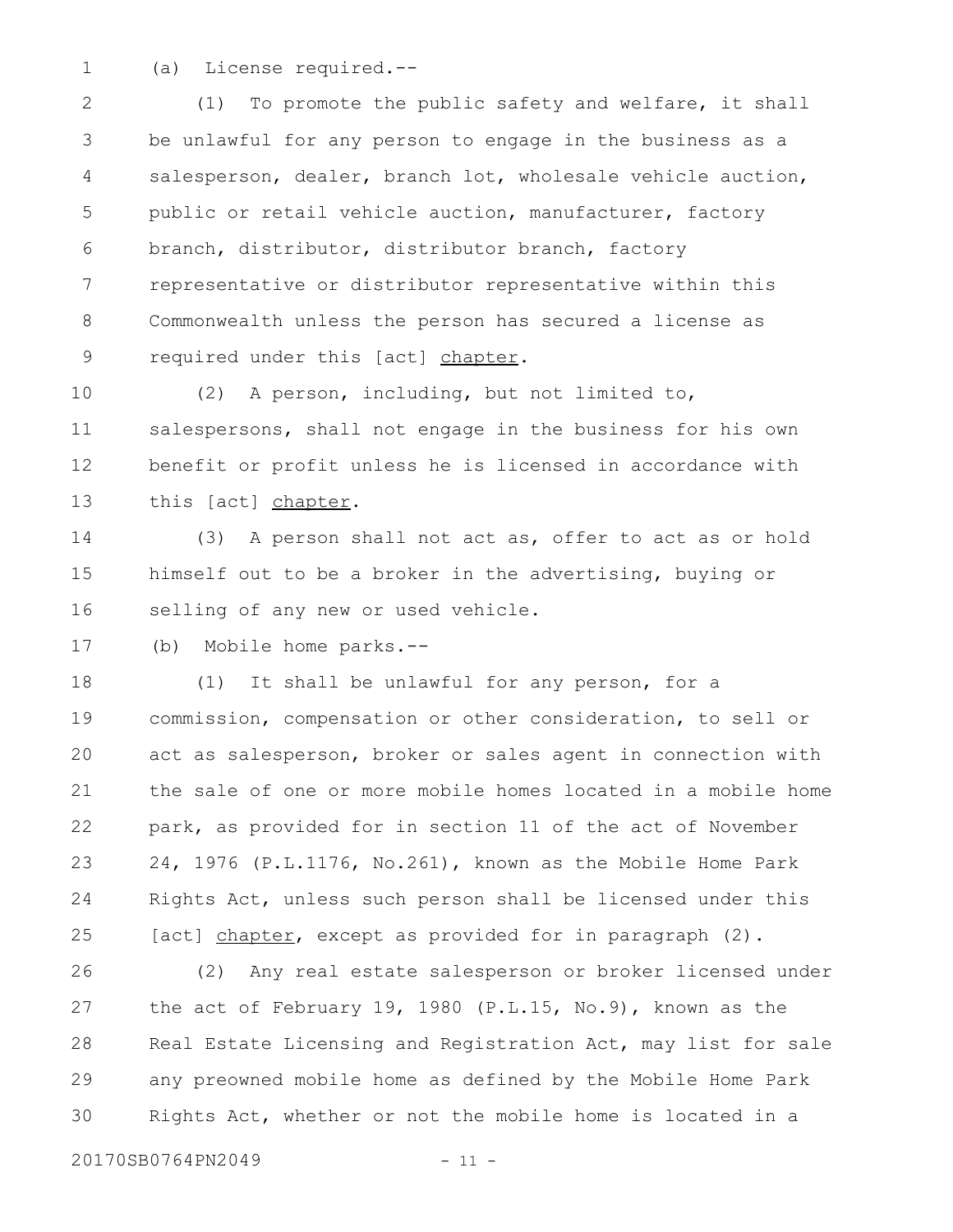mobile home park, without being licensed under the provisions of this [act] chapter. No mobile home park rule shall prevent the placement of a "for sale" sign on the home and on the property on which the home is located. Nothing in this paragraph shall authorize the listing for sale of preowned mobile homes at a sales lot by a licensed real estate salesperson or broker unless the salesperson or broker is also licensed under this [act] chapter and has obtained a sales tax license from the Department of Revenue. 1 2 3 4 5 6 7 8 9

(c) Salespersons to be employed.--It shall be unlawful for any salesperson who has not been issued a salesperson's license number by the board to engage in any activity related to the buying, selling or exchanging of a vehicle for a commission, compensation or other consideration. Any sale must be conducted pursuant to and as part of the normal business activities of the dealer by a person who is a licensed salesperson of the dealer, unless that person is the dealer. The salesperson shall be presently employed by the currently licensed vehicle dealer for whom the salesperson is buying, selling or exchanging. 10 11 12 13 14 15 16 17 18 19

(1) Any salesperson licensed [hereunder] under this chapter shall be licensed to sell only for one dealer at a time and his license shall indicate the name of that dealer. 20 21 22

(2) A licensed salesperson who is employed by a dealer who holds a dealer license in more than one category or at more than one facility may sell for each such dealer or at each such facility, provided there is common ownership. 23 24 25 26

(d) Display of license.--Each person to whom a license is issued shall keep the license conspicuously displayed in his principal office or place of business and shall, when required, exhibit such license to any member or authorized representative 27 28 29 30

20170SB0764PN2049 - 12 -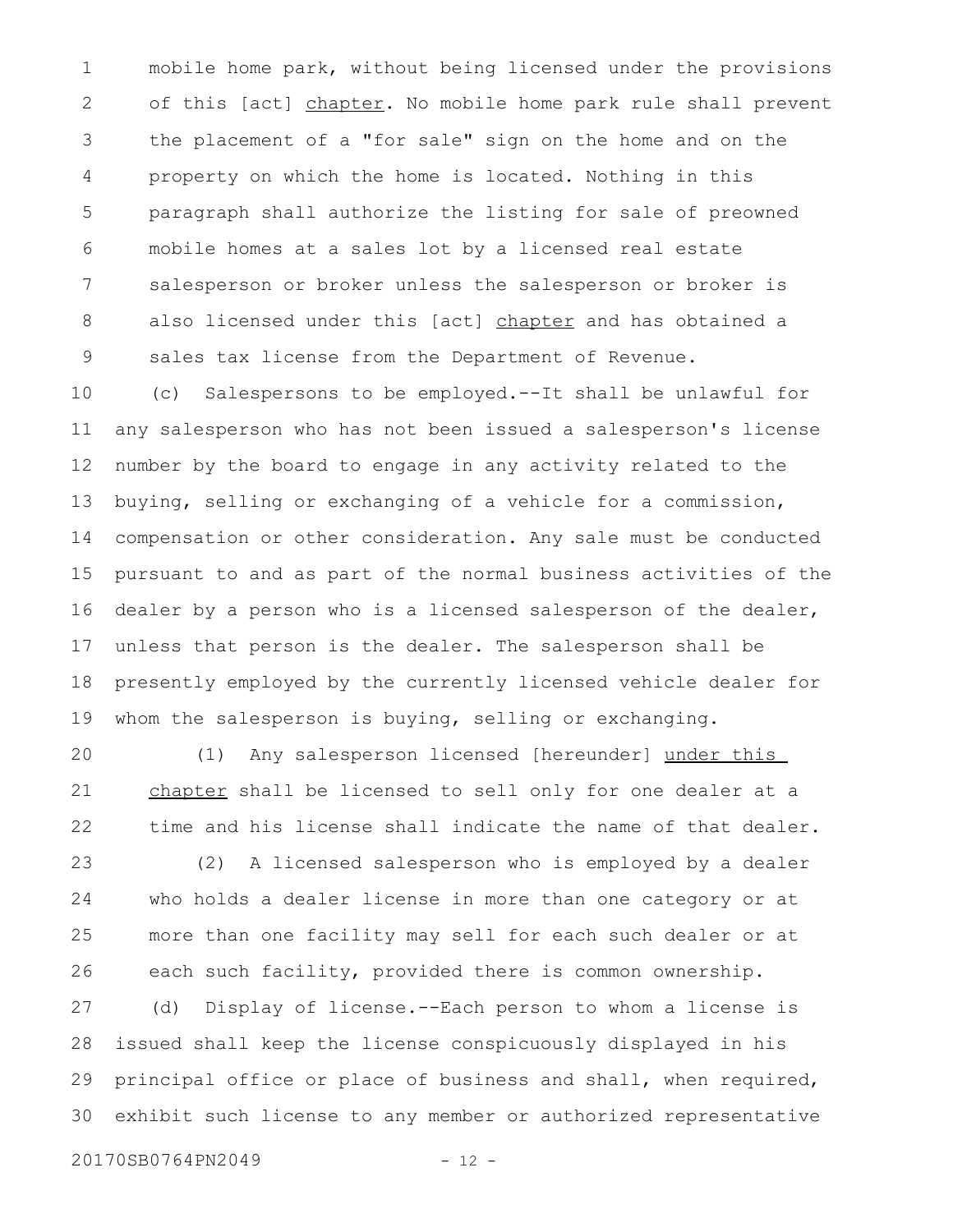of the board. 1

2

(e) Facility requirements for dealers.--

(1) Dealers engaged in the business of buying, selling or exchanging new and used vehicles, trailers or semitrailers shall maintain an established place of business with a salesroom devoted principally to the vehicle business, and new vehicle dealers shall hold a franchise in writing with a manufacturer or distributor authorizing a new vehicle dealer to sell a particular line-make of vehicles from the address of the licensed facility. 3 4 5 6 7 8 9 10

(i) A vehicle auction shall not be required to meet the facility requirements [contained in] under this subsection. 11 12 13

(ii) A branch lot shall be a separately licensed location which meets the facility requirements [defined herein] under this section and by the regulations as a main lot, unless used solely for the storage of vehicles. 14 15 16 17

(2) Dealers engaged in the business of buying, selling or exchanging used vehicles, trailers or semitrailers shall maintain an established place of business with a salesroom devoted principally to the vehicle business which is a building or portion of a building where books and records are kept. 18 19 20 21 22 23

(3) Dealers engaged in the business of buying, selling or exchanging new manufactured housing and used mobile homes or manufactured housing shall maintain a minimum usable display area of 5,000 square feet devoted principally to the mobile home or manufactured housing business, maintain an established place of business and hold a contract in writing with a buyer, seller or manufacturer giving such person 24 25 26 27 28 29 30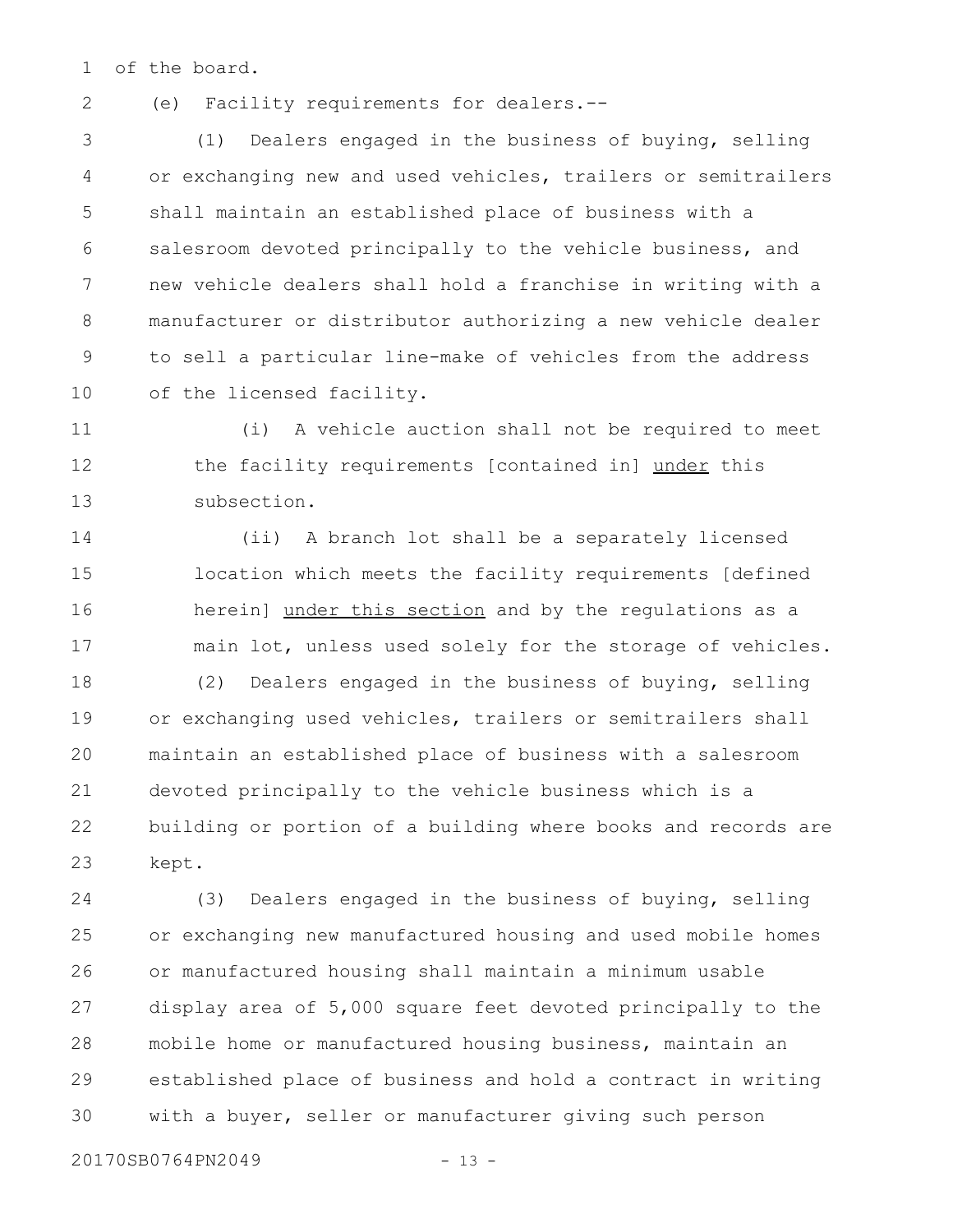buying or selling rights for new manufactured housing of that particular line from the address of the licensed facility. 1 2

(i) Dealers engaged in the business of buying, selling or exchanging new manufactured housing, in lieu of maintaining the minimum usable display area requirements of this section, shall be authorized to display, sell, list or offer for sale new manufactured housing if the new manufactured housing is located onsite in a mobile home park or new manufactured housing is on real property owned or rented by a person who through a written agreement with the dealer authorizes the dealer to locate the new manufactured housing on the real property and the dealer is authorized to display, sell, list or offer the new manufactured housing at the real property location. Such dealers must maintain an established place of business and hold a contract in writing with a buyer, seller or manufacturer giving such person buying or selling rights for such new manufactured housing. 3 4 5 6 7 8 9 10 11 12 13 14 15 16 17 18 19

(ii) A display, sale, listing or offer for sale from a site or location as permitted by subparagraph (i) shall not require the issuance of a branch lot license. 20 21 22

(4) Dealers engaged in the business of buying, selling or exchanging used mobile homes or manufactured housing shall maintain a place of business and a building, or a portion of a building, where books and records are kept and which is devoted principally to the mobile home or manufactured housing business. There shall be no minimum square footage display area requirement for a used mobile home or manufactured housing dealer. 23 24 25 26 27 28 29 30

20170SB0764PN2049 - 14 -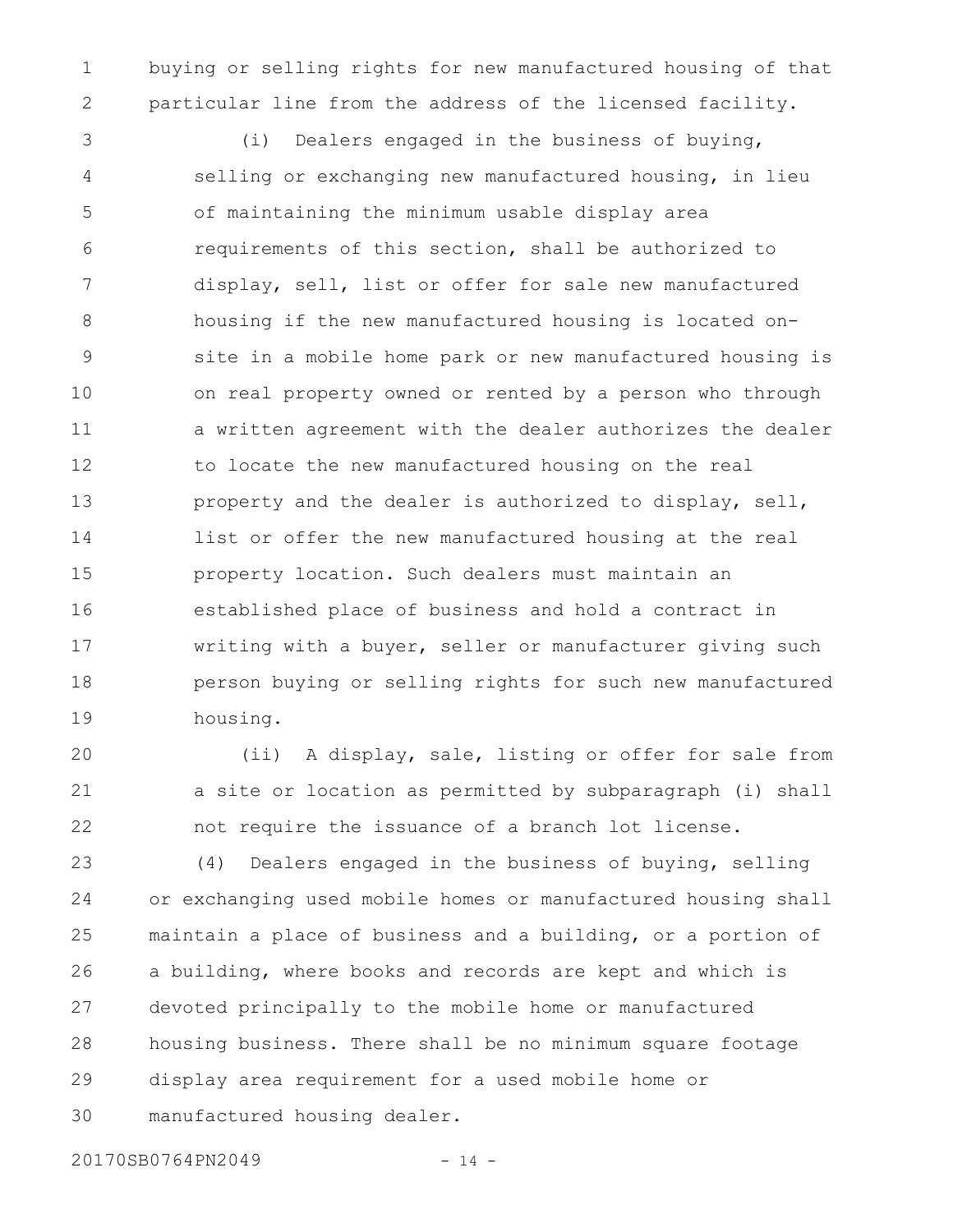(i) Dealers engaged in the business of buying, selling or exchanging new manufactured housing or used mobile homes or manufactured housing in addition to maintaining the business facility requirements of this section shall be authorized to display, sell, list or offer for sale used manufactured housing or mobile homes if the used manufactured housing or mobile homes are located on-site in a mobile home park or used manufactured housing or mobile homes are located on real property owned or rented by the person who owns the used manufactured housing or mobile home and the dealer possesses a written agreement with the person authorizing the dealer to sell, list or offer the used manufactured housing or mobile home on behalf of the person from the real property location. 1 2 3 4 5 6 7 8 9 10 11 12 13 14 15

(ii) A display, sale, listing or offer for sale from a site or location as permitted by subparagraph (i) shall not require the issuance of a branch lot license. 16 17 18

(5) Dealers engaged in the business of buying, selling or exchanging new or used recreational vehicles shall maintain an established place of business with a minimum usable display area of 5,000 square feet devoted principally to the recreational vehicle business and hold a franchise in writing with a buyer, seller or manufacturer giving such person buying or selling rights for new recreational vehicles of that particular line from the address of the licensed facility. 19 20 21 22 23 24 25 26 27

(f) Wholesale vehicle auction activities.-- 28

(1) Wholesale vehicle auctions in wholesale vehicle auction sales transactions shall permit only the following 29 30

20170SB0764PN2049 - 15 -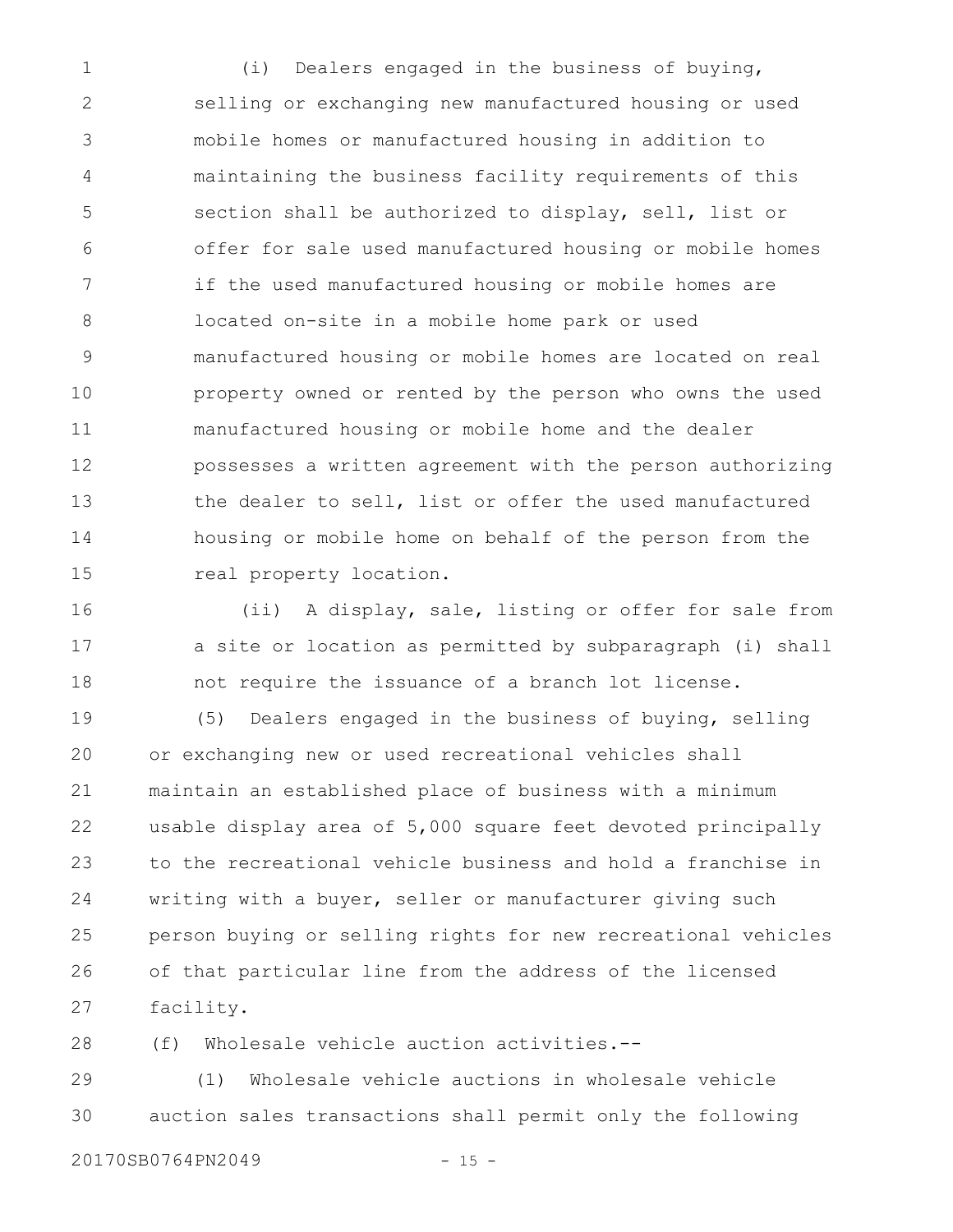persons to sell vehicles at the auction: vehicle dealers licensed under this [act] chapter or by any other state or jurisdiction, manufacturers, leasing companies, rental companies, financial institutions, insurance companies, charitable nonprofit organizations; persons who sell vehicles owned by their business which are utilized to accomplish their main business purpose and who do not engage in any vehicle buying, sales or repair business; and fleet owners. 1 2 3 4 5 6 7 8

(2) Only vehicle dealers licensed under this [act] chapter or by any other state or jurisdiction shall be permitted to purchase vehicles at wholesale vehicle auctions. In addition to dealers licensed under this [act] chapter or by any other state or jurisdiction, a vehicle business, except for repair and towing, transporter, service, financier or collector/repossessor businesses, registered with the Department of Transportation and issued a Department of Transportation identification number or licensed or registered by any other state or jurisdiction for a similar activity without being licensed under this [act] chapter shall be authorized at wholesale vehicle auctions only to buy, sell or exchange vehicles of the type for which the business is authorized to engage by the Department of Transportation or any other state or jurisdiction, provided that upon buying such vehicle, application for an appropriate certificate of title or certificate of salvage is made for the vehicle. 9 10 11 12 13 14 15 16 17 18 19 20 21 22 23 24 25 26

(3) A dealer licensed under this [act] chapter without possessing a wholesale vehicle auction or public or retail vehicle auction license shall be permitted to sell vehicles on consignment. 27 28 29 30

20170SB0764PN2049 - 16 -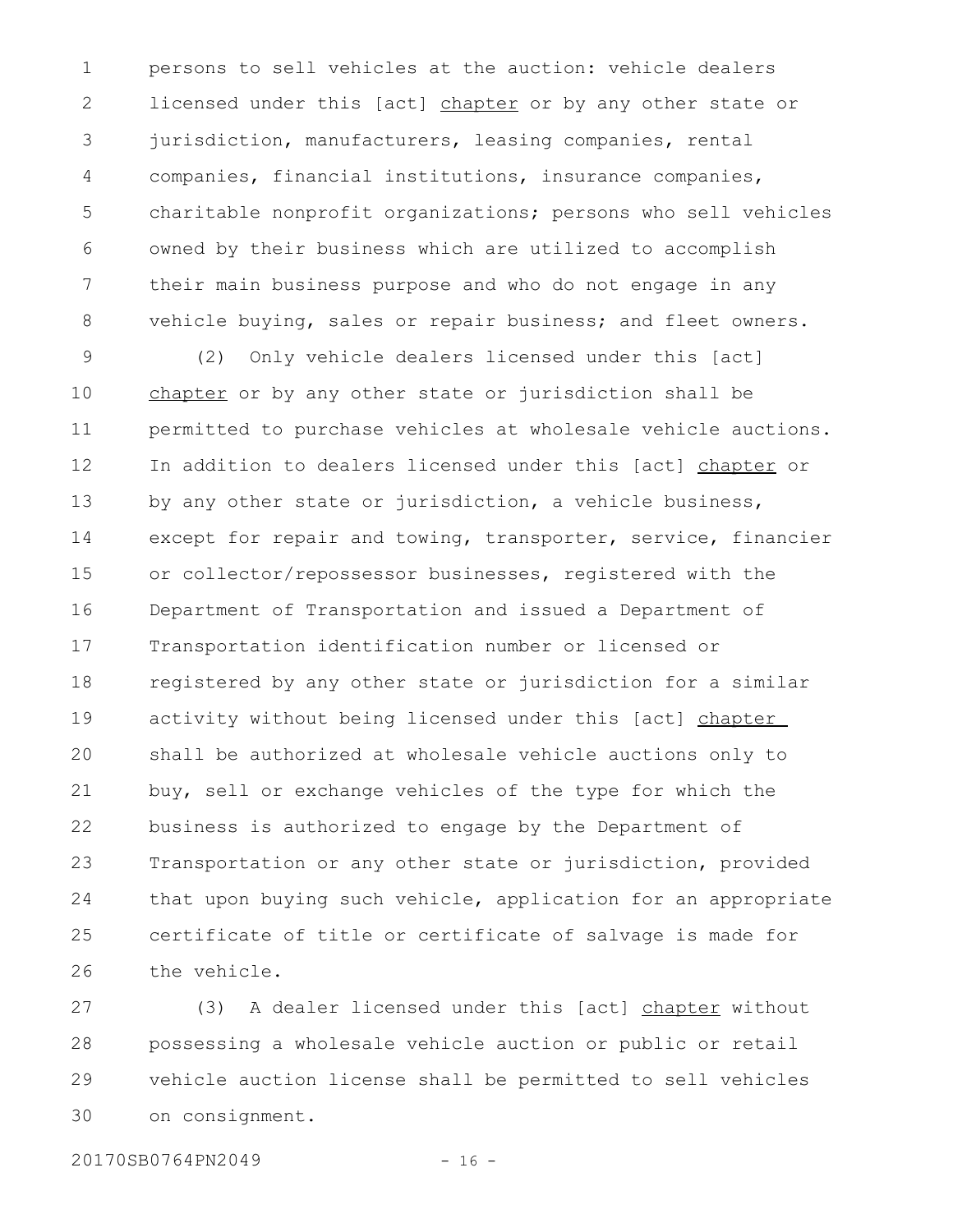(4) A vehicle auction shall only permit a person who is currently employed and licensed as a salesperson for a dealer who holds a license issued under this [act] chapter or by any other state or jurisdiction to buy, sell or exchange vehicles at an auction on behalf of a dealer. This paragraph shall not apply to a salesperson who is buying, selling or exchanging vehicles at: 1 2 3 4 5 6 7

8

9

19

(i) wholesale vehicle auctions which are either fleet sales or manufacturer's sales; or

(ii) sales of vehicles for salvage, where the salesperson shall be permitted to buy, sell or exchange vehicles for no more than five dealers during the sale. 10 11 12

(5) Any person who has had his license under this [act] chapter or authority to engage as a dealer or salesperson in any other state or jurisdiction suspended or revoked shall not be authorized, while the license or authority is suspended or revoked, to be physically present at a wholesale vehicle auction during the auctioning of vehicles. 13 14 15 16 17 18

(g) Public or retail vehicle auction activities.--

(1) Public or retail vehicle auctions shall not be limited as to who may commission them to sell vehicles or who may buy vehicles at public or retail auctions, provided that any buyer or seller is not engaging in the business as a dealer without a license or as any other person who would be required to be licensed under this [act] chapter. Any person who has had his license under this [act] chapter or authority to engage as a dealer or salesperson in any other state or jurisdiction suspended or revoked shall not be authorized, while the license or authority is suspended or revoked, to be physically present at a public or retail vehicle auction 20 21 22 23 24 25 26 27 28 29 30

20170SB0764PN2049 - 17 -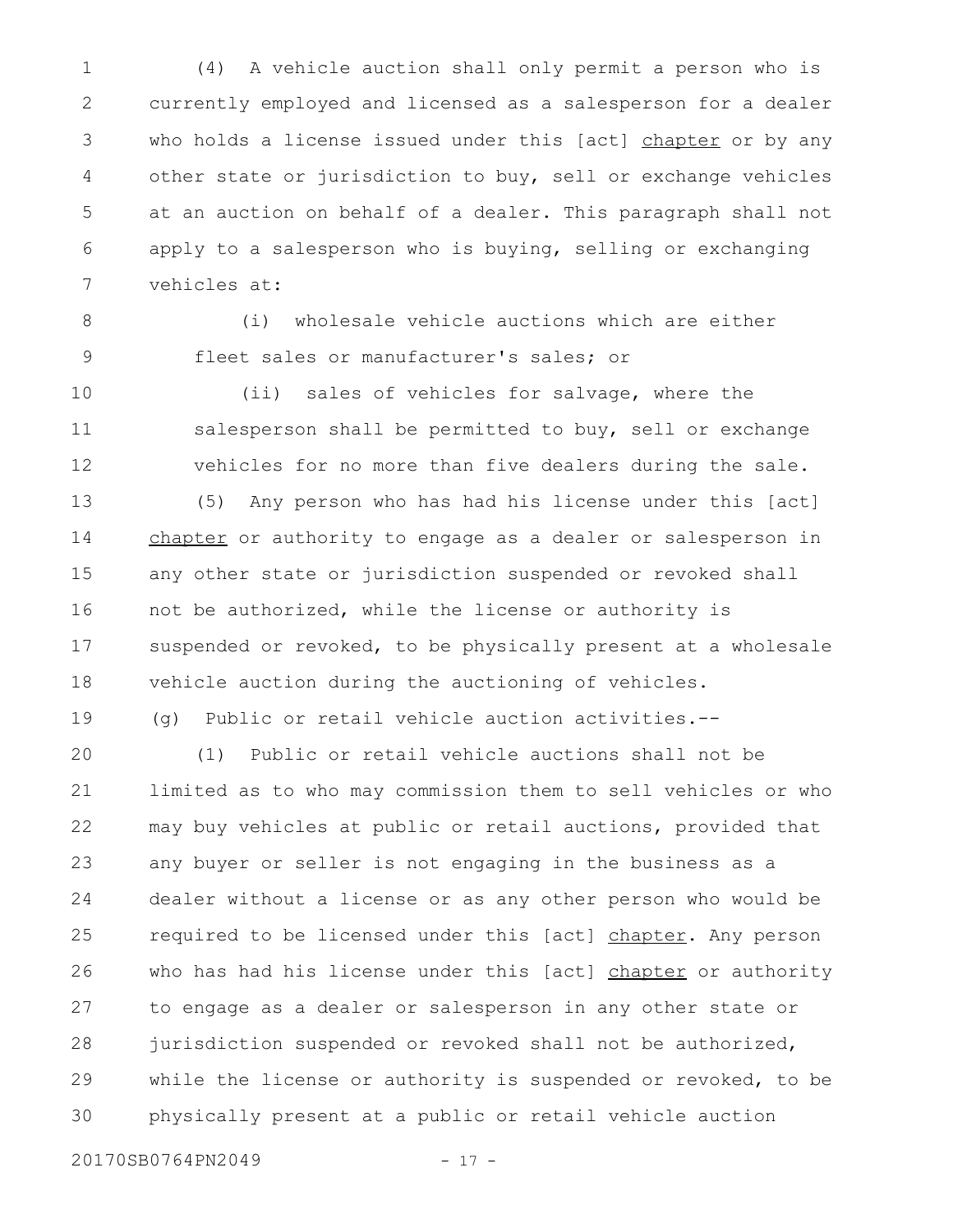during the auctioning of vehicles. Public or retail vehicle auctions shall not be required to take title to the vehicles they offer for sale or have their auctioneers licensed as salespersons under this [act] chapter. Public or retail vehicle auctions shall inquire of the seller of the vehicle and, if applicable, disclose to potential purchasers material information obtained from the seller regarding the vehicle being offered for sale as is required of all sellers under applicable Federal and Pennsylvania laws. 1 2 3 4 5 6 7 8 9

(2) Public or retail vehicle auctions shall ensure all purchasers at the vehicle auction: 10 11

12 13

(i) show proof of identification at the time of transfer of ownership;

(ii) sign the identified name to the transfer of ownership documents; 14 15

(iii) pay any applicable tax imposed under Article II of the act of March 4, 1971 (P.L.6, No.2), known as the Tax Reform Code of 1971, unless otherwise exempted by law; and 16 17 18 19

(iv) submit transfer of ownership documents to the Department of Transportation as required under 75 Pa.C.S. (relating to vehicles). 20 21 22

(g.1) Mobility vehicle dealers.-- 23

(1) A licensed dealer classified as a mobility vehicle dealer may do all of the following: 24 25

(i) Display, inventory, advertise, solicit, demonstrate, sell, offer for sale or deliver new and used mobility vehicles. 26 27 28

(ii) Arrange, negotiate and assist a customer regarding the purchase of a mobility vehicle. 29 30

20170SB0764PN2049 - 18 -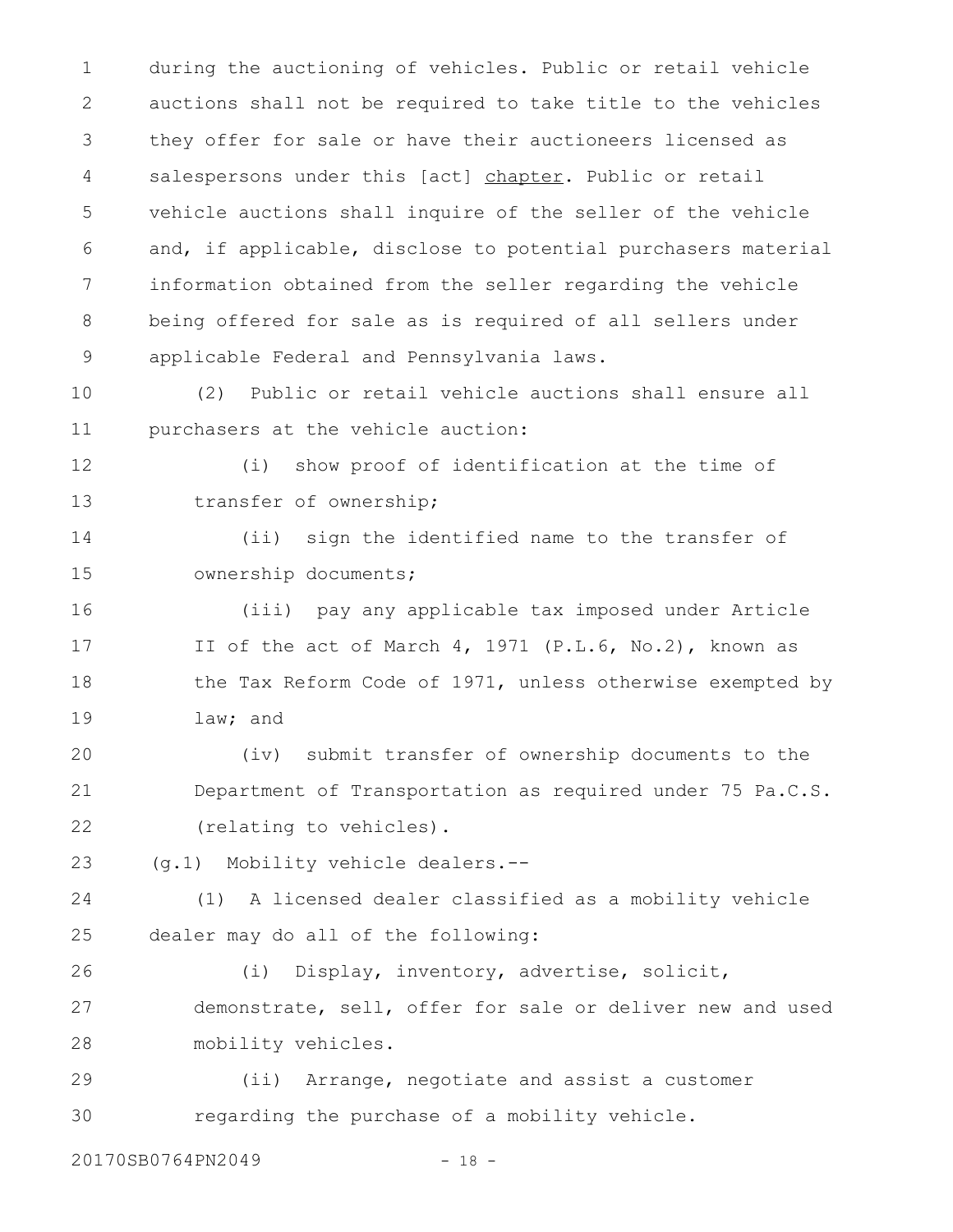(iii) Sell and install equipment and accessories in and provide services for mobility vehicles, in order to meet the needs of persons with disabilities as drivers or passengers. 1 2 3 4

(iv) Provide maintenance and repair services for mobility vehicles. 5 6

(v) Acquire a new vehicle with a lowered floor or frame or a raised roof and door in order to fit or equip the vehicle for retail sale as a new mobility vehicle. 7 8 9

(2) A licensed dealer that is classified only as a mobility vehicle dealer may not offer for sale or sell vehicles which are not mobility vehicles. 10 11 12

(h) Notification of unlicensed persons.--Vehicle auctions shall post a listing supplied by the board containing the names of all licensees who are currently revoked or suspended and persons who were penalized for unlicensed activity within the past year. 13 14 15 16 17

Section 7. Sections 6, 7, 8, 9(a)(4) and (e)(3)(ii), 10, 11, **<--** 12, 12.1, 13, 14, 15, 16, 17, 18, 19, 20, 21, 22, 23, 24, 25, 26, 27, 27.1, 28, 29, 30, 31, 32 and 32.1 of the act are amended and section 9 is amended by adding a subsection to read: SECTION 7. SECTION 6 OF THE ACT IS RENUMBERED TO READ: **<--** 18 19 20 21 22

Section [6] 304. Biennial renewal. 23

Each license holder shall be required to renew his license biennially; as a condition precedent to biennial renewal, the license holder shall pay a biennial renewal fee and, in the case of a salesperson or manufacturer's or distributor's representative, he must be presently employed with a dealer, manufacturer or distributor which has a current license. The license holder shall comply with all requirements as set forth 24 25 26 27 28 29 30

20170SB0764PN2049 - 19 -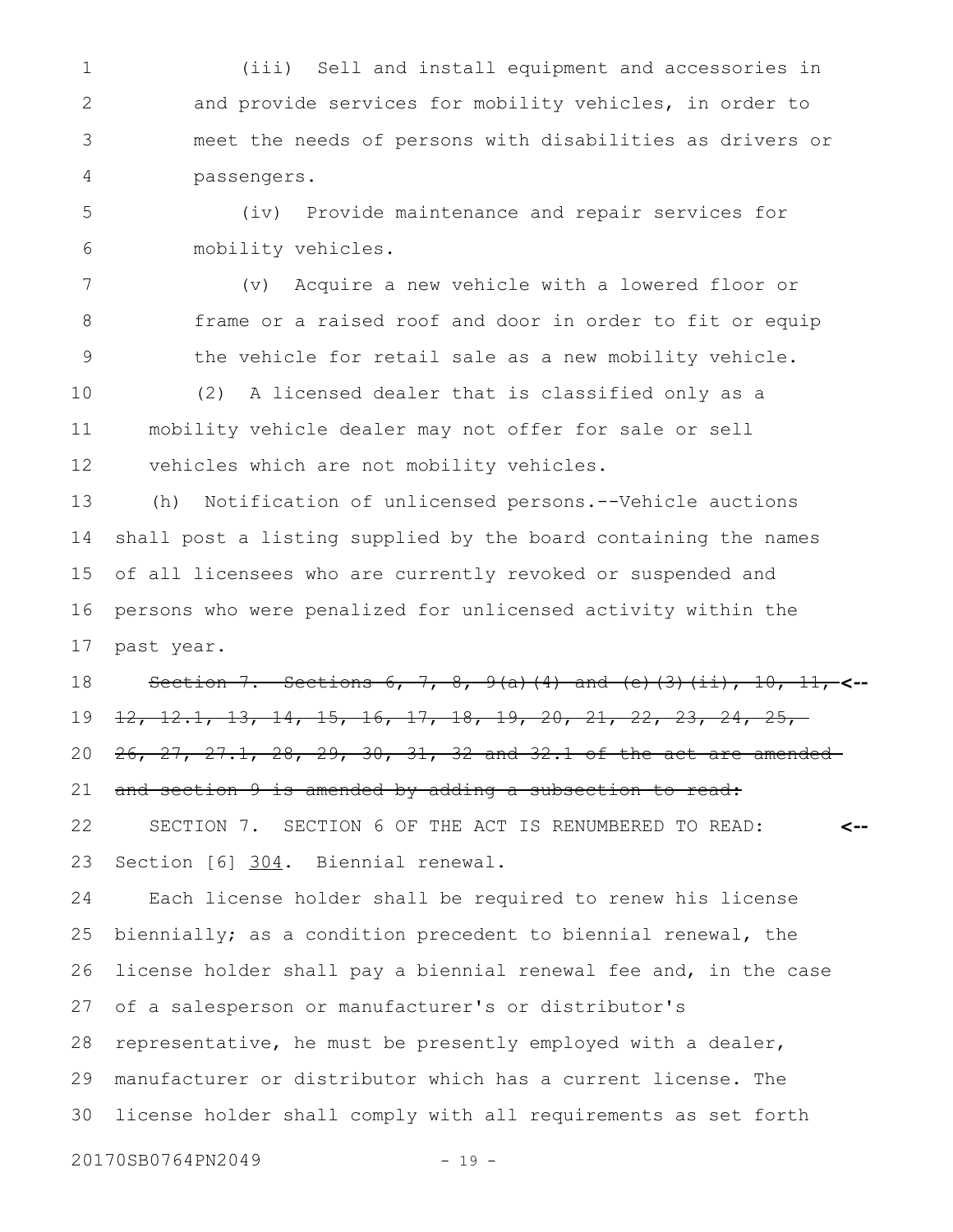through regulation by the board. 1

SECTION 8. SECTIONS 7 AND 8 OF THE ACT ARE AMENDED TO READ: **<--** Section [7] 305. Enforcement. 2 3

Notwithstanding the enforcement powers granted to law enforcement officers to institute summary criminal proceedings pursuant to section  $[4(b)]$   $302(b)$ , the enforcement of the laws and rules and regulations governing practice under this act is primarily vested in the board with the following additional powers and duties to: 4 5 6 7 8 9

10

(1) Inspect all license holders.

11

(2) Authorize investigations of alleged violations.

(3) Review and inspect all business records, documents and files relating to practice under this act. 12 13

14

(4) Subpoena witnesses.

(5) Take depositions of witnesses in the manner provided for in civil actions in courts of record. 15 16

(6) Bring criminal prosecutions for unauthorized, unlicensed and unlawful practice in accordance with the terms and provisions of the act of October 15, 1980 (P.L.950, No.164), known as the Commonwealth Attorneys Act. 17 18 19 20

(7) Obtain injunctions from a court of competent jurisdiction against persons acting in violation of this act. Section [8] 306. Protest hearing decision within 120 days unless waived by the parties. 21 22 23 24

(a) Franchise protest hearings to be decided within 120 days unless waived by the parties.--Any franchise establishment, relocation, termination or failure to renew hearing based on a protest by a dealer or distributor of any action by a manufacturer or distributor alleged to be in violation of a provision of this [act] chapter must be conducted and the final 25 26 27 28 29 30

20170SB0764PN2049 - 20 -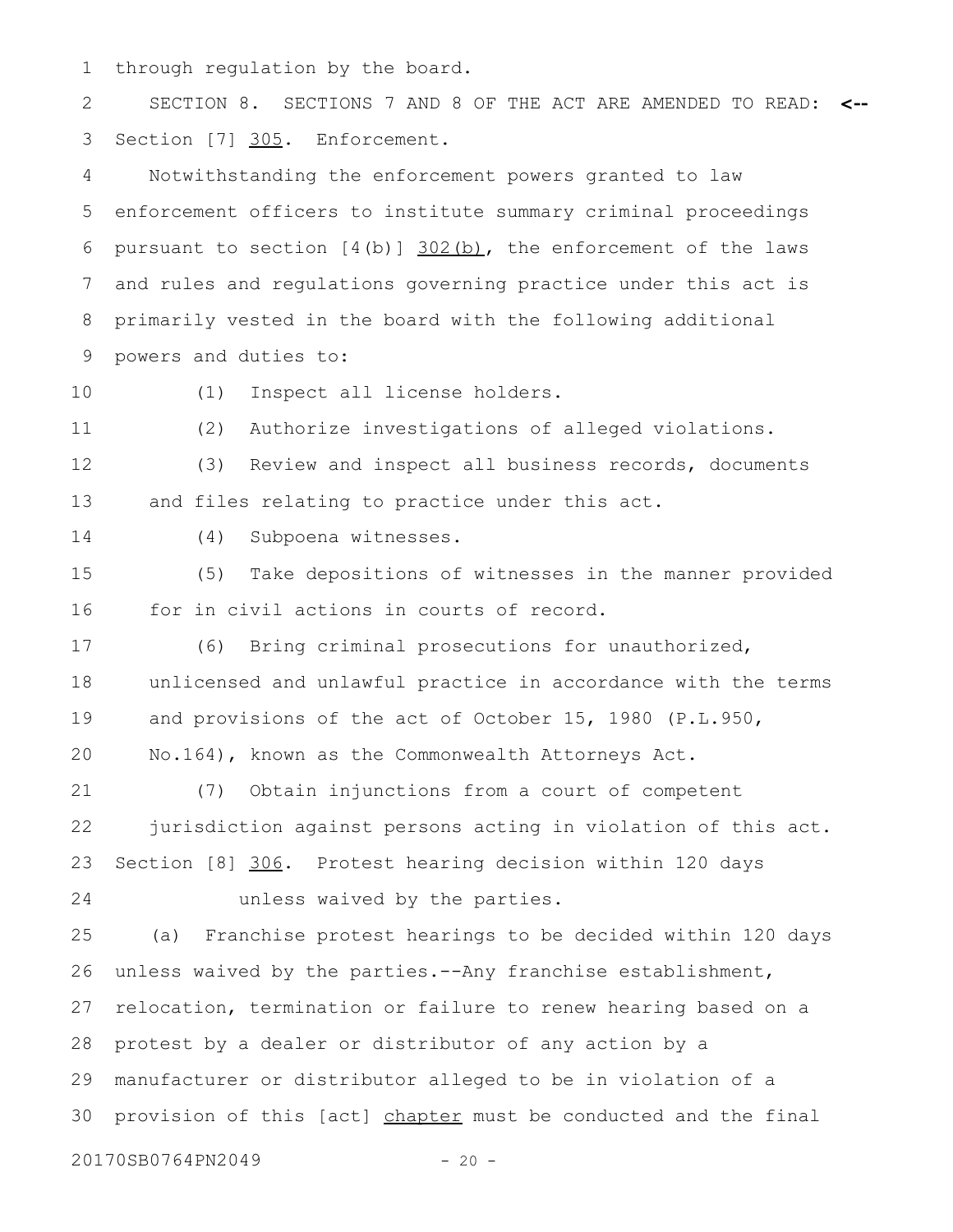determination made within 120 days after the protest is filed. Unless waived by the parties, failure to do so will be deemed the equivalent of a determination that the manufacturer or distributor acted with [good] just cause and, in the case of a protest of a proposed establishment or relocation of a dealer under section [27] 326, that [good] just cause does not exist for refusing to permit the proposed additional or relocated new vehicle dealer unless such delay is caused by acts of the manufacturer, distributor or the additional or relocating dealer. Any parties to such a hearing shall have a right of review of the decision in a court of competent jurisdiction pursuant to 2 Pa.C.S. § 701 (relating to scope of subchapter). If the board determined that [good] just cause does not exist for refusing to permit the proposed additional or relocated new vehicle dealer and the manufacturer or distributor thereafter enters into a franchise establishing that new vehicle dealer, the manufacturer or distributor shall not be liable for damages based upon such establishment even if a court reverses the determination of the board. 1 2 3 4 5 6 7 8 9 10 11 12 13 14 15 16 17 18 19

(b) Procedure.--The procedure at the hearing shall be governed by 1 Pa. Code Pt. II (relating to general rules of administrative practice and procedure) with the following exceptions: 20 21 22 23

(1) In the event that the protest involves a termination or failure to renew the franchise of a new vehicle dealer, the dealer shall be permitted to review a manufacturer's or distributor's files related to that dealer upon written request. 24 25 26 27 28

(2) The board may order on its own initiative, or pursuant to a party's request, that part of the evidence for 29 30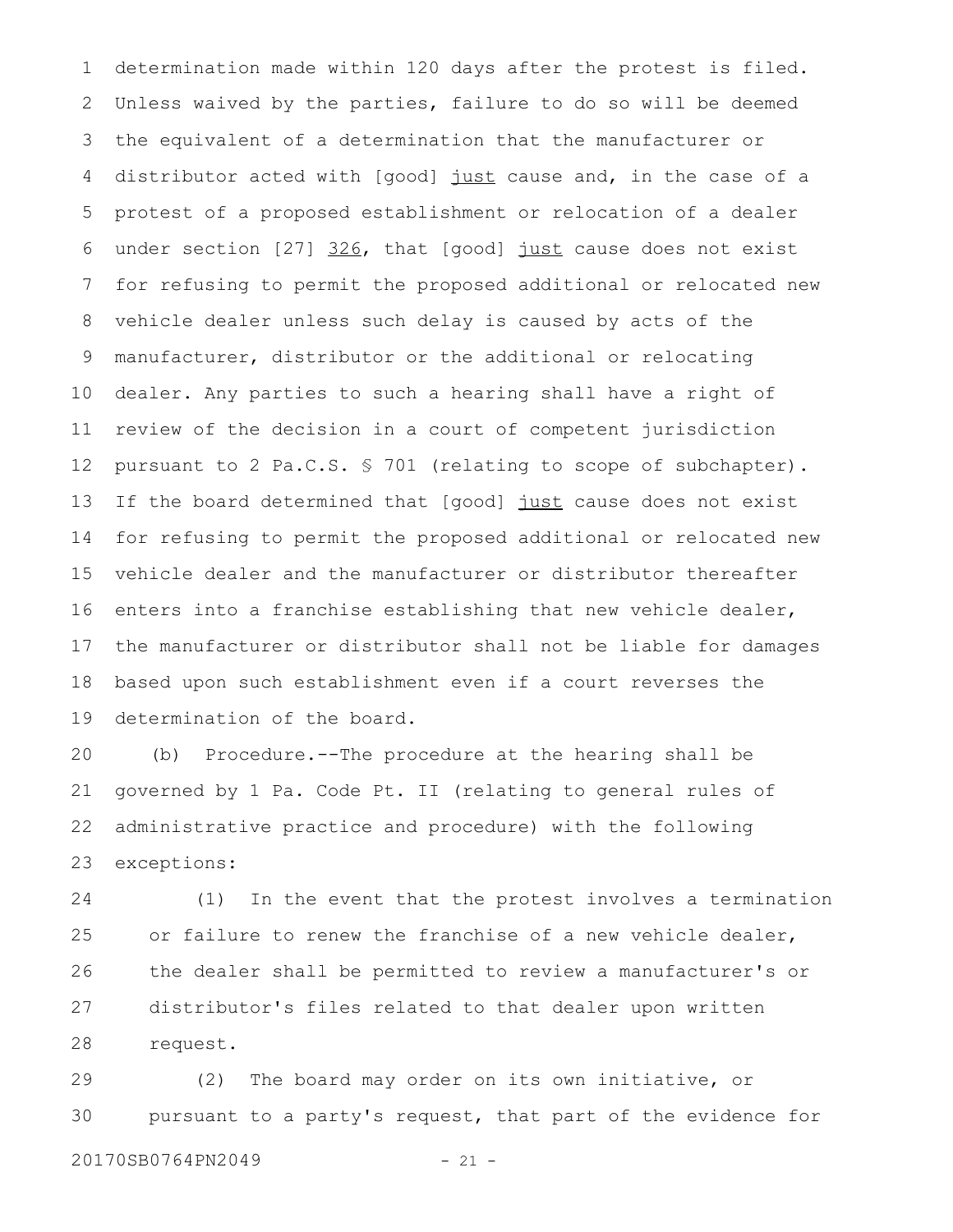hearing be submitted to it in the form of depositions. 1

(c) Reconsideration.--In the event a decision of the board is remanded by a court of competent jurisdiction for further action by the board, the board shall consider the action and issue a final determination, not later than 120 days following receipt of the record from such court, unless the 120-day time period for the board to issue a final determination is waived or extended by the parties. 2 3 4 5 6 7 8

(d) Dealer protest of automobile, motorcycle or truck manufacturer act or omission.-- 9 10

(1) Except for protests authorized under section [13 or 27] 312 or 326 and notwithstanding any other remedy available under this [act] chapter, any new vehicle dealer who believes that an automobile, motorcycle or truck manufacturer or distributor with whom the new vehicle dealer holds a franchise agreement has violated or is violating any provision of this [act] chapter may file a protest with the board setting forth the factual and legal basis for such violation. 11 12 13 14 15 16 17 18 19

(2) The board shall issue a final determination within 120 days after the protest is filed, unless the 120-day time period for the board to issue a final determination is waived or extended by the parties. 20 21 22 23

(3) It shall be the burden of the automobile, motorcycle or truck manufacturer to prove it has not violated any provision of this [act] chapter as set forth in the protest filed by the new vehicle dealer. 24 25 26 27

(4) The protested action shall not become effective until the final determination is issued by the board and shall not be effective thereafter if the board has determined 28 29 30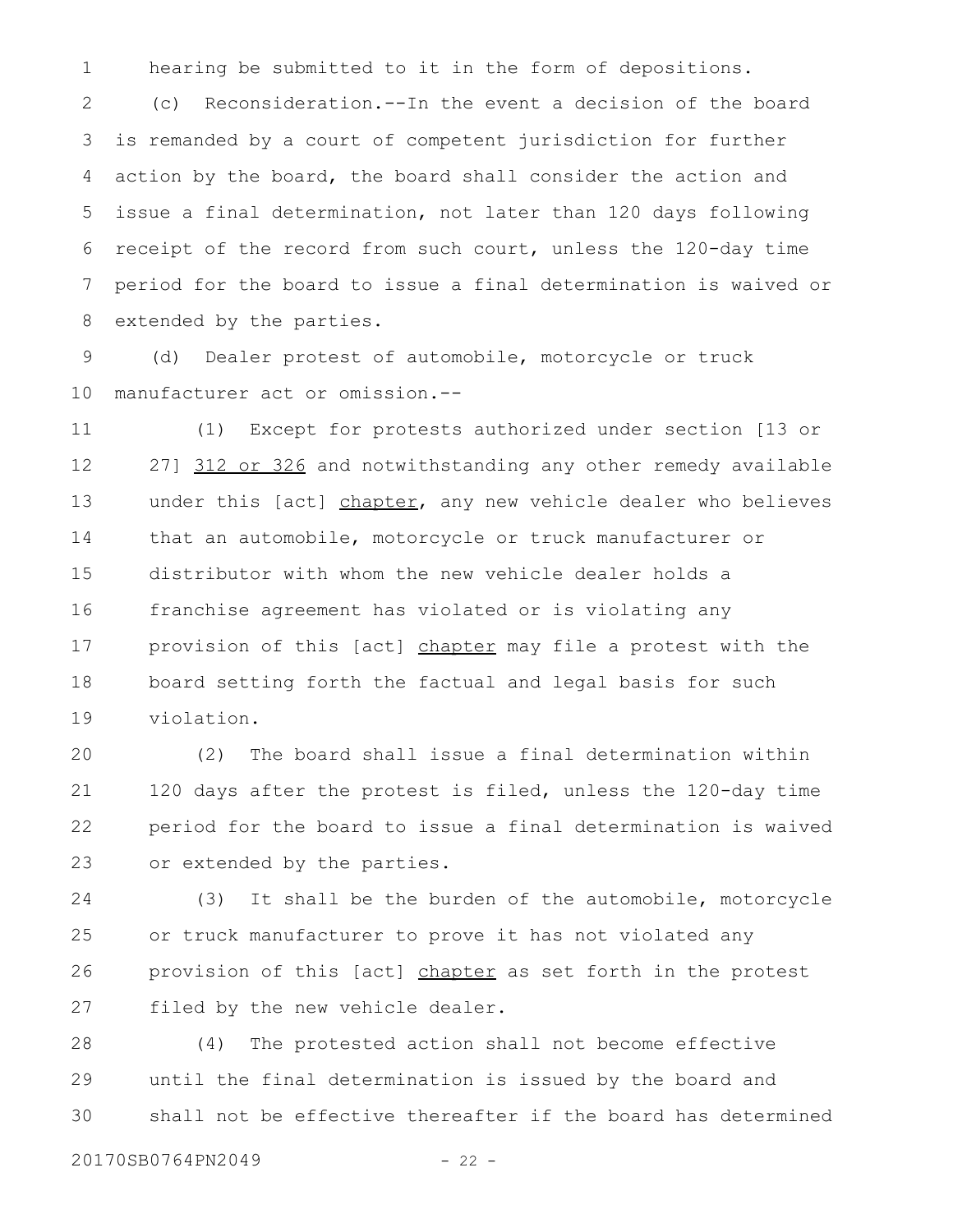that there is [good] just cause for not permitting the protested action. 1 2

(5) The board shall be empowered to direct or require the automobile, motorcycle or truck manufacturer or distributor to perform such acts as necessary in order for the manufacturer or distributor to comply with the provisions of this [act] chapter. (e) Applicability.--The protest provisions of this section apply to Chapter 5 activities and actions between recreational vehicle dealers, manufacturers, distributors and suppliers. SECTION 9. SECTION 9 OF THE ACT IS RENUMBERED, SUBSECTIONS (A)(4) AND (E)(3)(II) ARE AMENDED AND THE SECTION IS AMENDED BY ADDING A SUBSECTION TO READ: Section [9] 307. Reimbursement for all parts and service required by the manufacturer or distributor; reimbursement audits. (a) Manufacturers or distributors to notify dealers of their obligations.-- \* \* \* (4) This subsection shall not apply to manufacturers or distributors of manufactured housing [or recreational vehicles]. \* \* \* (e) Warranty reimbursement and incentive or reimbursement program approval and audits.-- \* \* \*  $(3)$  \* \* \* (ii) During the 30-day time period under subparagraph (i), a new vehicle dealer may file with the board a protest of the charge-backs as provided for **<--** 3 4 5 6 7 8 9 10 11 12 13 14 15 16 17 18 19 20 21 22 23 24 25 26 27 28 29 30

20170SB0764PN2049 - 23 -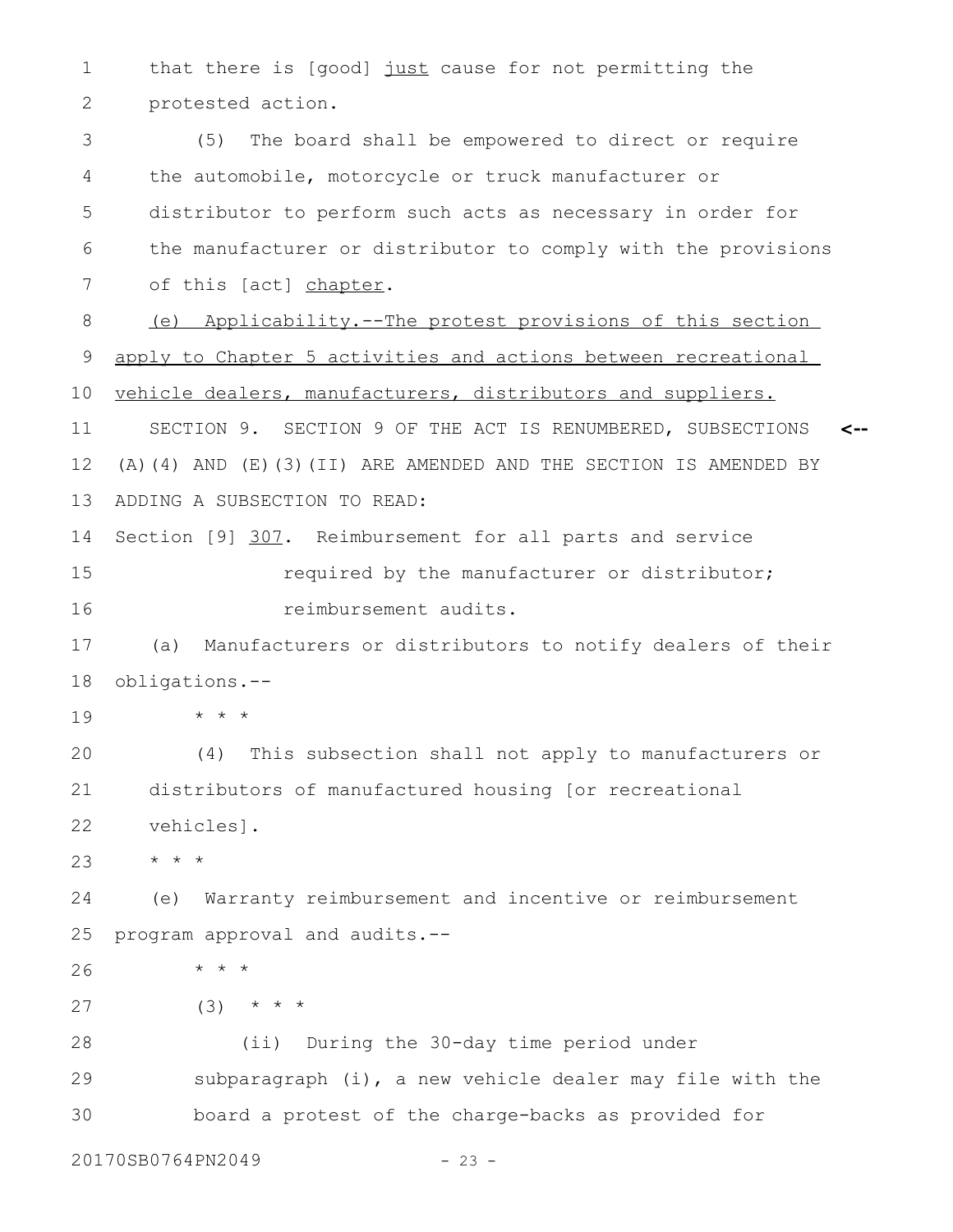under section [8] 306. When such a protest is filed, the board shall inform the manufacturer or distributor that a timely protest has been filed and that the manufacturer or distributor shall not charge back the new vehicle dealer: 1 2 3 4 5

(A) until the board has held a hearing; or (B) if the board has determined that there is good cause for not permitting the charge-back of such new vehicle dealer. 6 7 8 9

\* \* \* 10

(g) Applicability.--This section shall not apply to 11

 recreational vehicle warrantors or dealers. 12

SECTION 10. SECTION 9.1 OF THE ACT, ADDED JUNE 28, 2018, (P.L.420, NO.59), IS AMENDED TO READ: **<--** 13 14

SECTION [9.1] 307.1. VEHICLE RECALLS. 15

(A) GENERAL RULE.--A MANUFACTURER SHALL COMPENSATE ITS NEW VEHICLE DEALERS FOR ALL LABOR AND PARTS REQUIRED BY THE MANUFACTURER TO PERFORM RECALL REPAIRS. COMPENSATION FOR RECALL REPAIRS SHALL BE IN THE SAME MANNER AS WARRANTY PARTS AND LABOR COMPENSATION UNDER SECTION [9] 307. IF PARTS OR A REMEDY ARE NOT REASONABLY AVAILABLE TO PERFORM A RECALL SERVICE OR REPAIR ON A USED VEHICLE HELD FOR SALE BY A NEW VEHICLE DEALER OF THE SAME LINE-MAKE WITHIN 30 DAYS OF THE MANUFACTURER ISSUING THE INITIAL NOTICE OF RECALL, AND THE MANUFACTURER HAS ISSUED A STOP-SALE ORDER OR A DO-NOT-DRIVE ORDER ON THE VEHICLE, THE MANUFACTURER SHALL COMPENSATE THE DEALER AT A PRORATED RATE OF AT LEAST 1.5% OF THE VALUE OF THE VEHICLE PER MONTH, BEGINNING ON THE DATE THAT IS 30 DAYS AFTER THE DATE ON WHICH THE STOP-SALE OR DO-NOT-28 DRIVE ORDER WAS PROVIDED TO THE DEALER, UNTIL THE EARLIER OF THE DATE THE RECALL OR REMEDY PARTS ARE MADE AVAILABLE OR THE DATE 3016 17 18 19 20 21 22 23 24 25 26 27 29

20170SB0764PN2049 - 24 -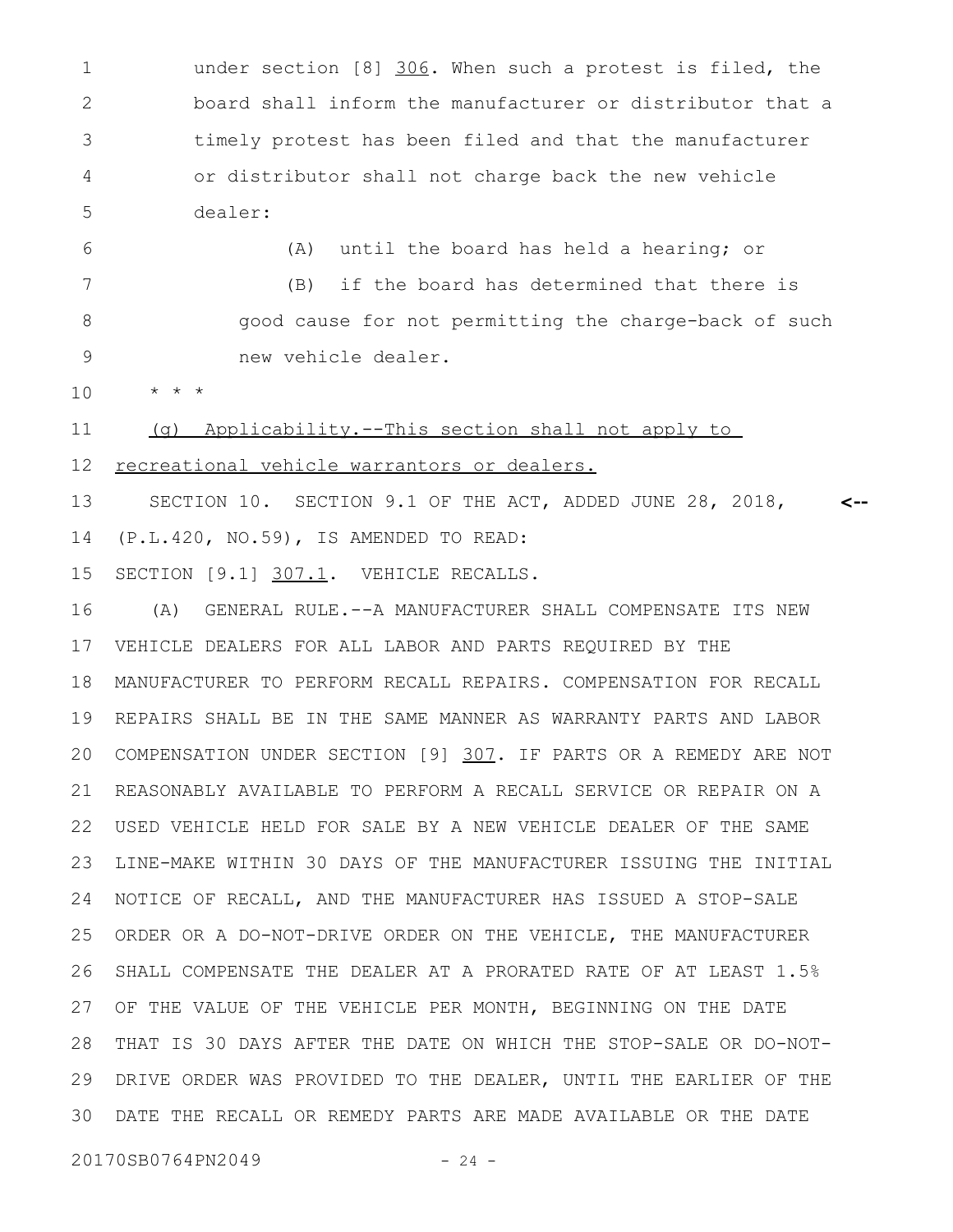THE DEALER SELLS, TRADES OR OTHERWISE DISPOSES OF THE AFFECTED USED VEHICLE. THE FOLLOWING SHALL APPLY: 1 2

(1) THE VALUE OF A USED VEHICLE SHALL BE THE AVERAGE TRADE-IN VALUE FOR USED VEHICLES AS INDICATED IN AN INDEPENDENT THIRD-PARTY GUIDE FOR THE YEAR, MAKE, MODEL AND MILEAGE OF THE RECALLED VEHICLE AT THE TIME OF THE ANNOUNCEMENT OF THE STOP-SALE ORDER OR THE DO-NOT-DRIVE ORDER. 3 4 5 6 7 8

(2) THIS SECTION SHALL ONLY APPLY TO USED VEHICLES SUBJECT TO SAFETY OR EMISSIONS RECALLS PURSUANT TO AND RECALLED IN ACCORDANCE WITH FEDERAL LAW AND REGULATIONS AND WHERE A STOP-SALE ORDER OR A DO-NOT-DRIVE ORDER HAS BEEN ISSUED. FURTHER, THIS SECTION SHALL ONLY APPLY TO NEW VEHICLE DEALERS HOLDING USED VEHICLES FOR SALE THAT ARE A LINE-MAKE THAT THE DEALER IS FRANCHISED TO SELL OR ON WHICH THE DEALER IS AUTHORIZED TO PERFORM RECALL REPAIRS: 9 10 11 12 13 14 15 16

(I) IN INVENTORY AT THE TIME THE STOP-SALE OR DO-NOT-DRIVE ORDER WAS ISSUED; OR 17 18

(II) WHICH WERE TAKEN INTO THE USED VEHICLE INVENTORY OF THE DEALER AS A LEASE RETURN VEHICLE OR CONSUMER TRADE-IN INCIDENT TO THE PURCHASE OF A NEW VEHICLE FROM THE DEALER AFTER THE STOP-SALE OR DO-NOT-DRIVE ORDER WAS ISSUED. 19 20 21 22 23

(3) NOTHING IN THIS SECTION SHALL REQUIRE A MANUFACTURER TO PROVIDE TOTAL COMPENSATION TO A DEALER WHICH WOULD EXCEED THE TOTAL AVERAGE TRADE-IN VALUE OF THE AFFECTED USED MOTOR VEHICLE AS ORIGINALLY DETERMINED UNDER PARAGRAPH (1). 24 25 26 27

(B) VIOLATION.--IT IS A VIOLATION OF THIS SECTION FOR A MANUFACTURER TO REDUCE THE AMOUNT OF COMPENSATION OTHERWISE OWED TO A NEW VEHICLE DEALER BECAUSE THE NEW VEHICLE DEALER HAS 3028 29

20170SB0764PN2049 - 25 -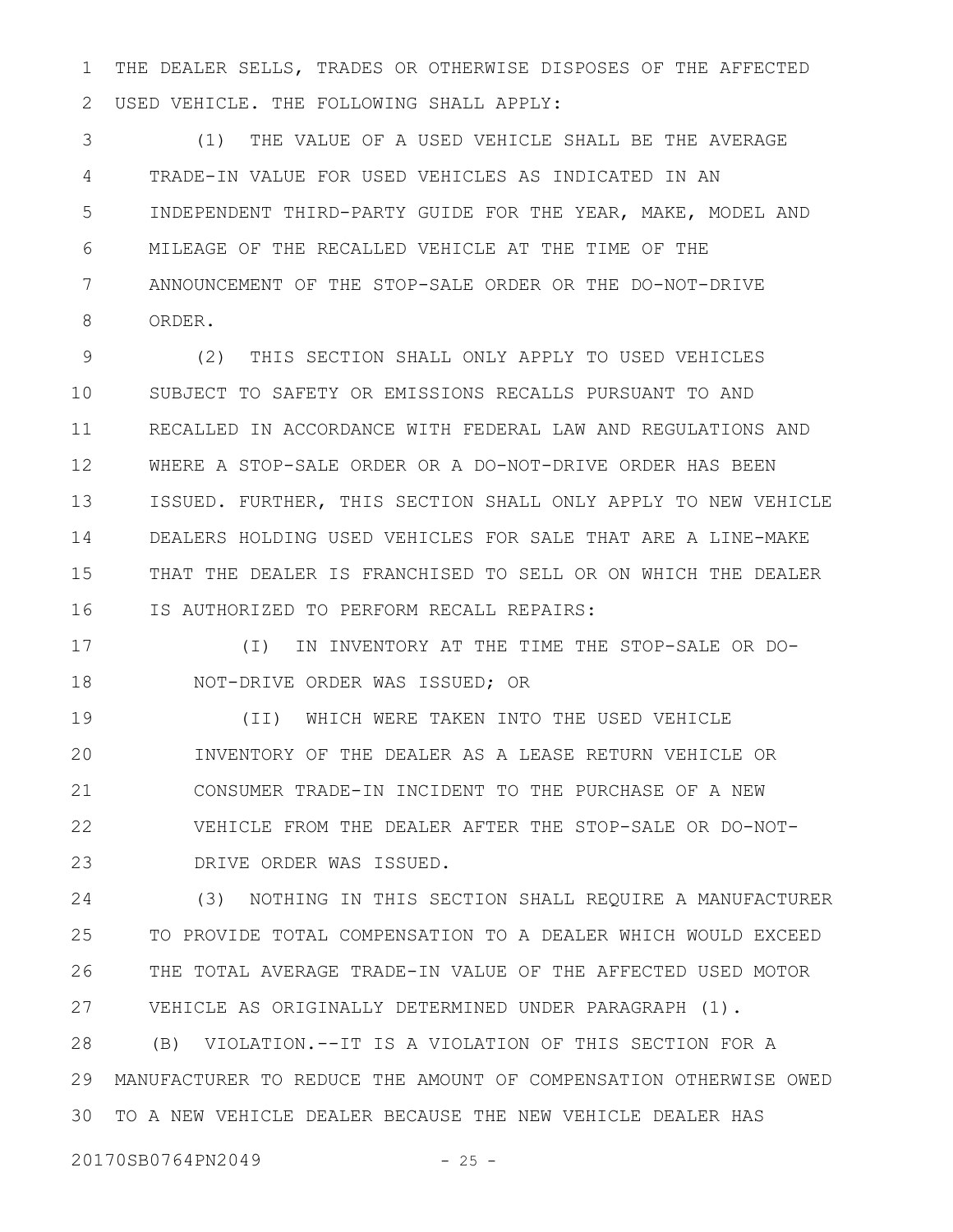SUBMITTED A CLAIM FOR REIMBURSEMENT UNDER THIS SECTION OR WAS OTHERWISE COMPENSATED FOR A VEHICLE SUBJECT TO A RECALL WHERE A STOP-SALE ORDER OR A DO-NOT-DRIVE ORDER HAS BEEN ISSUED. THIS SUBSECTION APPLIES REGARDLESS OF WHETHER THE REDUCTION IN THE AMOUNT OF COMPENSATION OWED TO A NEW VEHICLE DEALER IS THROUGH A CHARGEBACK, REMOVAL FROM AN INCENTIVE PROGRAM, REDUCTION IN AMOUNT OWED UNDER AN INCENTIVE PROGRAM OR ANY OTHER MEANS. 1 2 3 4 5 6 7

(C) PROCEDURE.--A REIMBURSEMENT CLAIM MADE BY NEW VEHICLE DEALERS UNDER THIS SECTION FOR RECALL REMEDIES OR REPAIRS, OR FOR COMPENSATION WHERE NO PART OR REPAIR IS REASONABLY AVAILABLE AND THE USED VEHICLE IS SUBJECT TO A STOP-SALE ORDER OR A DO-NOT-DRIVE ORDER, SHALL BE SUBJECT TO THE SAME LIMITATIONS AND REQUIREMENTS AS A WARRANTY REIMBURSEMENT CLAIM MADE UNDER SECTION [9] 307. A CLAIM SHALL BE EITHER APPROVED OR DISAPPROVED WITHIN 30 DAYS AFTER THE CLAIM IS SUBMITTED TO THE MANUFACTURER IN THE MANNER AND ON THE FORMS THE MANUFACTURER REASONABLY PRESCRIBES. A CLAIM SHALL BE PAID WITHIN 30 DAYS OF APPROVAL OF THE CLAIM BY THE MANUFACTURER. A CLAIM NOT SPECIFICALLY DISAPPROVED IN WRITING WITHIN 30 DAYS AFTER THE MANUFACTURER RECEIVES A SUBMITTED CLAIM SHALL BE DEEMED TO BE APPROVED. (D) ALTERNATIVE COMPENSATION.--AS AN ALTERNATIVE TO THE 8 9 10 11 12 13 14 15 16 17 18 19 20 21

COMPENSATION PROVIDED FOR UNDER SUBSECTION (A): 22

(1) A MANUFACTURER MAY COMPENSATE ITS NEW VEHICLE DEALERS UNDER A NATIONAL RECALL COMPENSATION PROGRAM IF THE COMPENSATION UNDER THE PROGRAM IS EQUAL TO OR GREATER THAN THAT PROVIDED UNDER SUBSECTION (A); OR 23 24 25 26

(2) THE MANUFACTURER AND DEALER OTHERWISE AGREE TO EQUAL OR GREATER COMPENSATION THAN THAT PROVIDED UNDER SUBSECTION  $(A)$ . 27 28 29

(E) EXCLUSIVE REMEDY.--ANY COMPENSATION PROVIDED TO A NEW 20170SB0764PN2049 - 26 -30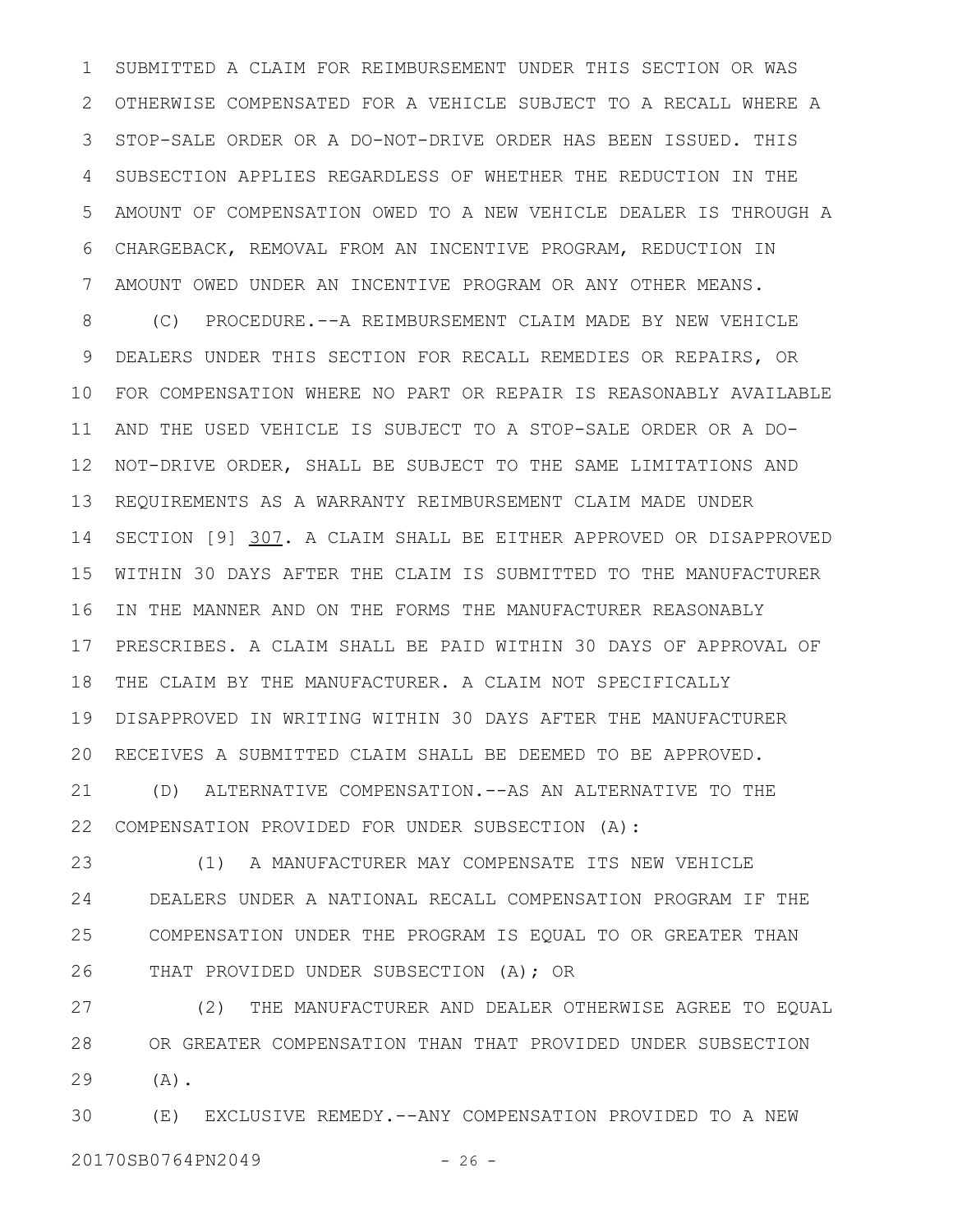VEHICLE DEALER PURSUANT TO THIS SECTION IS EXCLUSIVE AND MAY NOT BE COMBINED WITH ANY OTHER FEDERAL OR STATE RECALL COMPENSATION REMEDY. 1 2 3

(F) DISCLOSURE.-- 4

(1) A NEW OR USED VEHICLE DEALER SHALL DISCLOSE IN WRITING TO USED VEHICLE RETAIL PURCHASERS AT THE TIME OF SALE THE EXISTENCE OF ANY OPEN, UNREMEDIED RECALLS. BY PROVIDING TO THE USED VEHICLE RETAIL PURCHASER A REPORT OBTAINED FROM THE PUBLICLY ACCESSIBLE INTERNET WEBSITE SAFERCAR.GOV, OR A SUCCESSOR WEBSITE, BASED ON A VEHICLE IDENTIFICATION NUMBER SEARCH, THE DEALER SHALL BE DEEMED TO HAVE COMPLIED WITH THE DISCLOSURE REQUIREMENT UNDER THIS SUBSECTION. FOR THE PURPOSE OF THIS SUBSECTION, FAILURE TO PROVIDE DISCLOSURES TO MULTIPLE VEHICLE RETAIL PURCHASERS AT THE TIME OF SALE IN VIOLATION OF THIS SUBSECTION CONSTITUTES A SINGLE OFFENSE WITH A MAXIMUM FINE OF \$1,000 UNDER SECTION [28(A)] 328(A). 5 6 7 8 9 10 11 12 13 14 15 16

(2) NOTHING IN THIS SUBSECTION SHALL BE CONSTRUED TO LIMIT ANY CIVIL ACTIONS OR REMEDIES AVAILABLE IN STATUTE OR COMMON LAW. 17 18 19

SECTION 11. SECTIONS 10 AND 11 OF THE ACT ARE AMENDED TO READ: 20 21

Section [10] 308. Damage disclosure. 22

(a) Notice to dealer.--Each manufacturer or distributor of new vehicles sold or transferred to a new vehicle dealer shall notify the new vehicle dealer in writing prior to delivery of the vehicle of any material damage to the vehicle which is known to the manufacturer or distributor which was sustained or incurred by the vehicle at any time after the manufacturing process is complete but prior to delivery of the vehicle to the dealer. A dealer may reject the delivery of a nonconforming 23 24 25 26 27 28 29 30

20170SB0764PN2049 - 27 -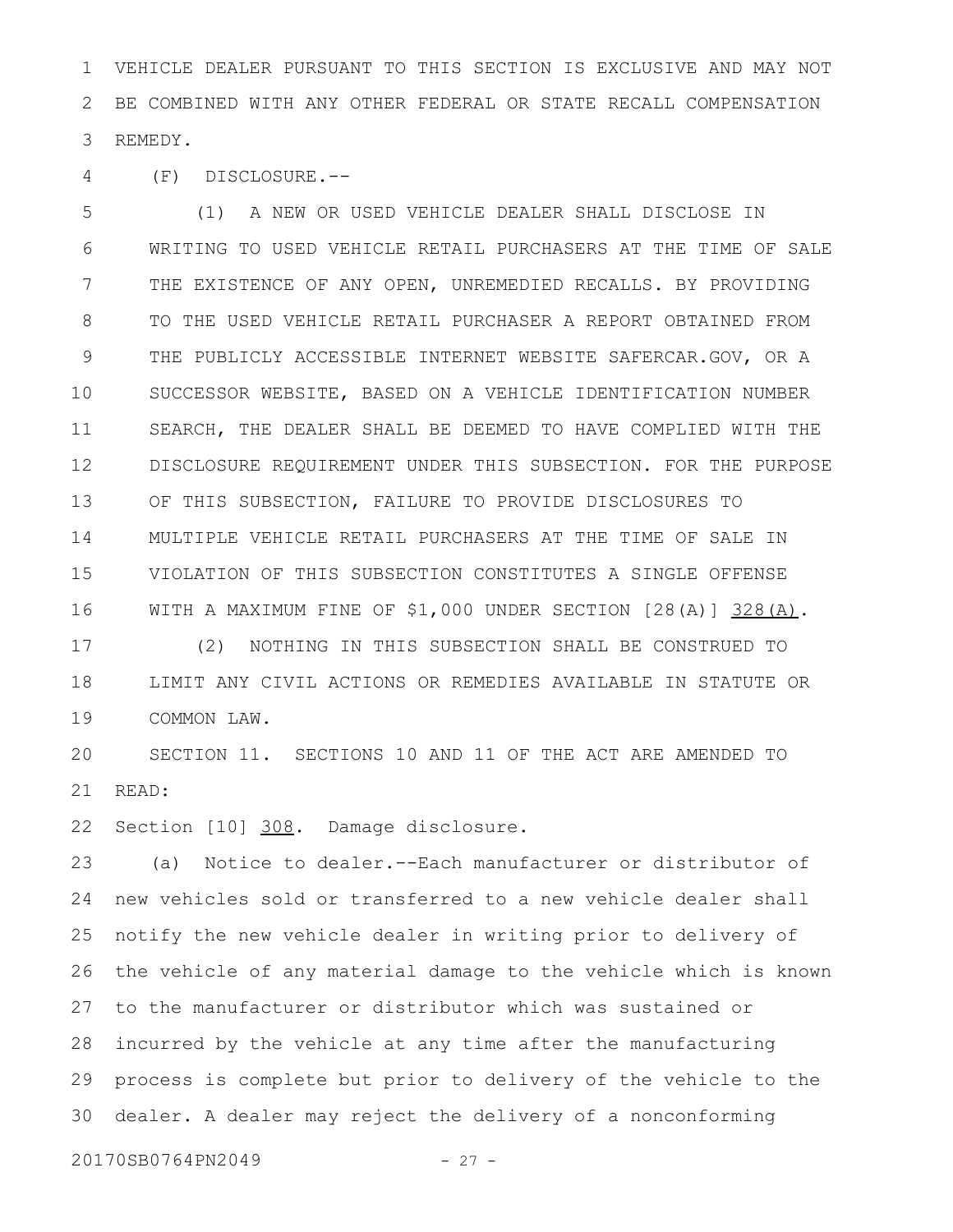vehicle under the provisions of 13 Pa.C.S. (relating to commercial code). 1 2

(b) Notice to purchaser.--When selling a new vehicle, each new vehicle dealer shall notify the purchaser in writing at the time of sale of any material damage sustained or incurred by the vehicle at any time after the manufacturing process is complete which is disclosed by the manufacturer to the new vehicle dealer. 3 4 5 6 7 8

(c) Exemption.--This section shall not apply to manufacturers and dealers of manufactured housing or to manufacturers, distributors or dealers of motorcycles or recreational vehicles. 9 10 11 12

(d) Other statutes and decisions.--Nothing in this section shall be construed to diminish any obligation to provide notice to the purchaser of a new vehicle which obligation is imposed by any other provision of law or by any judicial decision, including, but not limited to, the act of December 17, 1968 (P.L.1224, No.387), known as the Unfair Trade Practices and Consumer Protection Law. 13 14 15 16 17 18 19

Section [11] 309. Mediation and arbitration. 20

(a) Mediation of disputes between licensees.-- 21

(1) A dealer or distributor may not file a complaint, petition or protest or bring an action in a court of competent jurisdiction against a manufacturer or distributor based on an alleged violation of this [act] chapter or in a protest action under this [act] chapter regarding an establishment, relocation or termination of a franchise agreement unless the dealer or distributor serves a demand for mediation upon the manufacturer or distributor before or contemporaneous with the filing of the complaint, petition or 22 23 24 25 26 27 28 29 30

20170SB0764PN2049 - 28 -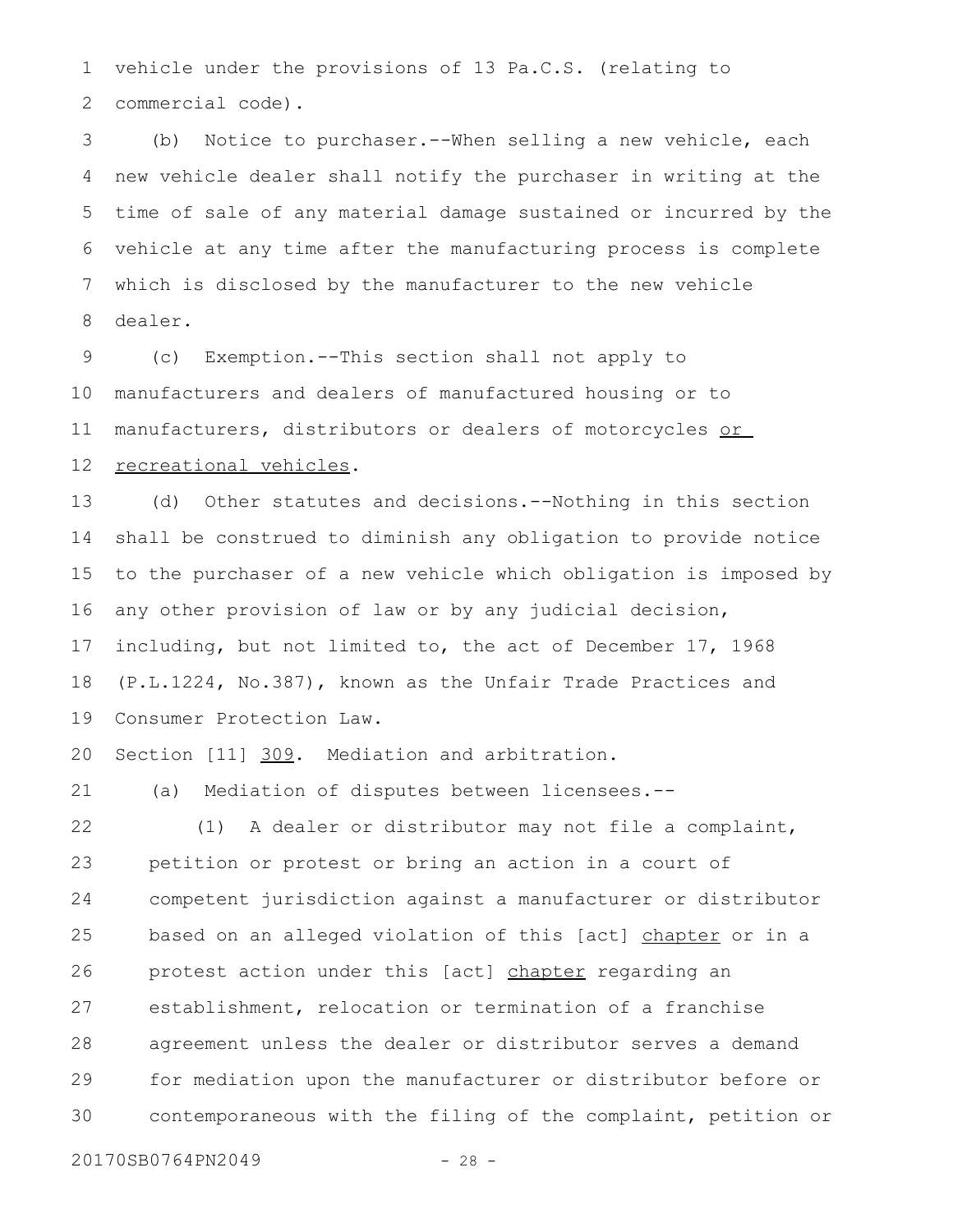protest or the bringing of an action. A demand for mediation shall be in writing and served upon the manufacturer or distributor by certified mail at an address designated for that manufacturer or distributor within records of the dealer or distributor. The demand for mediation shall contain a brief statement of the dispute and the relief sought by the dealer or distributor filing the demand. 1 2 3 4 5 6 7

(2) Within 20 days after the date a demand for mediation is served, the parties shall mutually select an independent mediator and meet with that mediator for the purpose of attempting to resolve the dispute. The meeting place shall be in this Commonwealth in a location selected by the mediator. The mediator may extend the date of the meeting for [good] just cause shown by either party or upon stipulation of both parties. 8 9 10 11 12 13 14 15

(3) The service of a demand for mediation under paragraph (1) shall stay the time for the filing of any complaint, petition, protest or action under this [act] chapter until representatives of both parties have met with a mutually selected mediator for the purpose of attempting to resolve the dispute. If a complaint, petition, protest or action is filed before the meeting, the board or court shall enter an order suspending the proceeding or action until the meeting has occurred and may, upon written stipulation of all parties to the proceeding or action that they wish to continue to mediate under this subsection, enter an order suspending the proceeding or action for as long a period as the board or court considers appropriate. A suspension order issued under this paragraph may be revoked upon motion of any party or upon motion of the board or the court. 16 17 18 19 20 21 22 23 24 25 26 27 28 29 30

20170SB0764PN2049 - 29 -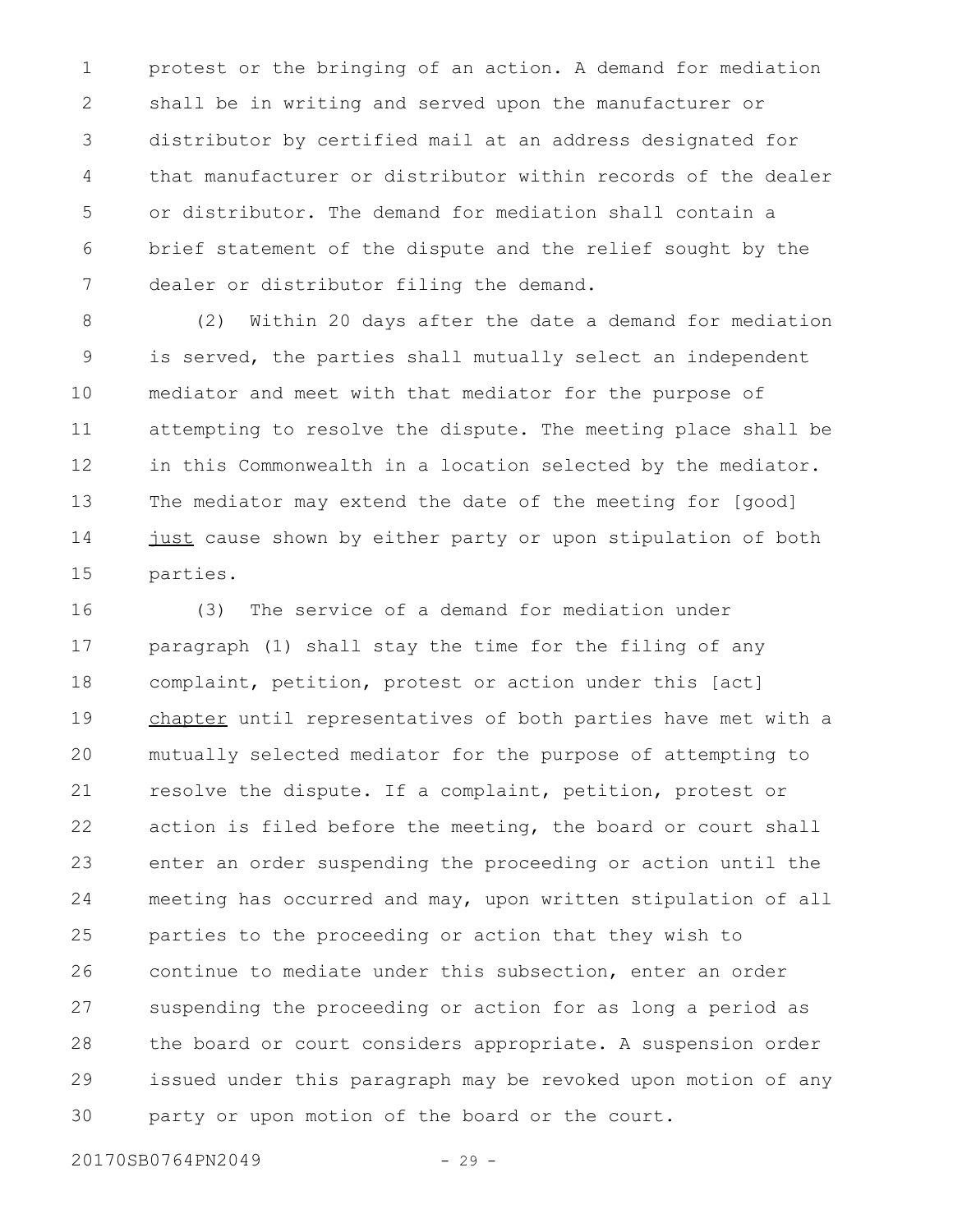(4) The board shall encourage dealers, manufacturers and distributors to establish, maintain and administer a panel of mediators who have the character, ability and training to serve as mediators and who have knowledge of the vehicle industry. 1 2 3 4 5

(5) Mandatory mediation under this section shall not be required of any of the following: 6 7

(i) A dealer seeking to dual two or more franchises or a dealer seeking a relocation involving a request to dual two or more franchises unless another dealer of the same line-make has a right to protest the proposed relocation under section [27] 326. 8 9 10 11 12

13

(ii) Manufacturers, distributors or dealers of motorcycles. 14

(b) Arbitration of disputes between licensees.--After a dispute arises, the licensees may voluntarily agree to submit a dispute arising under this [act] chapter pertaining to a complaint, petition, protest or action to binding or nonbinding arbitration. Any arbitration proceeding shall be voluntary, initiated by serving a written demand for arbitration on the other party, and shall be conducted under the provisions of 42 Pa.C.S. Ch. 73 Subch. A (relating to statutory arbitration) and administered by representatives of dealers, manufacturers or distributors. 15 16 17 18 19 20 21 22 23 24

(c) Immunity and presumption of good faith by mediators and arbitrators.--A mediator or arbitrator is immune from civil liability for any good faith act or omission within the scope of the mediator's or arbitrator's performance of his powers and duties under this section. Every act or omission of a mediator or arbitrator is presumed to be a good faith act or omission. 25 26 27 28 29 30

20170SB0764PN2049 - 30 -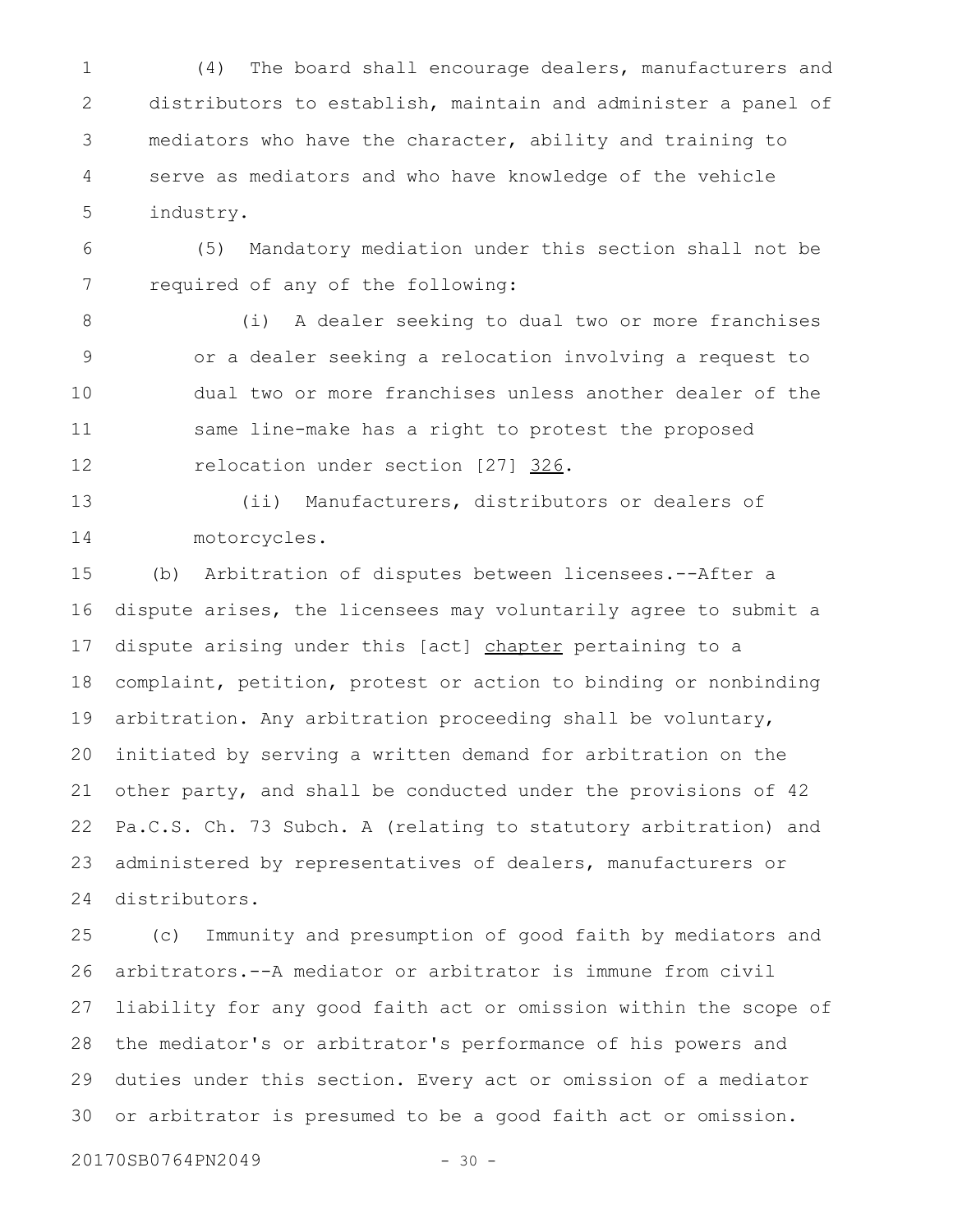This presumption may be overcome only by clear and convincing evidence. 1 2

SECTION 12. SECTION 12 OF THE ACT, AMENDED JUNE 28, 2018 (P.L.420, NO.59), IS AMENDED TO READ: **<--** 3 4

Section [12] 310. Unlawful acts by manufacturers or distributors. 5 6

(a) Unlawful coercive acts.--It shall be a violation for any manufacturer, factory branch, distributor, field representative, officer, agent or any representative whatsoever of such manufacturer, factory branch or distributor licensed under this [act] chapter to require, attempt to require, coerce or attempt to coerce any new vehicle dealer in this Commonwealth to: 7 8 9 10 11 12

(1) Order or accept delivery of any new vehicle, part or accessory thereof, equipment or any other commodity not required by law which shall not have been voluntarily ordered by the new vehicle dealer, except that this paragraph is not intended to modify or supersede any terms or provisions of the franchise requiring new vehicle dealers to market a representative line of those vehicles which the manufacturer or distributor is publicly advertising. 13 14 15 16 17 18 19 20

(2) Order or accept delivery of any new vehicle with special features, accessories or equipment not included in the list price of such vehicles as publicly advertised by the manufacturer or distributor. 21 22 23 24

(3) Participate monetarily in an advertising campaign or contest or to purchase unnecessary or unreasonable quantities of any promotional materials, training materials, showroom or other display decorations or materials at the expense of the new vehicle dealer. 25 26 27 28 29

(4) Enter into any agreement with the manufacturer or to 20170SB0764PN2049 - 31 -30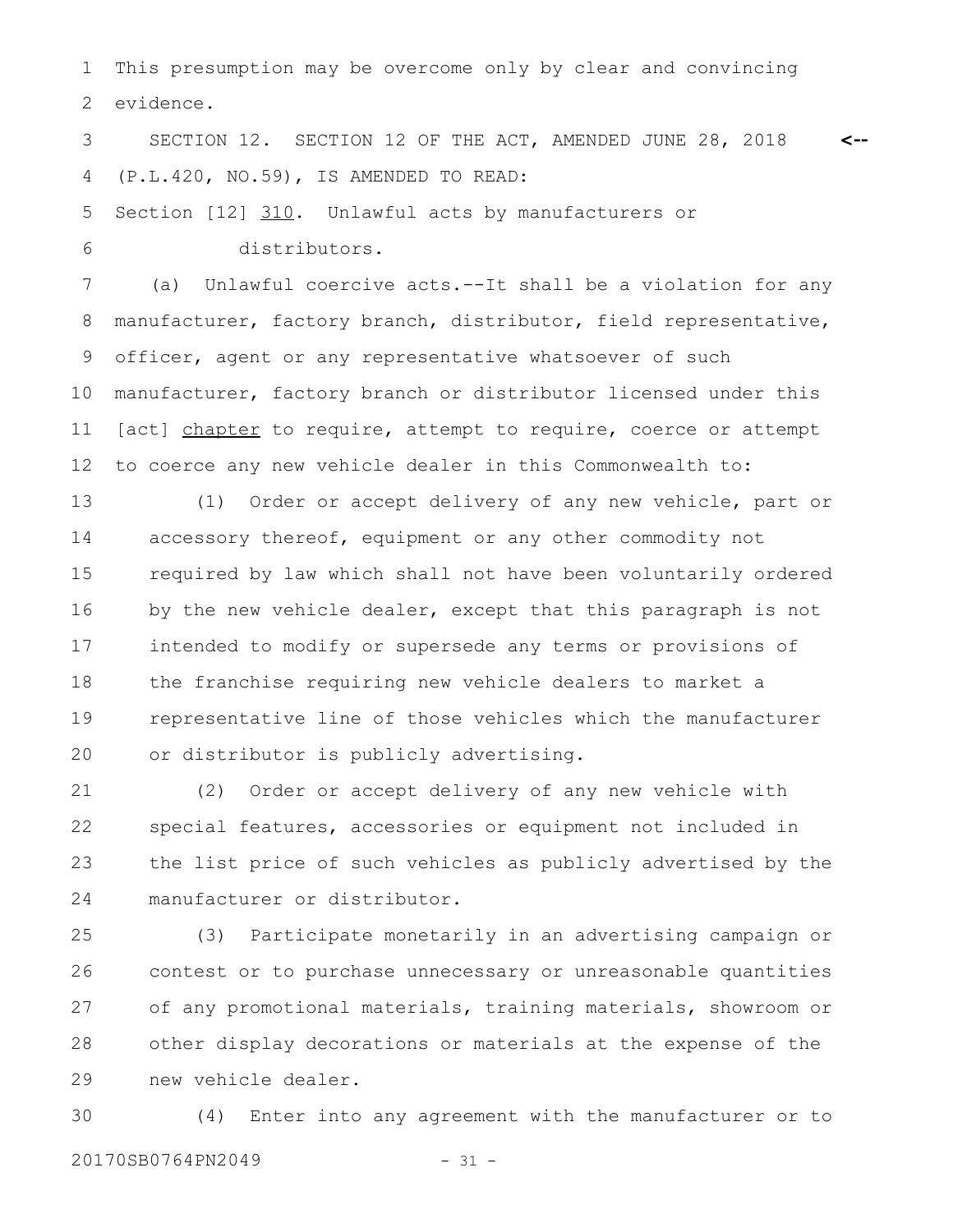do any other act prejudicial to the new vehicle dealer by threatening to terminate or not renew a franchise or any contractual agreement existing between the dealer and the manufacturer or distributor, except that this paragraph is not intended to preclude the manufacturer or distributor from insisting on compliance with the reasonable terms or provisions of the franchise or other contractual agreement and notice in good faith to any new vehicle dealer of the new vehicle dealer's violation of such terms or provisions shall not constitute a violation of [the act] this chapter. 1 2 3 4 5 6 7 8 9 10

(5) Change the capital structure of the new vehicle dealer or the means by or through which the new vehicle dealer finances the operation of the dealership, provided that the new vehicle dealer at all times meets any reasonable capital standards determined by the manufacturer or distributor in accordance with uniformly applied criteria, and also provided that no change in the capital structure shall cause a change in the principal management or have the effect of a sale of the franchise without the consent of the manufacturer or distributor. The consent shall be granted or denied within 60 days of receipt of a written request from the new vehicle dealer. 11 12 13 14 15 16 17 18 19 20 21 22

(6) (i) Refrain from participation in the management of, investment in or the acquisition of any other line of new vehicle or related products. This paragraph does not apply unless the new vehicle dealer maintains a reasonable line of credit for each make or line of new vehicle, the new vehicle dealer remains in compliance with the reasonable terms of the franchise agreement and any reasonable facilities requirements of the 23 24 25 26 27 28 29 30

20170SB0764PN2049 - 32 -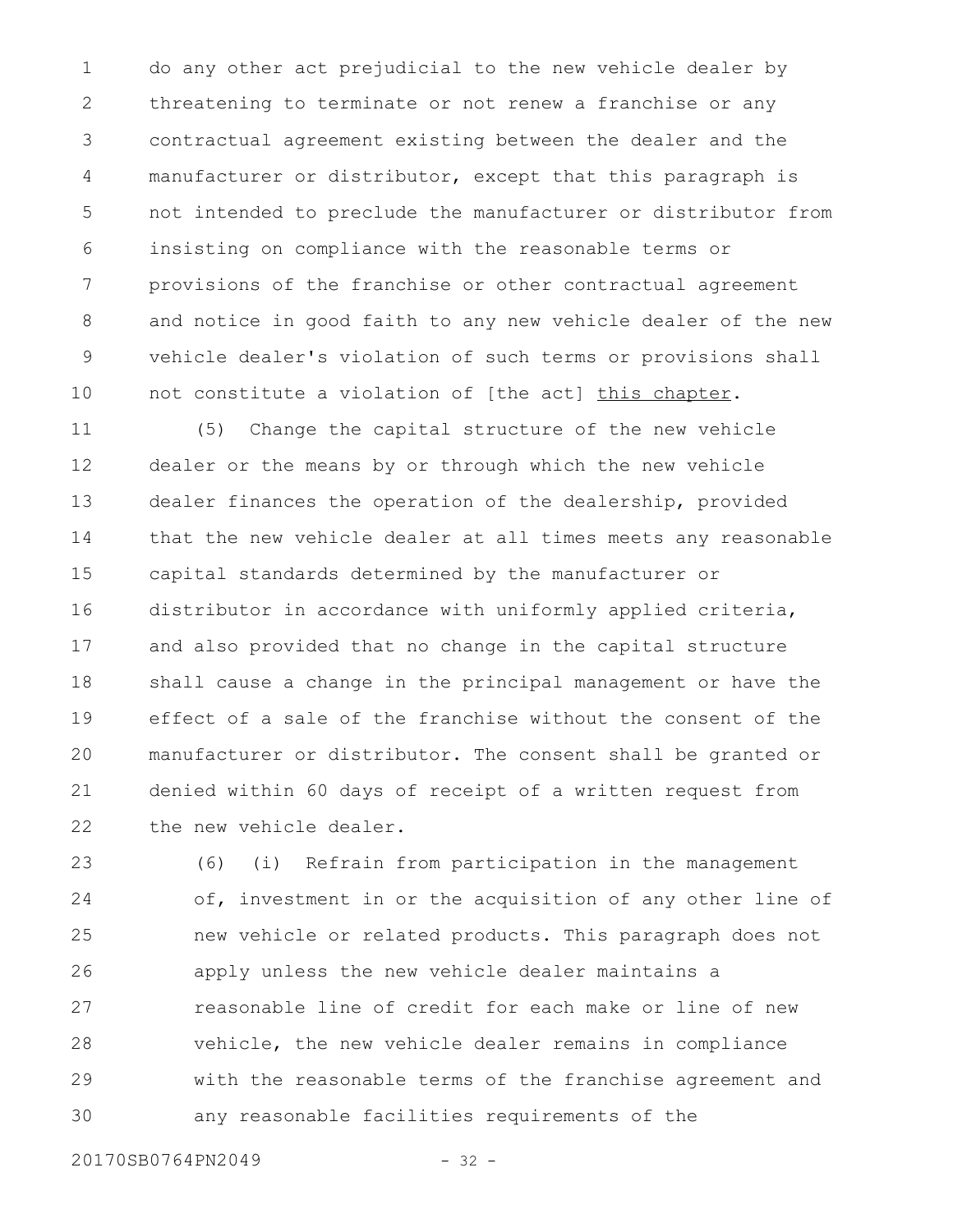manufacturer or distributor, and no change is made in the principal management of the new vehicle dealer. The reasonable facilities requirements shall not include any requirement that a new vehicle dealer establish or maintain exclusive facilities, personnel or display space when such requirements or any of them would be unreasonable in light of economic conditions and would not otherwise be justified by reasonable business considerations. 1 2 3 4 5 6 7 8 9

(ii) (A) Nothing in this paragraph shall permit the dualing or relocation and addition of a line-make to the dealership facilities without the new vehicle dealer providing written certification to the manufacturer or distributor that the new vehicle dealer, with the addition of a line-make by the new vehicle dealer, will maintain a reasonable line of credit for each make or line of new vehicle and the new vehicle dealer will remain in compliance with the reasonable terms of the franchise agreement and any reasonable facilities requirements of the manufacturer or distributor, excluding any exclusive facility or nondualing requirements. 10 11 12 13 14 15 16 17 18 19 20 21 22

(B) The dealer shall provide the following information: 23 24

(I) the address of the proposed new location, if applicable; (II) a brief description of the proposed 25 26 27

facility; and 28

(III) the owner of the proposed new location. 29 30

20170SB0764PN2049 - 33 -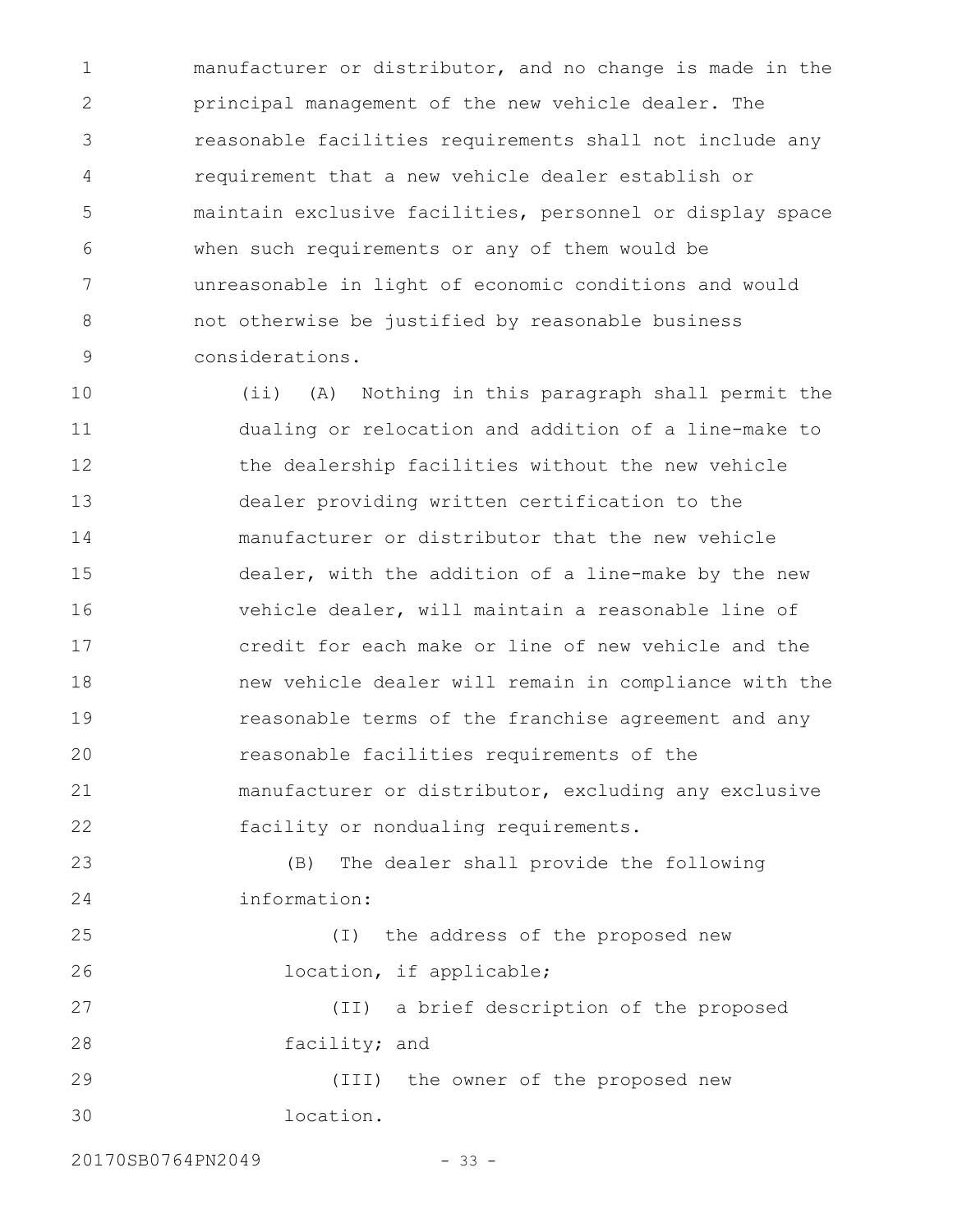(C) Any objection by the manufacturer or distributor with regard to the dualing or relocation and dualing of two or more franchises shall be delivered to the dealer within 45 days of receipt of the written certification from the new vehicle dealer. Failure on the part of the manufacturer or distributor to timely respond to a dualing or relocation and dualing certification shall be deemed to be an approval of the new vehicle dealer's certification notice of dualing or relocation and dualing of two or more franchises. The manufacturer or distributor shall execute and deliver a franchise reflecting the relocated address of the dealership facilities to the new vehicle dealer within 30 days of the date of the deemed approval. 1 2 3 4 5 6 7 8 9 10 11 12 13 14 15

(iii) A dealer may file a complaint, petition or protest, or bring an action in a court of competent jurisdiction against a manufacturer or distributor, based on a denial of a request by a dealer to dual or relocate and dual two or more franchises without first going through mediation required under section [11] 309. If a dualing or relocation and dualing denial protest is filed with the board, a hearing shall be held within 45 days of the protest's filing and a final determination issued by the board within 90 days of the protest filing. The burden of proof shall be on the manufacturer or distributor to show that the dualing or relocation and dualing is unreasonable. No automobile, motorcycle or truck manufacturer or distributor may limit or restrict the addition of a line-make to the dealership facilities 16 17 18 19 20 21 22 23 24 25 26 27 28 29 30

20170SB0764PN2049 - 34 -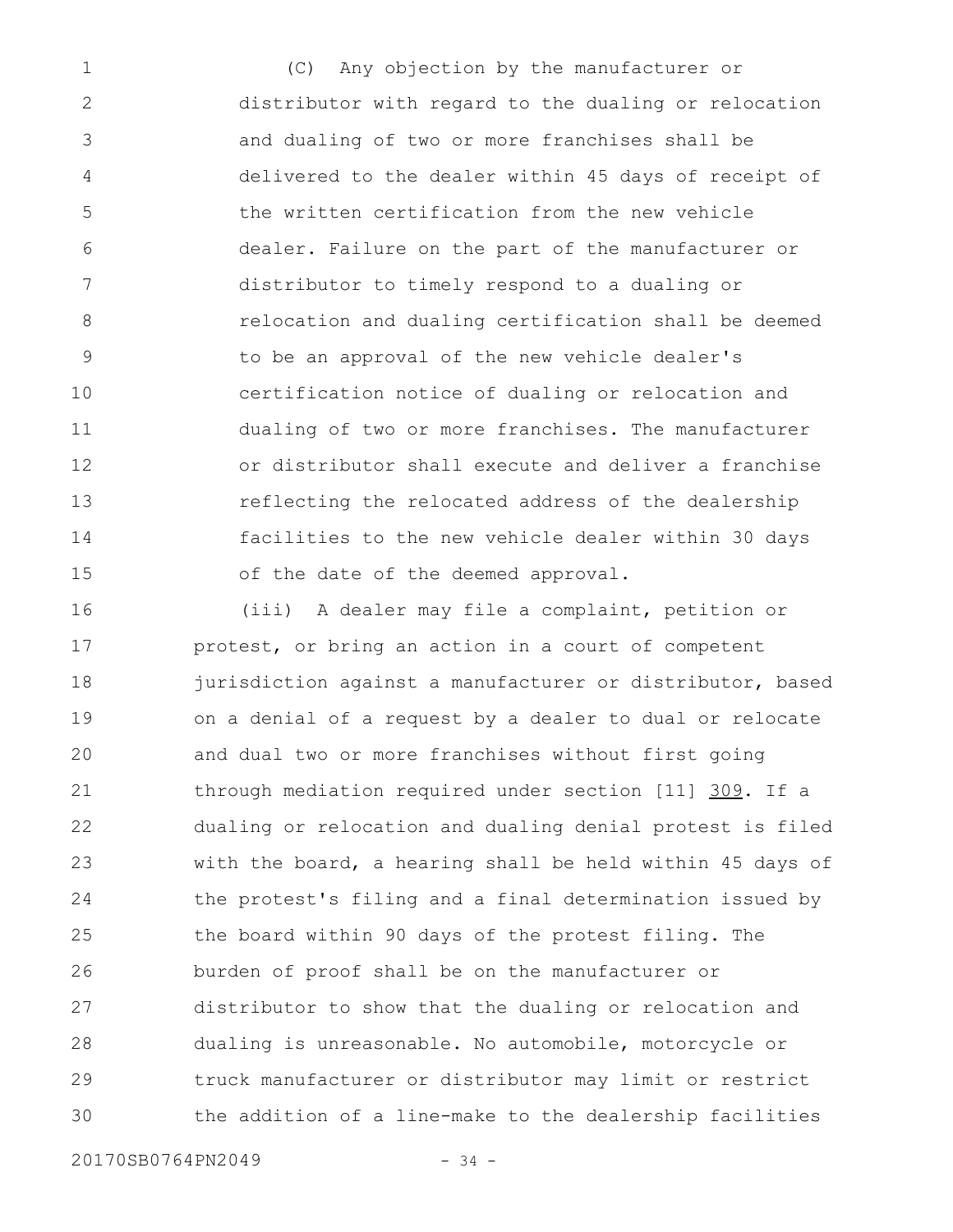if the new vehicle dealer maintains a reasonable line of credit for each make or line of new vehicle and the new vehicle dealer remains in compliance with the reasonable terms of the franchise agreement and any reasonable facilities requirements of an automobile, motorcycle or truck manufacturer or distributor. This paragraph shall also apply if the dealer seeks to dual two or more linemakes and no relocation will occur. This paragraph shall not impair the rights of another dealer of the same linemake to protest a proposed relocation under section [27] 326. 1 2 3 4 5 6 7 8 9 10 11

(7) Prospectively assent to a release, assignment, novation, waiver or estoppel which would relieve any person from liability to be imposed by this [act] chapter or to require any controversy between a new vehicle dealer and a manufacturer, distributor or representative to be referred to any person other than the duly constituted courts of the Commonwealth or the United States of America, if such referral would be binding upon the new vehicle dealer. A dealer and the manufacturer, distributor or representative, by themselves or through their respective counsel, are permitted to agree to execute a written agreement or to arbitrate in a binding or nonbinding manner after a controversy arises. 12 13 14 15 16 17 18 19 20 21 22 23 24

(8) Expand, construct or significantly modify facilities BEFORE A DATE THAT IS TEN YEARS AFTER THE DATE OF THE CONSTRUCTION OF THE FACILITY OR THE ALTERATION OR REMODELING AT THAT LOCATION WAS COMPLETED AND without assurances that the manufacturer or distributor will provide a reasonable supply of new vehicles within a reasonable time so as to **<--** 25 26 27 28 29 30

20170SB0764PN2049 - 35 -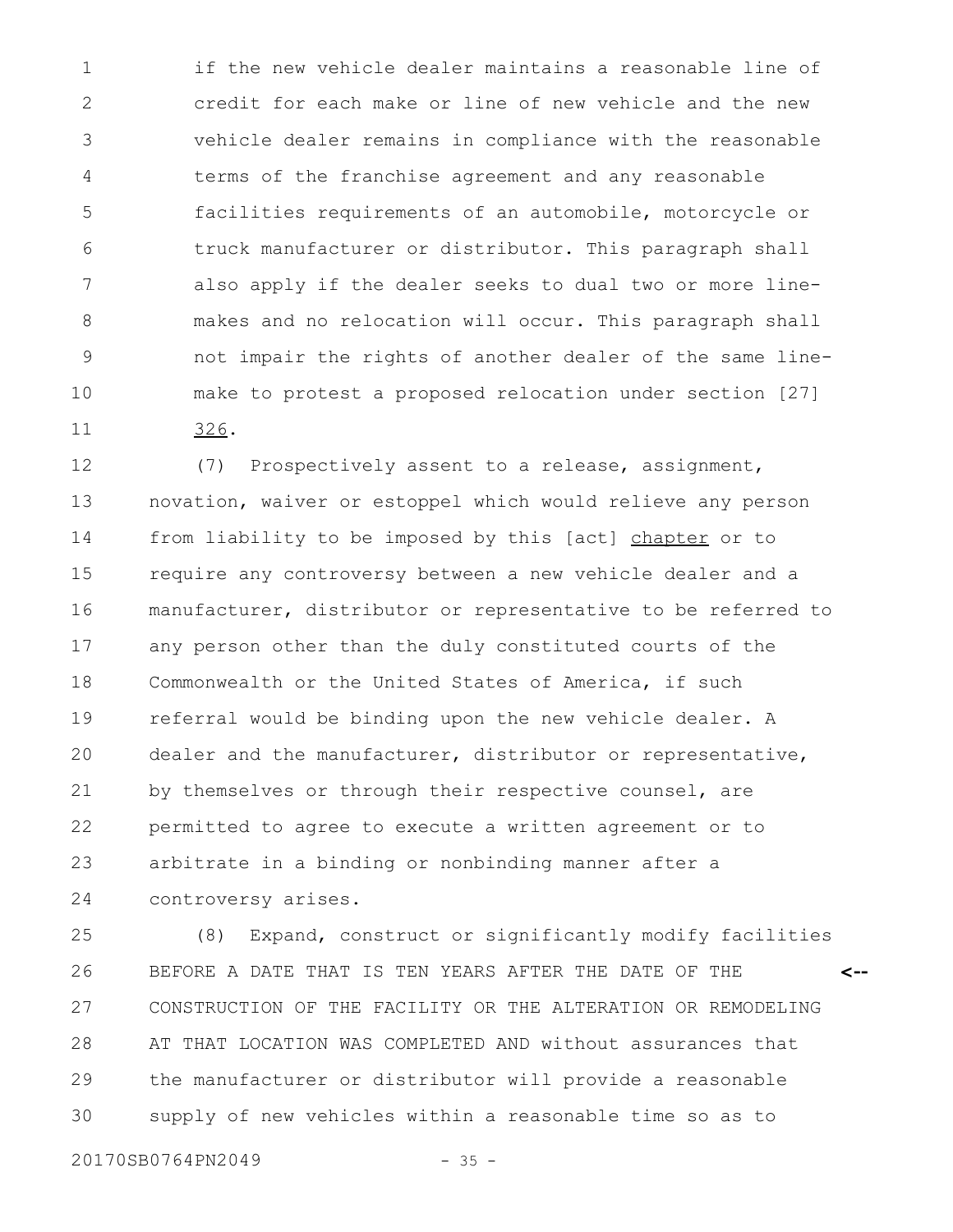justify such an expansion in light of the market and economic conditions. THIS PARAGRAPH SHALL NOT APPLY IF THE EXPANSION, **<--** CONSTRUCTION OR SIGNIFICANT MODIFICATION IS NECESSARY TO COMPLY WITH A HEALTH OR SAFETY LAW OR TO COMPLY WITH A TECHNOLOGY REQUIREMENT, WHICH IS NECESSARY TO SELL OR SERVICE A VEHICLE THAT THE NEW VEHICLE DEALER IS LICENSED BY THE MANUFACTURER TO SELL OR SERVICE. THIS SECTION SHALL APPLY TO ANY SUCCESSOR DEALER PROVIDED THE DEALER HAS BEEN DESIGNATED AND APPROVED BY THE MANUFACTURER IN THE FRANCHISE AGREEMENT AND THE CONSTRUCTION, ALTERATION OR REMODELING SUBSTANTIALLY COMPLIED WITH THE MANUFACTURER'S BRAND IMAGE STANDARDS OR PLANS THAT THE MANUFACTURER PROVIDED AT THE TIME THE CONSTRUCTION, ALTERATION OR REMODELING WAS COMPLETED. NOTHING IN THIS PARAGRAPH SHALL PROHIBIT A MANUFACTURER FROM: 1 2 3 4 5 6 7 8 9 10 11 12 13 14

(I) CONTINUING A FACILITY IMPROVEMENT PROGRAM THAT IS IN EFFECT AS OF THE EFFECTIVE DATE OF THIS SUBPARAGRAPH WITH MORE THAN ONE NEW VEHICLE DEALER IN THIS COMMONWEALTH OR TO RENEWING OR MODIFYING THE FACILITY IMPROVEMENT PROGRAM. 15 16 17 18 19

(II) PROVIDING LUMP SUM OR REGULARLY SCHEDULED PAYMENTS TO ASSIST A NEW VEHICLE DEALER IN MAKING A FACILITY IMPROVEMENT, INCLUDING CONSTRUCTION, ALTERATION OR REMODELING OR INSTALLING SIGNAGE OR AN IMAGE ELEMENT. 20 21 22 23

(III) PROVIDING REIMBURSEMENT TO A NEW VEHICLE DEALER ON REASONABLE, WRITTEN TERMS FOR A PORTION OF THE NEW VEHICLE DEALER'S COST OF MAKING A FACILITY IMPROVEMENT, INCLUDING CONSTRUCTION, ALTERATION OR REMODELING, THE PURCHASE OF GOODS, BUILDING MATERIALS OR SERVICES OR INSTALLING SIGNAGE OR AN IMAGE ELEMENT. (8.1) Unreasonably expand, construct or significantly 24 25 26 27 28 29 30

20170SB0764PN2049 - 36 -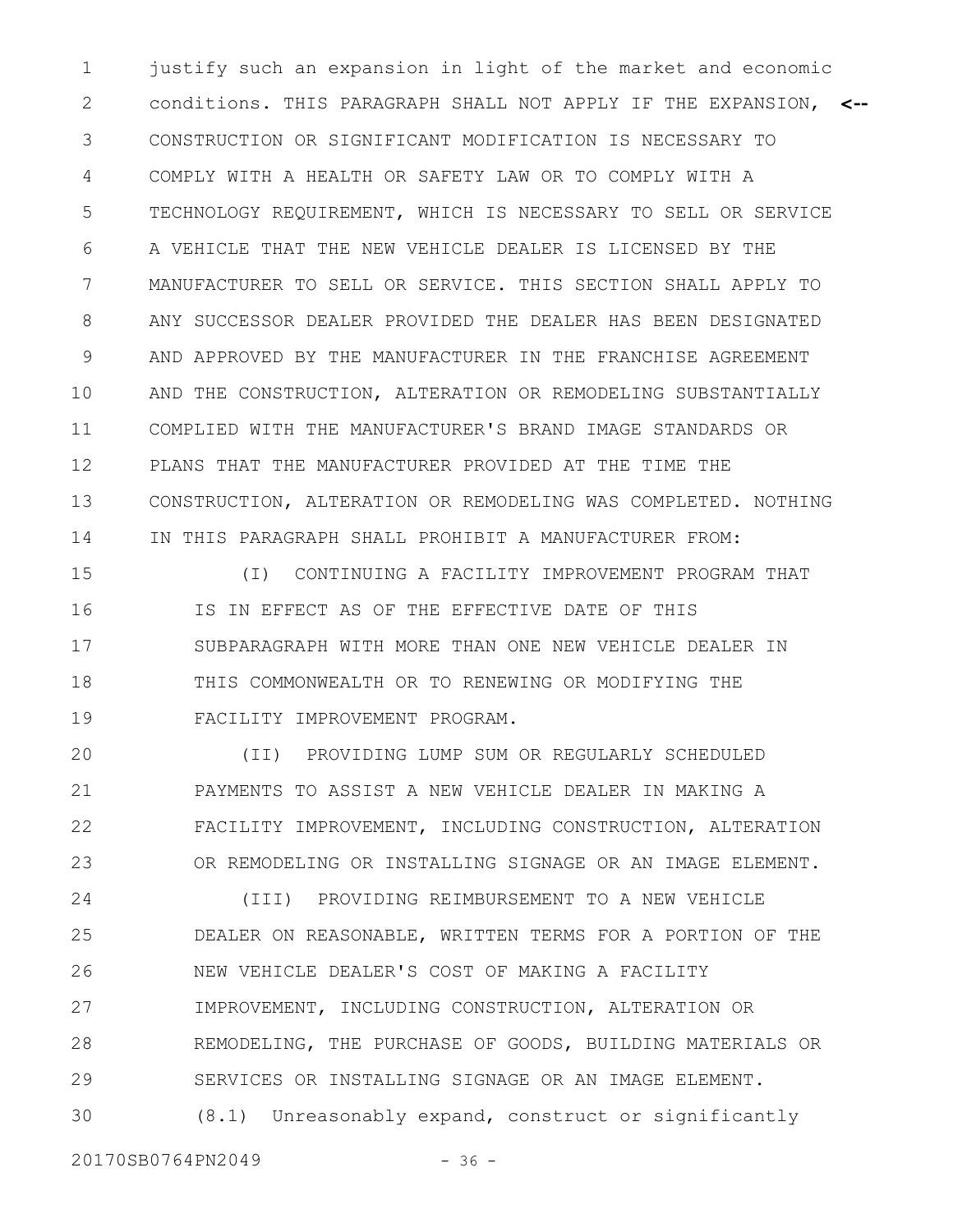modify facilities in light of the market and economic conditions or require a separate facility for the sale or service of a line-make of a new vehicle if the market and economic conditions do not clearly justify the separate facility. 1 2 3 4 5

(8.2) (i) Purchase a good or service from a vendor selected, identified or designated by a manufacturer, factory branch, distributor, distributor branch or an affiliate of a manufacturer, factory branch, distributor, distributor branch by agreement, program, incentive provision or other method if expanding, constructing or significantly modifying a facility without allowing the dealer the option to obtain a good or service of substantially similar quality from a vendor chosen by the dealer and approved by the manufacturer, which approval may not be unreasonably withheld. 6 7 8 9 10 11 12 13 14 15 16

(ii) Nothing under this paragraph shall be construed to: 17 18

(A) Allow a dealer or vendor to eliminate or impair a manufacturer's intellectual property rights, including a manufacturer's intellectual property rights in a trademark. 19 20 21 22

(B) Permit a dealer to erect or maintain signs that do not conform to the intellectual property usage guidelines of the manufacturer. 23 24 25

(9) Agree as a condition to granting or renewing a franchise to waive, limit or disclaim a right that the dealer may have to protest the establishment or relocation of another vehicle dealer in the relevant market area as provided in section [27] 326, unless such agreement is 26 27 28 29 30

20170SB0764PN2049 - 37 -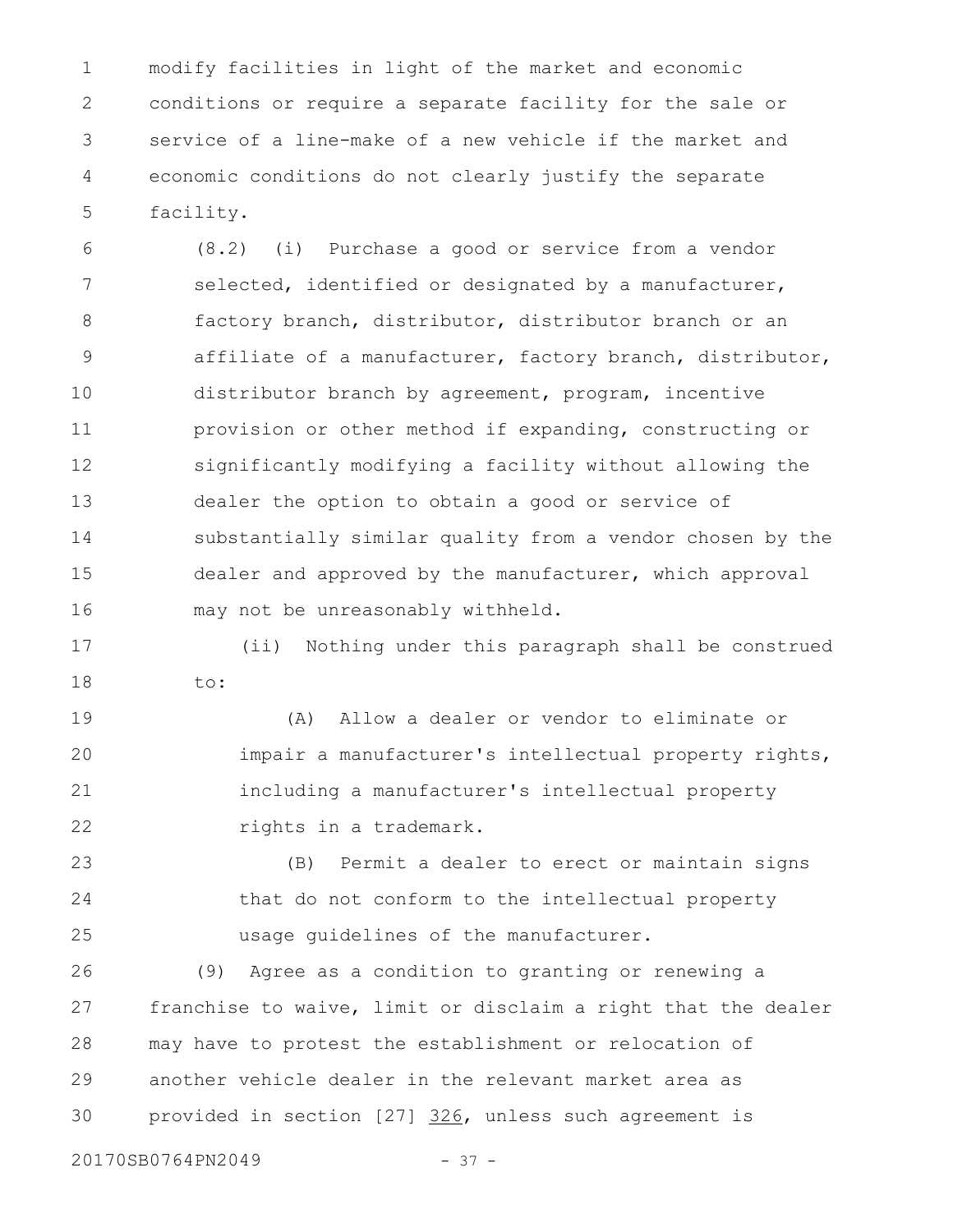voluntary. 1

(10) (i) Sell, offer to sell or sell exclusively an extended service contract, extended maintenance plan or similar product, such as gap products, offered, endorsed or sponsored by the manufacturer or distributor by the following means: 2 3 4 5 6

(A) By an act or statement that the manufacturer or distributor will in any manner impact the dealer, whether it is express or implied or made directly or indirectly. 7 8 9 10

(B) By a contract, or an express or implied offer of contract, made to the dealer on the condition that the dealer shall sell, offer to sell or sell exclusively an extended service contract, extended maintenance plan or similar product offered, endorsed or sponsored by the manufacturer or distributor. 11 12 13 14 15 16 17

(C) By measuring the dealer's performance under the franchise based on the sale of extended service contracts, extended maintenance plans or similar products offered, endorsed or sponsored by the manufacturer or distributor. 18 19 20 21 22

(D) By requiring the dealer to actively promote the sale of extended service contracts, extended maintenance plans or similar products offered, endorsed or sponsored by the manufacturer or distributor. 23 24 25 26 27

(ii) Nothing in this paragraph shall prohibit a manufacturer or distributor from providing incentive programs to a new vehicle dealer who makes the voluntary 28 29 30

20170SB0764PN2049 - 38 -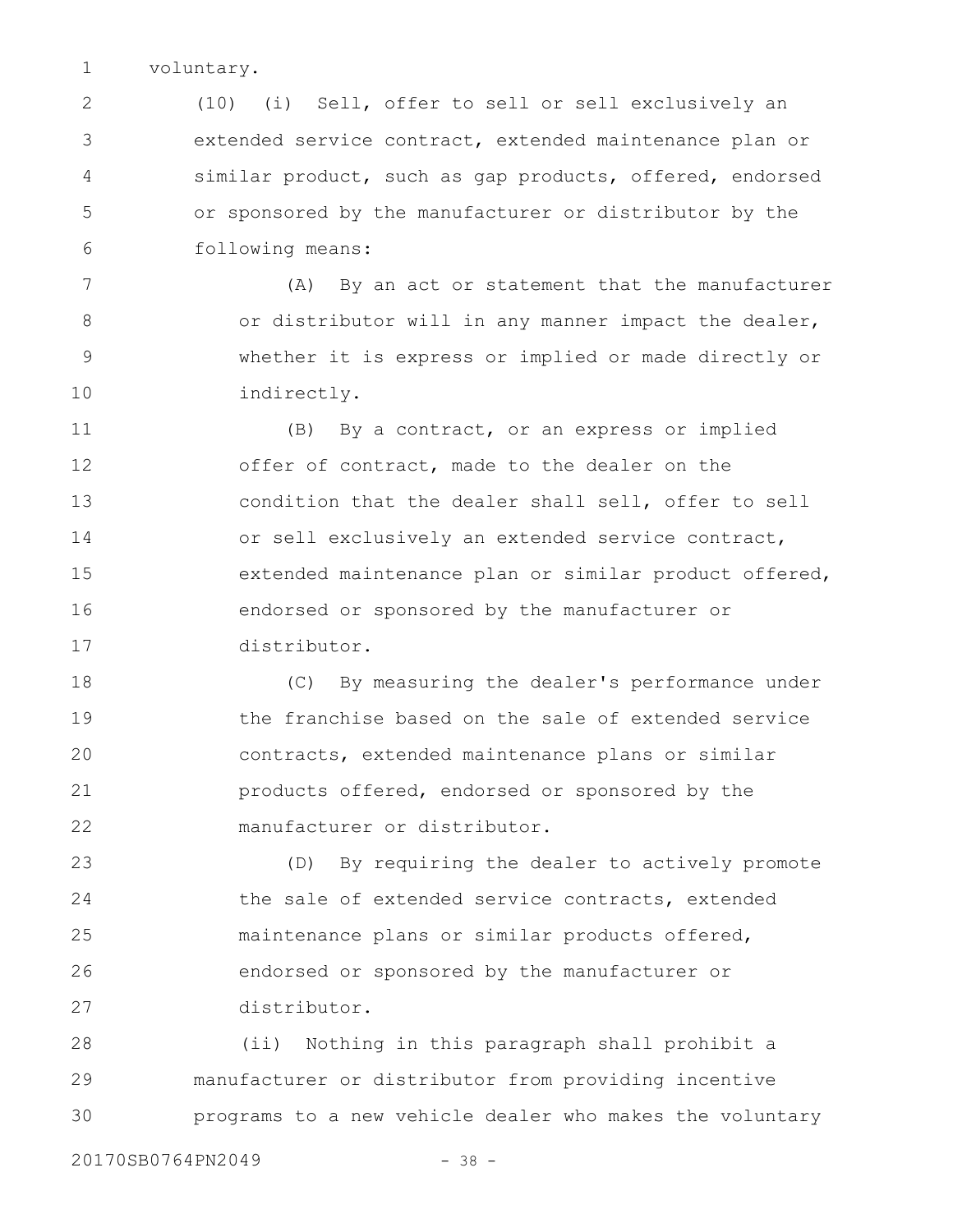decision to offer to sell, sell or sell exclusively an extended service contract, extended maintenance plan or similar product offered, endorsed or sponsored by the manufacturer or distributor. 1 2 3 4

(b) Violations.--It shall be a violation of this [act] chapter for any manufacturer, factory branch, distributor, field representative, officer, agent or any representative whatsoever of such manufacturer, factory branch or distributor licensed under this [act] chapter to: 5 6 7 8 9

(1) Delay, refuse or fail to deliver new vehicles or new vehicle parts or accessories in a reasonable time and in reasonable quantity relative to the new vehicle dealer's facilities and sales potential after acceptance of an order from a new vehicle dealer having a franchise for the retail sale of any new vehicle sold or distributed of an order from a new vehicle dealer having a franchise for the retail sale of any new vehicle sold or distributed by the manufacturer or distributor as are covered by such franchise, if such vehicle, parts or accessories are publicly advertised as being available for immediate delivery. There is no violation if the failure is caused by acts or causes beyond the control of the manufacturer or distributor. 10 11 12 13 14 15 16 17 18 19 20 21 22

(2) Unfairly discriminate among its new vehicle dealers with respect to warranty, recall, service contract or any other service required by the manufacturer or distributor with regard to labor or parts reimbursement. 23 24 25 26

(3) Unreasonably withhold consent to the sale, transfer or exchange of the franchise to a qualified buyer capable of being licensed as a new vehicle dealer in this Commonwealth who meets the manufacturer's or distributor's reasonable 27 28 29 30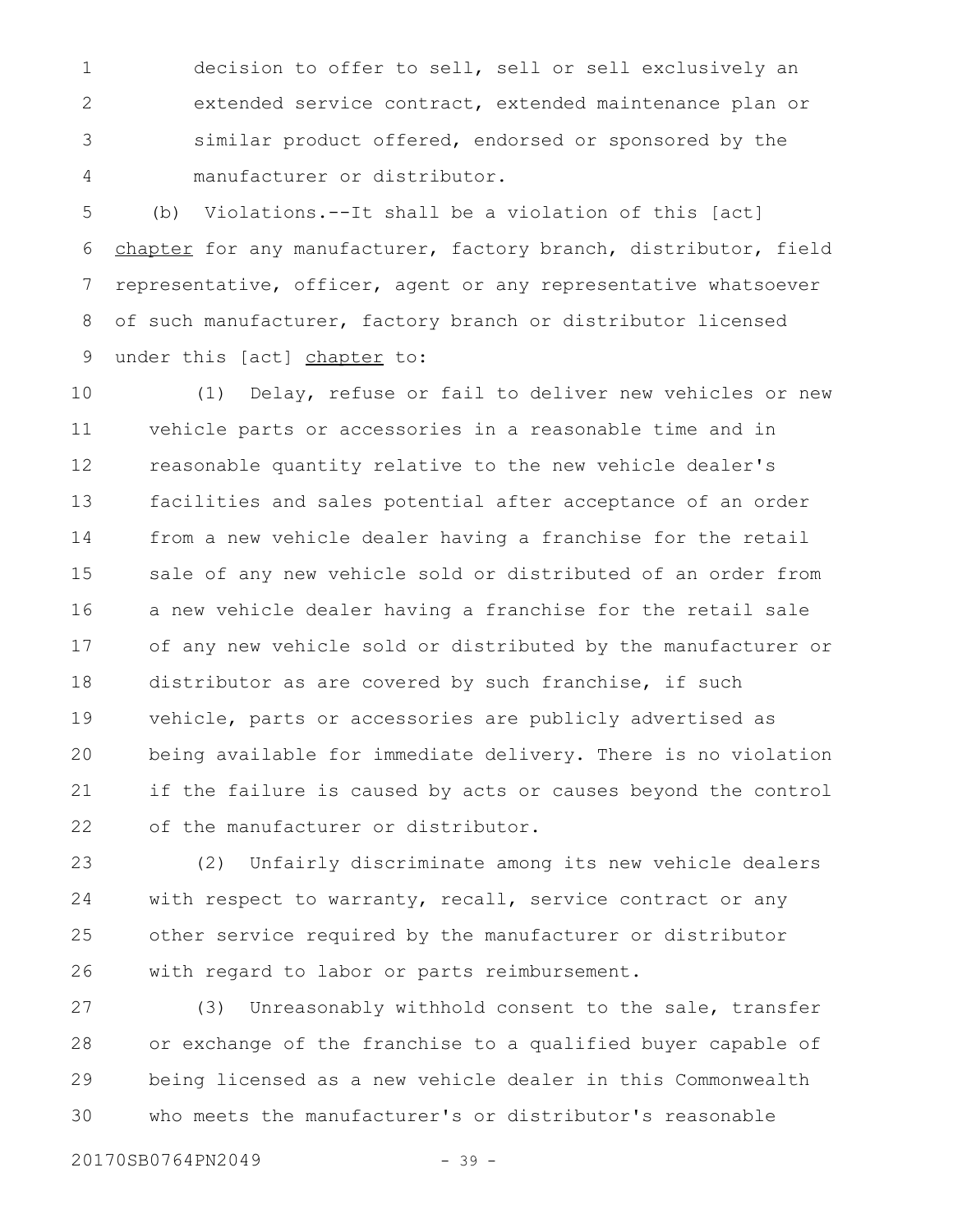1

requirements for appointment as a dealer.

(4) Unreasonably withhold consent to the relocation of an existing new vehicle dealer. If the relocation involves dualing of two or more franchises, the requirements of subsection (a)(6)(ii) and (iii) shall apply and paragraph (5) shall not apply. 2 3 4 5 6

(5) Fail to respond in writing to a request for consent as specified in paragraphs (3) and (4) within 60 days of receipt of a written request on the forms, if any, generally utilized by the manufacturer or distributor for such purposes and containing the information required. The failure to respond within the time period set forth in this paragraph shall be deemed to be approval of the request, and the manufacturer or distributor shall execute and deliver a franchise to the applicant within 30 days of the expiration of this time period. A manufacturer or distributor shall acknowledge in writing to the applicant the receipt of the forms, and, if the manufacturer or distributor requires additional information to complete its review, the manufacturer or distributor shall notify the applicant within 15 days of the receipt of the forms. If the manufacturer or distributor fails to request additional information from the applicant within 15 days after receipt of the initial forms, the 60-day time period for approval shall be deemed to run from the initial receipt date. Otherwise, the 60-day time period for approval shall run from receipt of the supplemental requested information. In no event shall the total time period for approval exceed 75 days from the date of the receipt of the initial forms. 7 8 9 10 11 12 13 14 15 16 17 18 19 20 21 22 23 24 25 26 27 28 29

30

(6) Prevent or attempt to prevent by contract or

20170SB0764PN2049 - 40 -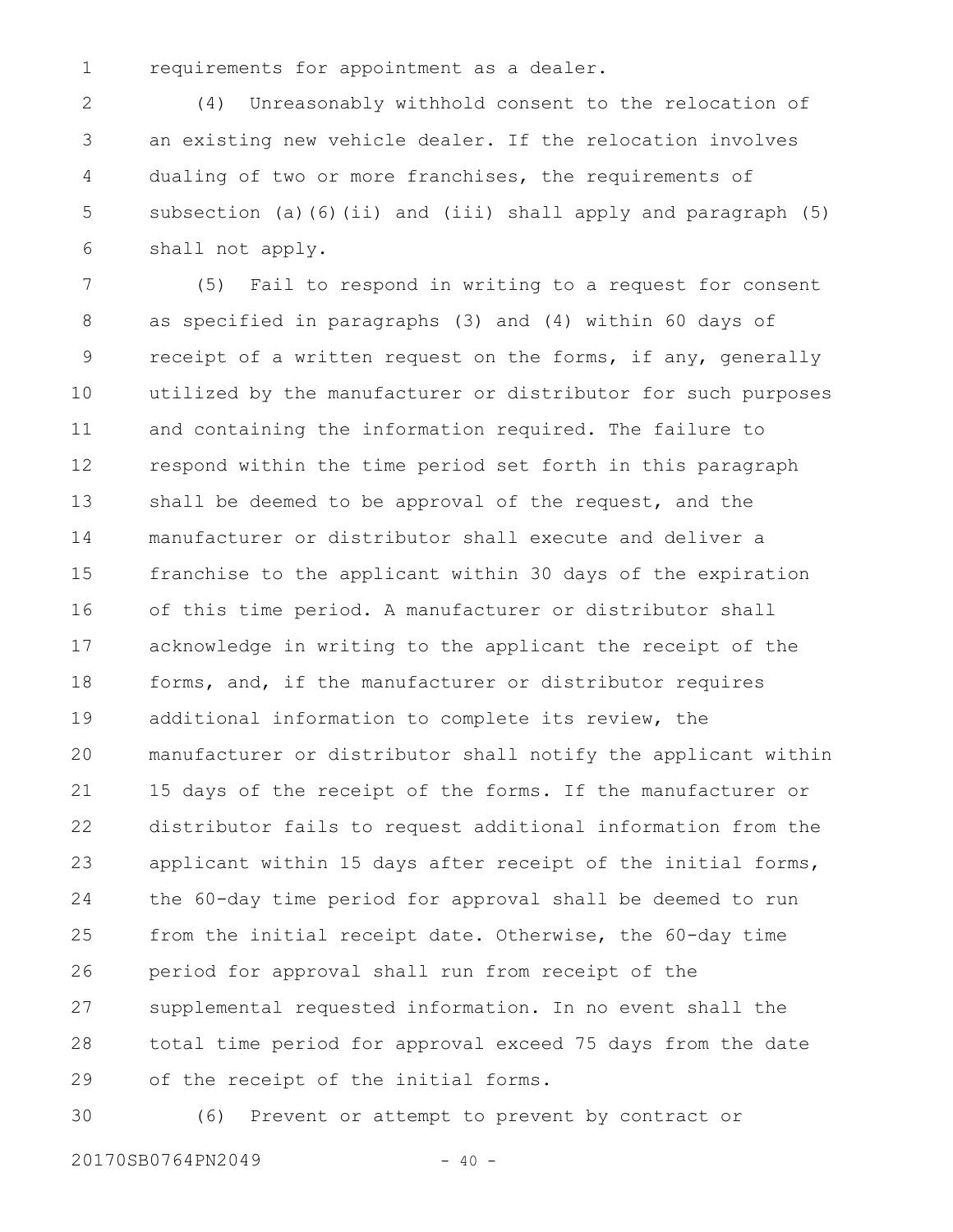otherwise, any new vehicle dealer from changing the executive management control of the new vehicle dealer unless the manufacturer or distributor, having the burden of proof, can show that such change of executive management will result in executive management or control by a person or persons who are not of good moral character or who do not meet reasonable, preexisting, and, with consideration given to the volume of sales and service of the dealership, uniformly applied minimum business experience standards. Where the manufacturer or distributor rejects a proposed change in executive management control, the manufacturer or distributor shall give written notice of its reasons to the dealer within 60 days of notice to the manufacturer by the dealer of the proposed change; otherwise the change in the executive management of the new vehicle dealer shall be presumptively deemed approved. 1 2 3 4 5 6 7 8 9 10 11 12 13 14 15 16

(7) Offer in connection with a sale of a new vehicle or vehicles to the Federal Government, the Commonwealth or any political subdivision thereof, any discounts, refunds or any other type of inducement to any new vehicle dealer without making the same offer or offers available to all other of its new vehicle dealers within this Commonwealth. This paragraph shall not be construed to prevent the offering of incentive programs or other discounts if the discounts are equally available to all franchised vehicle dealers in this Commonwealth on a proportionally equal basis. 17 18 19 20 21 22 23 24 25 26

(8) Fail to indemnify its franchised dealers, notwithstanding the terms of any franchise agreement, against any judgment for damages or settlement approved in writing by the manufacturer or distributor, including, but not limited 27 28 29 30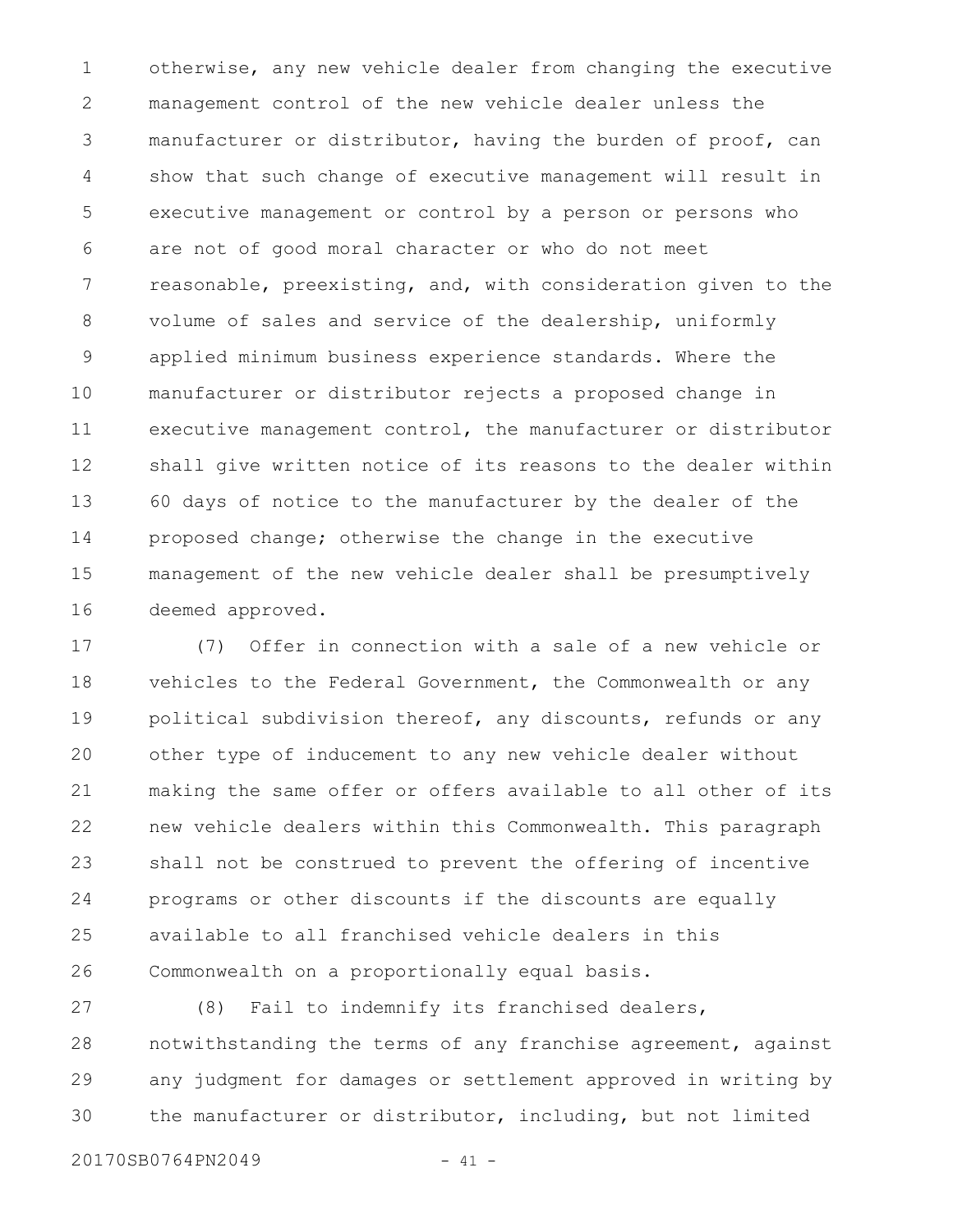to, court costs and reasonable attorney fees of the new vehicle dealer, arising out of complaints, claims or lawsuits, including, but not limited to, strict liability, negligence, misrepresentation, express or implied warranty or rescission of the sale as defined in 13 Pa.C.S. § 2608 (relating to revocation of acceptance in whole or in part) to the extent that the judgment or settlement relates solely to the alleged defective or negligent functions by the manufacturer or distributor beyond the control of the dealer. 1 2 3 4 5 6 7 8 9

(9) Sell or exchange with a second or final stage manufacturer, retail consumer or end user except through a licensed new vehicle dealer. This paragraph shall not apply to manufacturer or distributor sales of new vehicles to the Federal Government, charitable organizations and employees of the manufacturer. 10 11 12 13 14 15

(10) [(i)] Modify a franchise during the term of the franchise or upon its renewal if the modification substantially and adversely affects the new vehicle dealer's rights, obligations, investment or return on investment without giving 60 days' written notice of the proposed modification to the new vehicle dealer unless the modification is required by law, court order or the board. Within the 60-day notice period, the new vehicle dealer may file with the board and serve notice upon the manufacturer or distributor a protest requesting a determination of whether there is [good] just cause for permitting the proposed modification. The board shall promptly schedule a hearing and decide the matter within 180 days from the date the protest is filed. Multiple protests pertaining to the same proposed modification 16 17 18 19 20 21 22 23 24 25 26 27 28 29 30

20170SB0764PN2049 - 42 -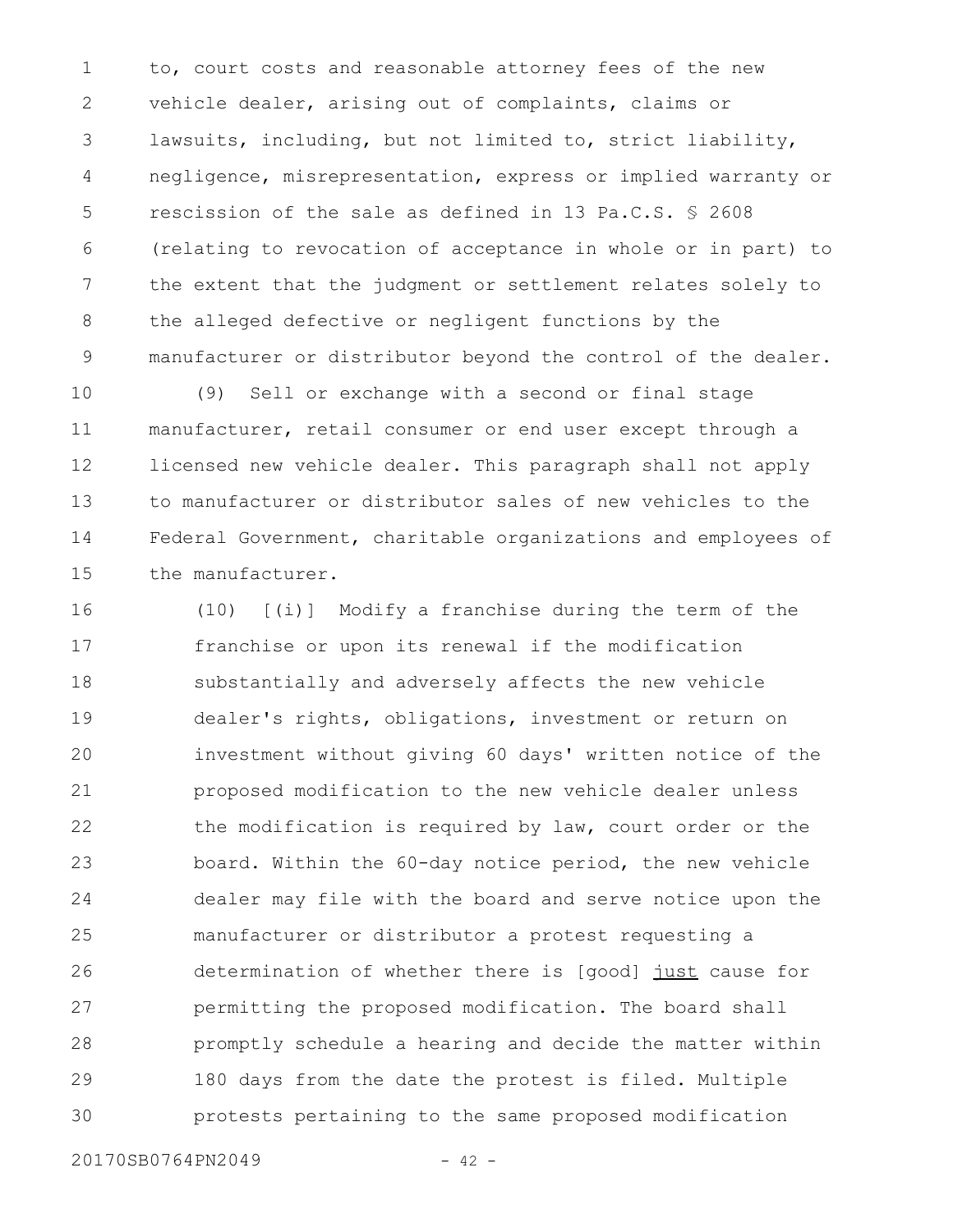shall be consolidated for hearing. The proposed modification shall not take effect pending the determination of the matter. In determining whether there is [good] just cause for permitting a proposed modification, the board shall consider any relevant factors, including, but not limited to: [(A)] (i) The reasons for the proposed modification. [(B)] (ii) Whether the proposed modification is applied to or affects all new vehicle dealers in a nondiscriminatory manner. [(C)] (iii) Whether the proposed modification will have a substantial and adverse effect upon the new vehicle dealer's investment or return on investment. [(D)] (iv) Whether the proposed modification is in the public interest.  $[(E)]$   $(V)$  Whether the proposed modification is necessary to the orderly and profitable distribution of products by the manufacturer or distributor. [(F)] (vi) Whether the proposed modification is offset by other modifications beneficial to the new vehicle dealer. [(ii) This paragraph shall not apply to recreational vehicle manufacturers, distributors or dealers.] (11) Fail or refuse to offer to its new vehicle dealers all new model vehicles manufactured for that line-make franchise or require any of its new vehicle dealers to pay an unreasonable fee, unreasonably remodel or renovate the new vehicle dealer's existing facilities, unreasonably purchase 20170SB0764PN2049 - 43 -1 2 3 4 5 6 7 8 9 10 11 12 13 14 15 16 17 18 19 20 21 22 23 24 25 26 27 28 29 30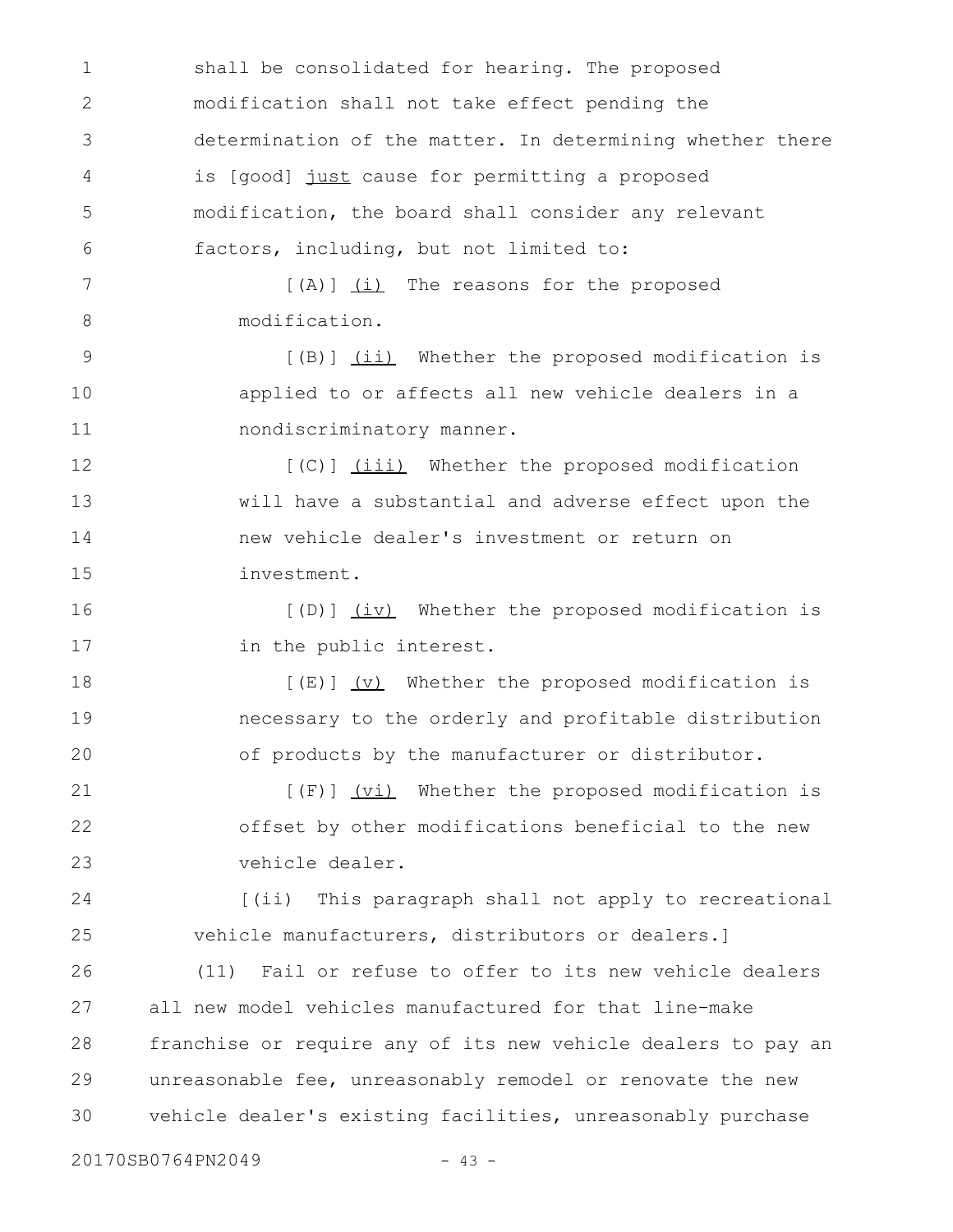or construct a new facility, unreasonably purchase parts, supplies, tools, equipment, operational services, other merchandise or unreasonably participate in training programs in order to receive any new model vehicles, parts or accessories. It shall not be a violation of this paragraph if the manufacturer or distributor fails to supply new vehicle dealers with model vehicles, parts or accessories due to circumstances beyond the control of the manufacturer or distributor, including, but not limited to, strike or labor difficulty, shortage of materials, freight embargo or temporary lack of capacity. 1 2 3 4 5 6 7 8 9 10 11

(12) Operate a system for the allocation of new vehicles which is not reasonable or fair to a new vehicle dealer. Upon the written request of any of its new vehicle dealers, a manufacturer or distributor shall disclose to the new vehicle dealer the method on which new vehicles are allocated among the new vehicle dealers of the same line-make. The manufacturer distributor has the burden of establishing the fairness of its allocation. 12 13 14 15 16 17 18 19

(13) Own, operate or control, either directly or indirectly, any vehicle warranty facility. Nothing in this subsection shall prohibit any manufacturer or distributor from owning, operating or controlling any warranty facility for warranty repairs on vehicles owned or operated by the manufacturer or distributor. 20 21 22 23 24 25

(14) Compel a dealer through a finance subsidiary of the manufacturer or distributor to agree to unreasonable operating requirements or to directly or indirectly terminate a new vehicle dealer through the actions of a finance subsidiary of the manufacturer or distributor. This paragraph 26 27 28 29 30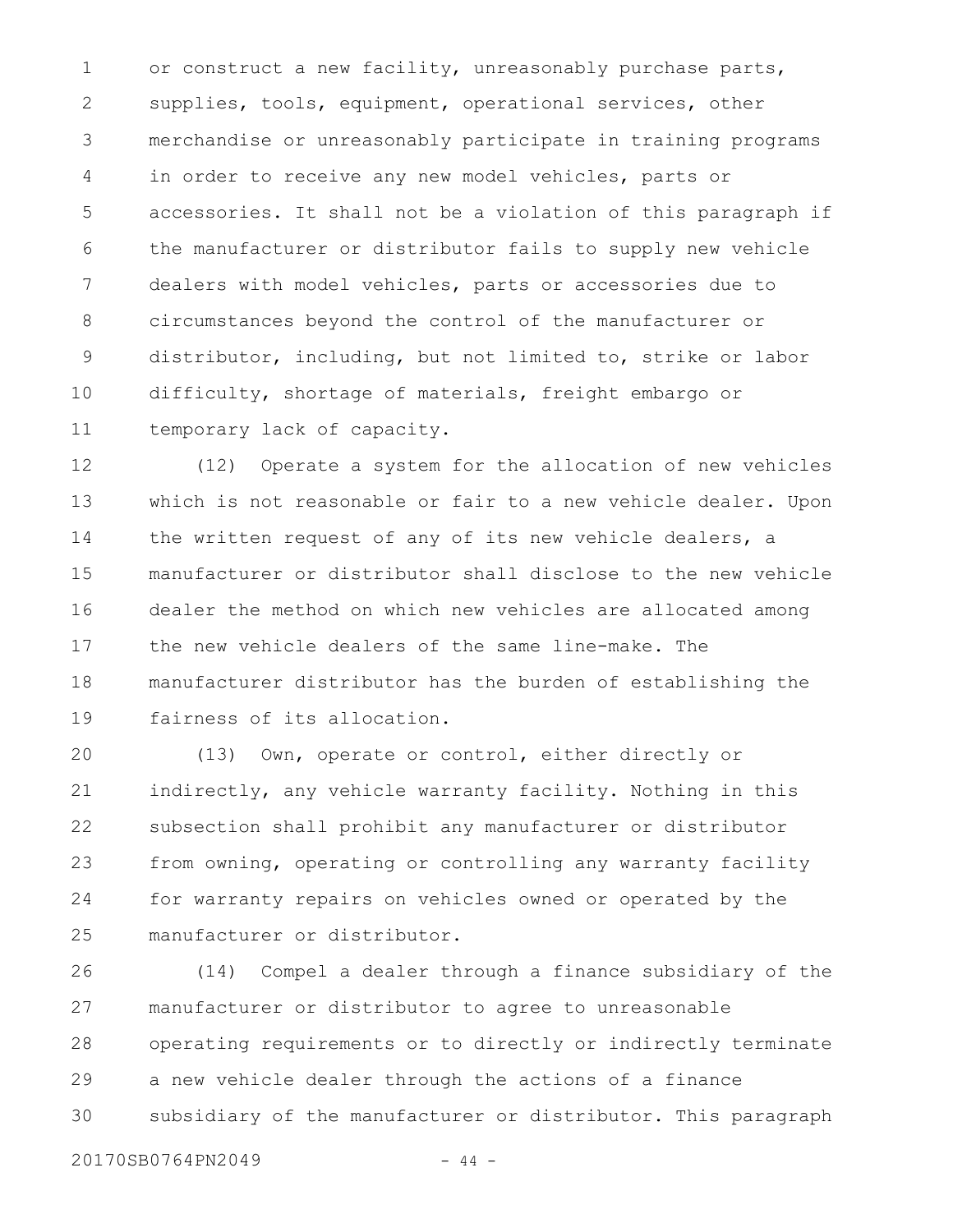shall not limit the right of a financing entity to engage in business practices in accordance with the trade of retail or wholesale vehicle financing. 1 2 3

(15) Use any subsidiary corporation, affiliated corporation or any other controlled corporation, partnership, association, entity or person to accomplish what would otherwise be illegal conduct under this [act] chapter on the part of the manufacturer or distributor. 4 5 6 7 8

(16) Release to any third party any customer information which has been provided by the new vehicle dealer to the manufacturer or distributor if the customer objects in writing to releasing the information, unless the information is necessary for the manufacturer or distributor to meet its obligations to customers or new vehicle dealers under requirements imposed by Federal or State law. 9 10 11 12 13 14 15

(17) Require or coerce or attempt to require or coerce a new vehicle dealer to pay attorney fees of the manufacturer or distributor related to hearings and appeals brought under this [act] chapter. 16 17 18 19

(18) Vary the price charged to any of its new vehicle dealers, which has the effect of causing a difference in the price of any similarly equipped new vehicle to its new vehicle dealers or to the ultimate purchaser. This paragraph shall not be construed to prevent the offering of incentive programs or other discounts if the incentive or discounts are available to all competing new vehicle dealers of the same line-make in this Commonwealth on a proportionately equal basis. 20 21 22 23 24 25 26 27 28

(19) Directly or indirectly condition any of the following actions on a dealer, prospective dealer or owner of 29 30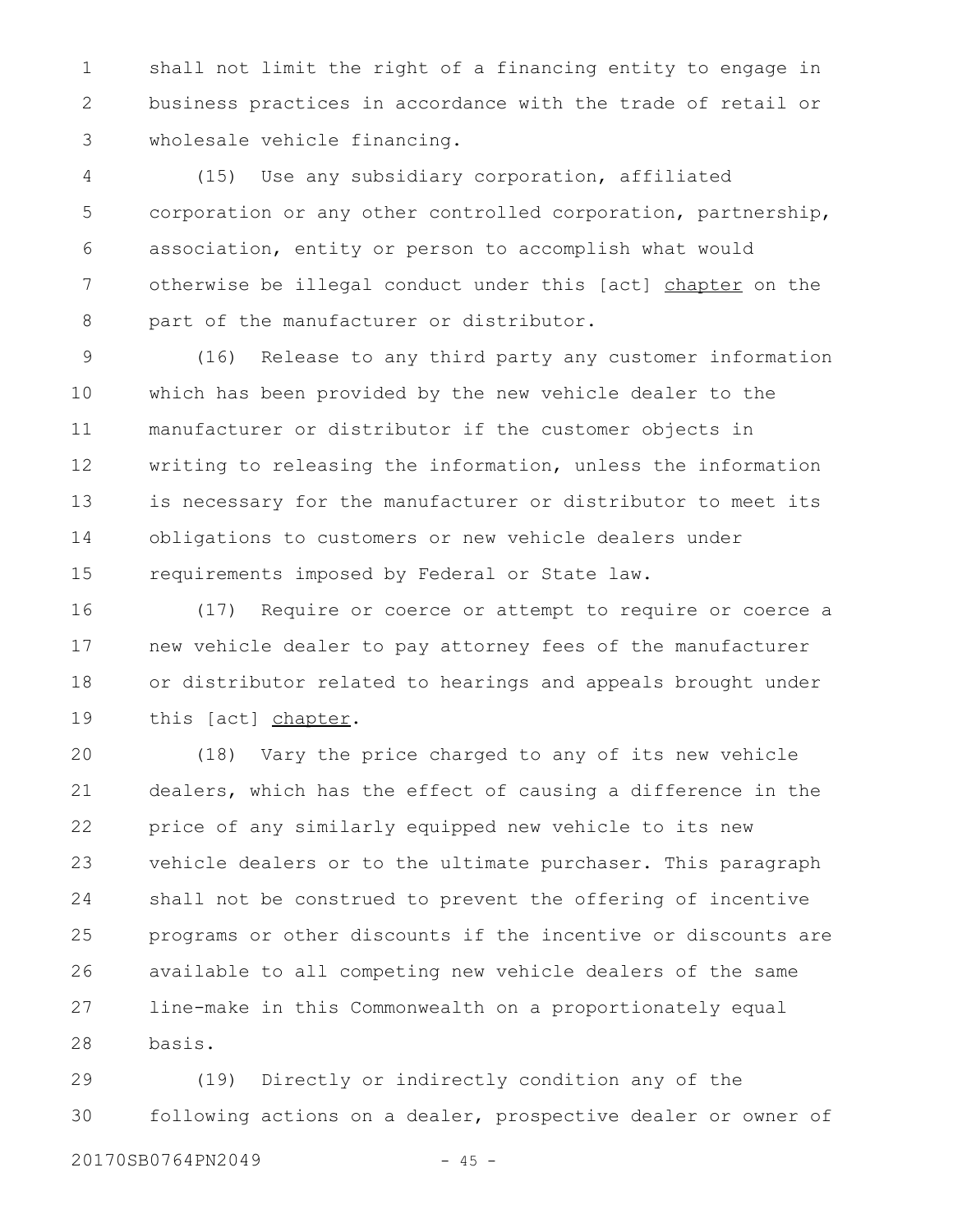1 2

an interest in a dealership franchise or facility to enter into a site-control agreement or exclusive use agreement:

3

4

5

(i) awarding of a franchise to a prospective dealer; (ii) adding of a line-make or franchise to an existing dealer's franchise or facility;

6

7

8

(iii) renewing of an existing dealer's franchise; (iv) approving of the relocation of an existing dealer's franchise or facility; or

(v) approving of the sale or transfer of a dealer's ownership of a franchise or facility. 9 10

Nothing in this paragraph prohibits a dealer, prospective dealer or owner of an interest in a dealership franchise or facility from voluntarily entering into such an agreement for other consideration. However, a provision contained in an agreement which is not voluntarily entered into by a dealer, prospective dealer or owner of an interest in a dealership franchise or facility on or after the effective date of this paragraph that is inconsistent with the provisions of this section shall be a violation of this [act] chapter. 11 12 13 14 15 16 17 18 19

(c) Restriction on ownership of dealer.-- 20

(1) Except as otherwise provided in this subsection, a manufacturer or distributor shall not: 21 22

(i) own or hold an interest, other than a passive, minority interest in a publicly traded dealer held for investment purposes, in a dealer licensed under this [act] chapter which is engaging in the business of buying, selling or exchanging vehicles; or 23 24 25 26 27

(ii) operate or control a dealer licensed under this [act] chapter which is engaging in the business of buying, selling or exchanging vehicles. 28 29 30

20170SB0764PN2049 - 46 -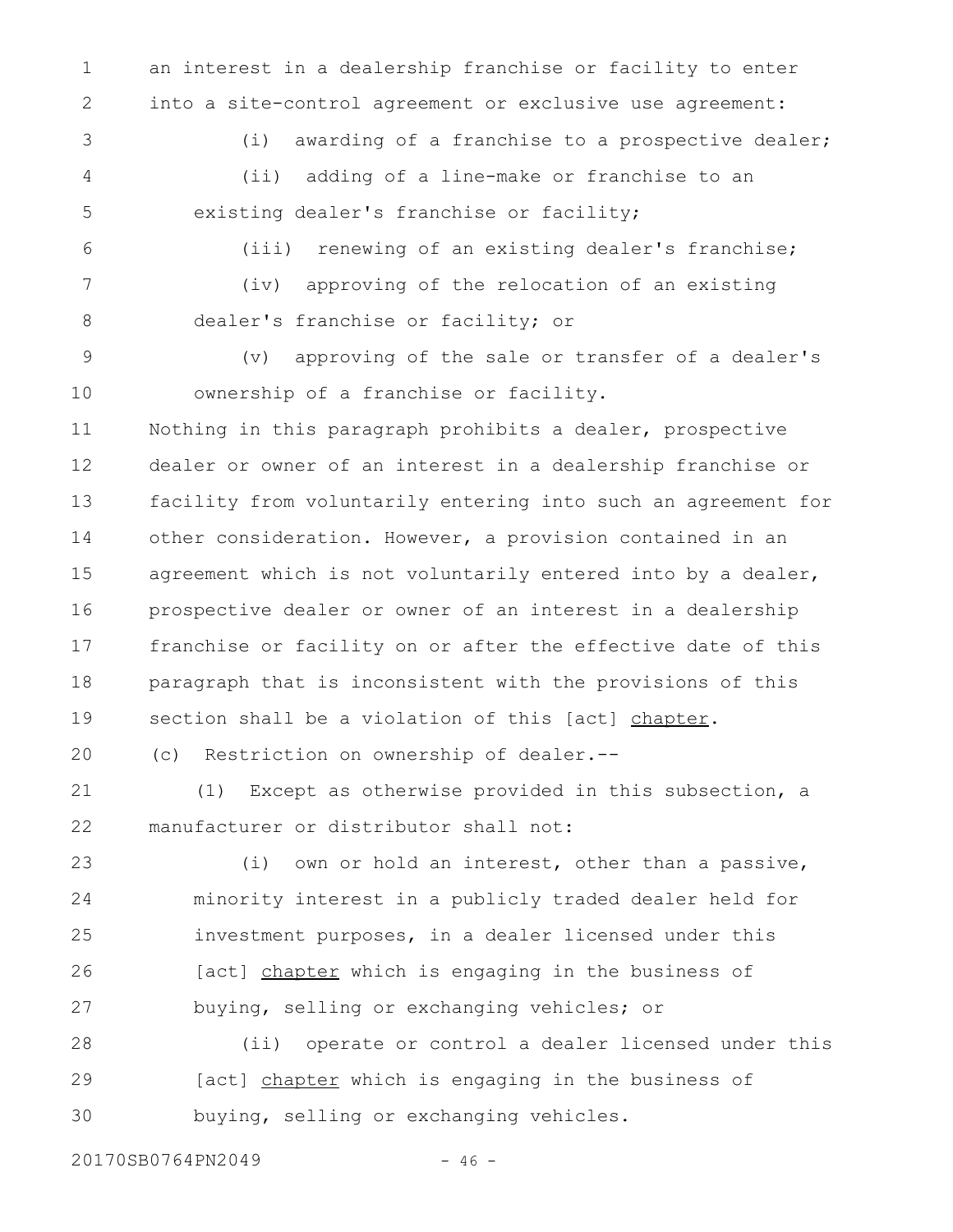(2) A manufacturer or distributor may own or hold an interest in a dealer or otherwise operate or control a dealer for a period not to exceed 12 months from the date the manufacturer or distributor acquires an interest in the dealer if: 1 2 3 4 5

(i) The person from whom the manufacturer or distributor acquired the dealer was a franchised dealer. 6 7

(ii) The dealer is for sale by the manufacturer or distributor at a reasonable price and on reasonable terms and conditions. 8 9 10

(3) On a showing by a manufacturer or distributor of [good] just cause, the board may extend the time limit set forth in paragraph (2). An extension under this paragraph may not exceed 12 months. Where an extension under this paragraph is sought, the manufacturer or distributor shall provide notice delivered 30 days before the extension request is filed with the board to all the same line-make dealers within a ten-mile radius of the manufacturer or distributor owned, operated or controlled dealer. An application for an extension is subject to protest by a dealer of the same linemake who is within the ten-mile radius of the manufacturer or distributor owned, operated or controlled dealer. 11 12 13 14 15 16 17 18 19 20 21 22

(4) For the primary purpose of broadening the diversity of its dealer body and enhancing opportunities for qualified persons who are part of a group who have historically been underrepresented in its dealer body or other qualified persons who lack the resources to purchase a dealer outright, a manufacturer or distributor may temporarily own an interest in a dealer if the manufacturer's or distributor's participation in the dealer is in a bona fide relationship 23 24 25 26 27 28 29 30

20170SB0764PN2049 - 47 -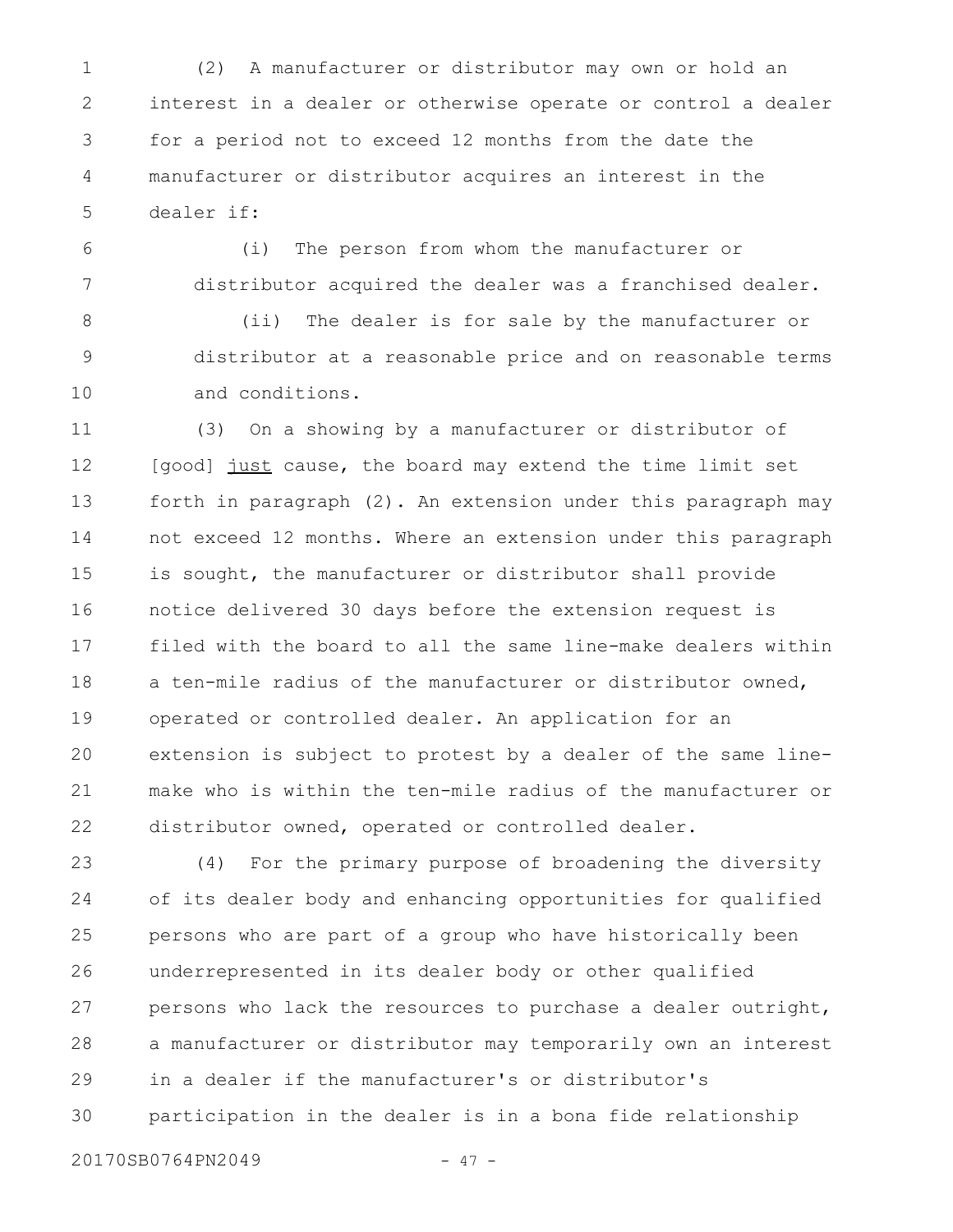1

6

## with a franchised dealer who:

(i) At or prior to the time the prospective dealer takes an equity interest in the dealer, the prospective dealer is obligated to make a significant investment in the dealer, subject to loss. 2 3 4 5

(ii) Has an ownership interest in the dealer.

(iii) Operates the dealer under a written agreement to acquire full ownership of the dealer within a reasonable time and under reasonable terms and conditions. 7 8 9 10

(5) A manufacturer or distributor shall not unfairly discriminate or compete in terms of any sales, service or operational activities with a new vehicle dealer of the same line-make when a manufacturer or distributor operates a new vehicle dealer under this subsection. 11 12 13 14 15

16

(6) The following shall apply:

(i) A manufacturer or distributor may own, operate or control not more than five new vehicle dealerships trading solely in electric vehicles, as defined in 75 Pa.C.S. § 102 (relating to definitions), that are not sold as new vehicles by a licensed independent new vehicle dealer pursuant to an existing franchise with a manufacturer or distributor, if each of the following conditions are met: 17 18 19 20 21 22 23 24

(A) Each of the new vehicle dealerships selling the manufacturer's new motor vehicles in this Commonwealth trade exclusively in the manufacturer's line-make. 25 26 27 28

(B) Each of the new vehicle dealerships selling the manufacturer's motor vehicles in this 29 30

20170SB0764PN2049 - 48 -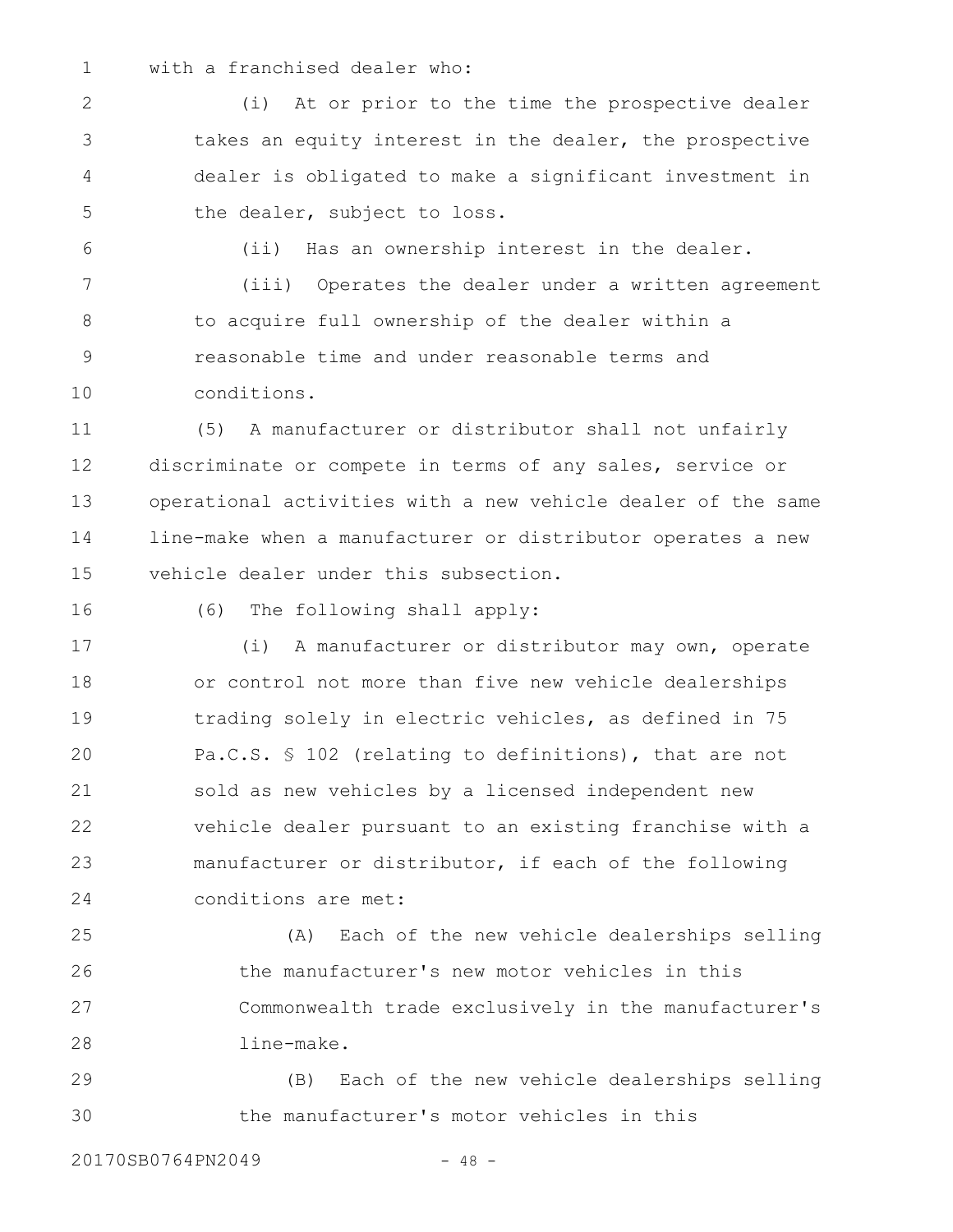Commonwealth are determined to be in compliance with this [act] chapter. 1 2

(C) Either of the following apply:

(I) The manufacturer, distributor or a subsidiary, affiliate or controlled entity has not acquired, nor does it hold a controlling interest in another manufacturer or distributor, required to be licensed under this [act] chapter.

(II) If a controlling interest is acquired, the manufacturer, distributor or a subsidiary, affiliate or controlled entity may not continue to operate or control a new vehicle dealership under this subsection for a period not more than 12 months from the date it acquired the controlling interest. 9 10 11 12 13 14 15

(D) Either of the following apply:

(I) A controlling interest in the original manufacturer, distributor or any subsidiary, affiliate or controlled entity was not transferred, sold or conveyed to another manufacturer, distributor, person or entity required to be licensed under this [act] chapter. 17 18 19 20 21 22

(II) If a controlling interest is transferred, sold or conveyed to another manufacturer, distributor, person or entity required to be licensed under this [act] chapter, the entity may not continue to operate or control a new vehicle dealership under this subsection for a period not more than 12 months from the date it acquired the controlling interest. 23 24 25 26 27 28 29 30

20170SB0764PN2049 - 49 -

3

4

5

6

7

8

16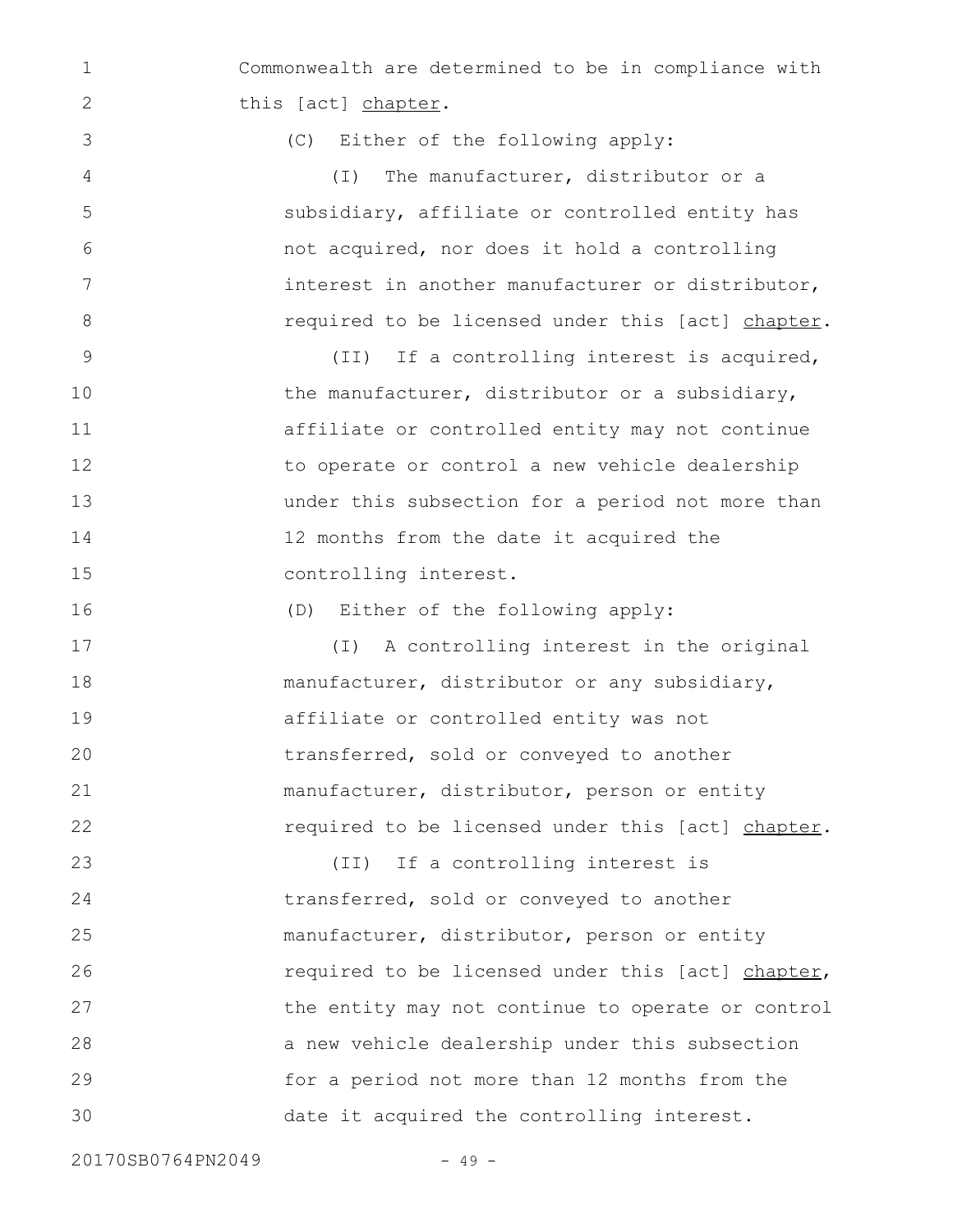(E) The manufacturer shall have continuously offered electric vehicles for sale for a period of not less than 12 months prior to the effective date of this clause. 1 2 3 4

(ii) Nothing under this [act] chapter shall prohibit a manufacturer operating or controlling a new vehicle dealership under this paragraph from owning, operating or controlling a warranty facility for warranty repairs on the manufacturer's line-make of vehicles. 5 6 7 8 9

(7) Nothing under this subsection shall prohibit the sale or lease of used vehicles obtained as a result of a trade or return of a vehicle during the purchase of a new vehicle under paragraph (6) at a manufacturer's licensed location. 10 11 12 13 14

(d) Applicability.-- 15

(1) Subsections (b)(11) through (17) and (c) shall not apply to manufacturers, distributors or dealers of manufactured housing [or recreational vehicles]. 16 17 18

(1.1) This section shall not apply to manufacturers, distributors or dealers of recreational vehicles. 19 20

(2) Subsections (b)(13) and (15) and (c) shall not apply to the ownership or activities of a manufacturer in the operation of a licensed dealer or a licensed dealer that fulfills the following conditions: 21 22 23 24

(i) The manufacturer maintains an ownership interest in, operates or controls a licensed dealer whose primary business purpose is the rental of vehicles. 25 26 27

(ii) Vehicles sold by the licensed dealer primarily engaged in the business of rental vehicles are limited to those vehicles used for rental purposes or vehicles 28 29 30

20170SB0764PN2049 - 50 -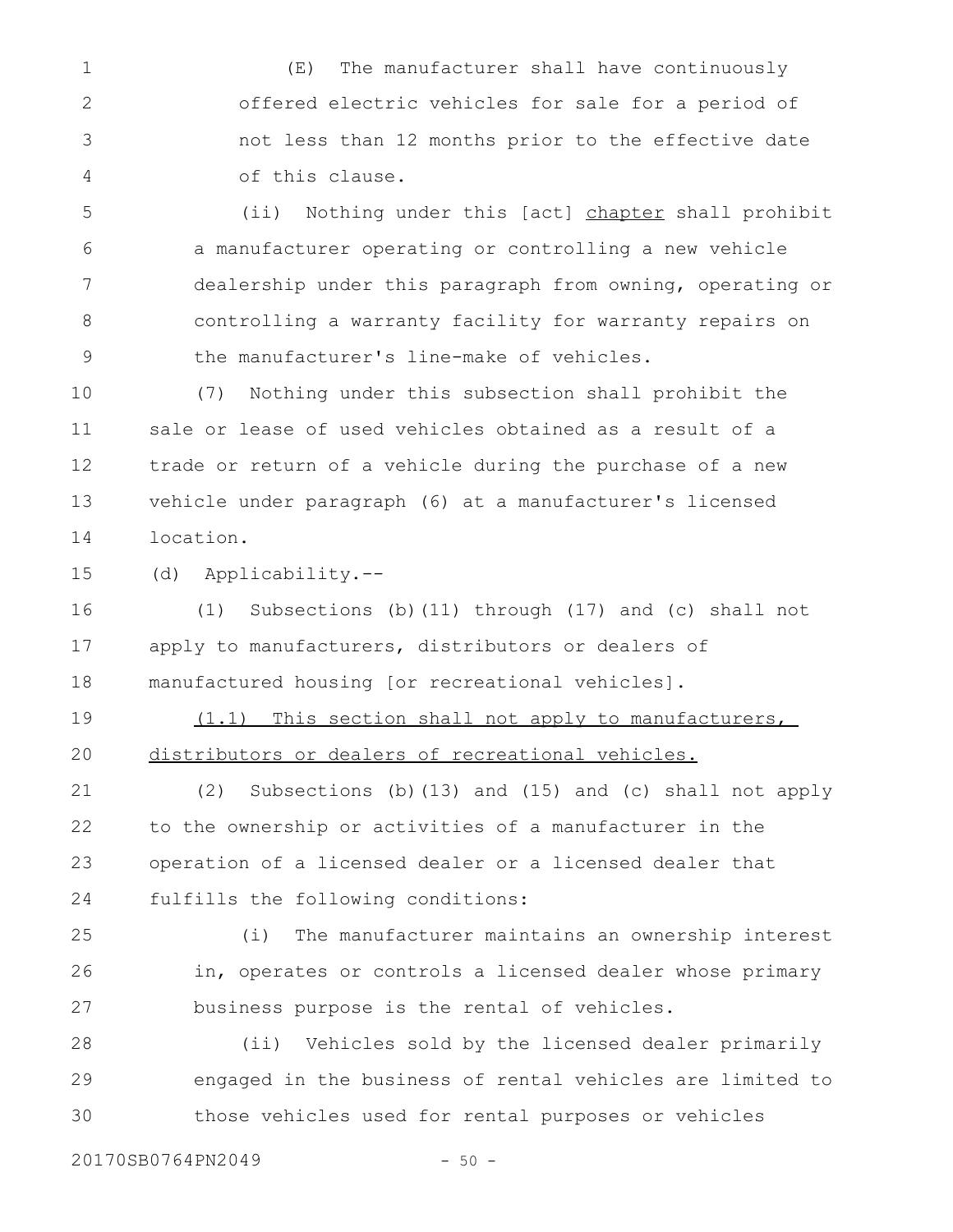1

obtained in trade for such vehicles.

(iii) Any warranty repairs are limited to those repairs conducted on the vehicles used in the vehicle rental business or vehicles sold by the licensed dealer. SECTION 13. SECTIONS 12.1, 13, 14, 15, 16, 17, 18 AND 19 OF **<--** THE ACT ARE AMENDED TO READ: 2 3 4 5 6

Section [12.1] 311. Area of responsibility. 7

(a) General rule.--It shall be a violation of this [act] chapter for any manufacturer or distributor, officer, agent or any representative of a manufacturer or distributor to unreasonably alter a new vehicle dealer's area of responsibility. The following shall apply: 8 9 10 11 12

(1) Advance notice from the manufacturer of an alteration of a dealer's area of responsibility shall be given at least 60 days before the effective date of the alteration. The notice shall include an explanation of the basis for the alteration. 13 14 15 16 17

(2) At any time before the effective date of such alteration of a dealer's area of responsibility, and after the completion of any internal appeal process pursuant to the manufacturer's or distributor's policy manual, the dealer may file a protest as provided for under section [8] 306. In the event a protest is filed, no such alteration of a dealer's area of responsibility shall become effective until final determination by the board. 18 19 20 21 22 23 24 25

(3) If a dealer protests under paragraph (2), the burden of proof shall be on the manufacturer to show that the dealer's area of responsibility is reasonable and justifiable in light of the market conditions. 26 27 28 29

(4) If a new vehicle dealer's area of responsibility is 20170SB0764PN2049 - 51 -30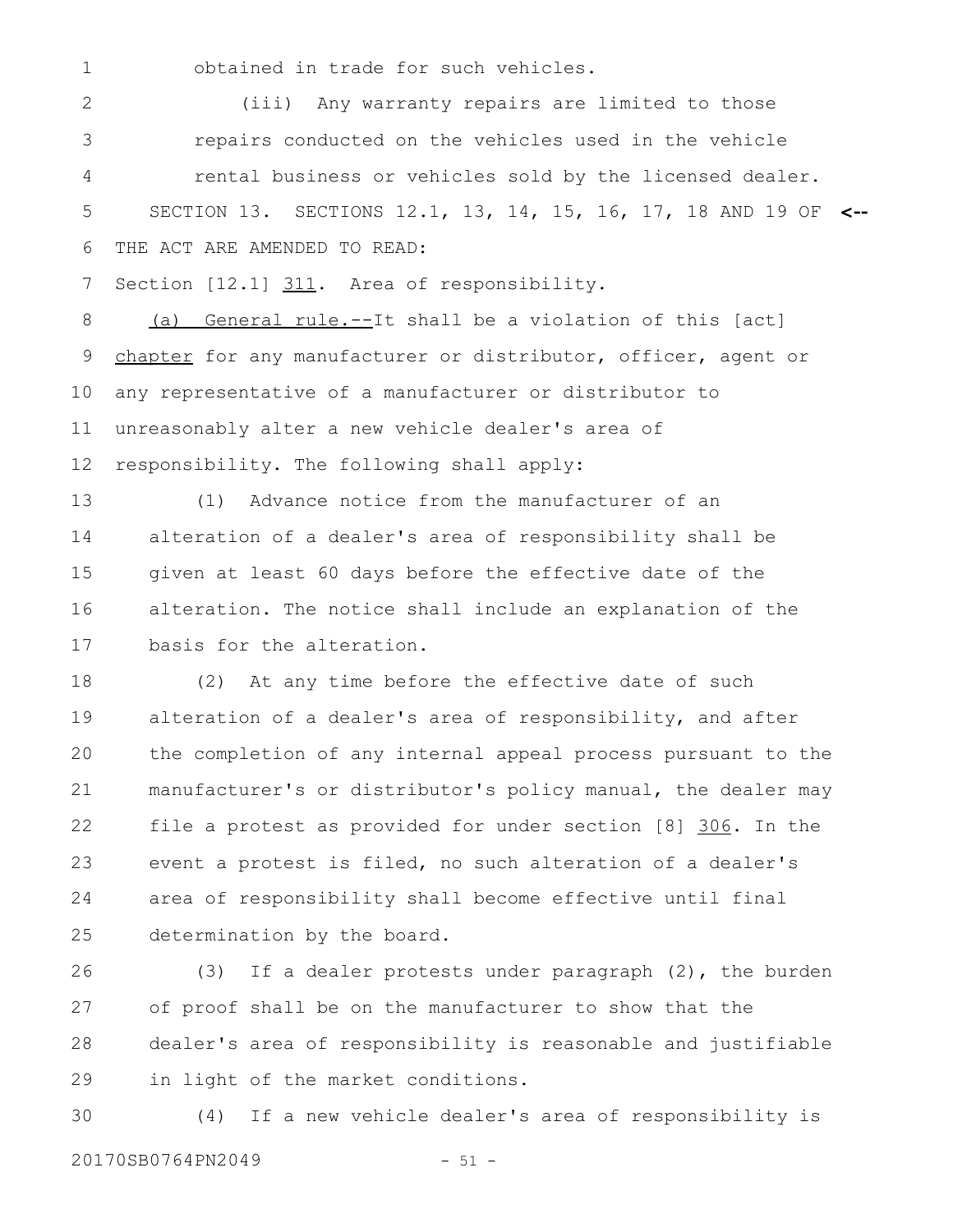altered, the manufacturer shall allow 18 months for the dealer to penetrate the market and to become sales effective prior to taking negative legal action claiming a breach or nonperformance of the dealer's sales performance responsibilities against the dealer. 1 2 3 4 5

(b) Exception.--This section shall not apply to recreational vehicle manufacturers, distributors or dealers. 6 7

Section [13] 312. Termination of franchises. 8

(a) Terminations.--It shall be a violation of this [act] chapter for any manufacturer or distributor, officer, agent or any representative whatsoever to unfairly, without due regard to the equities of said dealer and without just cause, terminate or fail to renew the franchise of any vehicle dealer; or being a manufacturer, to unfairly, without due regard to the equities of a distributor and without just cause, terminate or fail to renew the franchise of any distributor. The manufacturer or distributor shall not meet its burden of proof to terminate or fail to renew the franchise if the acts of the manufacturer or distributor, in whole or in significant part, caused the dealer or distributor to be unable to comply substantially with the reasonable and material requirements of the franchise. 9 10 11 12 13 14 15 16 17 18 19 20 21

(b) Mutual agreement of termination filing.--All existing dealers' franchises shall continue in full force and operation under a newly appointed distributor on the termination of an existing distributor unless a mutual agreement of termination is filed with the board between the newly appointed distributor and such dealer. 22 23 24 25 26 27

(c) Notification of termination.--Not less than 60 days advance notice of such termination or failure to renew shall be given the dealer or distributor prior to the effective date 28 29 30

20170SB0764PN2049 - 52 -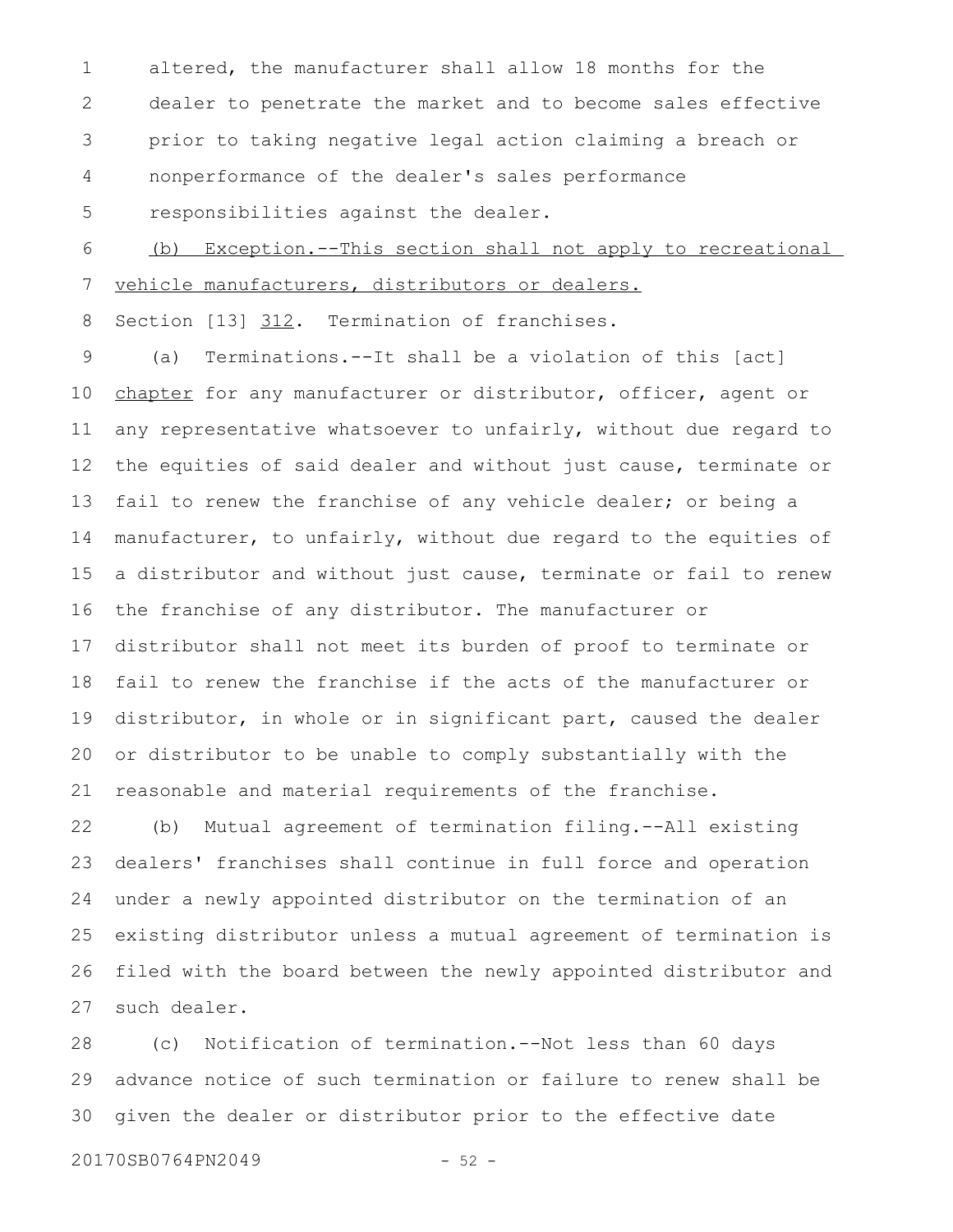thereof unless the nature or character of the reason for termination or failure to renew is such that the giving of such notice would not be in the public interest. A copy of the notice shall also be provided to the board. 1 2 3 4

(1) The 60-day notice period required by this subsection may be reduced to not less than 15 consecutive business days if the ground for termination or failure to renew is: 5 6 7

(i) insolvency of the dealer or filing of any petition by or against the dealer under any bankruptcy or receivership law; 8 9 10

(ii) failure of the dealer to conduct customary sales and service operations during business hours for seven consecutive business days, except in circumstances beyond the direct control of the dealer; 11 12 13 14

(iii) conviction of the dealer, or any owner thereof, of any felony which is punishable by imprisonment; 15 16 17

(iv) suspension or revocation of any license which the new vehicle dealer is required to have to operate a dealership; or 18 19 20

(v) based on a determination that there was a fraudulent misrepresentation by the dealer to the manufacturer or distributor which is material to the franchise. 21 22 23 24

(2) The 60-day notice period under this subsection is not required if the new vehicle dealer or distributor waives it voluntarily in writing. 25 26 27

(d) Appeals.--At any time before the effective date of such termination or failure to renew, the dealer or distributor may appeal to the board for a hearing on the merits, and following 28 29 30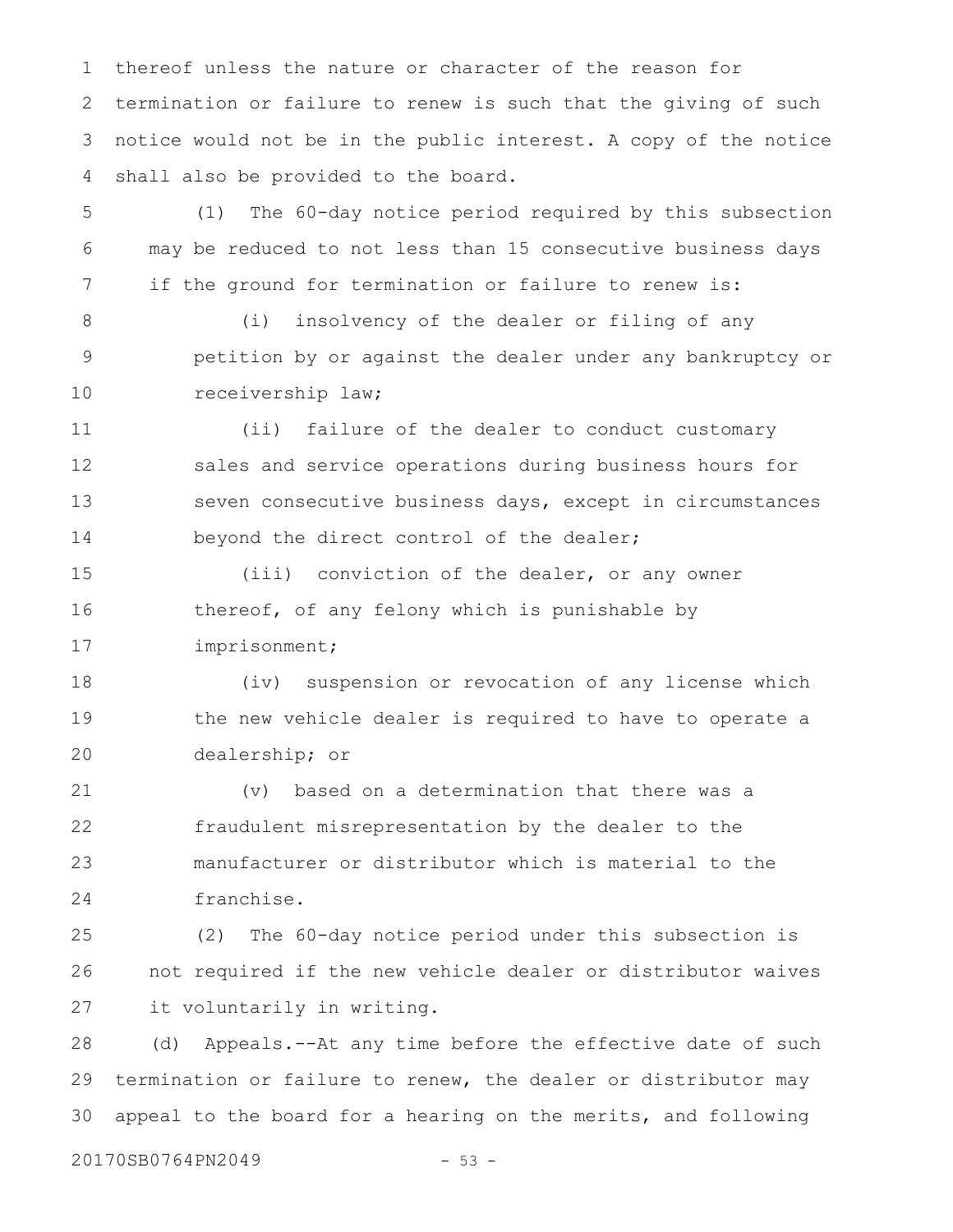due notice to all parties concerned, such hearing shall be promptly held. No such termination or failure to renew shall become effective until final determination of the issue by the board. 1 2 3 4

(e) Burden of proof and just cause terminations on appeal.-- In the event of a dealer or distributor appeal of the termination or failure to renew of its franchise, the burden of proof shall be on the manufacturer or distributor to show that such termination or failure to renew was for just cause. Any termination or failure to renew which is subject to section [14] 313 shall not be subject to this subsection. 5 6 7 8 9 10 11

(f) Exception.--This section shall not apply to recreational vehicle manufacturers, distributors or dealers. 12 13

Section [14] 313. Industry reorganization. 14

(a) Violation.-- 15

(1) It shall be a violation of this [act] chapter for a manufacturer or distributor directly or indirectly or through any officer, agent or employee to terminate or fail to renew a franchise of a new vehicle dealer in connection with: 16 17 18 19

(i) any change in ownership or control of all or any part of the manufacturer's or distributor's business whether by sale or transfer of assets, corporate stock or other equity interest; assignment; merger; consolidation; combination; joint venture; redemption; operation of law; or otherwise; or 20 21 22 23 24 25

(ii) the termination, suspension or cessation of all or any part of the manufacturer's or distributor's business operations except for a termination of a part of the manufacturer's or distributor's business operations throughout the United States that is not otherwise part 26 27 28 29 30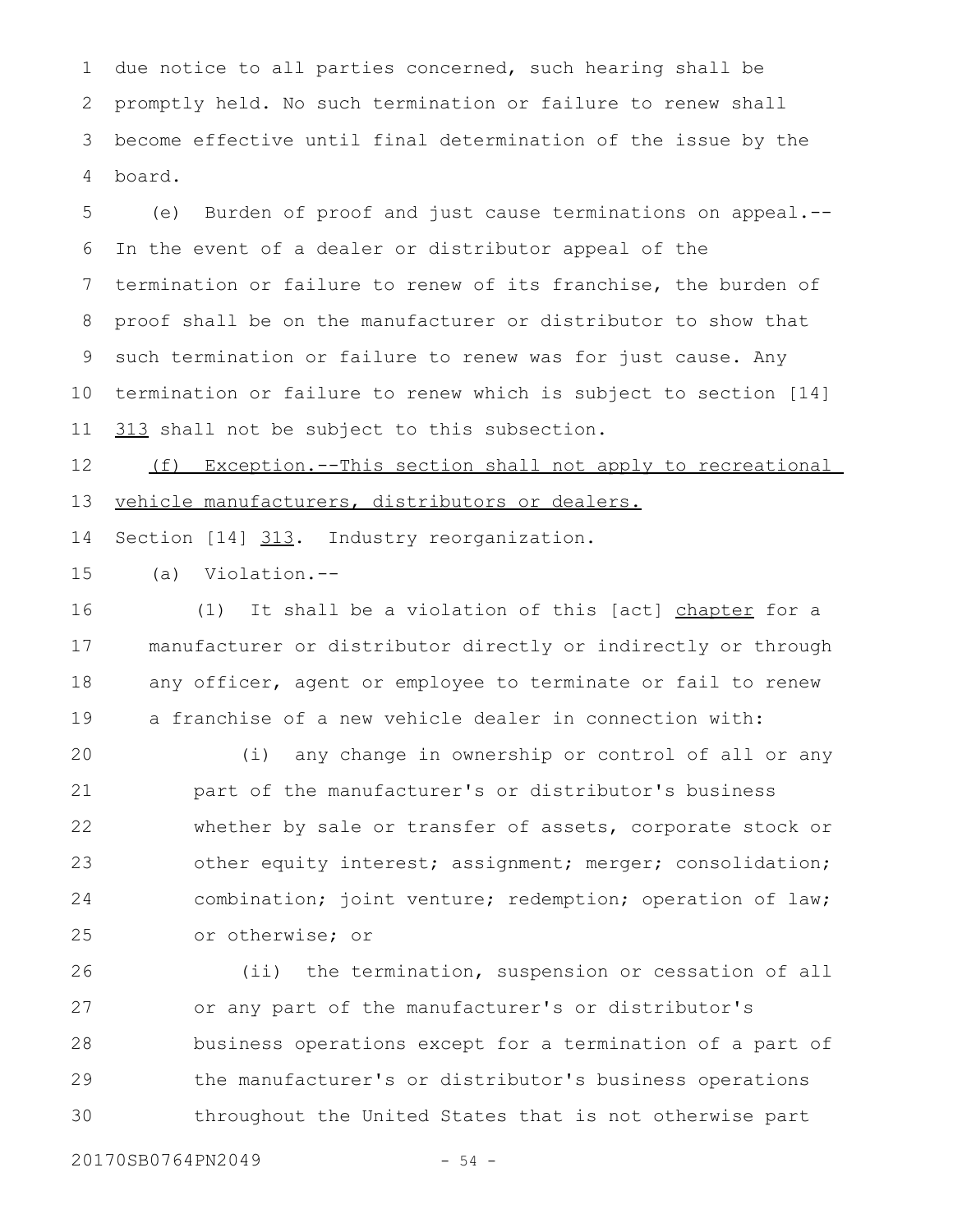of any change in ownership or control of the manufacturer's or distributor's business.

(2) Paragraph (1) shall not apply if:

(i) a manufacturer or distributor offers a dealer a replacement franchise with reasonable terms or conditions; or 4 5 6

(ii) the manufacturer or distributor, within 90 days of the effective date of the termination or failure to renew, compensates the dealer in an amount at least equivalent to the higher of the fair market value of the franchise or portion of the franchise terminated or failed to be renewed on the date the manufacturer or distributor announces the act that results in the termination or nonrenewal of the franchise or the date on which the notice of termination or nonrenewal of the franchise is issued. 7 8 9 10 11 12 13 14 15 16

17

1

2

3

(3) If the manufacturer or distributor either or both:

(i) authorizes the dealer to continue servicing and supplying parts, including warranty service and parts, for any goods or services marketed by the dealer pursuant to the franchise for a period of not less than five years from the effective date of the termination or failure to renew and continues to reimburse the dealer for warranty parts and service at the same prices and terms as franchised dealers for the manufacturer or distributor; 18 19 20 21 22 23 24 25

(ii) continues to supply the dealer with replacement parts for any goods or services marketed by the dealer pursuant to the franchise for a period of not less than five years from the effective date of the termination or failure to renew at the same prices and terms as 26 27 28 29 30

20170SB0764PN2049 - 55 -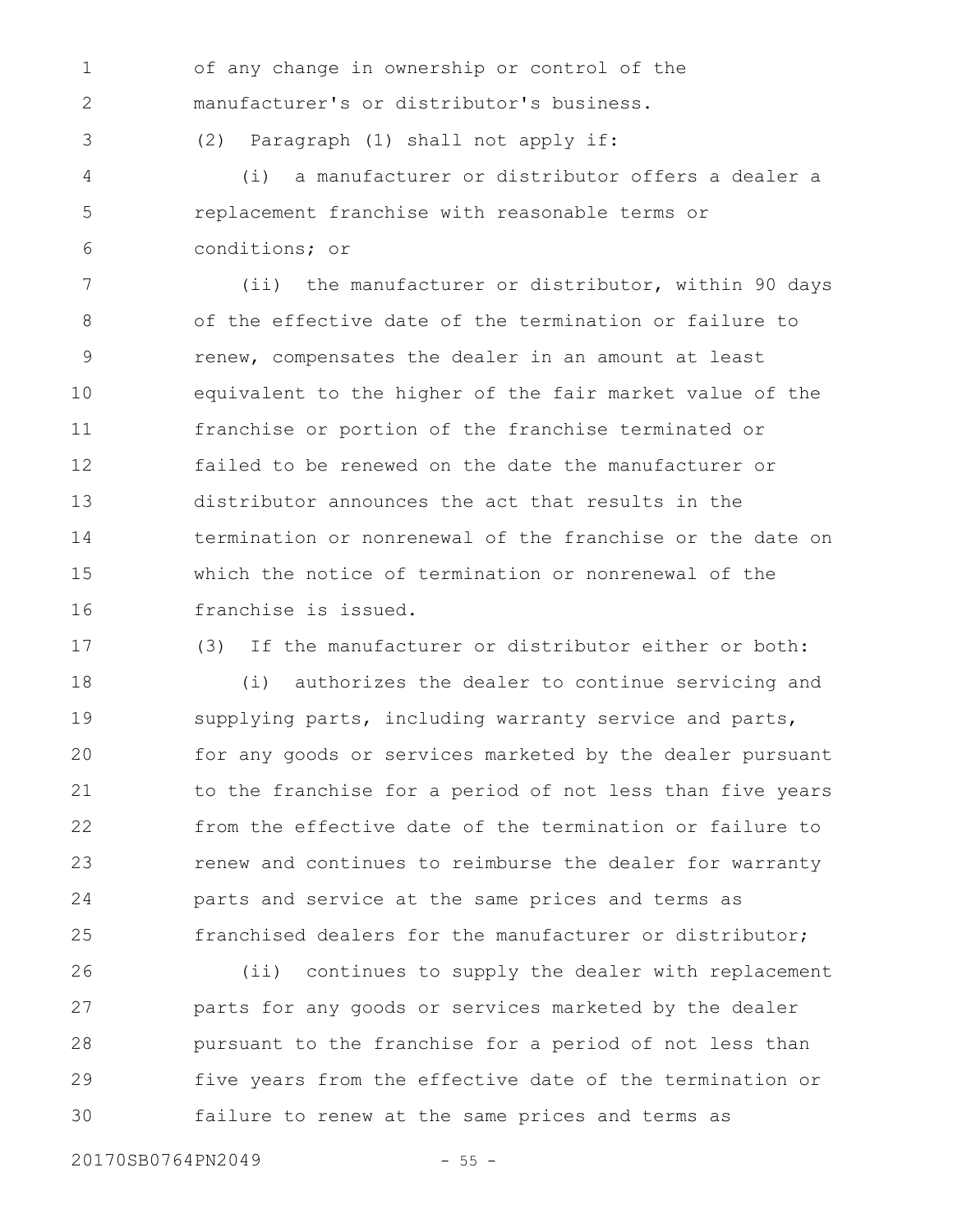franchised dealers for the manufacturer or distributor; and if a dealer chooses to continue either or both such parts and service operation under subparagraph (i) or (ii), the fair market value compensation of the franchise shall be reduced to reflect the value of continuing either or both such parts and service operation. 1 2 3 4 5 6

(b) Acts affecting franchise.--For purposes of subsection (a), the termination or discontinuation of a series, line, brand or class of new vehicle marketed by a manufacturer or distributor as a distinct series, line, brand or class shall be deemed to be the termination or nonrenewal of a franchise even if said series, line, brand or class of new vehicle is part of a franchise including other series, lines, brands or classes of new vehicle, provided that nothing in this subsection shall be construed as prohibiting a manufacturer or distributor from changing, adding or deleting models, specifications, model names, numbers or identifying marks or similar characteristics of the new vehicles it markets, provided that such change, addition or deletion does not result in the termination or discontinuance of a distinct series, line, brand or class of new vehicle. 7 8 9 10 11 12 13 14 15 16 17 18 19 20 21

(c) Disputes.--Any dispute arising between a manufacturer or distributor and a dealer under this section involving the determination of the fair market valuation of a franchise shall be determined by a court of competent jurisdiction and not by the board. 22 23 24 25 26

(d) Exemption.--This section shall not apply to motorcycle or recreational vehicle manufacturers, distributors or dealers. Section [15] 314. Succession to franchise ownership. 27 28 29

(a) Succession of ownership interest.--Notwithstanding the 20170SB0764PN2049 - 56 -30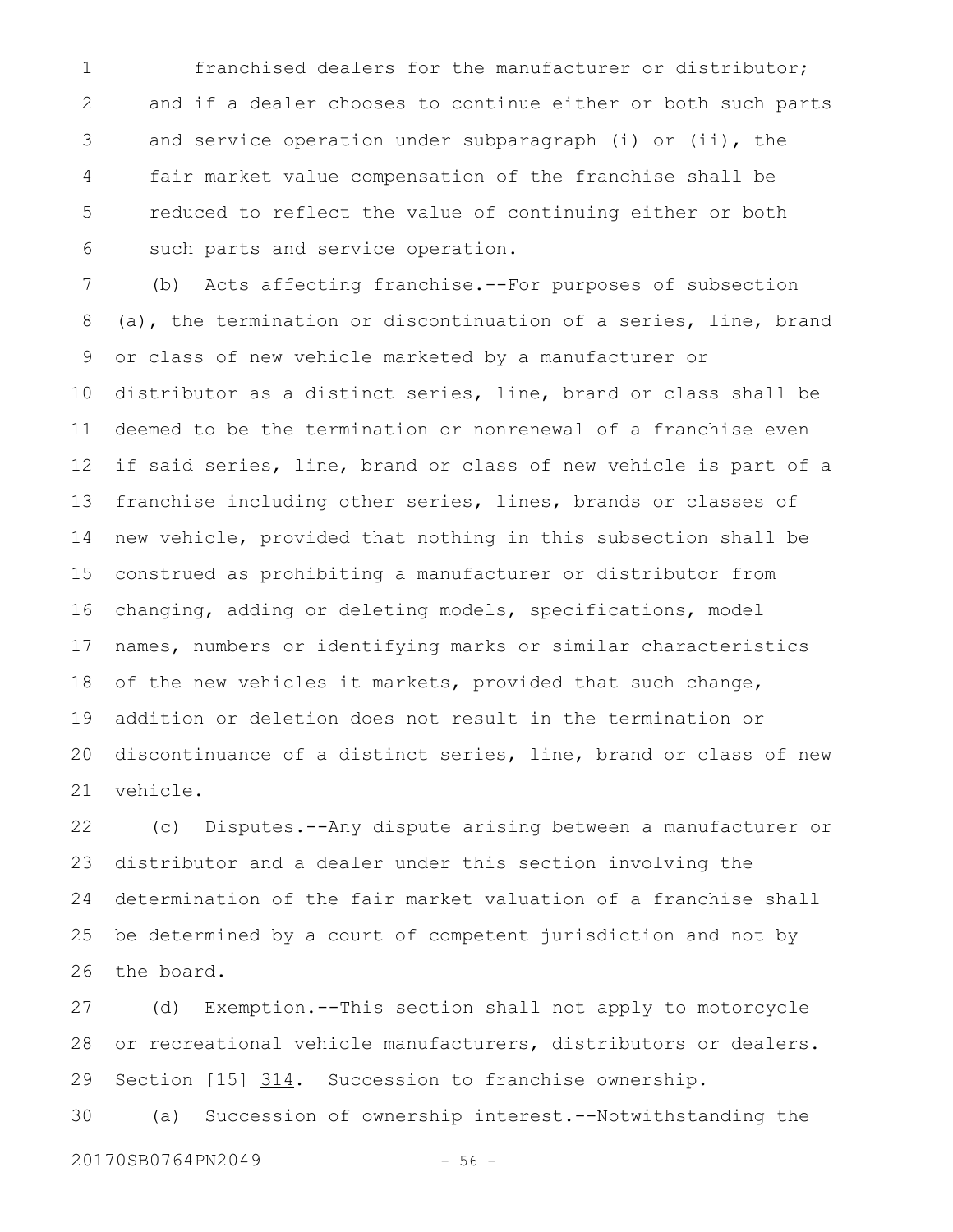terms of any franchise, any owner of a new vehicle dealership may appoint, by will or any other written instrument, a designated family member, the spouse, child or grandchild, spouse of a child or grandchild, brother, sister or parent of the dealer owner, or qualified manager, who has been employed at the dealership for at least two years, to succeed to the ownership interest of such owner in the new vehicle dealership. 1 2 3 4 5 6 7

(b) Consent to succession on part of manufacturer or distributor.--Notwithstanding the terms of any franchise, unless there exists [good] just cause to withhold consent to succession on the part of the manufacturer or distributor, any designated family member or qualified manager of the franchise location in question of a retiring, deceased or incapacitated owner of a new vehicle dealership may succeed to the ownership interest of such owner under the existing franchise, provided: 8 9 10 11 12 13 14 15

(1) The designated family member or qualified manager furnishes written notice to the manufacturer or distributor of his or her intention to succeed to the ownership of the new vehicle dealership within 60 days after the owner's retirement, death or incapacity. 16 17 18 19 20

(2) The designated family member or qualified manager agrees to be bound by all then existing terms and conditions of the franchise. 21 22 23

(c) Submission of personal and financial information.--The manufacturer or distributor may request, and the designated family member or qualified manager shall promptly provide, such personal and financial information as is reasonably necessary to determine whether the succession will be honored. 24 25 26 27 28

(d) Withholding consent to succession.--If a manufacturer or distributor believes that [good] just cause exists to withhold 29 30

20170SB0764PN2049 - 57 -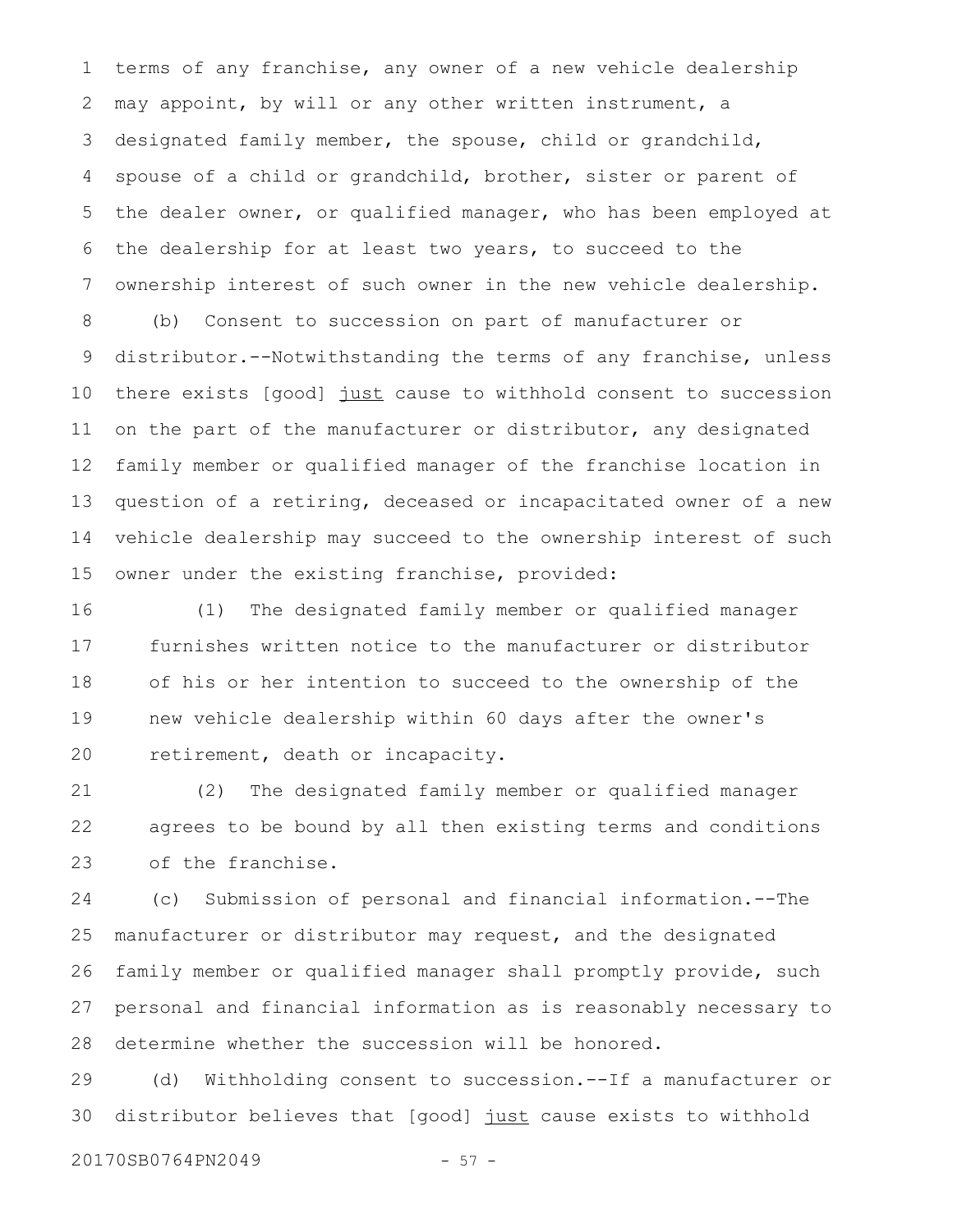consent to the succession to the ownership of a new vehicle dealership by a designated family member or qualified manager of a retiring, deceased or incapacitated owner of a new vehicle dealership under the existing franchise, the manufacturer or distributor must serve written notice on the designated family member or qualified manager and on the board of its refusal to honor the succession and intent to discontinue the existing franchise with the new vehicle dealer. Such notice shall be served no later than 60 days after the manufacturer's or distributor's receipt of: 1 2 3 4 5 6 7 8 9 10

(1) notice of the designated family member's or qualified manager's intent to succeed to the ownership of the new vehicle dealer; or 11 12 13

(2) any personal or financial information requested by the manufacturer or distributor. 14 15

(e) Notice requirements.--The notice in subsection (d) shall state the specific grounds to withhold consent to honor the succession and the manufacturer's or distributor's intent to discontinue the franchise with the new vehicle dealer no sooner than 60 days after the date the notice is served. The reasons given for the disapproval or any explanation of those reasons by the manufacturer or distributor shall not subject the manufacturer or distributor to any civil liabilities unless the reasons given or explanations made are malicious and published with the sole intent to cause harm to the dealer or successor. If the notice of refusal and discontinuance is not timely and properly served, the franchise shall continue in effect, subject to termination only as otherwise provided under this [act] chapter. 16 17 18 19 20 21 22 23 24 25 26 27 28 29

(f) Protest requirements upon withholding of consent.-- 30

20170SB0764PN2049 - 58 -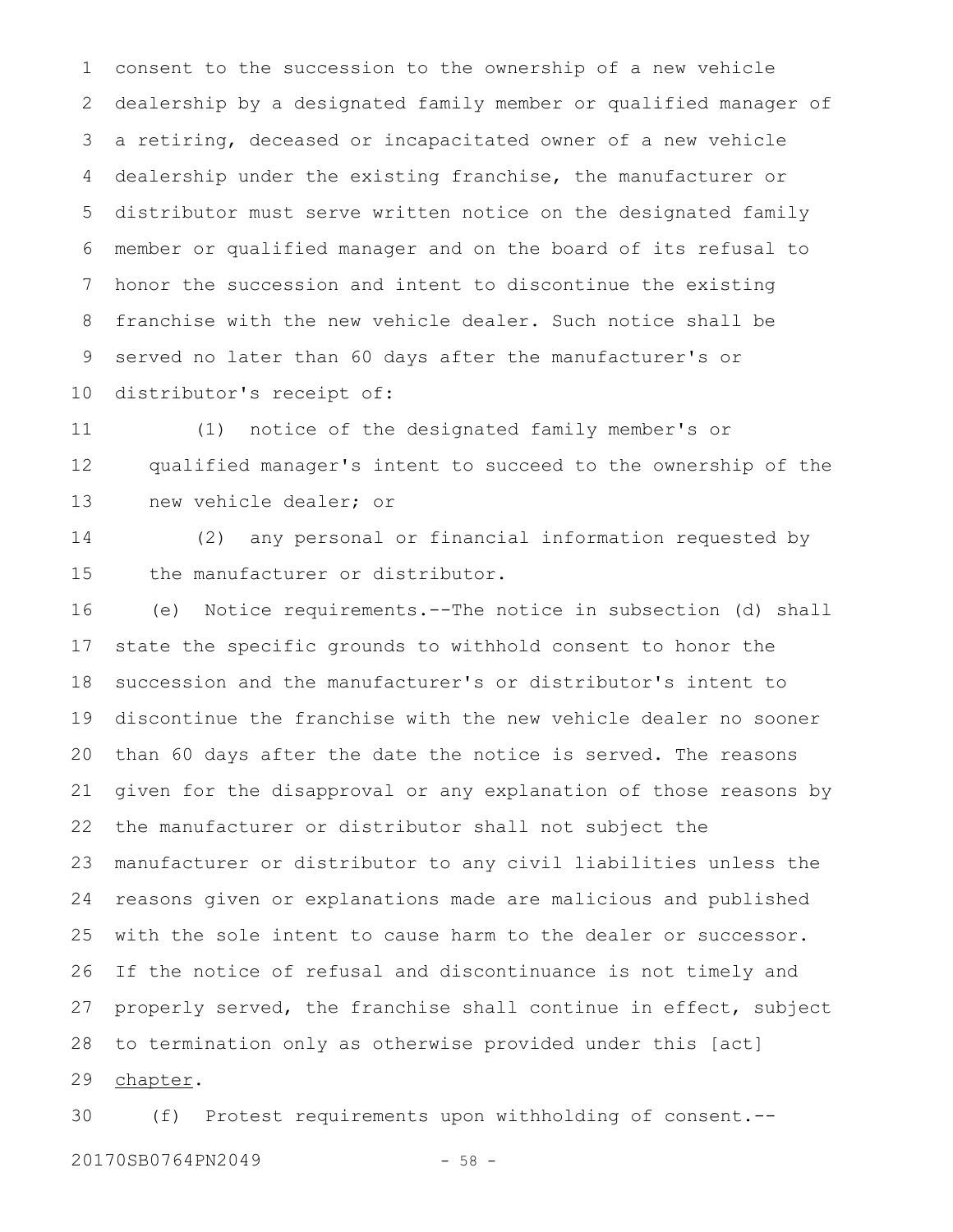Within 30 days after receipt of such notice or within 30 days after the end of any appeal procedure provided by the manufacturer or distributor, whichever is greater, the designated family member or qualified manager may file with the board to protest the withholding the consent to honor the succession. When a protest is filed, the board shall promptly notify the manufacturer or distributor that a timely protest has been filed and that such manufacturer or distributor shall not terminate or discontinue the existing franchise until the board has held a hearing and issued a written decision within 120 days of the filing of the protest nor thereafter, unless the board determines that there is [good] just cause for not permitting the succession. 1 2 3 4 5 6 7 8 9 10 11 12 13

(g) Conflicts.--This [act] chapter shall not preclude the owner of a new vehicle dealership from designating any person as his or her successor by written instrument filed with the manufacturer or distributor. In the event of any conflict between such a written instrument which has not been revoked by written notice from the owner to the manufacturer or distributor, and this section, the written instrument shall govern. 14 15 16 17 18 19 20 21

(h) Restriction.--This section shall not apply if the successor will not agree to comply with an existing agreement pertaining to transfer of ownership made between the manufacturer or distributor and the dealer transferor or with a new agreement containing substantially the same terms. 22 23 24 25 26

(i) Exception.--This section shall not apply to recreational vehicle manufacturers, distributors or dealers. 27 28

Section [16] 315. Manufacturer right of first refusal. 29

(a) General rule.--A manufacturer or distributor shall be 30

20170SB0764PN2049 - 59 -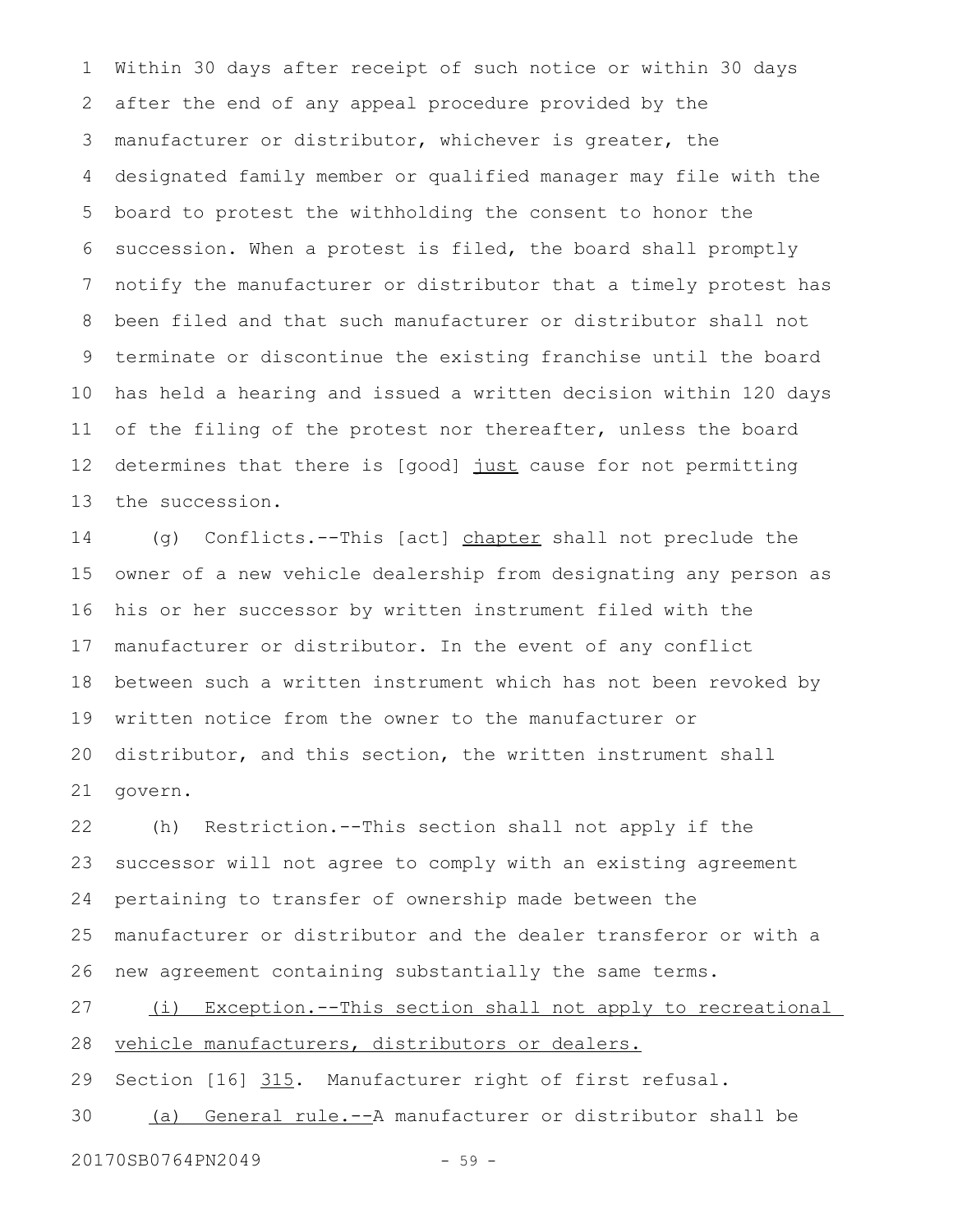permitted to enact a right of first refusal to acquire the new vehicle dealer's assets or ownership in the event of a proposed change of all or substantially all ownership or transfer of all or substantially all dealership assets if all of the following requirements are met: 1 2 3 4 5

(1) To exercise its right of first refusal, the manufacturer or distributor must notify the dealer in writing within the 60-day or 75-day time limitations established under section [12(b)(5)] 310(b)(5). 6 7 8 9

(2) The exercise of the right of first refusal will result in the dealer and dealer's owners receiving the same or greater consideration as they have contracted to receive in connection with the proposed change of all or substantially all ownership or transfer of all or substantially all dealership assets. In that regard, the following shall apply: 10 11 12 13 14 15 16

(i) The manufacturer or distributor shall have the right to and shall assume the dealer's lease for, or acquire the real property on which the franchise is conducted, on the same terms as those on which the real property or lease was to be sold or transferred to the proposed new owner in connection with the sale of the franchise, unless otherwise agreed to by the dealer and manufacturer or distributor. The manufacturer or distributor shall have the right to assign the lease or to convey the real property. 17 18 19 20 21 22 23 24 25 26

(ii) The manufacturer or distributor shall assume all of the duties, obligations and liabilities contained in the agreements that were to be assumed by the proposed new owner and with respect to which the manufacturer or 27 28 29 30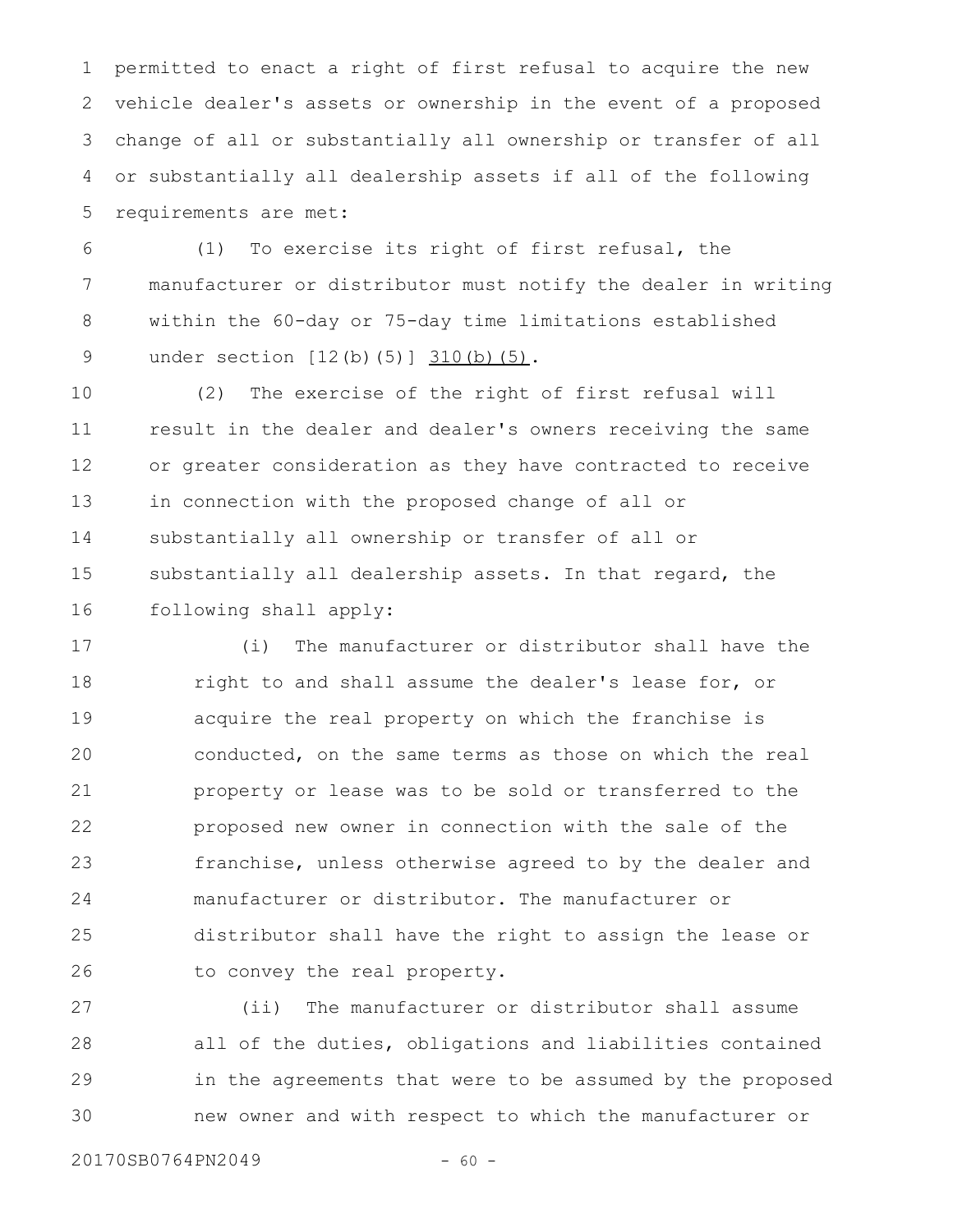distributor exercised the right of first refusal, including the duty to honor all time deadlines in the underlying agreements, provided that the manufacturer or distributor has knowledge of such obligations at the time of the exercise of the right of first refusal. Failure by an assignee of the manufacturer or distributor to discharge such obligations shall be deemed a failure by the manufacturer or distributor under this subsection. 1 2 3 4 5 6 7 8

(3) The proposed change of all or substantially all ownership or transfer of all or substantially all dealership assets does not involve the transfer of assets or the transfer or issuance of stock by the dealer or one or more dealer owners to a designated family member or members, the spouse, child or grandchild, spouse of a child or grandchild, brother, sister or parent of the dealer owner, of one or more dealer owners or to a qualified manager or to a partnership or corporation controlled by such persons. 9 10 11 12 13 14 15 16 17

(4) The manufacturer or distributor agrees to pay the reasonable expenses, including reasonable attorney fees which do not exceed the usual, customary and reasonable fees charged for similar work done for other clients, incurred by the proposed new owner and transferee prior to the manufacturer's or distributor's exercise of its right of first refusal in negotiating and implementing the contract for the proposed change of all or substantially all ownership or transfer of all or substantially all dealership assets. Notwithstanding the foregoing, no payment of such expenses and attorney fees shall be required if the dealer has not submitted or caused to be submitted an accounting of those expenses within 20 days of the dealer's receipt of the 18 19 20 21 22 23 24 25 26 27 28 29 30

20170SB0764PN2049 - 61 -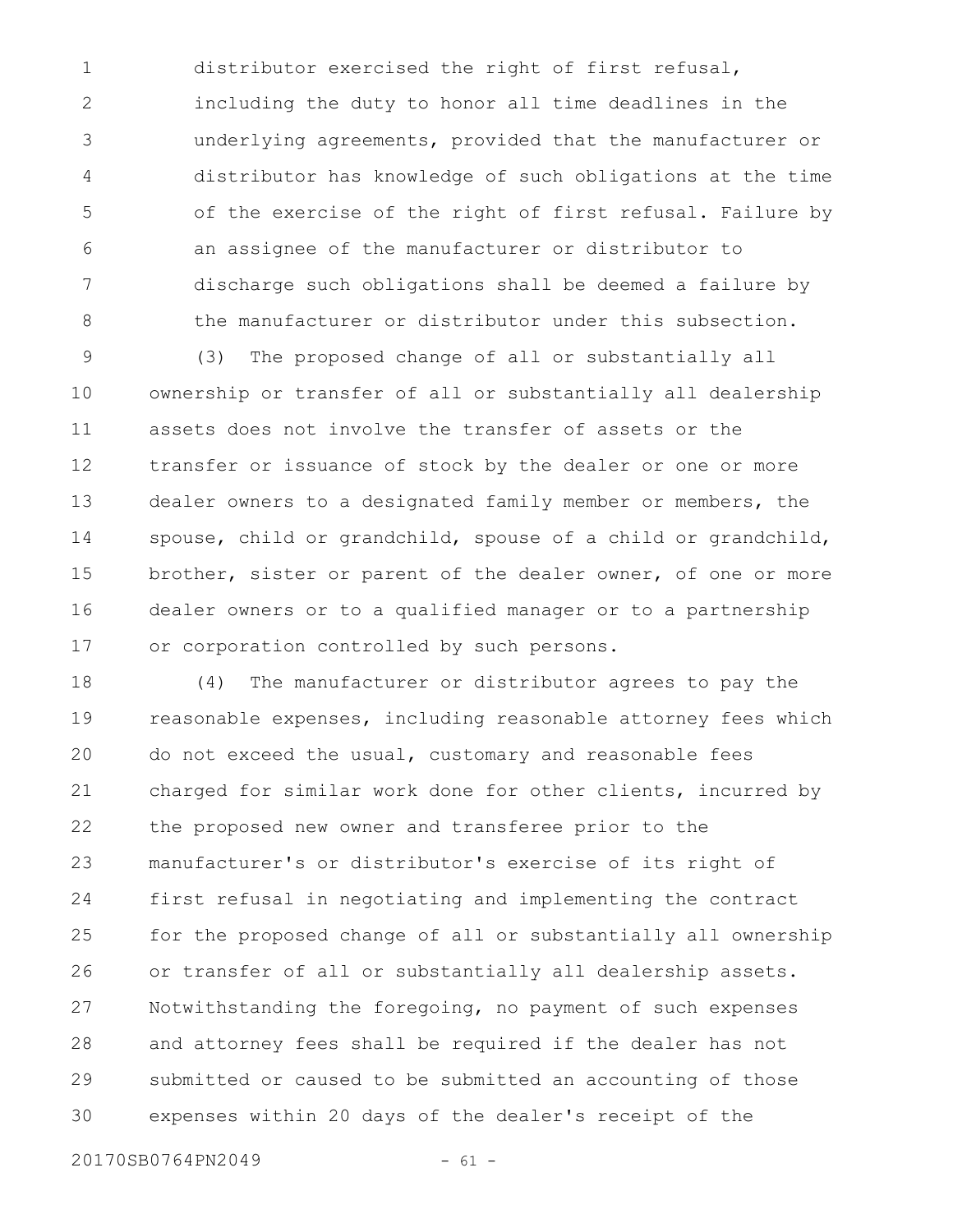manufacturer's or distributor's written request for such an accounting. Such an accounting may be requested by a manufacturer or distributor before exercising its right of first refusal. 1 2 3 4

(b) Exception.--This section shall not apply to recreational vehicle manufacturers, distributors or dealers. 5 6

Section [17] 316. Manufacturer or distributor repurchase of inventory and equipment. 7 8

(a) Return of property for repurchase.--A new vehicle dealer shall return property, including, but not limited to, vehicle inventory, parts, equipment, tools and signs, as permitted under this section or as set forth in the franchise agreement, to the manufacturer or distributor within 90 days of the effective date of any termination or nonrenewal of a franchise or upon a termination or cessation of a part of a manufacturer's or distributor's business operations throughout the United States which is not part of any change in ownership, operation or control of all or any part of the manufacturer's or distributor's business under section [14] 313. The manufacturer or distributor shall supply the new vehicle dealer with instructions on the method by which the new vehicle dealer must return the property to the manufacturer or distributor. Within 60 days of tender of the property to the manufacturer or distributor, the manufacturer or distributor, including medium and heavy-duty truck component and engine manufacturers or distributors who provide integral parts of vehicles or provide major components by selling directly to dealers, shall repurchase from the new vehicle dealer and remit payment to the new vehicle dealer in accordance with their respective interest in: 9 10 11 12 13 14 15 16 17 18 19 20 21 22 23 24 25 26 27 28 29 30

20170SB0764PN2049 - 62 -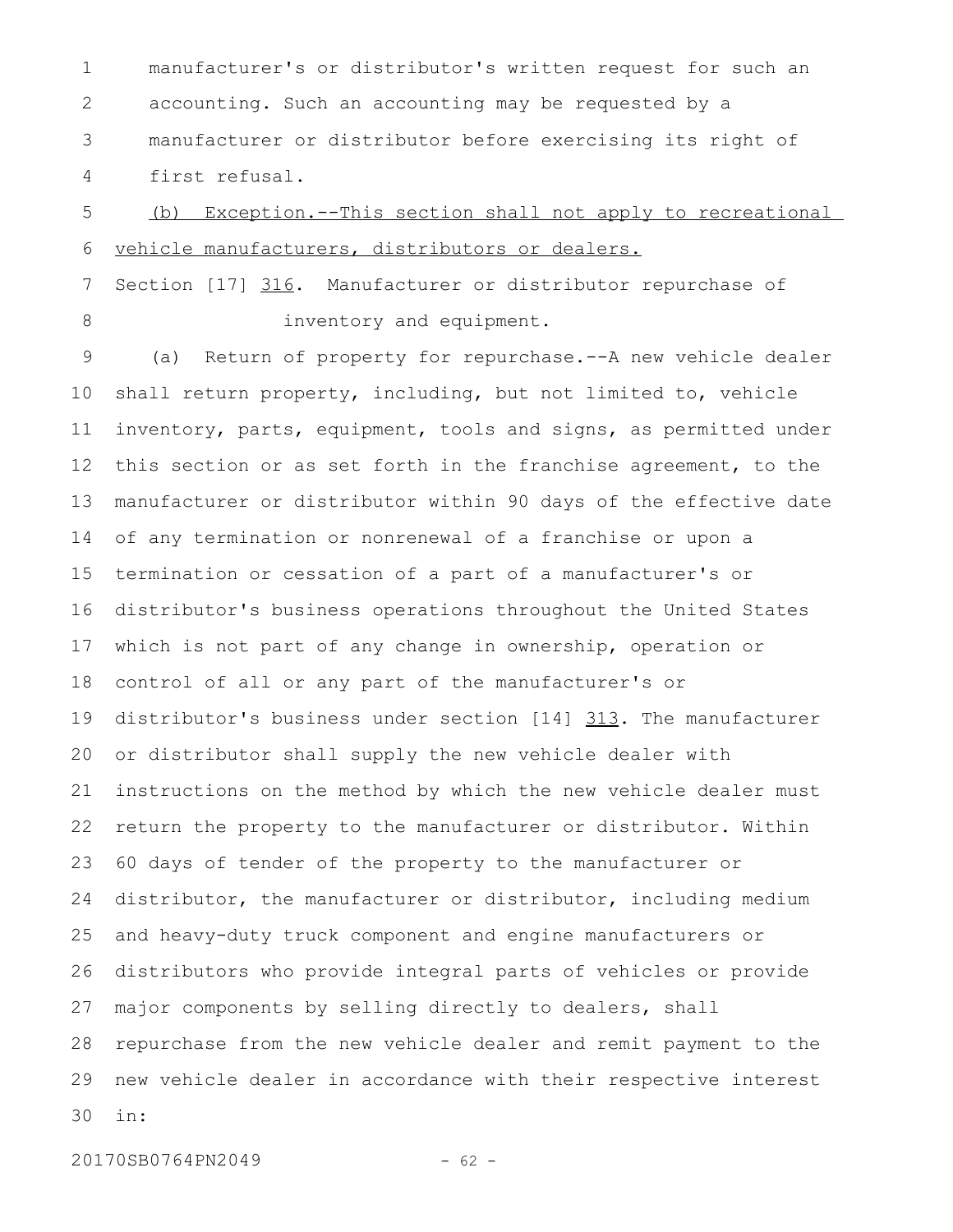(1) Any new, undamaged and unsold vehicle inventory, whether acquired from the manufacturer or distributor or from another dealer of the same line-make in the ordinary course of business within 18 months of the termination date, provided the vehicle has less than 750 miles registered on the odometer, not including mileage incurred in delivery from the manufacturer or in transporting the vehicle between dealers for sale, at the dealer's net acquisition cost, plus any cost to the dealer for returning the vehicle inventory to the manufacturer or distributor. A dealer shall be entitled to the payment under this paragraph for new and undamaged motor vehicles having a gross vehicle weight rating of at least 10,001 pounds of current and two prior model years as determined on a model-by-model basis within the line-make. 1 2 3 4 5 6 7 8 9 10 11 12 13 14

(2) All new, unused, undamaged parts listed in the current price catalog acquired from a manufacturer or distributor or a source approved or recommended by the manufacturer or distributor at the dealer price listed in the current parts catalog, less applicable allowances, plus 5% of the catalog price of the part for the cost of packing and returning the parts to the manufacturer or distributor. Reconditioned or core parts shall be valued at their core value, the price listed in the current parts catalog or the amount paid for expedited return of core parts, whichever is higher. 15 16 17 18 19 20 21 22 23 24 25

(3) Any special tools or equipment offered for sale during the three years preceding termination or nonrenewal and each trademark or trade name bearing signs which was recommended or required by the manufacturer or distributor at fair market value at the time the notice of termination or 26 27 28 29 30

20170SB0764PN2049 - 63 -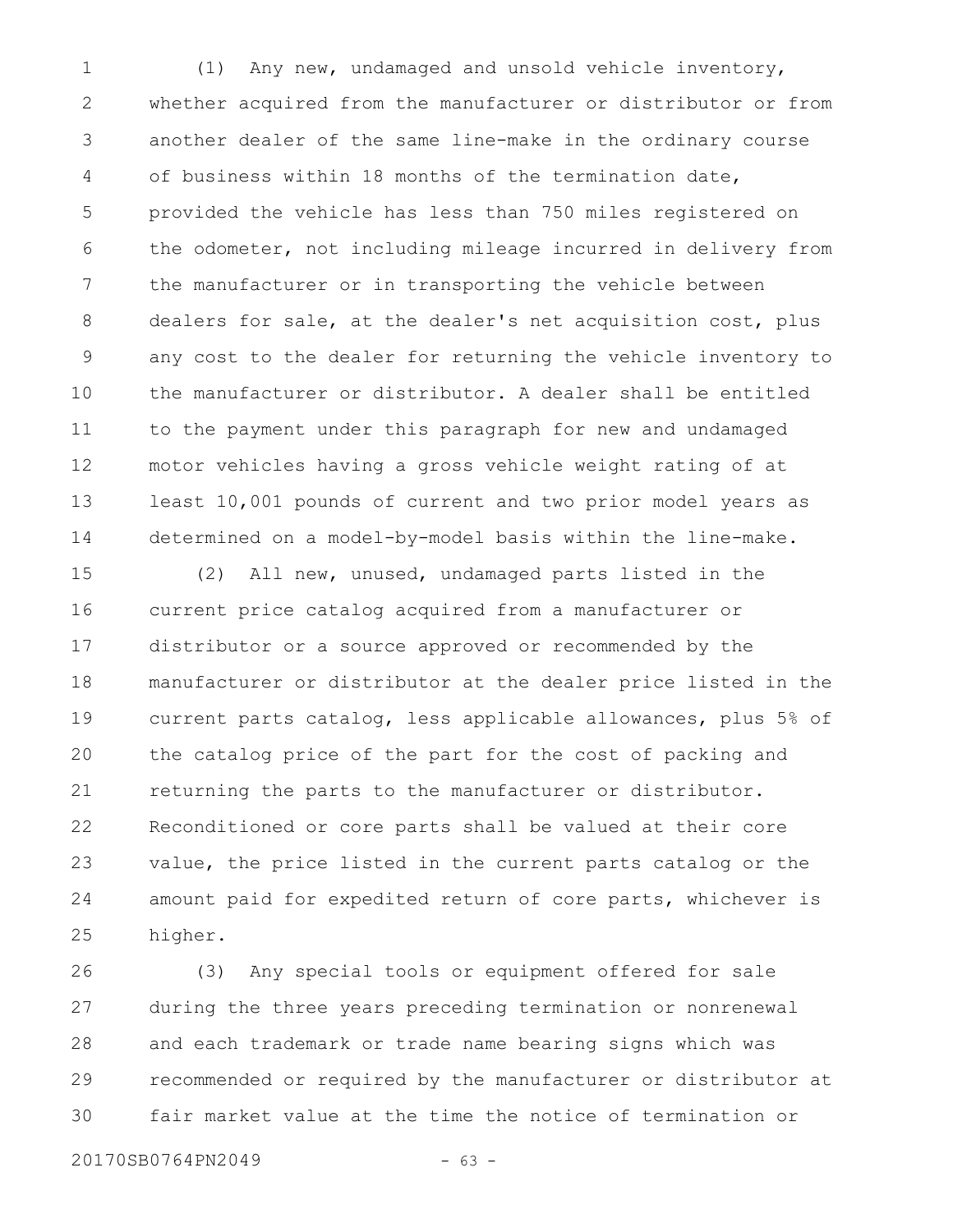nonrenewal is given. 1

In the event the inventory is subject to a security interest, the manufacturer may make payment jointly to the dealer and the holder of the security interest. 2 3 4

(b) Failure to pay sums due.--A manufacturer or distributor who fails to pay those sums due the dealer within the prescribed time or at such time as the dealer proffers good title prior to the prescribed time for payment is liable to the new vehicle dealer for: 5 6 7 8 9

(1) the greater of dealer net acquisition cost, fair market value or current price of inventory; 10 11

(2) interest on the amount due, calculated at the rate applicable to a judgment of court; and 12 13

14

(3) reasonable attorney fees and costs.

(c) Limited applicability.--This section shall not apply to manufacturers, distributors or dealers of recreational vehicles or manufactured housing, nor shall it apply to motorcycle manufacturers, distributors or dealers except when the unilateral termination or failure to renew is by the manufacturer or distributor. 15 16 17 18 19 20

Section [18] 317. Reimbursement of rental costs for dealer facility. 21 22

(a) Reimbursement of rental costs.--In the event of a termination or nonrenewal under this [act] chapter, except for termination or nonrenewal under section [14] 313, the manufacturer or distributor shall, at the request and option of the new vehicle dealer, also pay to the new vehicle dealer: 23 24 25 26 27

(1) a sum equivalent to rent for the unexpired term of the lease or one year, whichever is less, or such longer term as provided in the franchise, if the new vehicle dealer is 28 29 30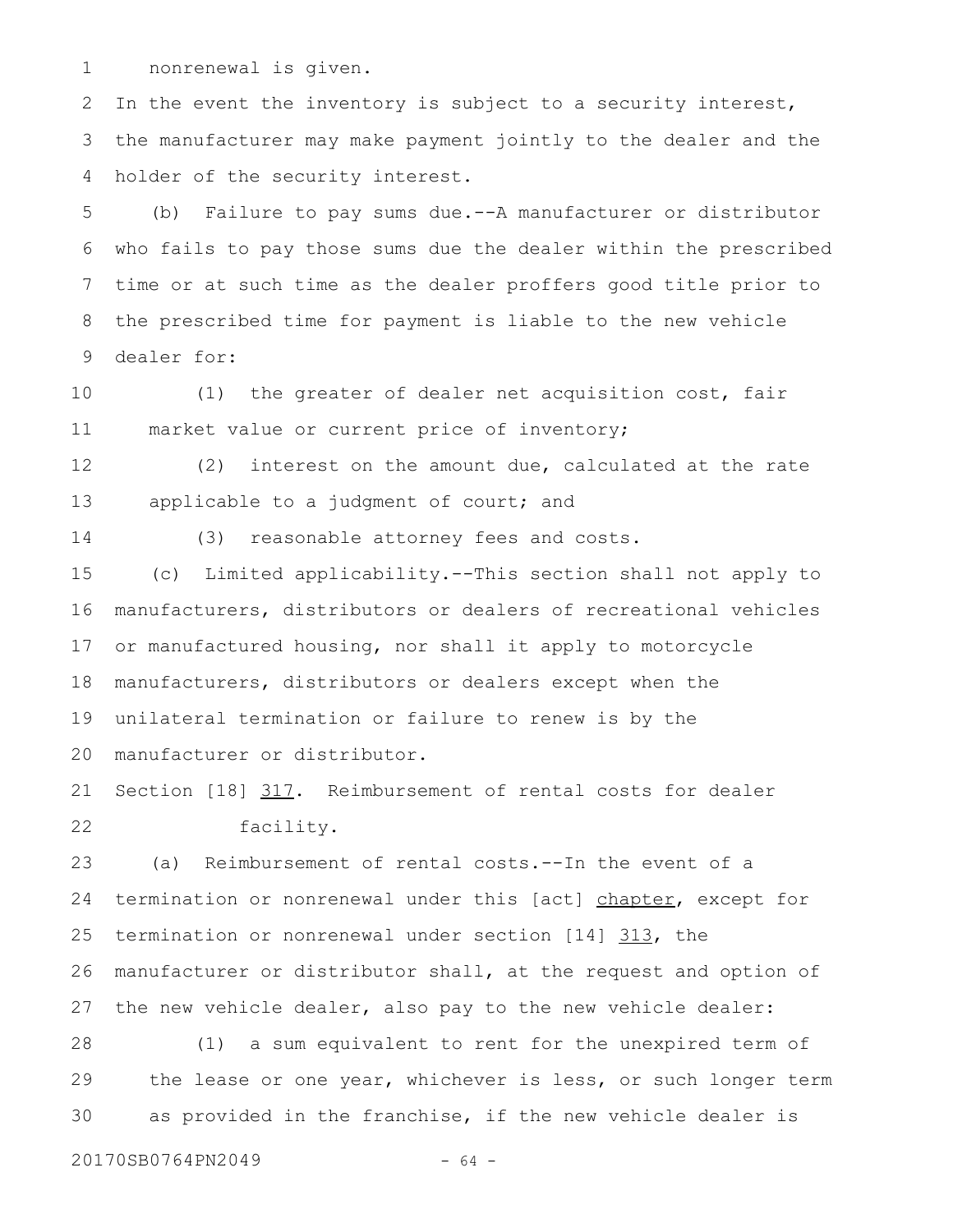leasing the new vehicle dealership facilities from a lessor other than the manufacturer or distributor; or 1 2

(2) a sum equivalent to the reasonable rental value of the new vehicle dealership facilities for one year or until the facilities are leased or sold, whichever is less, if the new vehicle dealer owns the new vehicle dealership facilities. 3 4 5 6 7

(b) Extent of requirement.--The rental payment required under subsection (a) is only required to the extent that the facilities were used for activities under the franchise and only to the extent the facilities were not leased for unrelated purposes. If payment under subsection (a) is made, the manufacturer or distributor is entitled to possession and use of the new vehicle dealership facilities for the period rent is paid. 8 9 10 11 12 13 14 15

(c) Exemption.--This section shall not apply to motorcycle or recreational vehicle manufacturers, distributors or dealers. Section [19] 318. Grounds for disciplinary proceedings. In addition to any criminal or civil penalties otherwise provided in this act, the board shall have the power to formally reprimand, suspend or revoke any license or refuse to issue or renew any license of an applicant or licensee or a person required to be licensed under this act, if after due notice of and hearing, the person charged is found in violation of or fails to carry out the acts and procedures set forth in this act or is found guilty of committing or attempting to commit any of the acts set forth in section [23] 322 or any of the following acts: 16 17 18 19 20 21 22 23 24 25 26 27 28

(1) Having had a license revoked or suspended by the Commonwealth or another state based on grounds similar to 29 30

20170SB0764PN2049 - 65 -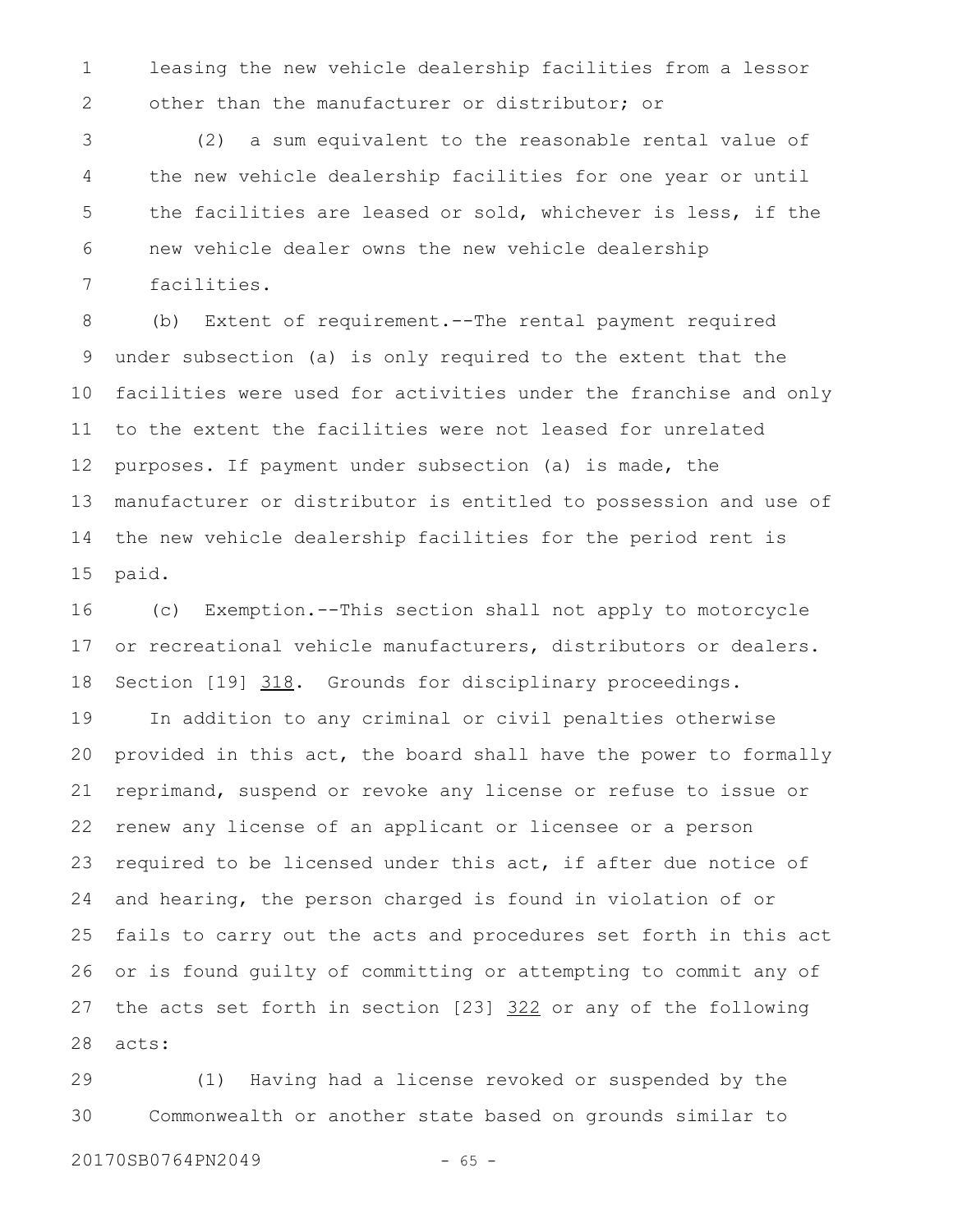those which in this Commonwealth allow disciplinary proceedings, in which case the record of such revocation or suspension shall be conclusive evidence. 1 2 3

(2) Make any substantial misrepresentation of material facts. 4 5

(3) Make any false promise of a character likely to influence, persuade or induce the sale of a vehicle. 6 7

(4) Being a vehicle dealer or salesperson, having within five years prior to the application for or issuance of a license or while his current license is in force pleaded guilty, entered a plea of nolo contendere or been found guilty in a court of competent jurisdiction in this or any other state or Federal jurisdiction of forgery, embezzlement, obtaining money under false pretenses, extortion, conspiracy to defraud, bribery, odometer tampering or any other crime involving moral turpitude. 8 9 10 11 12 13 14 15 16

(5) Having failed or refused to account for moneys or other valuables belonging to others which have come into his possession arising out of the sale of vehicles. 17 18 19

(6) Having engaged in false, deceptive or misleading advertising of vehicles. 20 21

(7) Having committed any act or engaged in conduct in connection with the sale of vehicles which clearly demonstrates unprofessional conduct or incompetency to operate as a licensee under this act. 22 23 24 25

(8) Having made a material misstatement in application for licensure. 26 27

(9) Having set up, promoted or aided in promotion of a plan by which vehicles are sold to a person for consideration and upon the further consideration that the purchaser agrees 28 29 30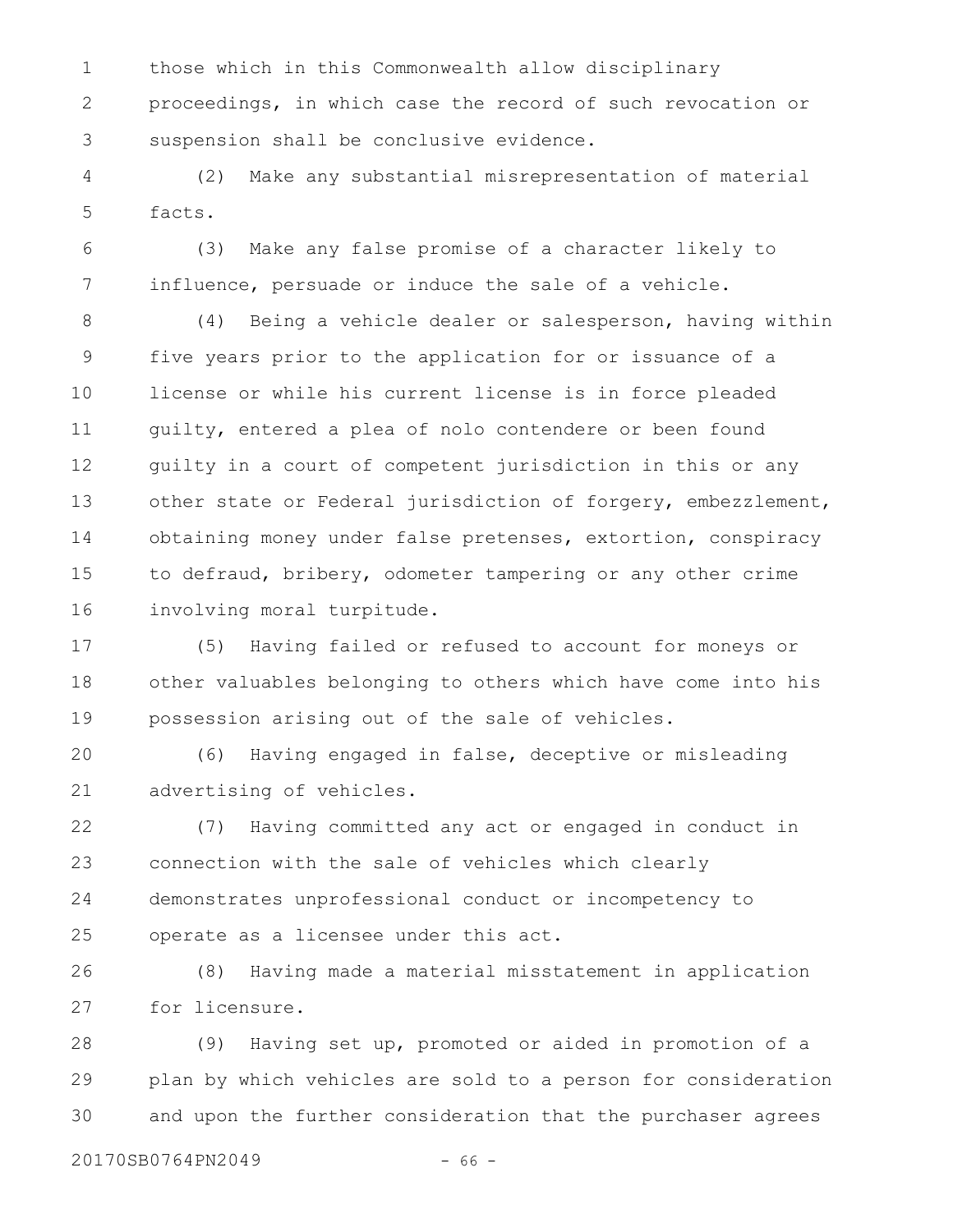to secure one or more persons to participate in the plan by respectively making a similar purchase and in turn agreeing to secure one or more persons likewise to join in said plan, each purchaser being given the right to secure money, credits, goods or something of value, depending upon the number of persons joining in the plan. 1 2 3 4 5 6

(10) Having engaged in the buying, selling, exchanging, trading or otherwise dealing in vehicles on Sunday in violation of 18 Pa.C.S. § 7365 (relating to trading in motor vehicles and trailers). 7 8 9 10

(i) Manufactured housing is permitted to be sold on Sundays by licensed manufactured housing dealers without being subject to prosecution under this paragraph. 11 12 13

(ii) Licensed motorcycle dealers are permitted to buy, sell, exchange, trade or otherwise deal in motorcycles on Sunday without being subject to prosecution under this paragraph. 14 15 16 17

(11) Being a dealer or broker who advertises or otherwise holds out to the public that he is selling new vehicles for which he does not hold a franchise agreement in writing with a manufacturer or distributor giving the dealer authority to sell the particular line-make of new vehicles. 18 19 20 21 22

(12) Being a dealer or broker who sells new vehicles for which he does not hold a franchise agreement in writing with a manufacturer or distributor giving the dealer authority to sell the particular line-make of new vehicles. 23 24 25 26

(13) Failing to take immediate remedial action when the dealer knows that someone in his direct employ or someone who renders vehicle-related services to the dealer for consideration, has unlawfully tampered with the odometer of a 27 28 29 30

20170SB0764PN2049 - 67 -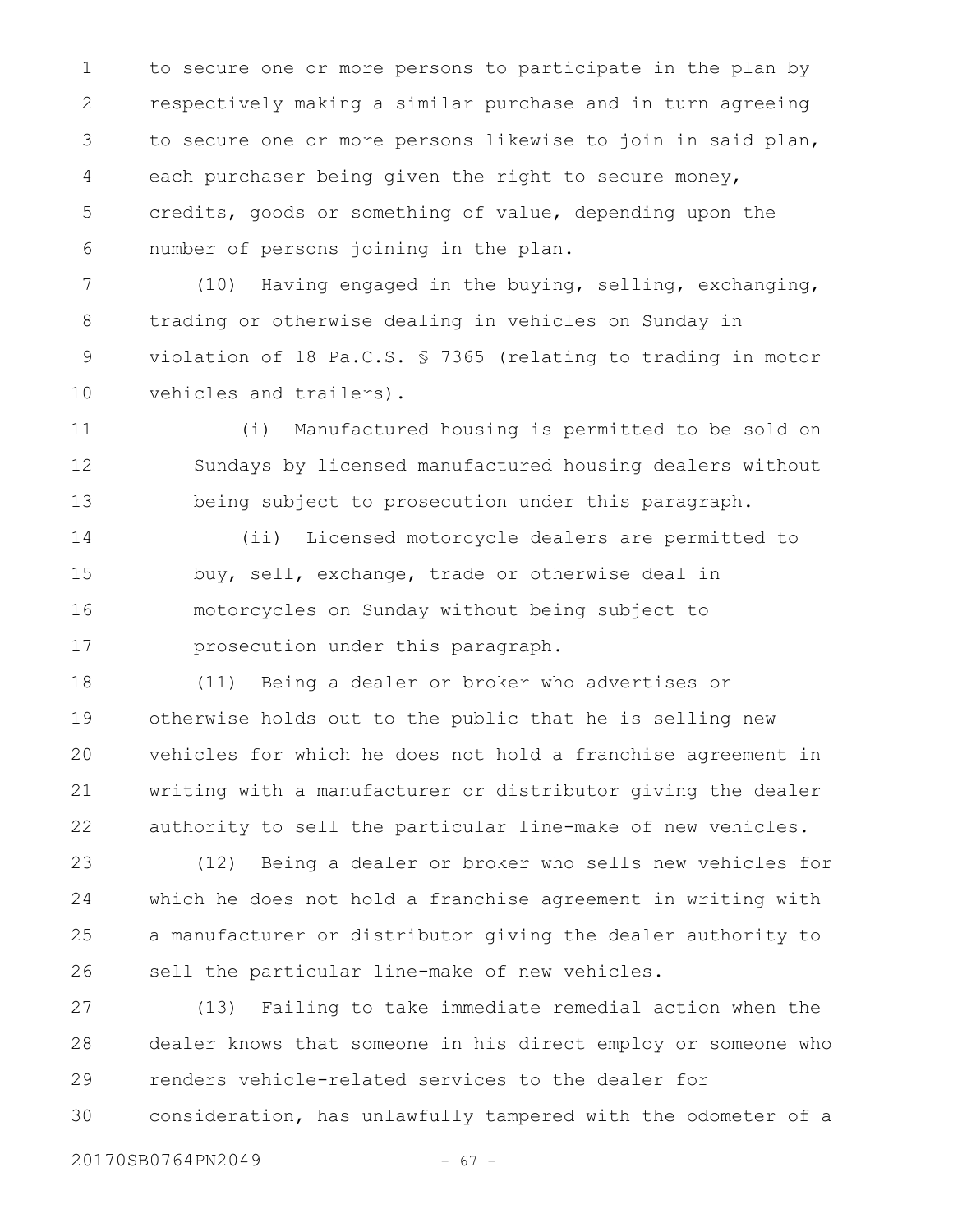vehicle in his care, custody or control or which has been sold or exchanged by the dealer. For the purpose of this paragraph, remedial action shall be defined as at least reporting the incident in writing to the Pennsylvania State Police or the board. 1 2 3 4 5

(14) Engaging in the business for which such licensee is licensed without at all times maintaining an established place of business as required. 6 7 8

(15) Employing any person as a salesperson who has not been licensed as required. 9 10

(16) Having had his vehicle business registration plates (dealer identification number) suspended or revoked by the Department of Transportation pursuant to 75 Pa.C.S. § 1374(a) (relating to suspension or revocation of vehicle business registration plates). A certified copy of the decision and order of the Department of Transportation will constitute conclusive evidence. 11 12 13 14 15 16 17

(17) Being a new car dealer whose franchise agreement with a manufacturer or distributor, which gives the subject dealer selling rights for that line-make, has been finally terminated, but who continues to sell new vehicles. A recreational vehicle or manufactured housing dealer, whose franchise was terminated or failed to be renewed by either the manufacturer or the dealer, who owned new vehicles prior to the termination or nonrenewal and sold them subsequent to the termination or nonrenewal is exempt from prosecution under this paragraph. Such dealers shall be authorized to sell as new all new vehicles that remain on their lot after a franchise is terminated or failed to be renewed. 18 19 20 21 22 23 24 25 26 27 28 29

(18) Willfully failing to display a license. 30

20170SB0764PN2049 - 68 -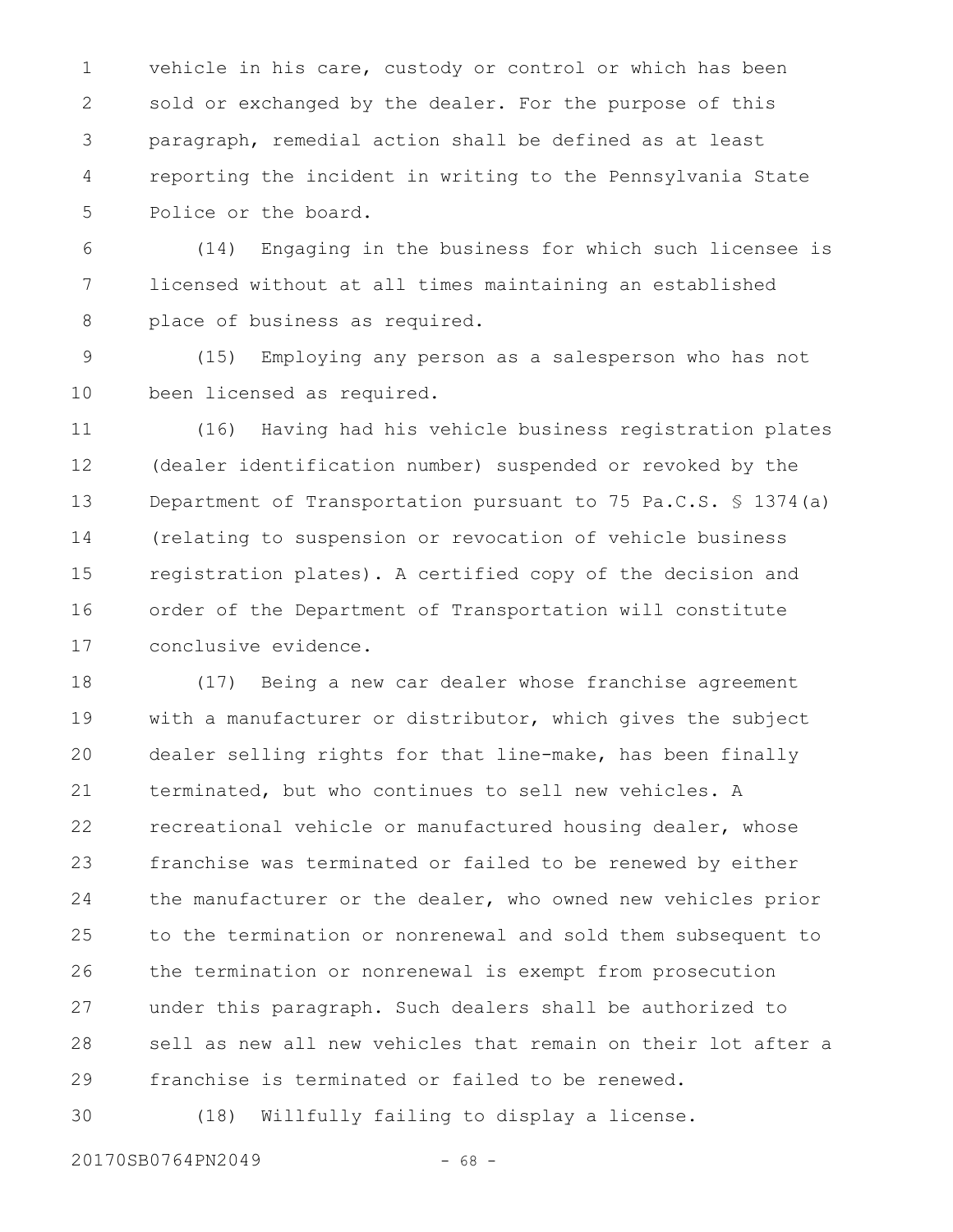(19) Failing to obey any order of the board entered pursuant to the act. 1 2

(20) Permitting or allowing another individual or organization not licensed by the board to use that individual's license for the purpose of operating in this Commonwealth in a capacity for which the individual or organization should have held a license. 3 4 5 6 7

(21) Willfully having made any false statement as to a material matter in any oath or affidavit which is required by this act. 8 9 10

(22) Failing to collect a tax or fee due the Commonwealth upon a sale of a vehicle as defined in 75 Pa.C.S. § 102 (relating to definitions). 11 12 13

(23) Collecting a tax or fee and failing to issue a true copy of the tax report to the purchaser as required by law. 14 15

(24) Issuing a false or fraudulent tax report or copy thereof. 16 17

(25) Failing to pay over taxes or fees collected for the Commonwealth at the time and in the manner required by law. 18 19

20

(26) Violating any provision of this act.

(27) Being an unlicensed salesperson, dealer, vehicle auction, branch lot, manufacturer or any other person or business where a license is required under this act. 21 22 23

(28) Any violation of the regulations promulgated by the board. 24 25

(29) Being a wholesale vehicle auction who permits dealers who are not currently licensed in this Commonwealth or any other state or jurisdiction or a vehicle business registered with the Department of Transportation and issued a Department of Transportation identification number or 26 27 28 29 30

20170SB0764PN2049 - 69 -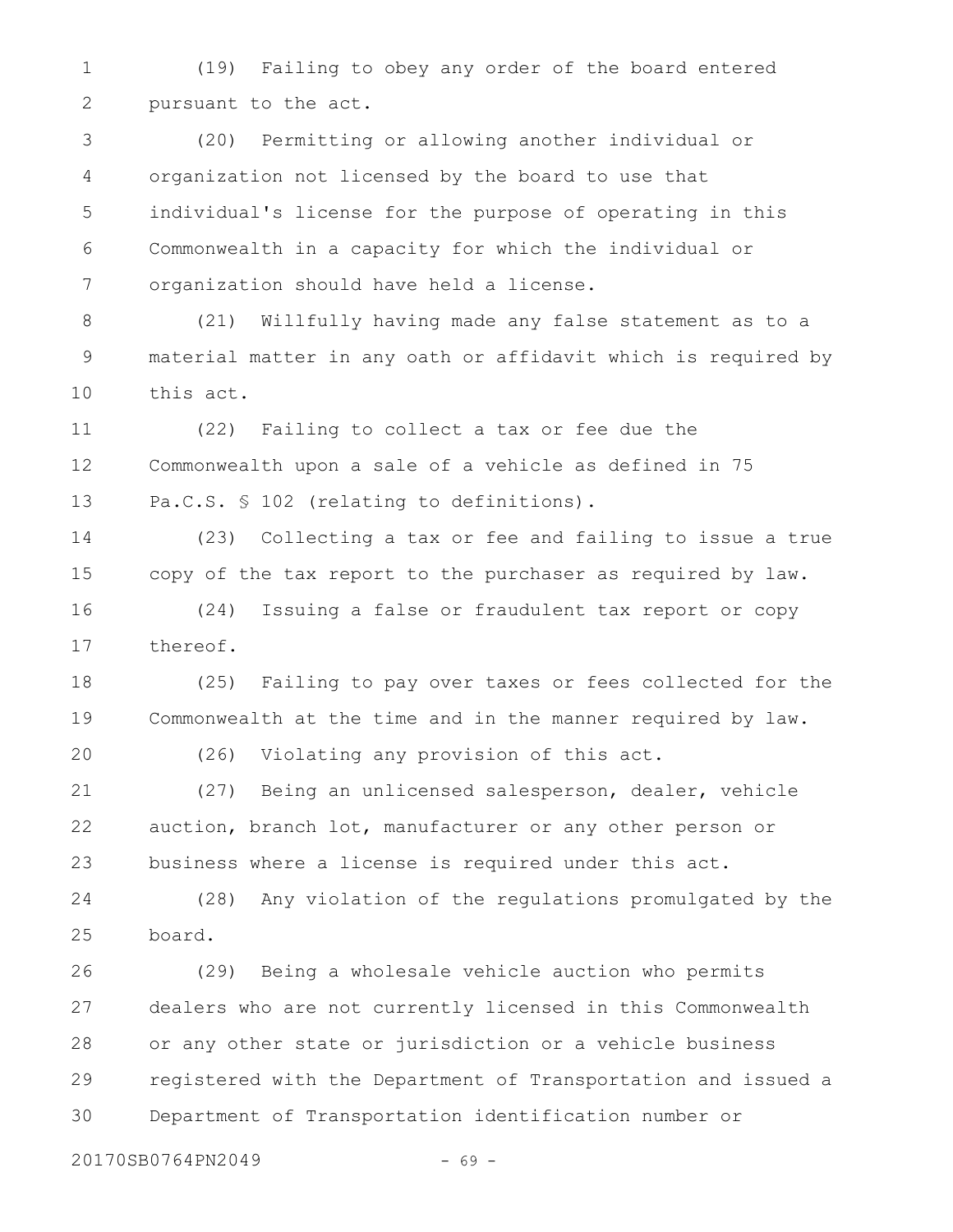licensed or registered by any other state or jurisdiction for a similar activity who during the time their licenses or registrations are suspended or revoked by the Commonwealth or any other state to sell, represent or purchase vehicles at an auction. 1 2 3 4 5

(29.1) Being a wholesale vehicle auction who permits a vehicle business as described under paragraph (29), which is restricted to certain vehicle buys, sales or exchanges as set forth in section  $[5(f)(2)]$  303(f)(2), to buy, sell or exchange vehicles of a type which the vehicle business is not authorized to engage in. 6 7 8 9 10 11

(30) Being a dealer which permits salespersons who are not currently licensed in this Commonwealth or any other state or who during the time their licenses are suspended or revoked by the Commonwealth or any other state to sell, represent or purchase vehicles at an auction. 12 13 14 15 16

(31) Being a public or retail vehicle auction who knowingly and willfully permits any buyer or seller to buy or sell vehicles which results in engaging in the business as dealer without a license or permitting any other person to engage in any activity which would require licensure under this act. 17 18 19 20 21 22

(32) Being a dealer which willfully permits an individual or salesperson to buy, sell or exchange a vehicle for his own benefit or profit under the dealer's license. 23 24 25

(33) Being a dealer which willfully permits any person who is not a licensed salesperson or owner of the dealership to use the dealer's dealer identification number issued by the Department of Transportation, vehicle dealer's license number or dealer's vehicle registration plates for the 26 27 28 29 30

20170SB0764PN2049 - 70 -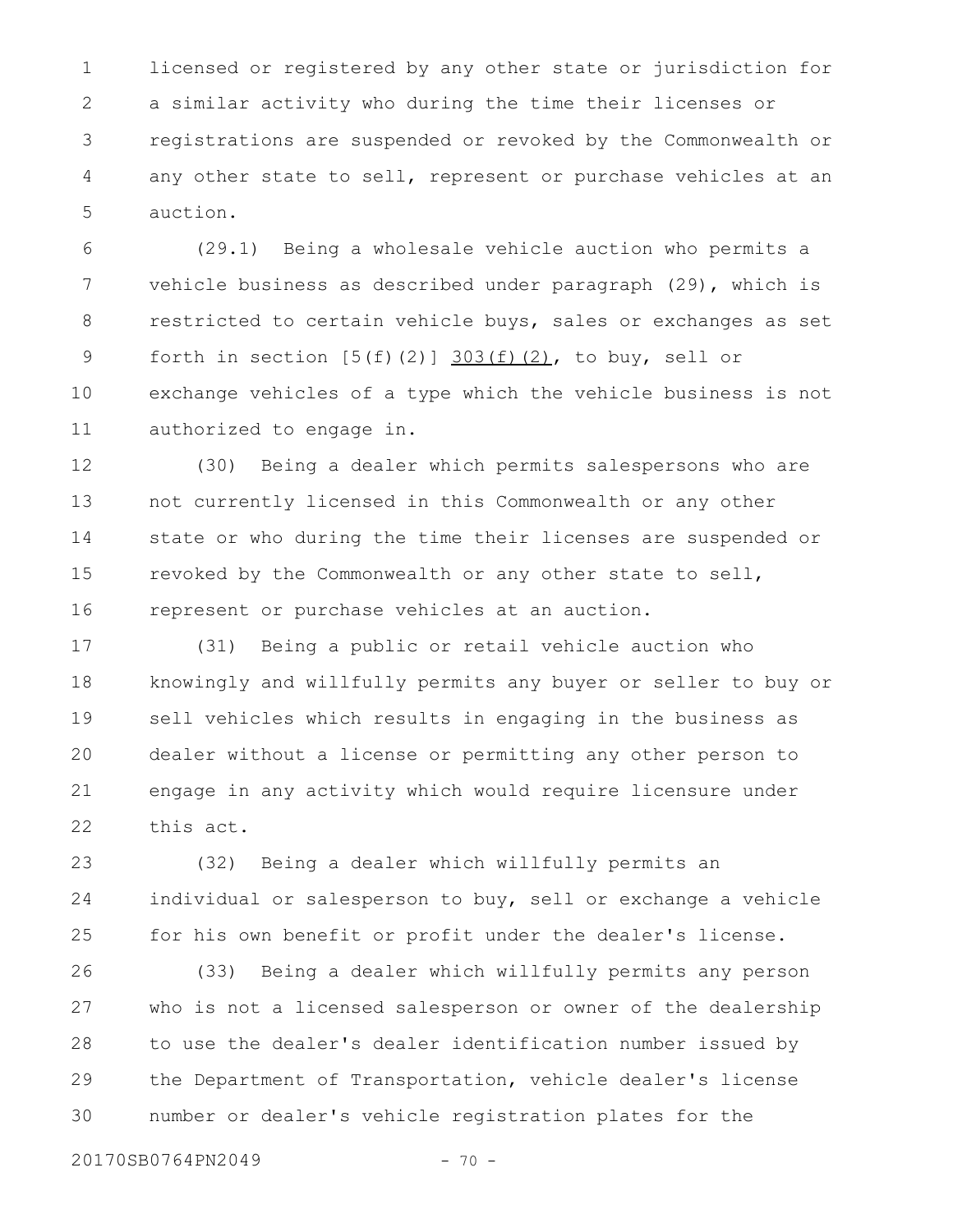1

purpose of buying, selling or exchanging vehicles.

(34) Being a dealer which conducts its business under any name other than the name in which it is registered or at any other location than that authorized by its license. 2 3 4

(35) Being a dealer, agent of a dealer or a salesperson who buys, sells or exchanges vehicles with a person who is required to be licensed under this act if the dealer, agent or salesperson knew or should have known that the person is not licensed. 5 6 7 8 9

(36) Accepting an order of purchase or a contract from a buyer, which offer of purchase or contract is subject to subsequent acceptance by the seller, if such arrangement results in the practice of bushing. 10 11 12 13

(37) Failing to produce business records when an authorized agent of the board reasonably requests the licensee to produce business records. 14 15 16

(38) Being a person whose license under this act or authority to engage as a dealer or salesperson in any other state or jurisdiction was suspended or revoked and, while the license or authority was suspended or revoked, was physically present at a wholesale vehicle auction or public or retail vehicle auction during the auctioning of vehicles. A vehicle auction shall not be subject to prosecution for a violation of a person being physically present under this paragraph. 17 18 19 20 21 22 23 24

(39) Being an out-of-State recreational vehicle dealer who, while buying, selling, titling, registering, financing or exchanging recreational vehicles in this Commonwealth, violates a Pennsylvania law or regulation or a law or regulation of the state or jurisdiction of licensure or the state or jurisdiction of domicile regarding the buying, 25 26 27 28 29 30

20170SB0764PN2049 - 71 -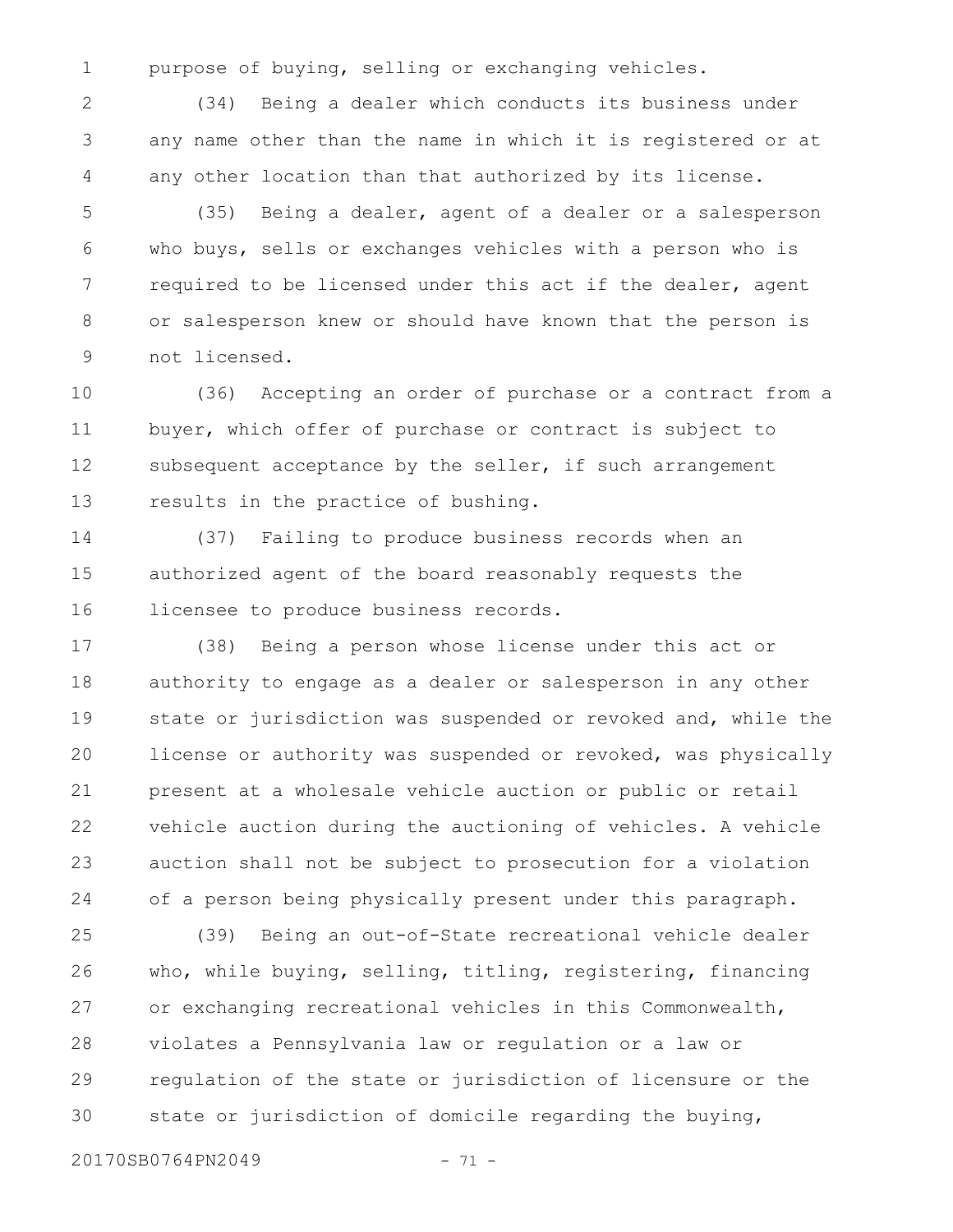selling, titling, registering, financing or exchanging of recreational vehicles. 1 2

(40) Being an out-of-State recreational vehicle dealer who fails to demonstrate, upon direction of or investigation by the board or its agents, that the out-of-State recreational vehicle dealer satisfies the provisions of section 32.1(c) regarding participation in this Commonwealth in a recreational vehicle show, recreational vehicle offpremise sale, recreational vehicle exhibition or recreational vehicle rally. 3 4 5 6 7 8 9 10

SECTION 14. SECTION 20 OF THE ACT IS RENUMBERED TO READ: Section [20] 319. Administrative liability of employer, **<--** 11 12

copartnership, association or corporation. In the event of the revocation of the license issued to any member of a partnership or to any officer of an association or corporation, the license issued to a partnership, association or corporation shall be revoked by the board unless, within a time fixed by the board, in the case of a partnership, the connection of the member whose license has been revoked shall be severed and his interest in the partnership and his share in its activities brought to an end, or in the case of an association or corporation, the offending officer shall be discharged and shall have no further participation in its activities. SECTION 15. SECTION 21 OF THE ACT IS AMENDED TO READ: 13 14 15 16 17 18 19 20 21 22 23 24

Section [21] 320. Reinstatement. **<--** 25

(a) Suspension.--Upon application in writing and after a hearing pursuant to notice, the board may reissue or modify the suspension of any license which has been suspended. 26 27 28

(b) Revocation.--Unless ordered to do so by a court, the board shall not reinstate the license of a person that has been 29 30

20170SB0764PN2049 - 72 -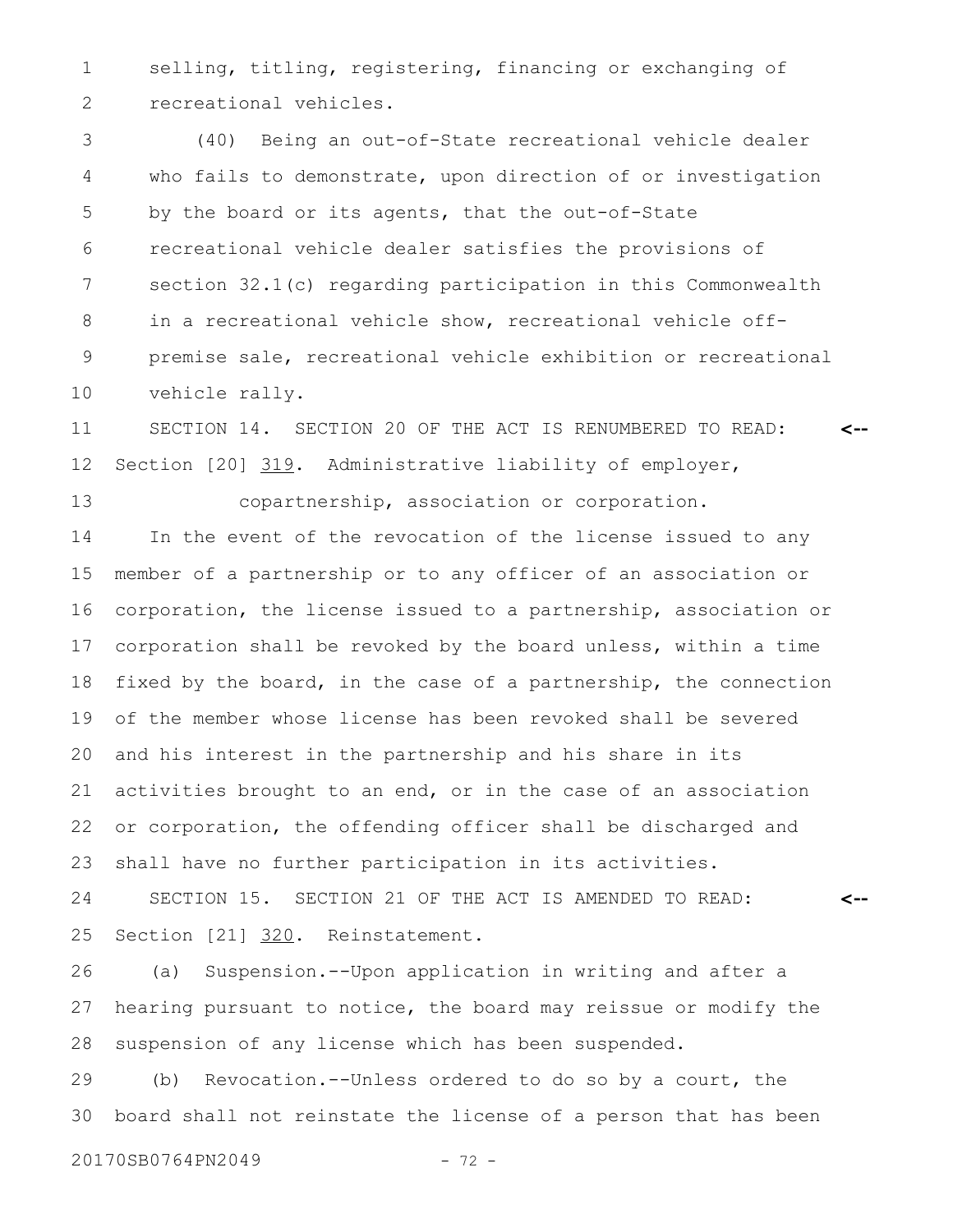revoked and such person shall be required to apply for a license after a period of five years in accordance with section [22] 321 if he desires to resume operating as a licensee at any time after such revocation. 1 2 3 4

SECTION 16. SECTION 22 OF THE ACT, AMENDED JUNE 28, 2018 (P.L.420, NO.59), IS RENUMBERED TO READ: **<--** 5 6

Section [22] 321. Application for license. 7

(a) Dealer's or vehicle auction's license.--Application for license as a dealer or vehicle auction shall be made in writing to the board, signed by the applicant, setting forth the following: 8 9 10 11

(1) Name of applicant and location of principal place of business to which the license will be issued. 12 13

(2) Name or style under which business is to be conducted and, if a corporation, the state of incorporation. 14 15

(3) Name and address of each owner or partner and, if a corporation, the names of principal officers and directors. 16 17

(4) Locations in which the business is to be conducted if the dealer has more than one place of business. 18 19

(5) If new vehicles are to be sold, the line-make or line-makes to be handled. 20 21

(6) A statement of the previous history, record and association of the applicant and of each owner, partner, officer and director, which statement shall be sufficient to establish to the satisfaction of the board the reputation in business of the applicant. 22 23 24 25 26

(7) A statement showing whether the applicant has previously applied for a license and the result of such application and whether the applicant has ever been the holder of either a dealer, vehicle auction or salesperson 27 28 29 30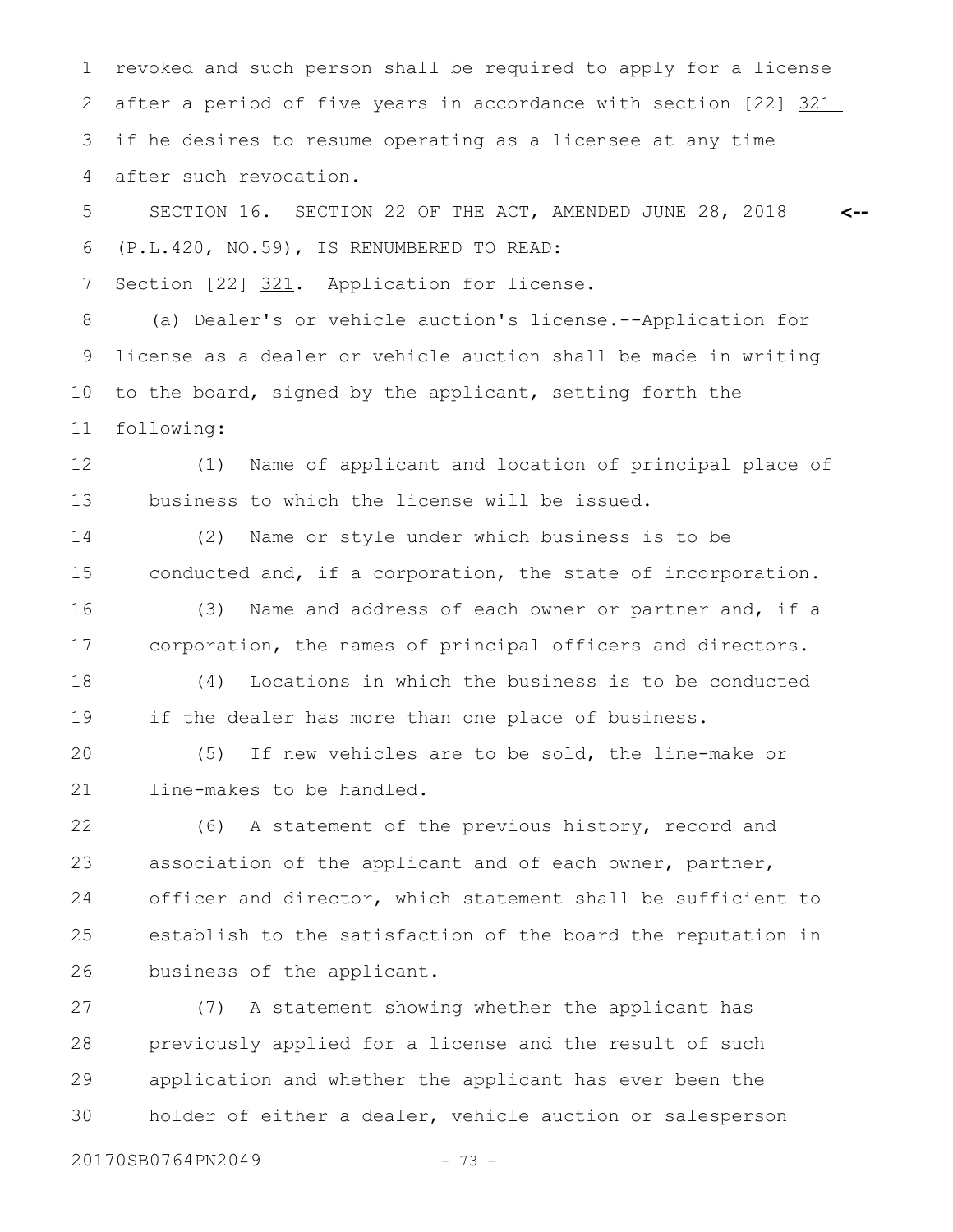license which was revoked or suspended. 1

(8) If the applicant is a corporation or partnership, a statement showing whether any of the partners, employees, officers or directors have been refused a dealer's, vehicle auction's or salesperson's license or have been the holder of such a license which was revoked or suspended. 2 3 4 5 6

(9) A statement by the applicant that he has met all facility requirements as noted herein and as required by regulation, EXCEPT AS PROVIDED IN SUBSECTION (A.1). (A.1) TEMPORARY PERMIT FOR NEW VEHICLE DEALERS.--UPON RECEIPT OF A COMPLETE AND ACCURATE NEW VEHICLE DEALER APPLICATION OR NEW VEHICLE DEALER CHANGE OF ADDRESS APPLICATION, THE BOARD SHALL ISSUE A NEW VEHICLE DEALER LICENSE IMMEDIATELY. IF THE NEW VEHICLE DEALER DOES NOT HAVE THE FRANCHISE APPROVAL LETTER, THE TELEPHONE BUSINESS LINE INFORMATION, THE CERTIFICATE OF OCCUPANCY OR THE LEASE OR DEED FOR THE PROPERTY AVAILABLE WHEN THE APPLICATION HAS BEEN SUBMITTED, THE NEW VEHICLE DEALER SHALL RECEIVE A TEMPORARY PERMIT THAT EXPIRES AT THE END OF 45 DAYS FROM THE DATE OF CLOSING. THE NEW VEHICLE DEALER SHALL SUBMIT THE FRANCHISE APPROVAL LETTER, THE TELEPHONE BUSINESS LINE INFORMATION, THE CERTIFICATE OF OCCUPANCY AND THE LEASE OR DEED FOR THE PROPERTY PRIOR TO THE EXPIRATION OF THE TEMPORARY PERMIT. UPON RECEIPT OF THE FRANCHISE APPROVAL LETTER, THE TELEPHONE BUSINESS LINE INFORMATION, THE CERTIFICATE OF OCCUPANCY AND THE LEASE OR DEED FOR THE PROPERTY, THE BOARD SHALL ISSUE A NEW VEHICLE DEALER LICENSE IMMEDIATELY. **<-- <--** 7 8 9 10 11 12 13 14 15 16 17 18 19 20 21 22 23 24 25 26

(b) Salesperson's license.--Application for license as a salesperson shall be made in writing to the board, signed by the applicant, setting forth the following: 27 28 29

(1) The applicant's name and address. 30

20170SB0764PN2049 - 74 -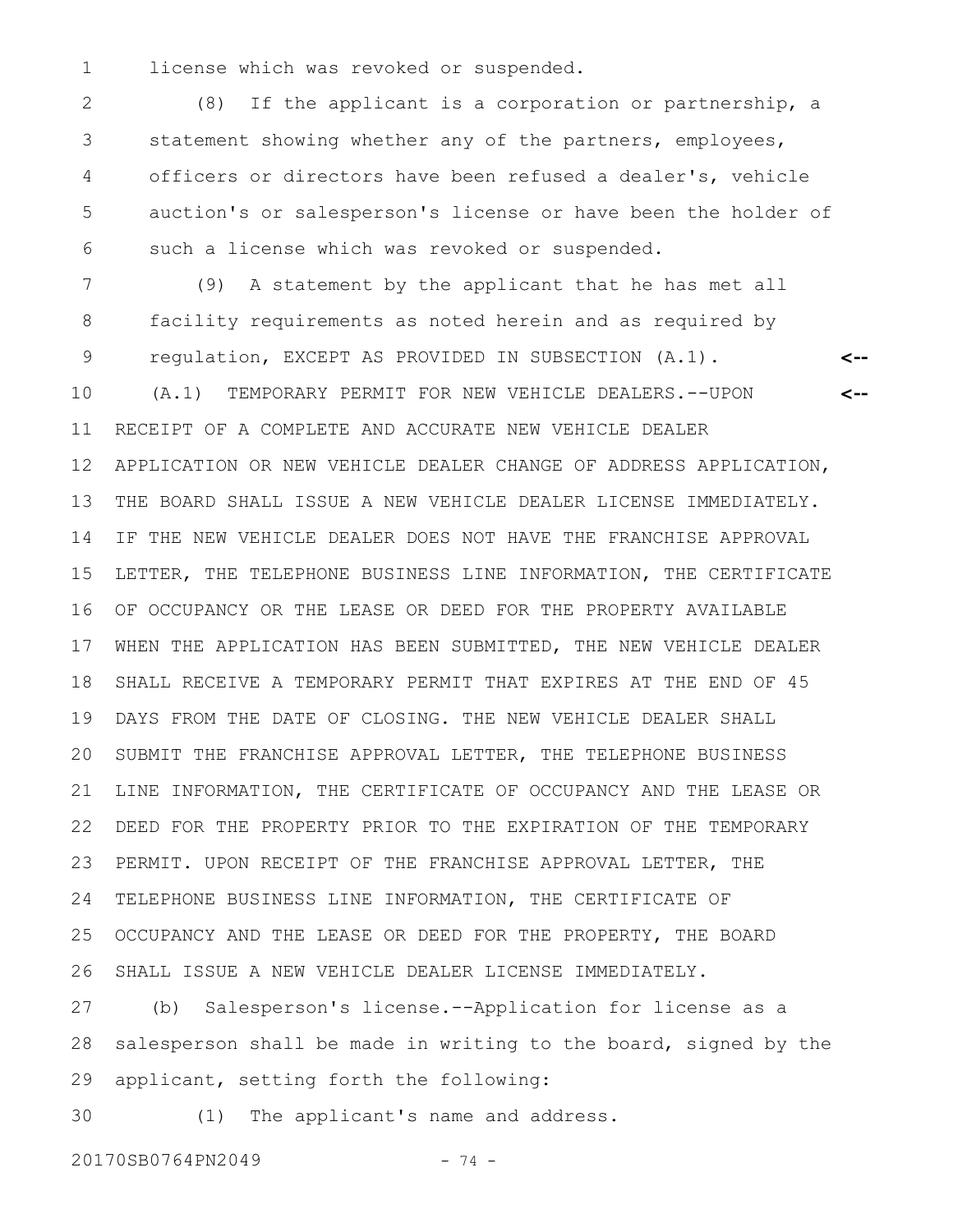(2) The period of time, if any, during which he has been engaged in the occupation of salesperson. 1 2

3

(3) The name and address of his last employer.

(4) The name and address of the dealer then employing him or into whose employ he is about to enter. If the applicant is to be licensed for a dealer who is licensed in more than one category or at more than one location and the applicant desires to sell for each of the dealer's licensed entities, the name and address of the primary location and of each other entity shall be supplied. 4 5 6 7 8 9 10

(5) The recommendation of his employer or prospective employer certifying that the applicant is honest, trustworthy and of good repute and recommending that a license be granted. In the case of an applicant who is himself a dealer, an officer of a corporation which is a dealer or a member of a partnership which is a dealer, the foregoing recommendation shall be made by another dealer, bank or sales finance company which has personal knowledge concerning the reputation and fitness of the applicant. 11 12 13 14 15 16 17 18 19

(6) A statement showing whether the applicant has previously applied for a license and the result of such application and whether the applicant has ever been the holder of a salesperson's license which was revoked or suspended or the subject of disciplinary action by this board or that of any other jurisdiction. 20 21 22 23 24 25

(7) The application shall be made upon a form prepared by the board containing such other reasonable information as the board shall require. 26 27 28

(c) Application for license other than as a dealer, vehicle auction or salesperson.--Application for license other than as a 29 30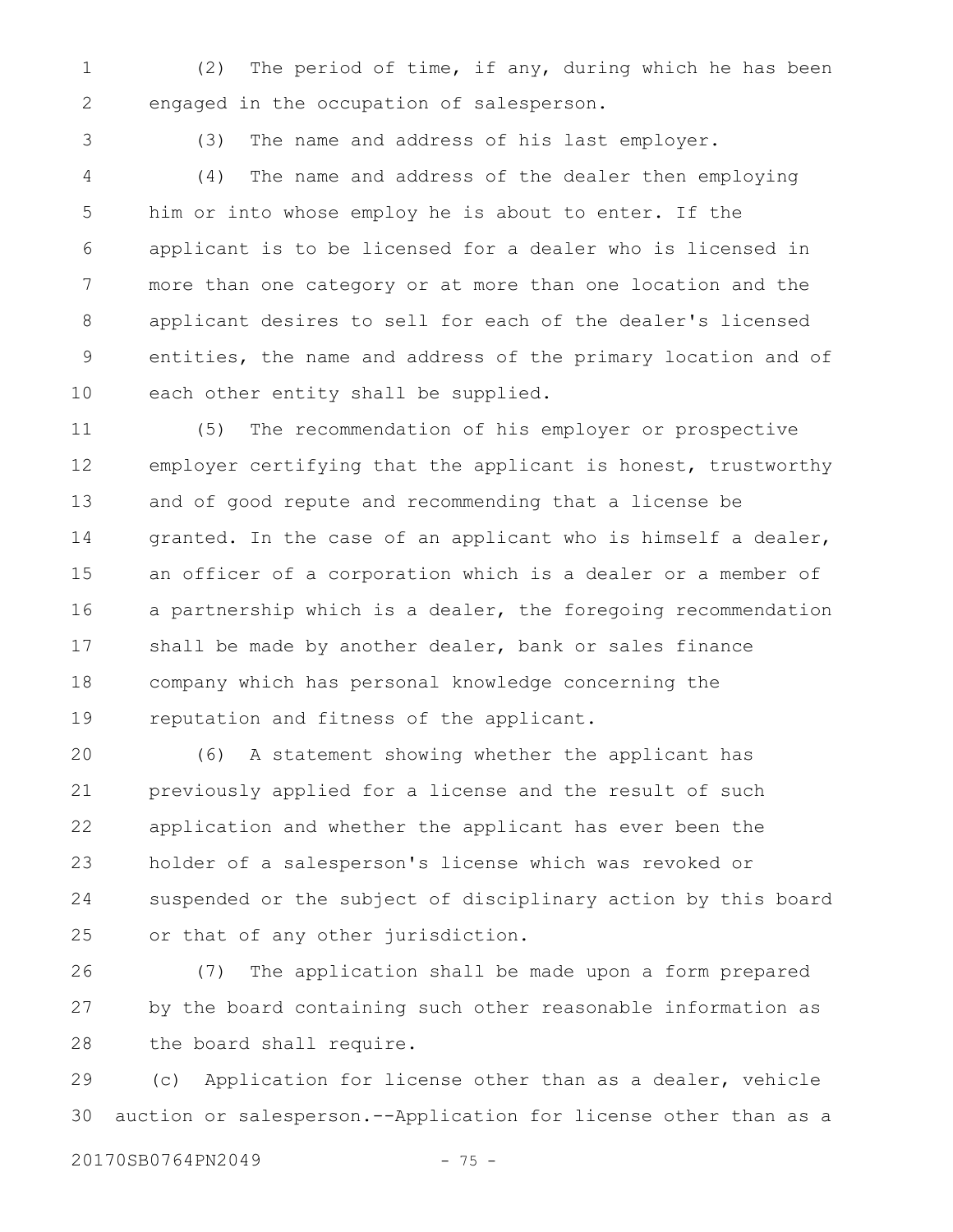dealer, vehicle auction or salesperson shall be made in writing to the board accompanied by the required fee. The board may require, in such application or otherwise, information relating to the applicant's background and his financial standing, all of which may be considered by the board in determining the fitness of said applicant to engage in the business for which he desires to be licensed. 1 2 3 4 5 6 7

(d) Manufacturer's or distributor's license.--Application for license as a manufacturer or distributor shall be made in writing to the board, signed by the applicant, setting forth or attaching the following: 8 9 10 11

(1) Name of applicant and location of principal place of business for the license which is the subject of the application and the location of any other place of business within this Commonwealth. 12 13 14 15

(2) Name or style under which business is to be conducted and, if a corporation, the state of incorporation. 16 17

(3) The line-make or line-makes of new vehicles which are to be manufactured or distributed. 18 19

(4) A statement showing whether the applicant has previously applied for a license and the result of such application. 20 21 22

(e) Change of ownership.--A dealer or vehicle auction shall supply the board with information regarding any change in named owners. The information shall include a statement of the previous history, record and reputation in the business of the new owner. Where the same business name and address is to be retained, any change in owners shall only require the licensee to inform the board of the change in owners but shall not require the licensee to submit to the entire license application 23 24 25 26 27 28 29 30

20170SB0764PN2049 - 76 -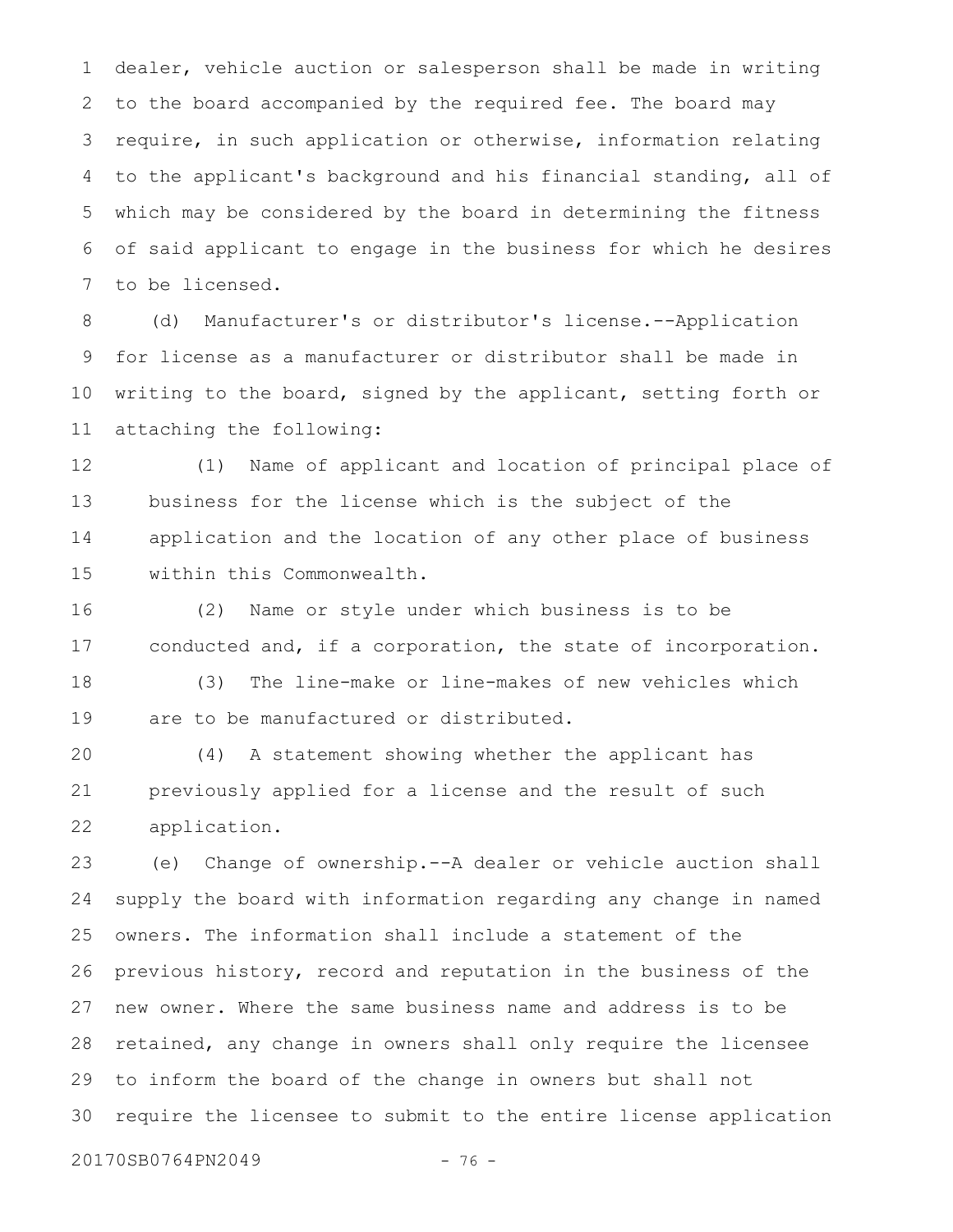process as set forth by this act or corresponding regulations. SECTION 17. SECTIONS 23, 24, 25 AND 26 OF THE ACT ARE RENUMBERED TO READ: 1 2 3

**<--**

Section [23] 322. Refusal of license. 4

The board may refuse to issue a license if the applicant has committed any of the acts set forth as grounds for the suspension or revocation of a license or the board finds that the applicant continued to engage in an activity in violation of this act during the suspension or revocation period. The board may also refuse to issue a license when it determines: 5 6 7 8 9 10

(1) That the applicant was previously the holder of a license issued under this act, which license was revoked for cause or which license was suspended for cause and the terms of the suspension have not been fulfilled. 11 12 13 14

(2) That the applicant was previously a limited or general partner, stockholder, director or officer of a partnership or corporation whose license issued under the authority of this act was revoked for cause and never reissued or was suspended for cause and the terms of suspension have not been fulfilled. 15 16 17 18 19 20

(3) If the applicant is a partnership or corporation, that one or more of the limited or general partners, stockholders, directors or officers of the partnership or corporation was previously the holder of a license issued under the authority of this act which was revoked for cause or was suspended for cause and the terms of the suspension have not been fulfilled, or that by reason of the facts and circumstances touching the organization, control and management of the partnership or corporation business, the policy of such business will be directed, controlled or 21 22 23 24 25 26 27 28 29 30

20170SB0764PN2049 - 77 -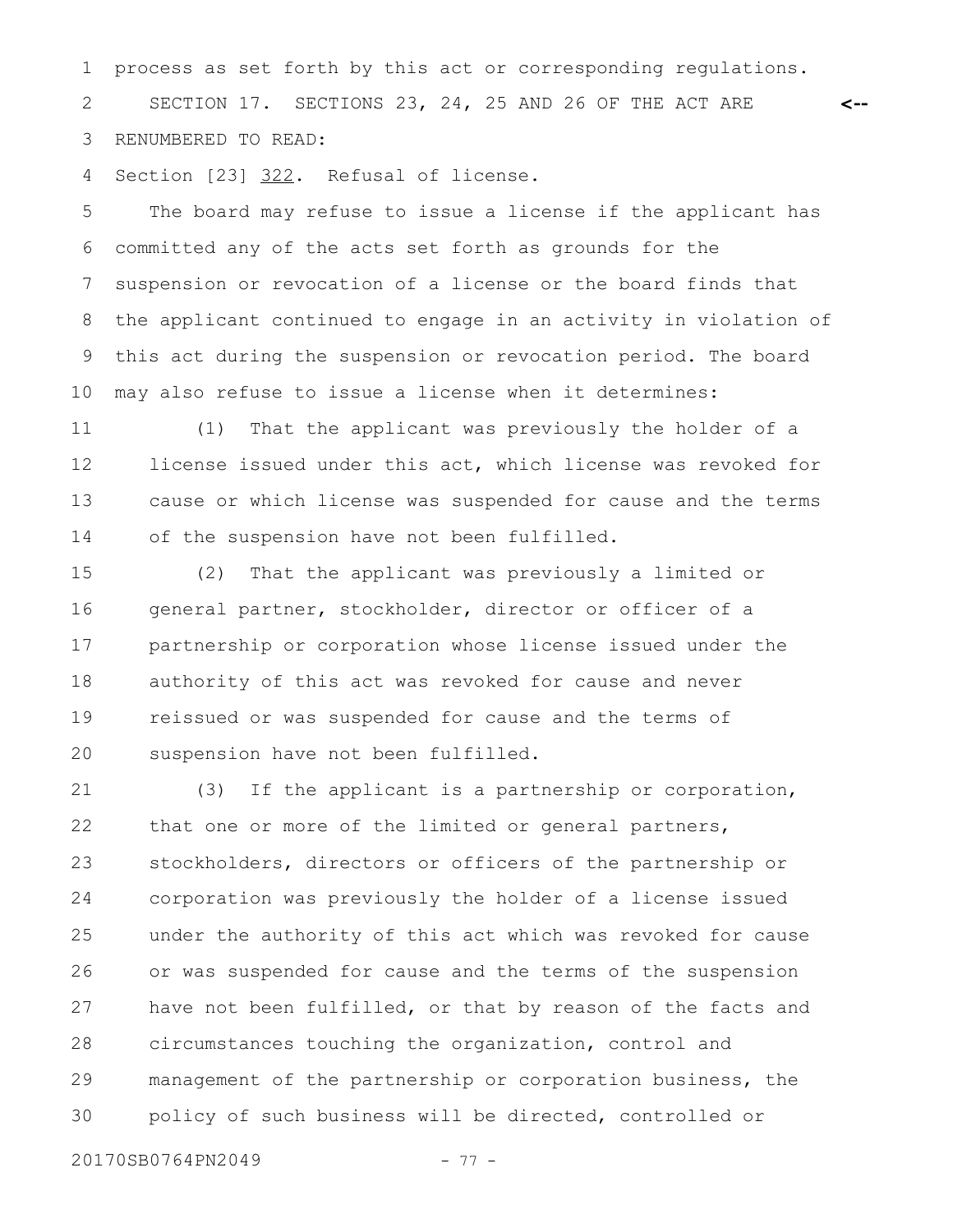managed by individuals who, by reason of their conviction of violations of the provisions of this act, would be ineligible for a license and that by licensing such corporation or partnership, the purposes of this act would likely be defeated. 1 2 3 4 5

(4) That the applicant is a vehicle dealer, vehicle auction or salesperson who, having within five years prior to the application for or issuance of a license or while a current license is in force, pleaded guilty, entered a plea of nolo contendere or has been found guilty in a court of competent jurisdiction in Federal or in this or any other state jurisdiction of forgery, embezzlement, obtaining money under false pretenses, extortion, conspiracy to defraud, bribery, odometer tampering or any other crime involving moral turpitude. 6 7 8 9 10 11 12 13 14 15

Section [24] 323. Change of salesperson's license to indicate new employer. 16 17

Whenever a licensed salesperson desires to change his employment from one licensed dealer to another, he shall notify the board in writing using the appropriate form, which is completed in its entirety and is accurate, no later than ten days after the date of change, pay the required fee and return the current license if not previously returned. The board shall issue a new license upon receipt of a complete and accurate salesperson's transfer application. In the interim at such time as the change in affiliation of the salesperson occurs, he shall maintain a copy of the notification sent to the board as his temporary license pending receipt of his new current license. This temporary transfer license shall expire at the end of 45 days from the date on the transfer application. It shall be the 18 19 20 21 22 23 24 25 26 27 28 29 30

20170SB0764PN2049 - 78 -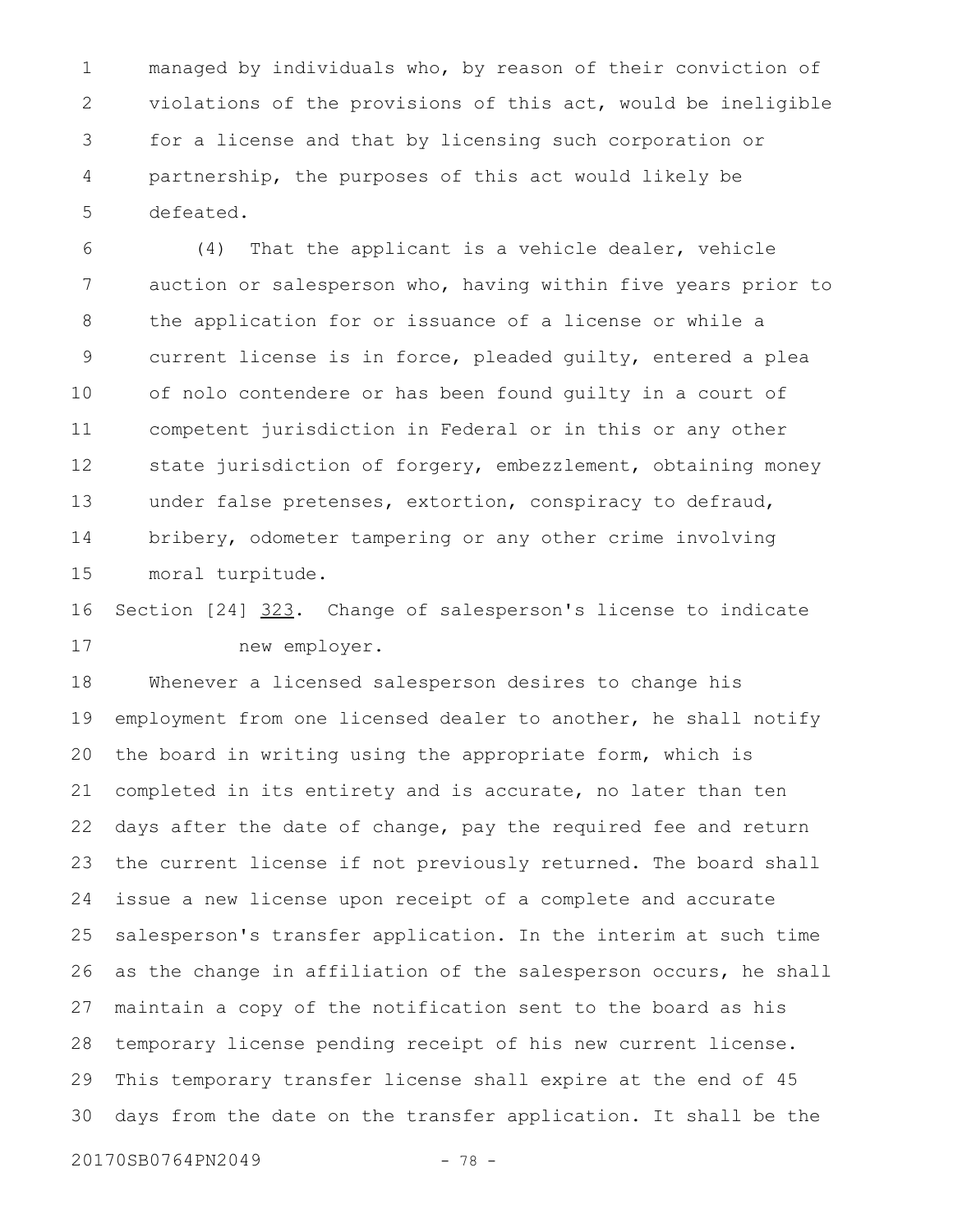duty of the applicant to notify the board if a new license or other pertinent communication is not received from the board within 30 days of the submission of the transfer application. The new license shall be issued for the remainder of the period covered by the previous license. The fee for the issuance of such changed license shall be determined by regulation. Section [25] 324. Termination of employment or business. 1 2 3 4 5 6 7

(a) Salesperson's license to be surrendered after termination of employment.--Within ten days after termination of employment, the dealer shall surrender that salesperson's license to the board. If the license is not in the dealer's possession, then it will be the responsibility of the salesperson to return the license to the board. 8 9 10 11 12 13

(b) Dealer's, branch lot or vehicle auction license to be surrendered after termination of business.--Within ten days after termination of business activities, the dealer, branch lot or vehicle auction shall surrender to the board all of its licenses and its salespersons' licenses issued by the board. Section [26] 325. Exemption from licensure and registration. This act shall not be construed to require licensure and registration in the following cases: 14 15 16 17 18 19 20 21

(1) Public officers in the conduct of sales of vehicles in the performance of their official duties. 22 23

(2) Sales finance companies and banks licensed under the provisions of the act of June 28, 1947 (P.L.1110, No.476), known as the Motor Vehicle Sales Finance Act, in the conduct of sales of vehicles which have been repossessed by them. 24 25 26 27

(3) The sale, exchange or purchase by a person in one calendar year of fewer than five vehicles, except manufactured housing or mobile homes, on which sales tax has 28 29 30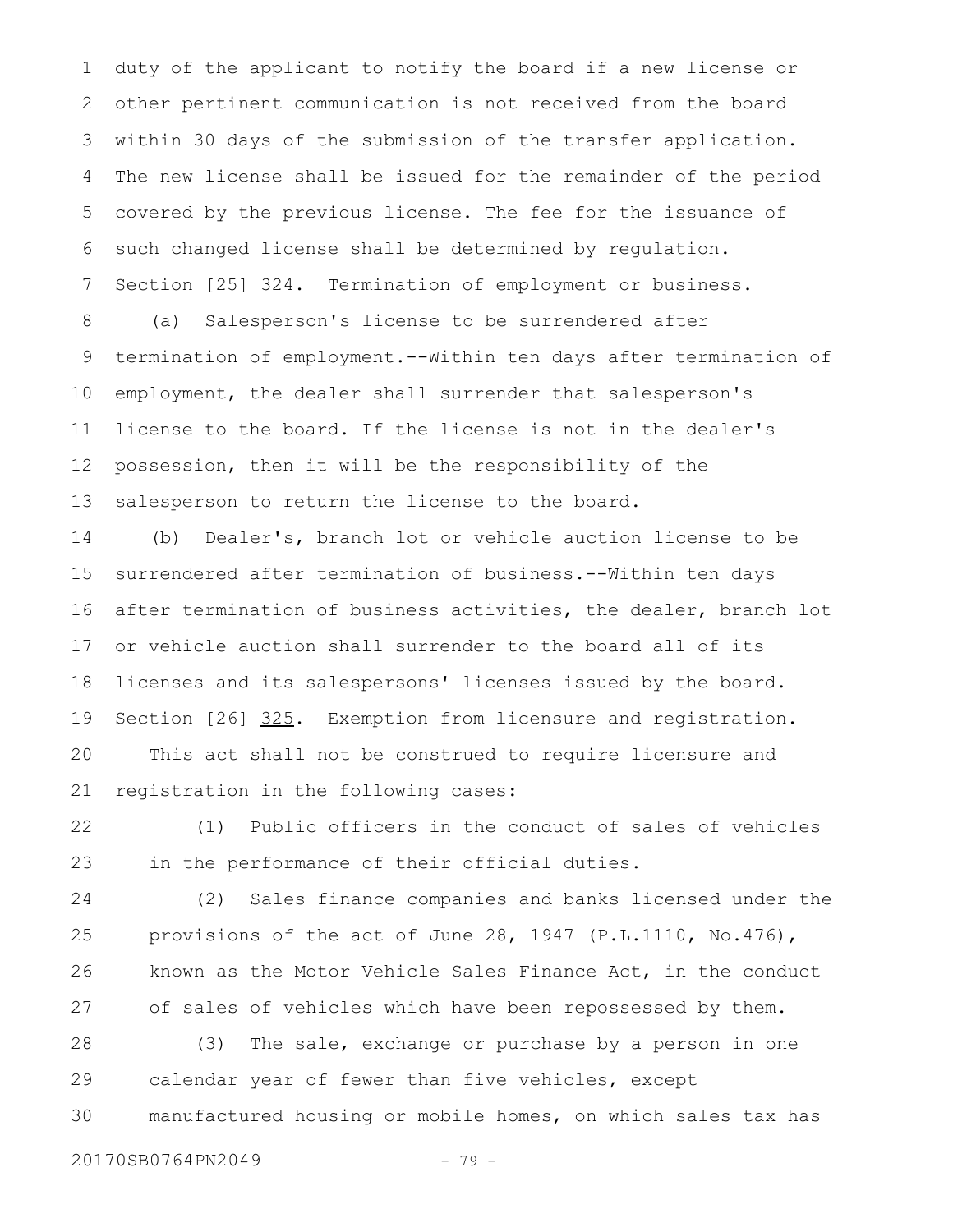been paid at the purchase of the vehicle by that person. Where such a vehicle is authorized under Article II of the act of March 4, 1971 (P.L.6, No.2), known as the Tax Reform Code of 1971, to be transferred from the person who paid the sales tax to another without being subject to sales tax, such as, but not limited to, wife and husband transfers or disbursements from an estate to a beneficiary, the recipient of the vehicle shall be permitted to sell such vehicle without paying sales tax prior to his sale of the vehicle. 1 2 3 4 5 6 7 8 9

(4) The sale, exchange or purchase of fewer than five manufactured housing or mobile homes by a person in one calendar year. 10 11 12

SECTION 18. SECTION 27 OF THE ACT IS AMENDED TO READ: Section [27] 326. Limitations on establishing or relocating dealers. 13 14 15

**<--**

16

(a) Additional or relocation of new vehicle dealers.--

(1) In the event that a manufacturer seeks to enter into a franchise establishing an additional new vehicle dealer or relocating an existing new vehicle dealer within or into a relevant market area where the same line-make is then represented, the manufacturer shall in writing first notify the board and each new vehicle dealer in such line-make in the relevant market area of the intention to establish an additional dealer or to relocate an existing dealer within or into that market area. Within 20 days after the end of any appeal procedure provided by the manufacturer, any such new vehicle dealer may file with the board a protest to the establishing or relocating of the new vehicle dealer. When such a protest is filed, the board shall inform the manufacturer that a timely protest has been filed, and that 17 18 19 20 21 22 23 24 25 26 27 28 29 30

20170SB0764PN2049 - 80 -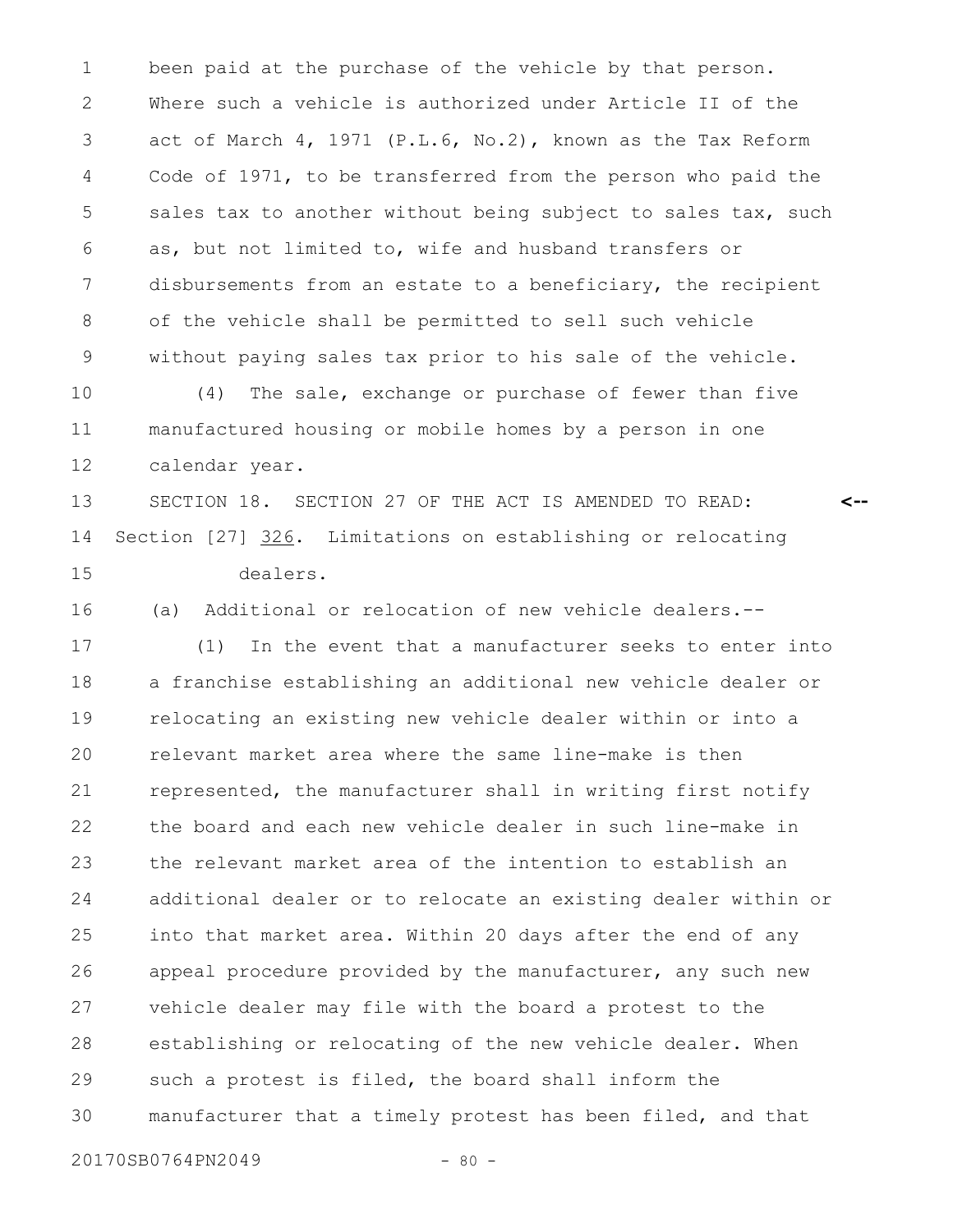the manufacturer shall not establish the proposed new vehicle dealer or relocate the new vehicle dealer until the board has held a hearing, nor thereafter, if the board has determined that there is [good] just cause for not permitting the addition or relocation of such new vehicle dealer. 1 2 3 4 5

(2) The notice required by this subsection shall include the following information: 6 7

8

9

(i) The location of the proposed additional or relocating new vehicle dealer.

(ii) An explanation of the appeal procedure provided by the manufacturer or distributor, if any, to the establishment of the proposed additional new vehicle dealer or relocation of the new vehicle dealer. 10 11 12 13

(iii) An explanation of the existing new vehicle dealer's rights to file a protest with the board to the establishment of the proposed new vehicle dealer or the relocation of the new vehicle dealer. 14 15 16 17

(3) Under this subsection, relocating an existing new vehicle dealer shall include any instance where an existing dealer sells or otherwise transfers all or substantially all of its business to a new owner and the new owner, who has been approved by the manufacturer or distributor to enter into a franchise agreement, seeks to relocate the ongoing, operating dealership franchise from its current licensed address to a site within the relevant market area of the existing dealer which is not within five miles of another licensed new vehicle dealer for the same line-make of vehicle as set forth in subsection (b)(1). 18 19 20 21 22 23 24 25 26 27 28

(4) (i) Where an automobile, motorcycle or truck manufacturer or distributor seeks to enter into an 29 30

20170SB0764PN2049 - 81 -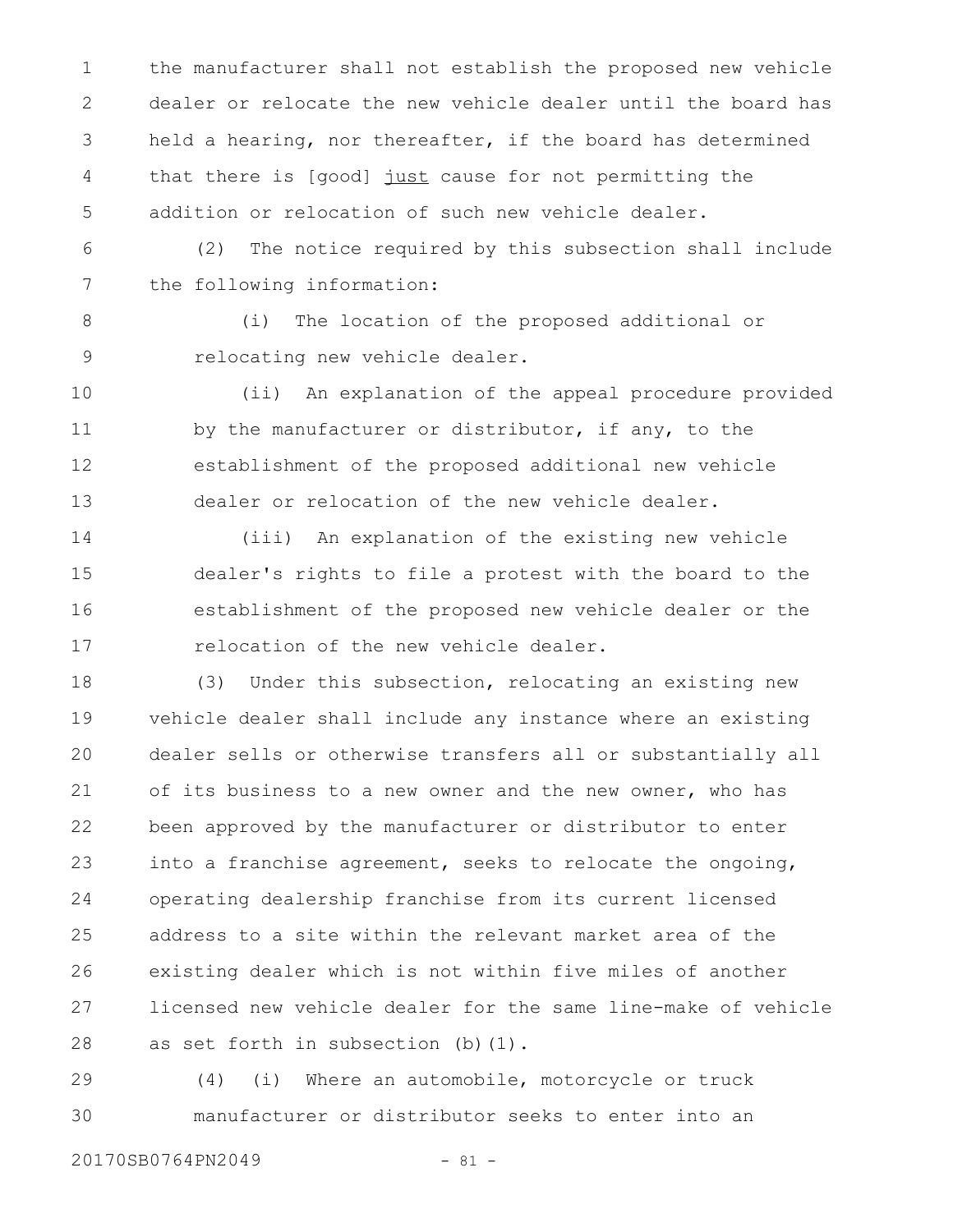agreement or franchise establishing an additional vehicle warranty service facility or seeks to relocate an existing vehicle warranty service facility within or into a radius of five miles surrounding where an existing new vehicle dealer vehicle warranty service facility of the same line-make is then represented, except in cases involving a franchised new medium or heavy-duty truck dealer, in which case the affected radius shall be the relevant market area or the area of responsibility as defined in the dealer's franchise, whichever is greater, the automobile, motorcycle or truck manufacturer shall in writing first notify the board and each affected new vehicle dealer vehicle warranty service facility of such line-make of the intention to establish an additional vehicle warranty service facility or to relocate an existing vehicle warranty service facility within or into the affected market areas. 1 2 3 4 5 6 7 8 9 10 11 12 13 14 15 16 17

(ii) The notice required by subparagraph (i) shall include the following information: 18 19

(A) The location of the proposed additional or relocating vehicle warranty service facility. 20 21

(B) An explanation of the appeal procedure provided by the automobile, motorcycle or truck manufacturer or distributor, if any, to the establishment of the proposed additional vehicle warranty service facility or relocation of the vehicle warranty service facility. 22 23 24 25 26 27

(C) An explanation of the existing new vehicle dealer's or vehicle warranty service facility's rights to file a protest with the board to the 28 29 30

20170SB0764PN2049 - 82 -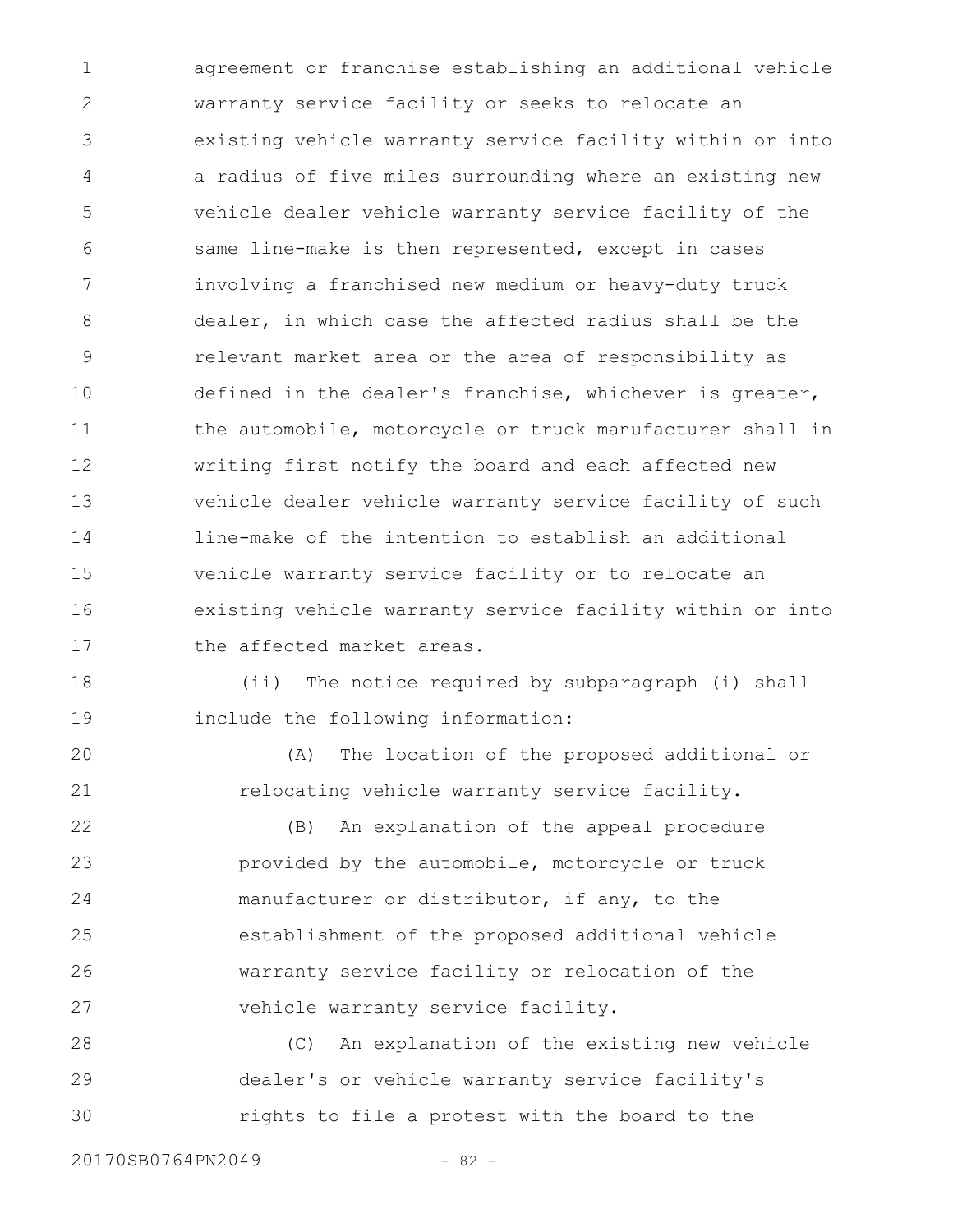establishment of the proposed vehicle warranty service facility or the relocation of the vehicle warranty service facility.

(iii) Within 20 days after the end of any appeal procedure provided by the automobile, motorcycle or truck manufacturer, any such new vehicle warranty dealer vehicle service facility may file with the board a protest to the establishment or relocation of the vehicle warranty service facility. 4 5 6 7 8 9

(iv) When such a protest is filed, the board shall inform the automobile, motorcycle or truck manufacturer that a timely protest has been filed and that the automobile, motorcycle or truck manufacturer shall not establish the proposed vehicle warranty service facility or relocate the vehicle warranty service facility until the board has held a hearing nor thereafter if the board has determined that there is [good] just cause for not permitting the addition or relocation of such vehicle warranty service facility. 10 11 12 13 14 15 16 17 18 19

(v) In determining whether [good] just cause exists to allow for the establishment or relocation of a vehicle warranty service facility, the board shall consider the same type of circumstances as established in subsection  $(c)$ . 20 21 22 23 24

(b) Nonapplicability of section.--This section does not apply: 25 26

(1) To the relocation of an existing dealer within that dealer's relevant market area, provided that the relocation not be at a site within five miles of a licensed new vehicle dealer for the same line-make of vehicles. 27 28 29 30

20170SB0764PN2049 - 83 -

1

2

3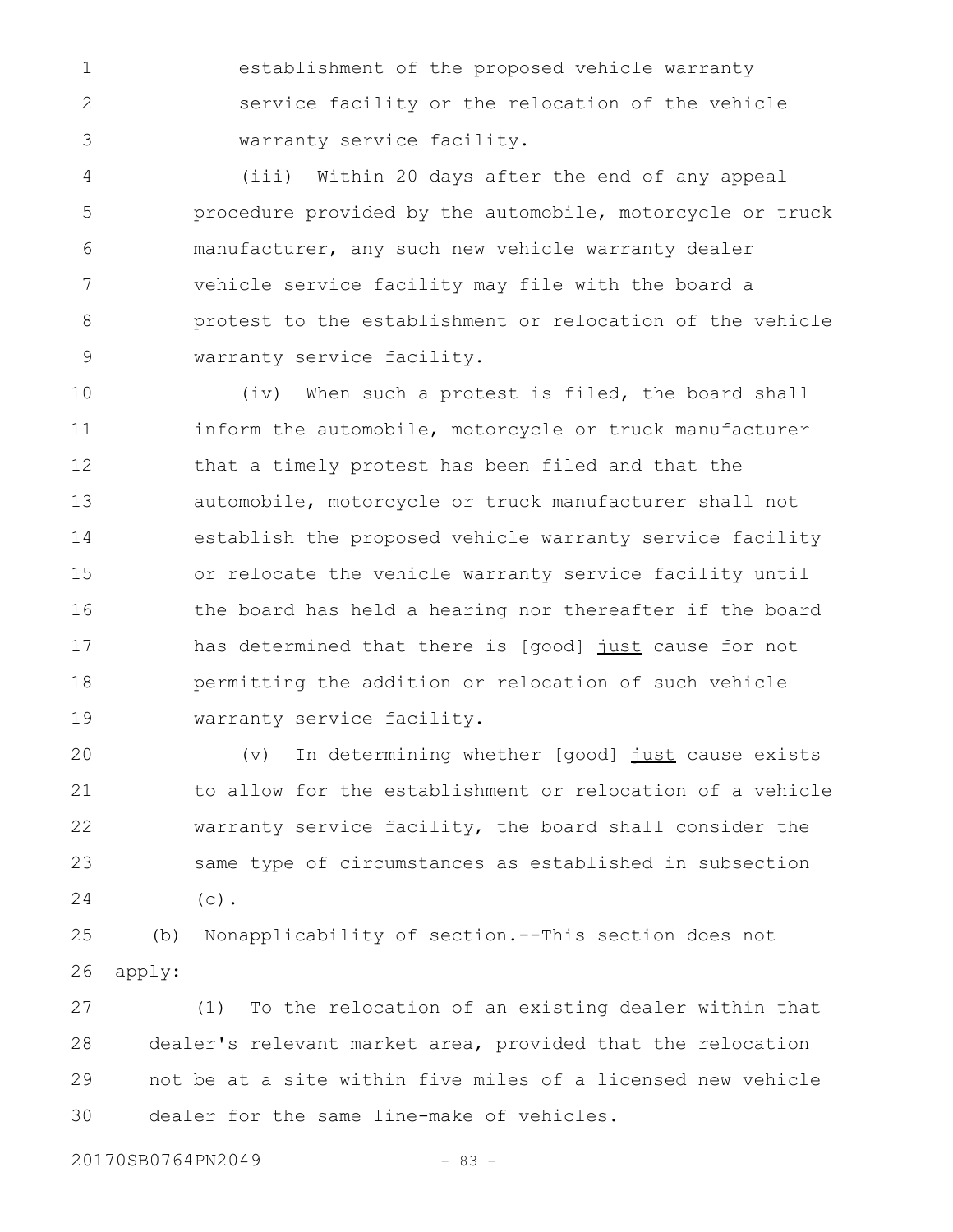(2) If the proposed new vehicle dealer is to be established at or within two miles of a location at which a former licensed new vehicle dealer for the same line-make of new vehicle had ceased operating within the previous two years. For purposes of this section, a former vehicle dealer shall have ceased operations on the date on which the franchise or agreement shall have been finally terminated. 1 2 3 4 5 6 7

(3) To the relocation of an existing dealer to a site that is further away from the nearest dealer of the same line-make. 8 9 10

(4) To manufactured housing or recreational vehicle dealers. 11 12

(c) Board to consider existing circumstances.--In determining whether [good] just cause has been established for not entering into or relocating an additional new vehicle dealer for the same line-make, the board shall take into consideration the existing circumstances, including, but not limited to: 13 14 15 16 17

(1) Permanency of the investment of both the existing and proposed new vehicle dealers. 18 19

(2) Growth or decline in population and new vehicle registrations in the relevant market area. 20 21

(3) Effect on the consuming public in the relevant market area. 22 23

(4) Whether it is injurious or beneficial to the public welfare for an additional new vehicle dealer to be established. 24 25 26

(5) Whether the new vehicle dealers of the same linemake in that relevant market area are providing adequate competition and convenient customer care for the vehicles of the line-make in the market area which shall include the 27 28 29 30

20170SB0764PN2049 - 84 -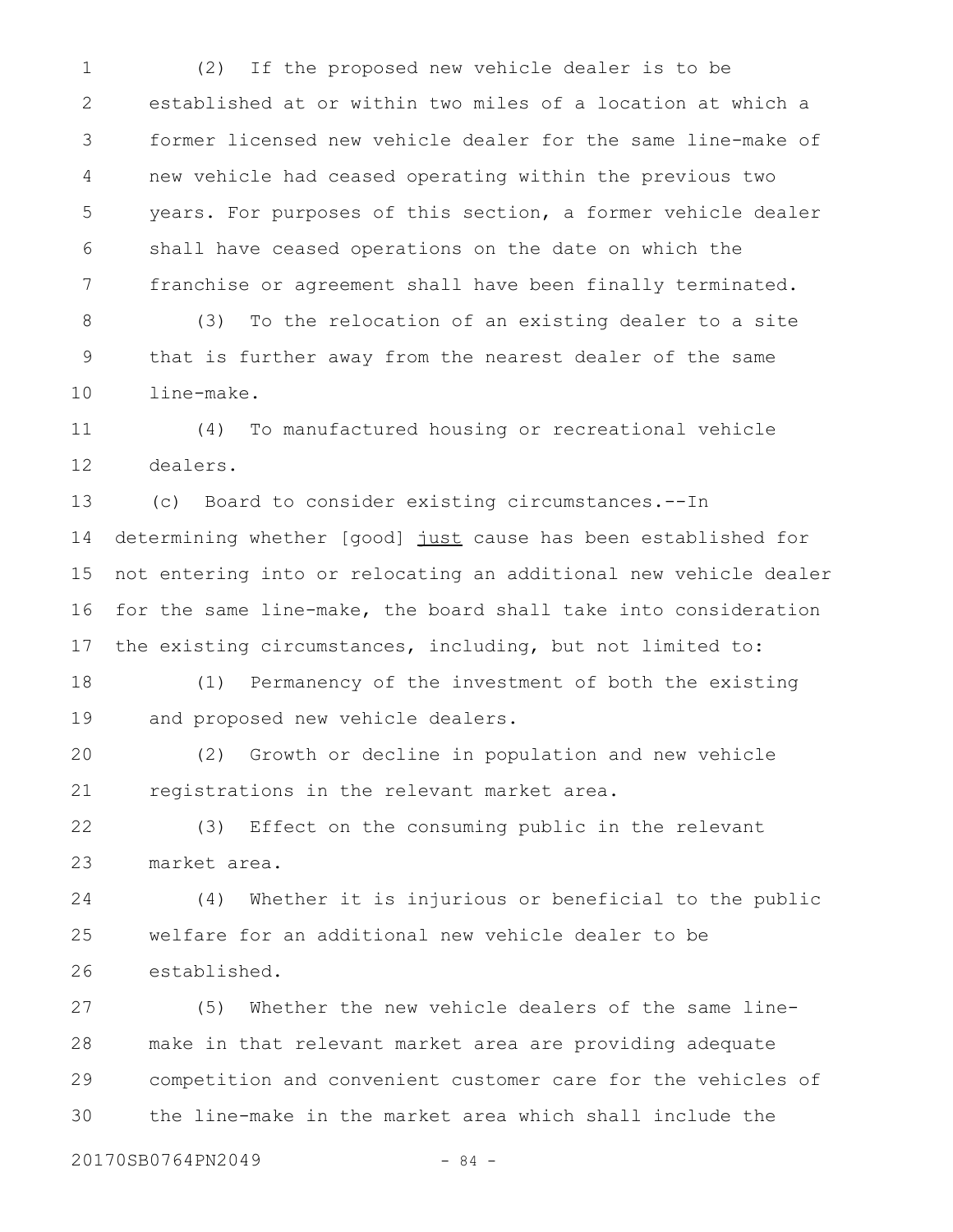adequacy of vehicle sales and service facilities, equipment, supply of vehicle parts and qualified service personnel. 1 2

(6) Whether the establishment of an additional new vehicle dealer would increase competition and whether such increased competition would be in the public interest. 3 4 5

(7) The effect the denial of relocation will have on a relocating dealer. 6 7

SECTION 19. SECTION 27.1 OF THE ACT, AMENDED JUNE 28, 2018 (P.L.420, NO.59), IS AMENDED TO READ: **<--** 8 9

Section [27.1] 327. Licensing cost. 10

(a) Licensing cost.--Subject to the limitations established under subsection (c), a licensed dealer who has a contract with the Department of Transportation pursuant to 75 Pa.C.S. § 7501 (relating to authorization of messenger and agent services) may charge the purchaser of a vehicle a licensing cost permissible under 75 Pa.C.S. Ch. 19 (relating to fees) and the act of December 17, 1968 (P.L.1224, No.387), known as the Unfair Trade Practices and Consumer Protection Law, and regulations promulgated thereunder, to include any of the following: 11 12 13 14 15 16 17 18 19

(1) The actual cost incurred by the dealer for fees associated with titling and registering the vehicle, including messenger fees, notary fees and electronic transaction fees. 20 21 22 23

(2) A documentary preparation charge for:

(i) Preparation and completion of documents required to register and license the vehicle under 75 Pa.C.S. (relating to vehicles). 25 26 27

(ii) Collection and submission of taxes payable by the purchaser. 28 29

(iii) Preparation of any other information 30

20170SB0764PN2049 - 85 -

24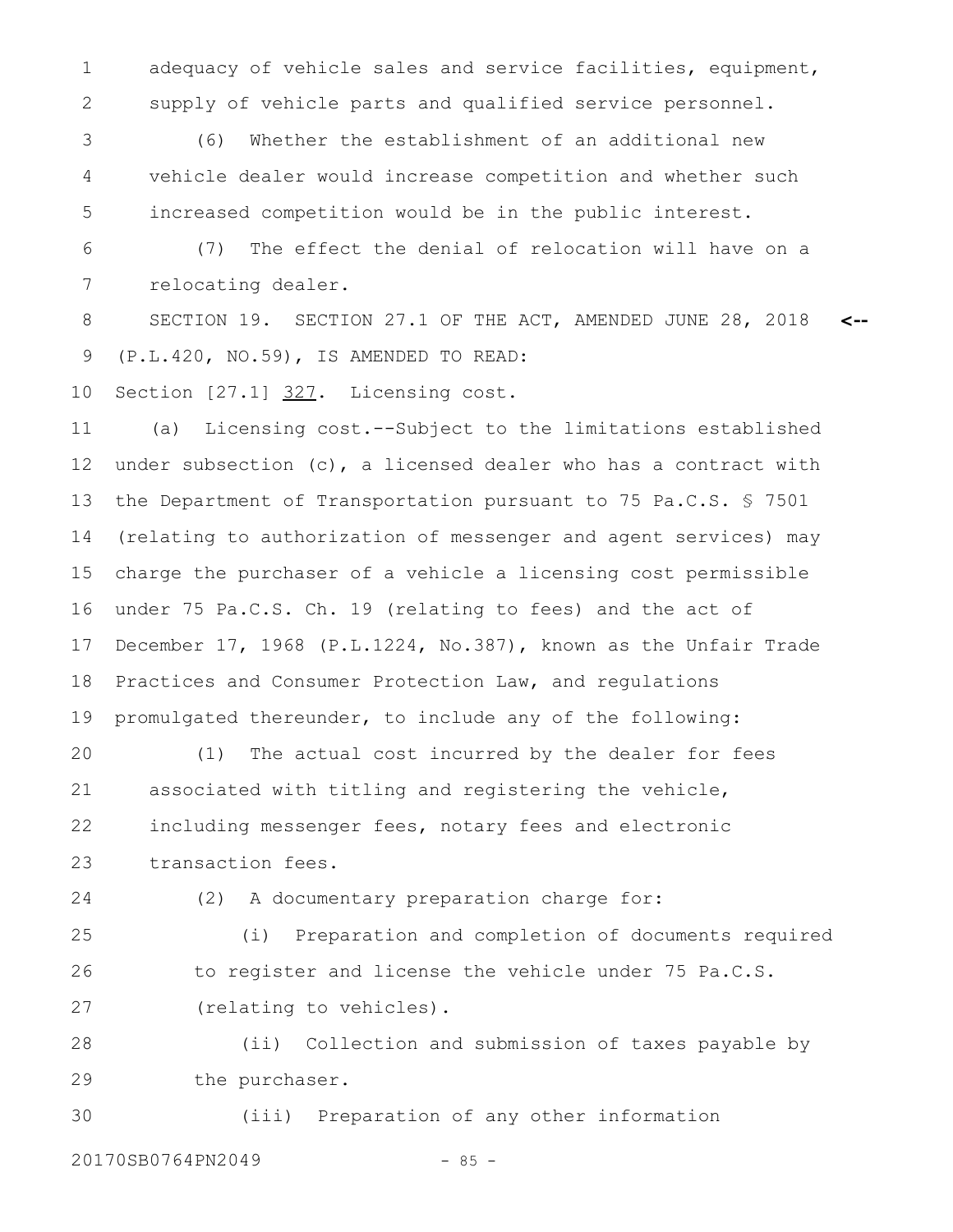associated with titling and registration of a vehicle.

**<--**

(IV) COMPLYING WITH FEDERAL AND STATE LAWS AND REGULATIONS RELATING TO THE PRIVACY AND SAFEGUARDING OF CUSTOMER INFORMATION REQUIREMENTS, PROVIDING FINANCIAL SERVICES TO THE CUSTOMER AND PREPARATION AND RETRIEVAL OF DOCUMENTS. 2 3 4 5 6

(b) Out-of-State title.--The provisions of subsection (a) shall apply whether or not the purchaser intends to title and register the vehicle outside this Commonwealth. 7 8 9

10

1

(c) Limitations.--The following limitations shall apply:

(1) A dealer which provides electronic transaction services for documents under subsection (a)(2) may impose a maximum charge of \$100 for calendar year 2008 and a maximum charge of \$120 for calendar year 2009. 11 12 13 14

(2) A dealer which does not provide electronic transaction services for document preparation under subsection (a)(2) may impose a maximum charge of \$80 for calendar year 2008 and a maximum charge of \$100 for calendar year 2009. 15 16 17 18 19

(d) Adjustment.--Beginning in January 2010, and annually thereafter, the licensing cost for documentary preparation shall be adjusted in accordance with the Federal Consumer Price Index for All Urban Consumers (CPI-U) for all items as published by the United States Department of Labor, Bureau of Labor Statistics, for the previous 12-month period on a cumulative basis. Any adjustment which is less than 50¢ shall be rounded down to the next lowest dollar amount and any adjustment which is 50¢ or greater shall be rounded up to the next highest dollar amount. 20 21 22 23 24 25 26 27 28 29

(e) Fees.--Licensing costs under this section shall not be 20170SB0764PN2049 - 86 -30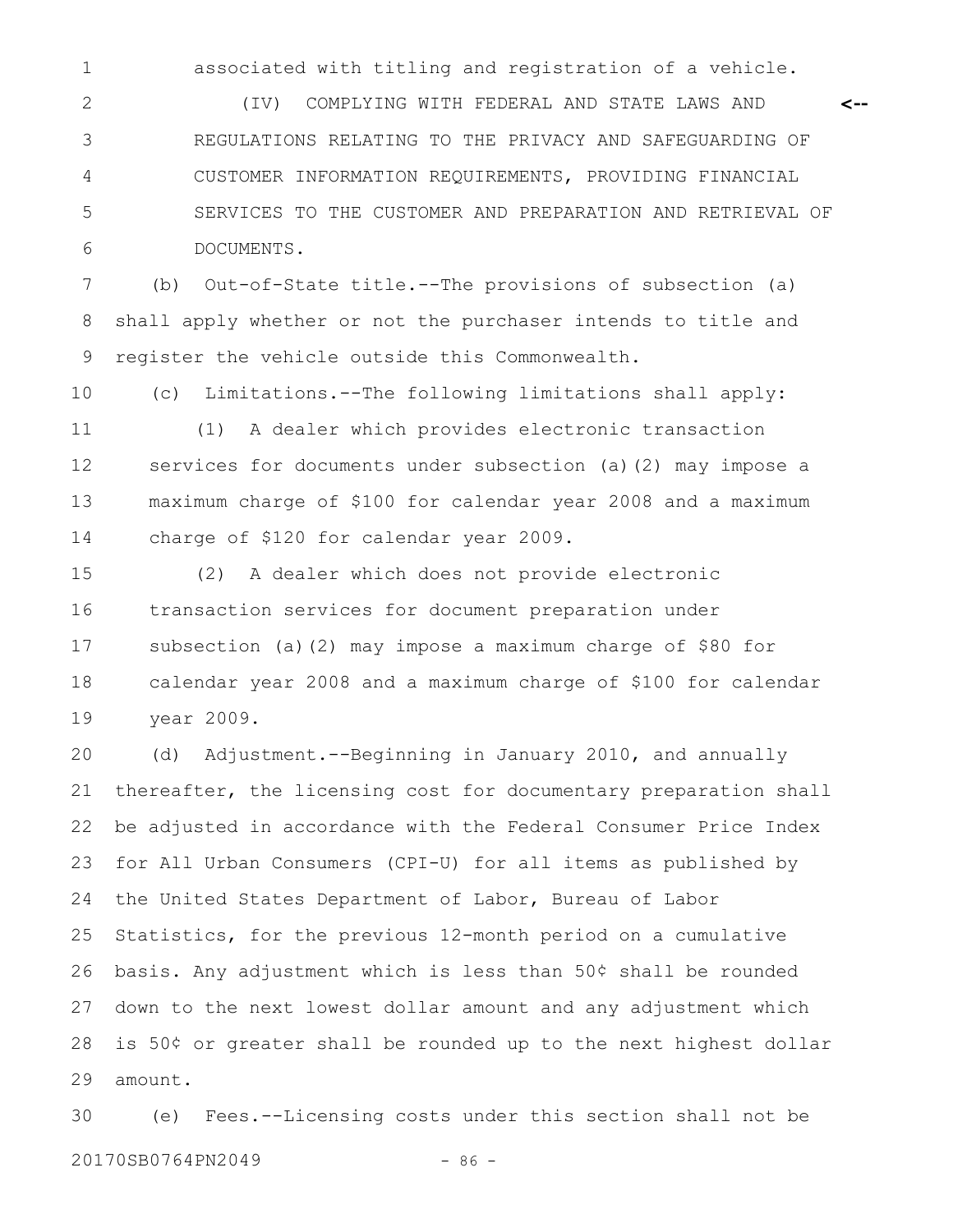considered fees for purposes of section [30 or 31] 330 or 331. SECTION 20. SECTIONS 28, 29, 30, 31, 32, 32.1 AND 33 OF THE **<--** ACT ARE RENUMBERED TO READ: 1 2 3

Section [28] 328. Penalties. 4

(a) Criminal penalties for violation of this act.--Whoever shall give any false or forged evidence of any kind to the board or to any member in order to obtain a license, or shall refuse upon request to furnish business records, documents and files relating to practice under this act, or shall otherwise violate the provisions of this act shall be guilty of a summary offense and, upon conviction, shall be ordered to pay a fine of \$1,000. A licensee shall be subject to criminal prosecution under this subsection for violation of any provision of this act. 5 6 7 8 9 10 11 12 13

(b) Criminal penalties for unlicensed activity.--Whoever engages in the business of vehicle dealer, manufacturer, factory branch, distributor, distributor branch, auction or broker or engages in the occupation of vehicle salesperson or factory or distributor representative without being licensed and registered as required or exempted from licensure as provided, or shall present or attempt to use as his own the license of another, shall be guilty of a summary offense and, upon conviction, shall be sentenced to pay a fine of \$1,000 or any higher amount equal to double the pecuniary gain derived from the offense. For the purpose of this act the sale of each vehicle in violation of this act constitutes a separate offense. 14 15 16 17 18 19 20 21 22 23 24 25

(c) Additional remedy.--In addition to any other civil remedy or criminal penalty provided for in this act, the board by a vote of the majority of the authorized membership of the board as provided by law, or by a vote of the majority of the duly qualified and confirmed membership, may levy a civil 26 27 28 29 30

20170SB0764PN2049 - 87 -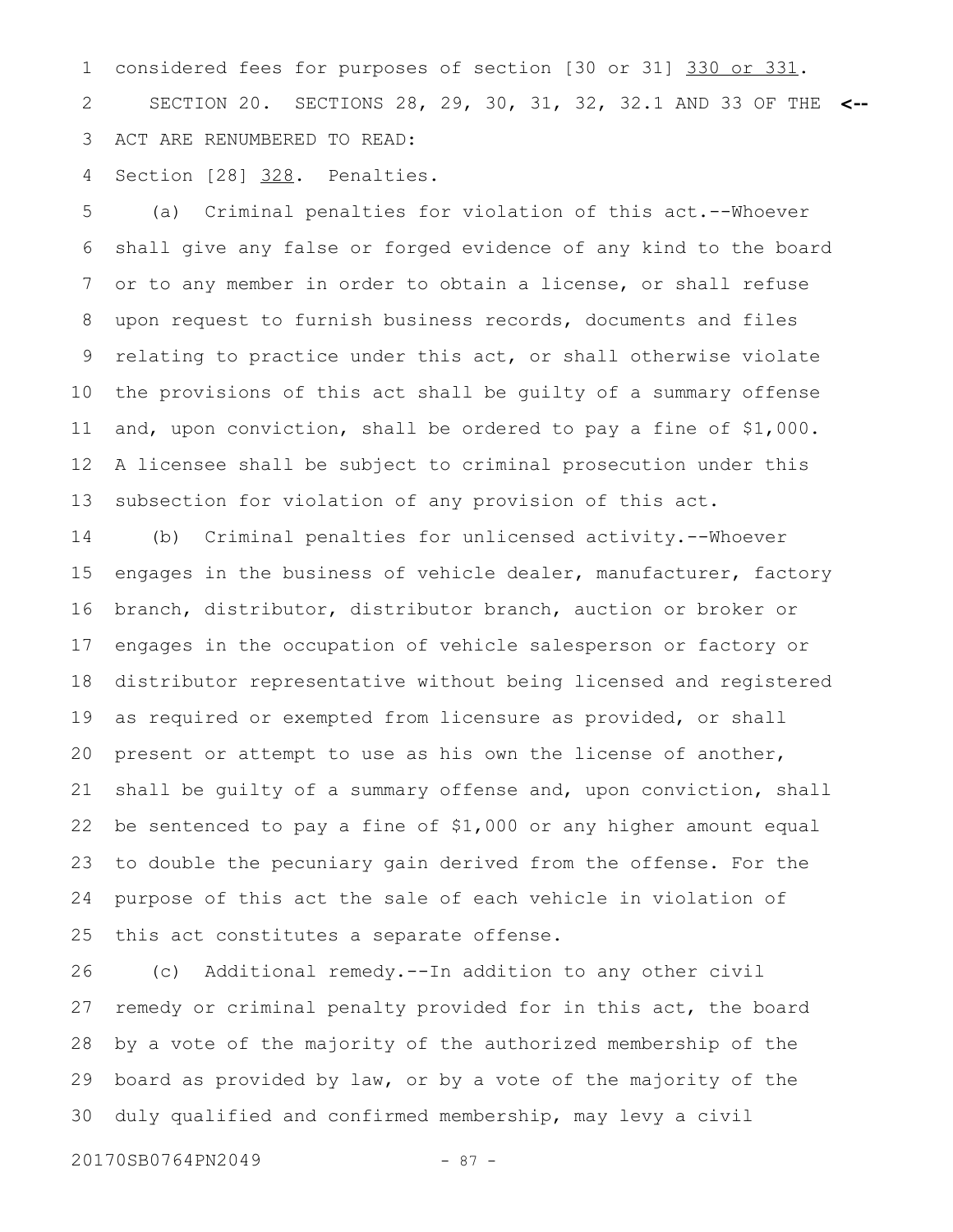penalty of up to \$1,000 on any current licensee who violates any provision of this act or on any person who engages in an activity required to be licensed by this act. The board shall levy this penalty only after affording the accused party the opportunity for a hearing as provided in 2 Pa.C.S. (relating to administrative law and procedure). 1 2 3 4 5 6

Section [29] 329. Civil actions for violations. 7

Notwithstanding the terms, provisions or conditions of any agreement or franchise or other terms or provisions of any novation, waiver or other written instrument, any person who is or may be injured by a violation of a provision of this act of any party to a franchise who is so injured in his business or property by a violation of a provision of this act relating to that franchise, or any person so injured because he refuses to accede to a proposal for an arrangement which, if consummated, would be in violation of this act, may bring an action for damages and equitable relief, including injunctive relief, in any court of competent jurisdiction. 8 9 10 11 12 13 14 15 16 17 18

Section [30] 330. Fees. 19

(a) General rule.--All fees required under the provisions of this act shall be fixed by the board by regulation and shall be subject to review in accordance with the act of June 25, 1982 (P.L.633, No.181), known as the Regulatory Review Act. If the revenues generated by fees, fines and civil penalties imposed in accordance with the provisions of this act are not sufficient to match expenditures over a two-year period, the board shall increase those fees by regulation, subject to review in accordance with the Regulatory Review Act, such that the projected revenues will meet or exceed projected expenditures. (b) Increases by bureau.--If the Bureau of Professional and 20 21 22 23 24 25 26 27 28 29 30

20170SB0764PN2049 - 88 -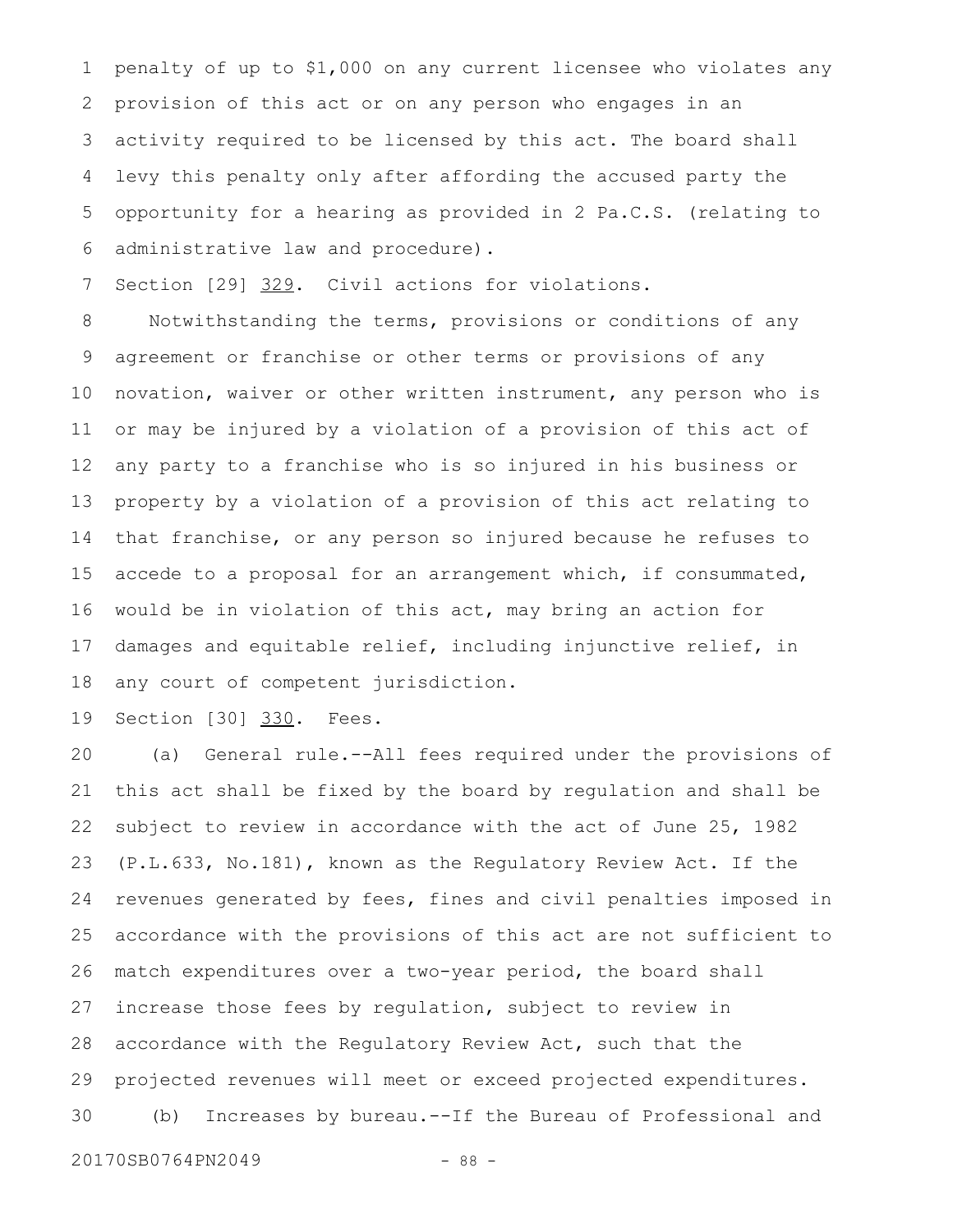Occupational Affairs determines that the fees established by the board are inadequate to meet the minimum enforcement efforts required, then the bureau, after consultation with the board, shall increase the fees by regulation, subject to review in accordance with the Regulatory Review Act, such that adequate revenues are raised to meet the required enforcement effort. (c) Existing fees.--All fees fixed pursuant to section 211 of the act of July 1, 1978 (P.L.700, No.124), known as the Bureau of Professional and Occupational Affairs Fee Act, shall continue in full force and effect until changed by the board pursuant to subsection (a). 1 2 3 4 5 6 7 8 9 10 11

Section [31] 331. Disposition of fees and fines. 12

All civil fines and fees and all criminal fines shall be paid into the Special Augmentation Fund established by section 301 of the act of July 1, 1978 (P.L.700, No.124), known as the Bureau of Professional and Occupational Affairs Fee Act. 13 14 15 16

Section [32] 332. Vehicle shows, off-premise sales and exhibitions. 17 18

(a) Participation.--Any licensed dealer, distributor or manufacturer may participate in public vehicle shows, offpremise sales and exhibitions, provided that a dealer shall participate only in shows, off-premise sales and exhibitions held within the dealer's relevant market area. A dealer shall be permitted to conduct a vehicle show or exhibition at its established place of business. 19 20 21 22 23 24 25

(b) Application of section.--The provisions of this section relating to "relevant market area" shall not apply to vehicle shows held as part of, and in conjunction with, the following: 26 27 28

(1) An event operated to benefit a charitable organization or group of organizations approved under section 29 30

20170SB0764PN2049 - 89 -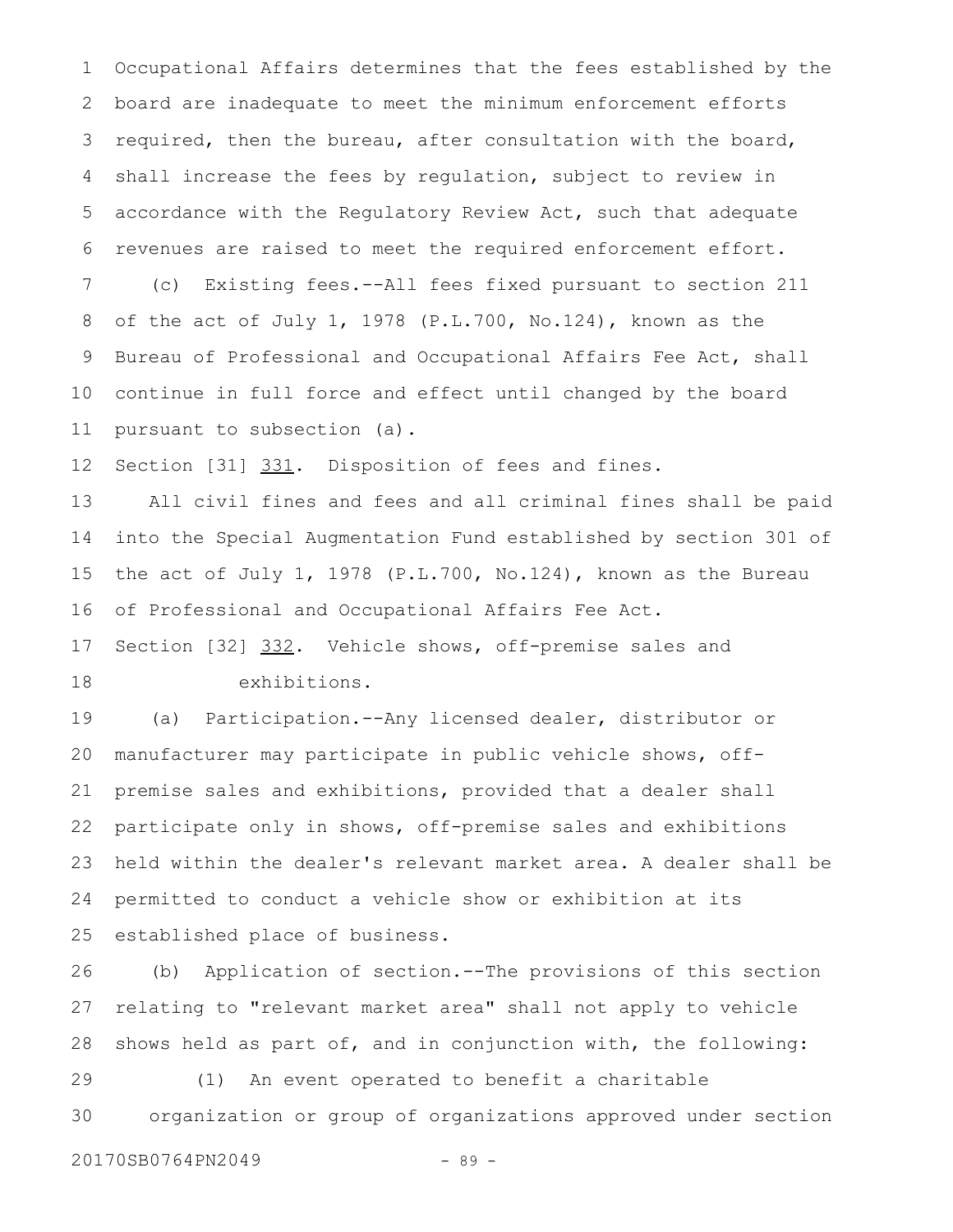501(c)(3) of the Internal Revenue Code of 1954 (68A Stat. 3, 26 U.S.C. § 501(c)(3)). 1 2

(2) A community or agricultural fair which receives funds from the Pennsylvania Fair Fund. 3 4

(3) An event pertaining to shows of recreational vehicles, manufactured housing or mobile homes. 5 6

(c) Out-of-State new vehicle dealers.--A new vehicle dealer, except a recreational vehicle dealer, licensed in another state or jurisdiction may participate with permission of its licensed manufacturer in industrywide public vehicle shows and exhibitions in which a total of 50 or more new vehicle dealers participate as exhibitors. Furthermore, the limitations relating to relevant market area contained in subsection (a) shall not be applicable to industrywide public vehicle shows and exhibitions in which, when open to the public, a total of 50 or more new vehicle dealers participate as exhibitors. 7 8 9 10 11 12 13 14 15 16

(e) Emergency vehicles.--Licensed manufacturers of firefighting or emergency service vehicles shall be authorized to buy, sell or exchange such vehicles to governmental agencies or emergency service providers at vehicle shows, off-premise sales and exhibitions without possessing a dealer's license. 17 18 19 20 21

(f) Applicability.--This section shall not apply to recreational vehicle dealers. 22 23

Section [32.1] 332.1. Recreational vehicle shows, recreational 24

25

26

vehicle off-premise sales, recreational vehicle exhibitions and recreational vehicle rallies.

(a) Participation.--A recreational vehicle dealer, salesperson, distributor, manufacturer or manufacturer's representative licensed under this act may participate in a recreational vehicle show, recreational vehicle off-premise 27 28 29 30

20170SB0764PN2049 - 90 -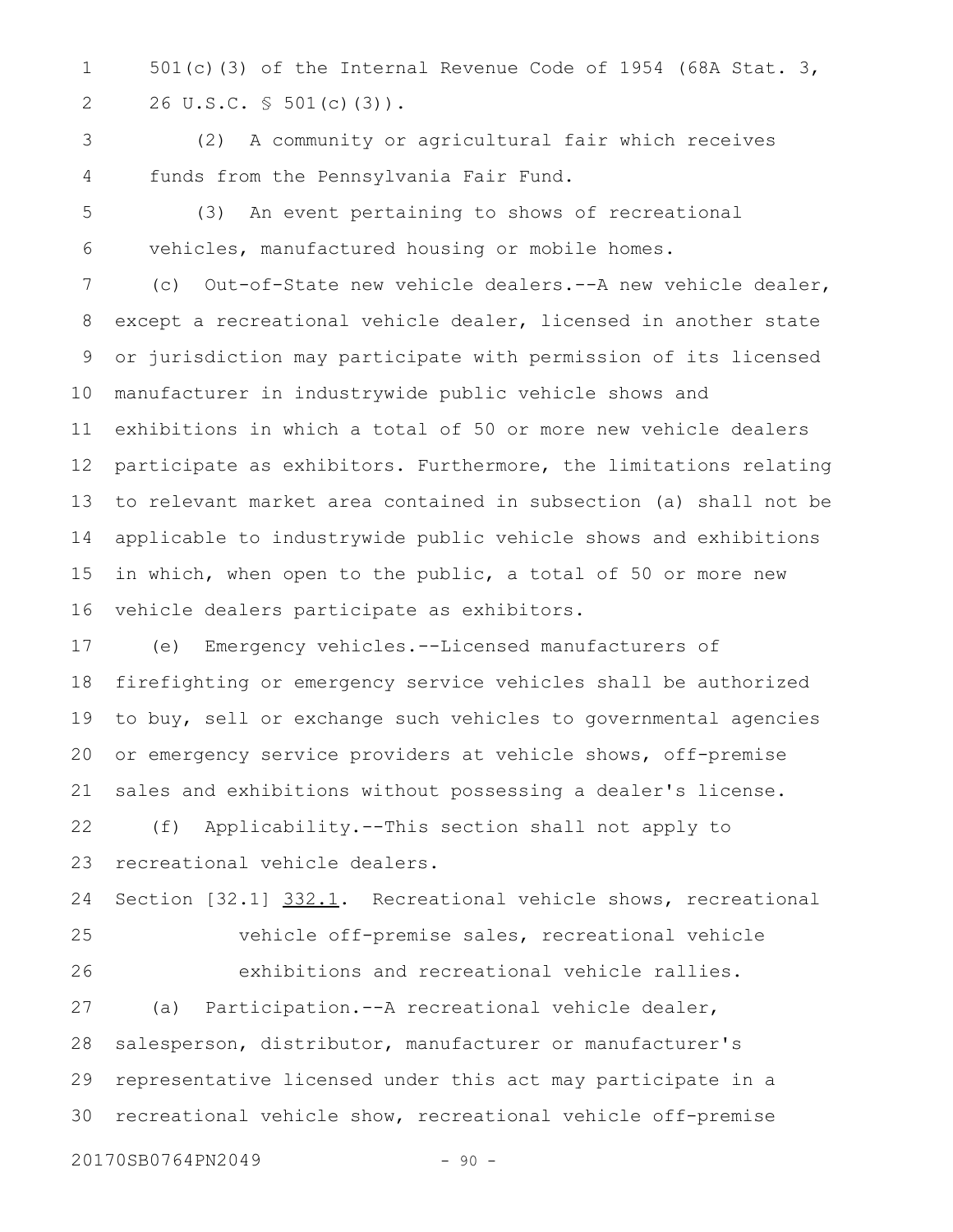sale, recreational vehicle exhibition or recreational vehicle rally. A recreational vehicle dealer shall be permitted to conduct a recreational vehicle show, recreational vehicle exhibition or recreational vehicle rally at its established place of business. 1 2 3 4 5

(b) Bond required.--Any person acting as a recreational vehicle dealer in this Commonwealth shall have posted a bond payable to the Commonwealth in the amount of \$30,000 to ensure compliance with all Commonwealth laws and regulations. The bond shall be executed by a surety company authorized to transact business in this Commonwealth. The bond shall be security for any claim filed by an agency of the Commonwealth, for moneys due, including unpaid taxes, fees, licenses, payment of a criminal penalty or fine after conviction or payment of a civil penalty or monetary amount after the entry of judgment. The bond shall remain valid until canceled in writing by the issuer. This provision shall not limit the authority of any government agency or private individual to institute civil, criminal or disciplinary action against a person for a violation of a Commonwealth law or regulation. A recreational vehicle dealer who has a current bond in the amount of at least \$30,000 on file with the Department of Transportation shall not be required to post a bond under this subsection. 6 7 8 9 10 11 12 13 14 15 16 17 18 19 20 21 22 23

(c) Out-of-State recreational vehicle dealers.--An out-of-State recreational vehicle dealer licensed in another state or jurisdiction or domiciled in another state or jurisdiction that does not require licensure shall register with the board on a form prescribed by the board before participating in this Commonwealth in a recreational vehicle show, recreational vehicle off-premise sale, recreational vehicle exhibition or 24 25 26 27 28 29 30

20170SB0764PN2049 - 91 -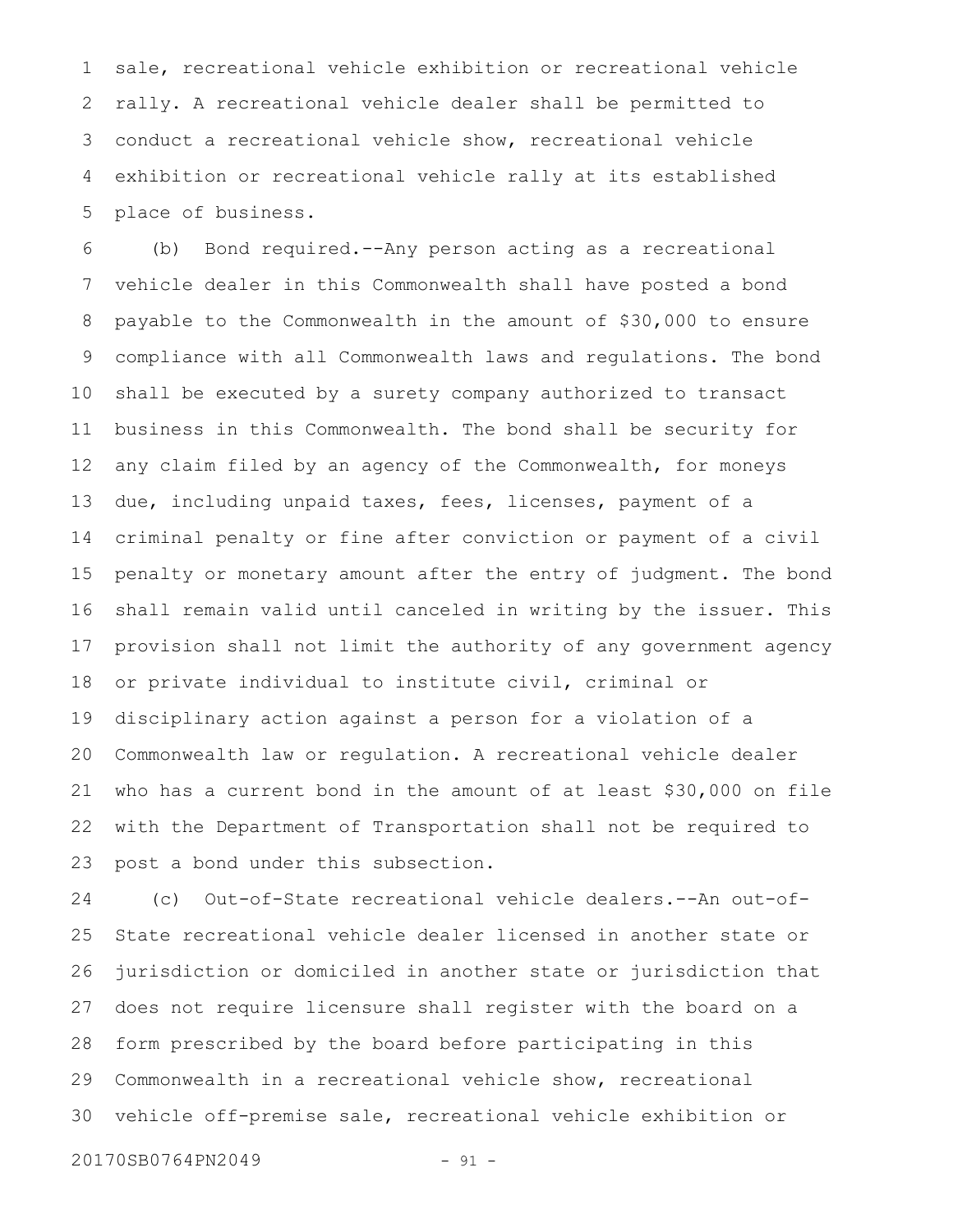recreational vehicle rally. The following apply: 1

```
2
```
(1) Registration shall include all of the following:

(i) Notification of the out-of-State recreational vehicle dealer's intent to participate in this Commonwealth in a recreational vehicle show, recreational vehicle off-premise sale, recreational vehicle exhibition or recreational vehicle rally. 3 4 5 6 7

(ii) Agreement to comply with all Federal and State laws and regulations relating to the buying, selling, exchanging, titling, registration or financing of recreational vehicles. 8 9 10 11

(iii) Agreement by the out-of-State recreational vehicle dealer to submit to the jurisdiction of the Commonwealth for purposes of disciplinary action of imposition of a civil or criminal penalty or assessment under subsection (b) resulting from a violation under subparagraph (ii). 12 13 14 15 16 17

(iv) Evidence of the posting of a bond under subsection (b). 18 19

20

(v) Payment of a participation fee.

(vi) A list of all individuals engaged as sales people for the out-of-State recreational vehicle dealer while operating in this Commonwealth. 21 22 23

(2) If the board has taken action within the last five years to sanction an out-of-State recreational vehicle dealer, the board may: 24 25 26

(i) refuse to accept the registration and participation fee of the out-of-State recreational vehicle dealer permanently or for a fixed period; and (ii) order that the out-of-State recreational 27 28 29 30

20170SB0764PN2049 - 92 -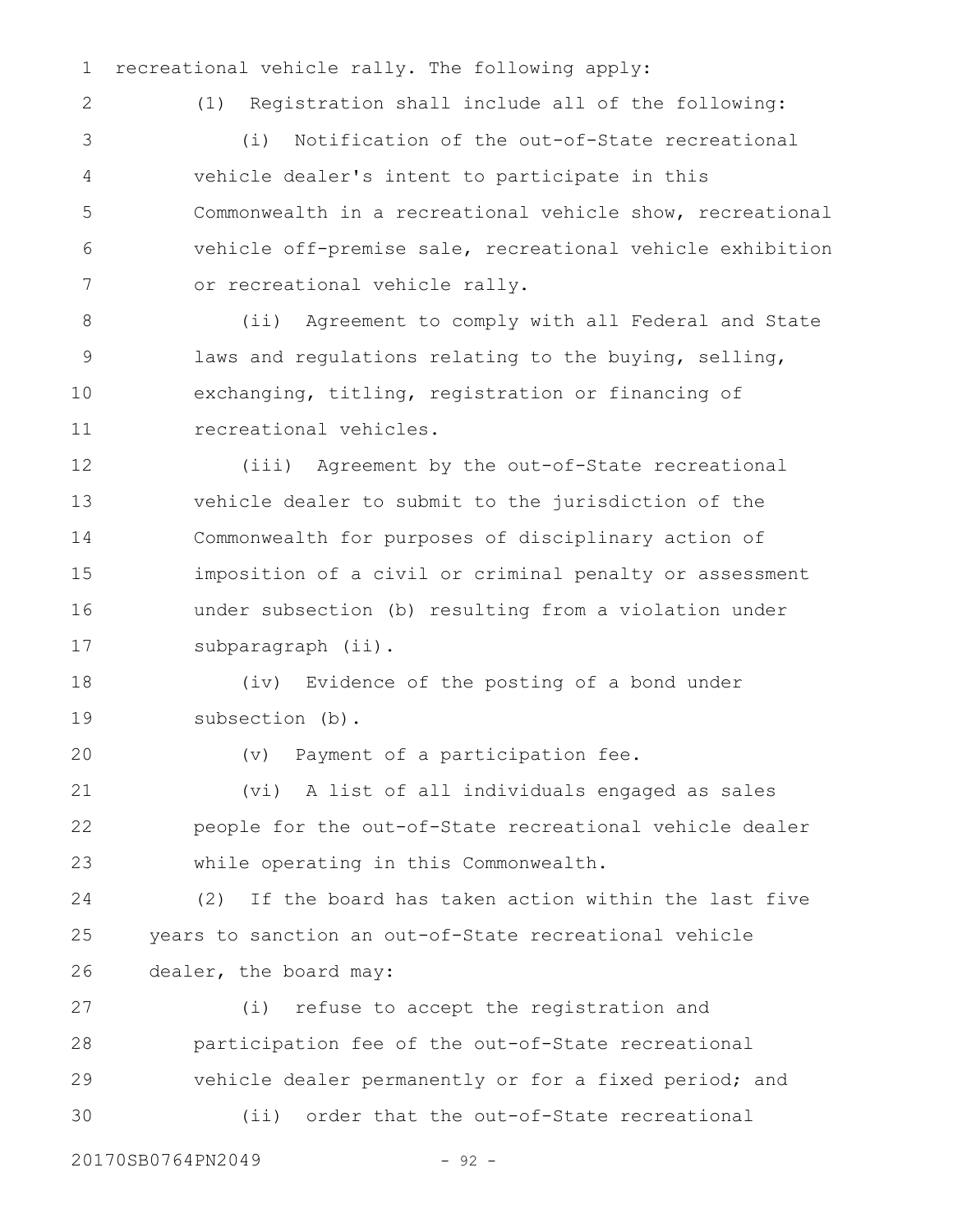vehicle dealer be denied access to all recreational vehicle shows, recreational vehicle off-premise sales, recreational vehicle exhibitions and recreational vehicle rallies in this Commonwealth. 1 2 3 4

(3) An out-of-State recreational vehicle dealer licensed in another state or jurisdiction or domiciled in a state or jurisdiction that does not require licensure may participate in this Commonwealth in a recreational vehicle show, recreational vehicle off-premise sale, recreational vehicle exhibition or recreational vehicle rally under the circumstances set forth either in subparagraph (i) or (ii): 5 6 7 8 9 10 11

(i) When the show, sale, exhibition or rally has less than a total of 50 recreational vehicle dealers participating with permission of the dealer's licensed manufacturer and meets all of the following requirements: 12 13 14 15

(A) A minimum of ten recreational vehicle dealers at the show are licensed in this Commonwealth. 16 17 18

(B) More than 50% of the participating recreational vehicle dealers are licensed in this Commonwealth. 19 20 21

(C) The state in which the out-of-State recreational vehicle dealer is licensed is contiguous to this Commonwealth and permits recreational vehicle dealers licensed in this Commonwealth to participate in recreational vehicle shows in that state under conditions substantially equivalent to the conditions imposed upon dealers from that state to participate in recreational vehicle shows in this Commonwealth. (ii) When the recreational vehicle show, sale, 22 23 24 25 26 27 28 29 30

20170SB0764PN2049 - 93 -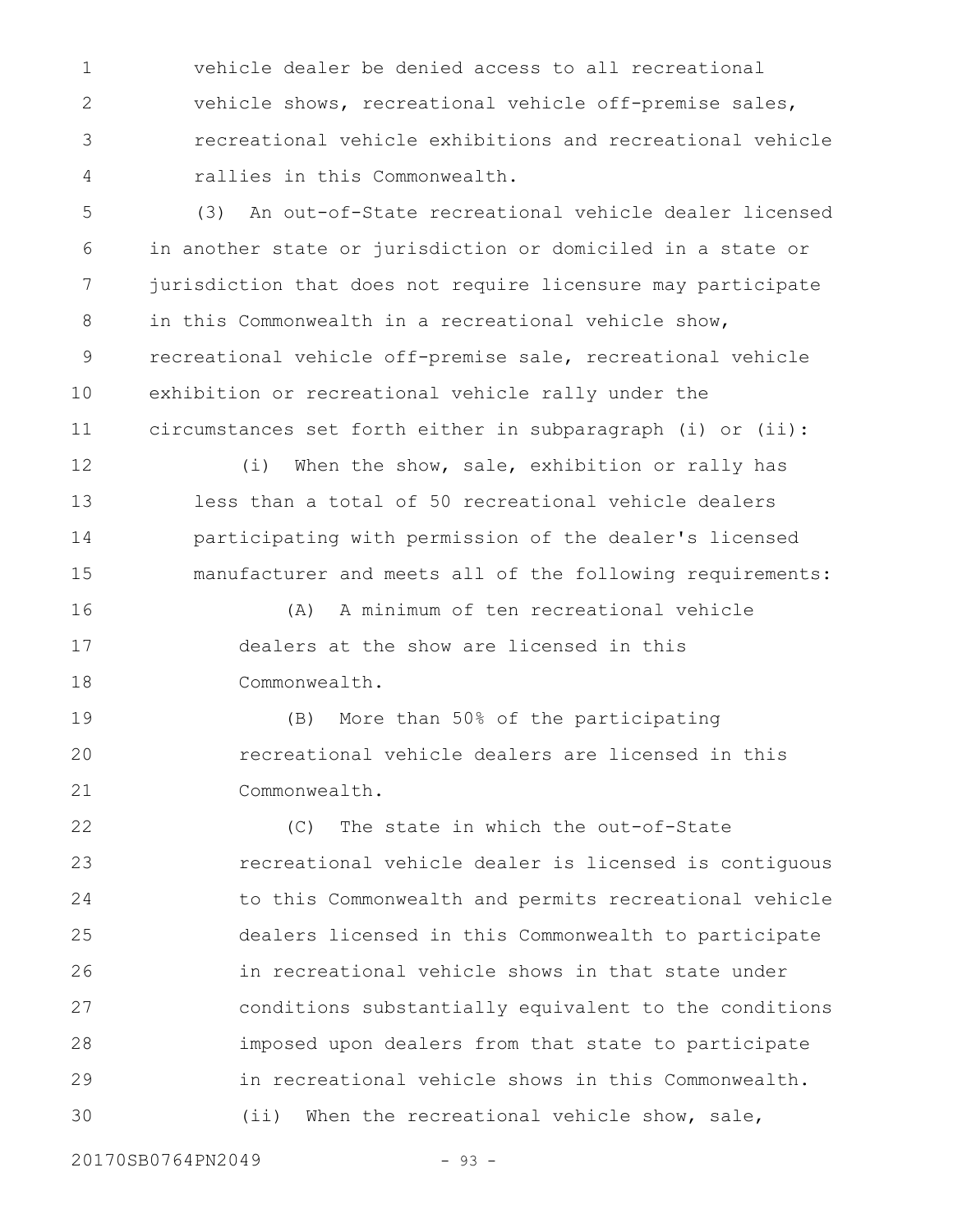exhibition or rally opens to the public, it has a total of at least 50 recreational vehicle dealers from this Commonwealth and from another state participating with permission of the dealer's licensed manufacturer and meets all of the following requirements: 1 2 3 4 5

(A) The show, sale, exhibition or rally is trade oriented and predominantly funded by recreational vehicle manufacturers. 6 7 8

(B) All of the participating dealers who are not licensed in this Commonwealth are from a state contiguous to this Commonwealth which permits recreational vehicle dealers licensed in this Commonwealth to participate in recreational vehicle shows in that state under conditions substantially equivalent to the conditions imposed upon dealers from that state to participate in recreational vehicle shows in this Commonwealth. 9 10 11 12 13 14 15 16 17

(4) The board shall report a violation of Pennsylvania law or regulation to the state or jurisdiction in which the out-of-State recreational vehicle dealer is licensed or domiciled. 18 19 20 21

(5) Forms for out-of-State recreational vehicle dealers shall be published in the Pennsylvania Bulletin and shall be maintained on the board's Internet website. 22 23 24

(6) The board may accept registration information and payment electronically. 25 26

(7) An out-of-State recreational vehicle dealer may not participate in a recreational vehicle show, recreational vehicle off-premise sale, recreational vehicle exhibition or recreational vehicle rally in this Commonwealth, unless the 27 28 29 30

20170SB0764PN2049 - 94 -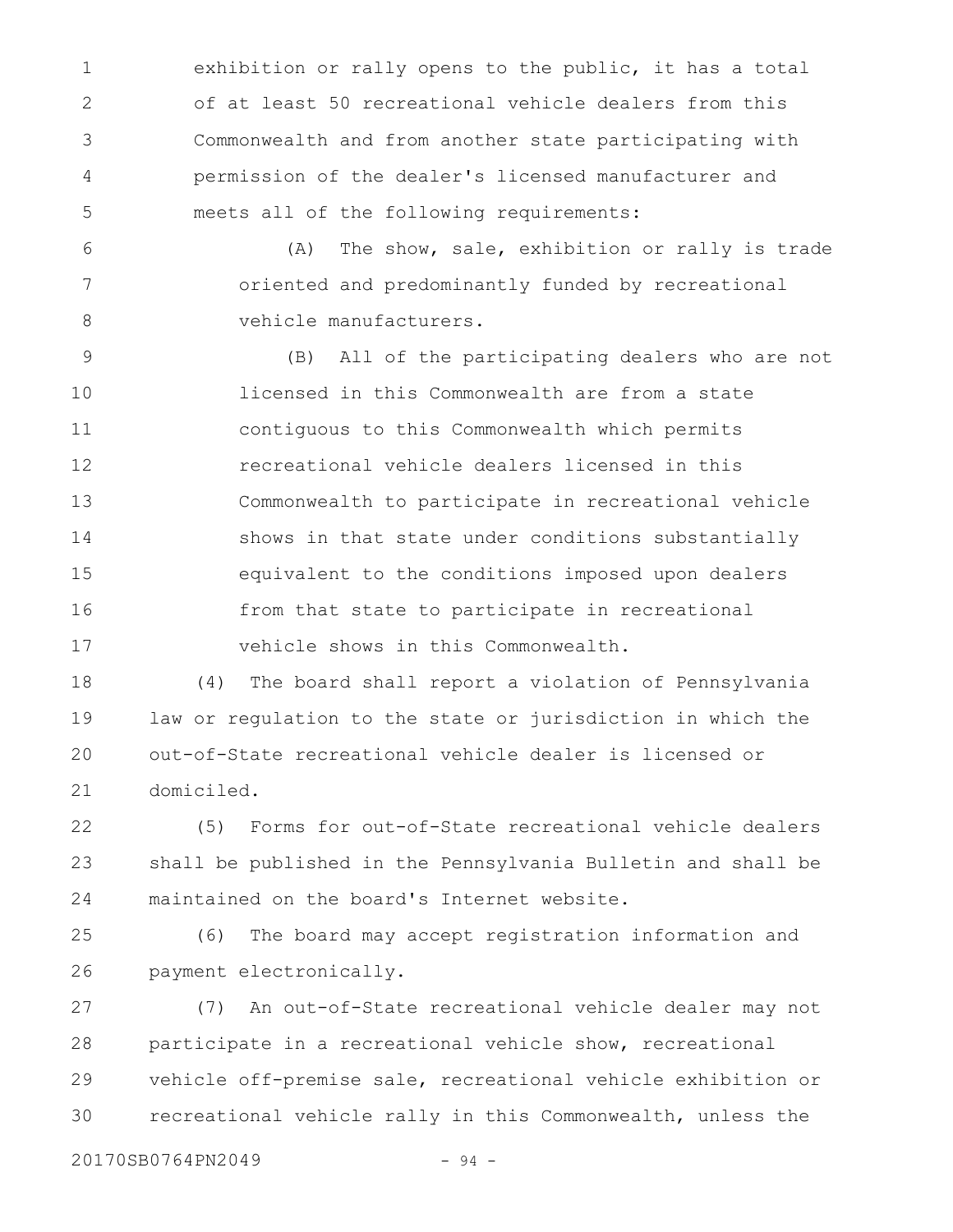out-of-State recreational vehicle dealer satisfies at least four of the listed activities at its facility in the contiguous state in which it is licensed or domiciled that does not require licensure: 1 2 3 4

(i) Accepting delivery of new recreational vehicles from the recreational vehicle dealer's manufacturer for which the recreational vehicle dealer possesses an agreement with the manufacturer to sell its new recreational vehicles. 5 6 7 8 9

(ii) Maintaining inventory and offering recreational vehicles for sale to the public. 10 11

(iii) Consummating and finalizing recreational vehicle sales. 12 13

(iv) Servicing or repairing recreational vehicles. (v) Delivering recreational vehicles to purchasers with recreational vehicle titling, registrations issued and taxes collected and paid to the dealer's appropriate 14 15 16 17

- home state agencies. 18
- Section 8. (Reserved). 19

Section 9. Section 33 of the act is renumbered and amended to read: 20 21

**<--**

Section [33] 333. Off-premise sales, shows, exhibitions or rallies on Sundays. 22 23

(1) The following shall be permitted to be open on Sundays: 24 25

(i) Off-premise vehicle sales, shows and exhibitions. 26 27

(ii) recreational vehicle shows, recreational vehicle off-premise sales, recreational vehicle exhibitions and recreational vehicle rallies. 28 29 30

20170SB0764PN2049 - 95 -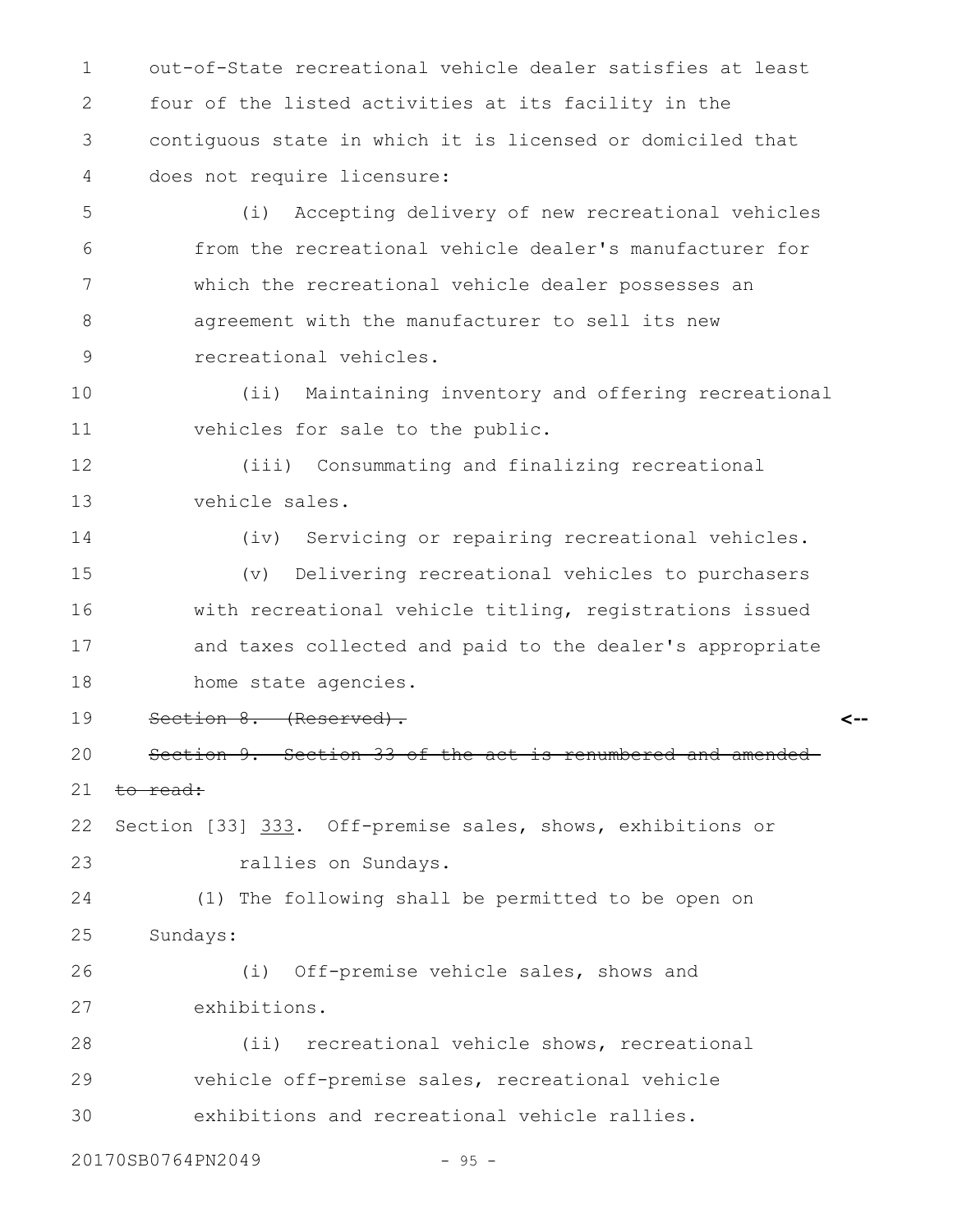(2) Except as provided in paragraphs (3) and (4), normal vehicle business practices shall be allowed at off-premise sales, vehicle shows or exhibitions on Sunday except that no final sales contract may be consummated on a Sunday. (3) Normal vehicle business practices shall be allowed at recreational vehicle shows, recreational vehicle offpremise sales, recreational vehicle exhibitions and recreational vehicle rallies. Recreational vehicle dealers are permitted to consummate final sales contracts on Sundays. (4) Manufactured housing dealers are permitted to consummate final sales contracts on Sundays. Section  $\pm 0$  21. The act is amended by adding a chapter to read: CHAPTER 5 RECREATIONAL VEHICLES Section 501. Legislative intent. It is the intent of the General Assembly to protect the public health, safety and welfare of the residents of this Commonwealth by regulating the relationship between recreational vehicle dealers, manufacturers and suppliers, maintaining competition and providing consumer protection and fair trade. Section 502. Definitions. The following words and phrases when used in this chapter shall have the meanings given to them in this section unless the context clearly indicates otherwise: "Area of sales responsibility." The geographical area, agreed to by the dealer and the manufacturer in the manufacturer/dealer agreement, within which the dealer has the exclusive right to display and sell the manufacturer's new recreational vehicles of a particular line-make to the retail **<--** 1 2 3 4 5 6 7 8 9 10 11 12 13 14 15 16 17 18 19 20 21 22 23 24 25 26 27 28 29 30

20170SB0764PN2049 - 96 -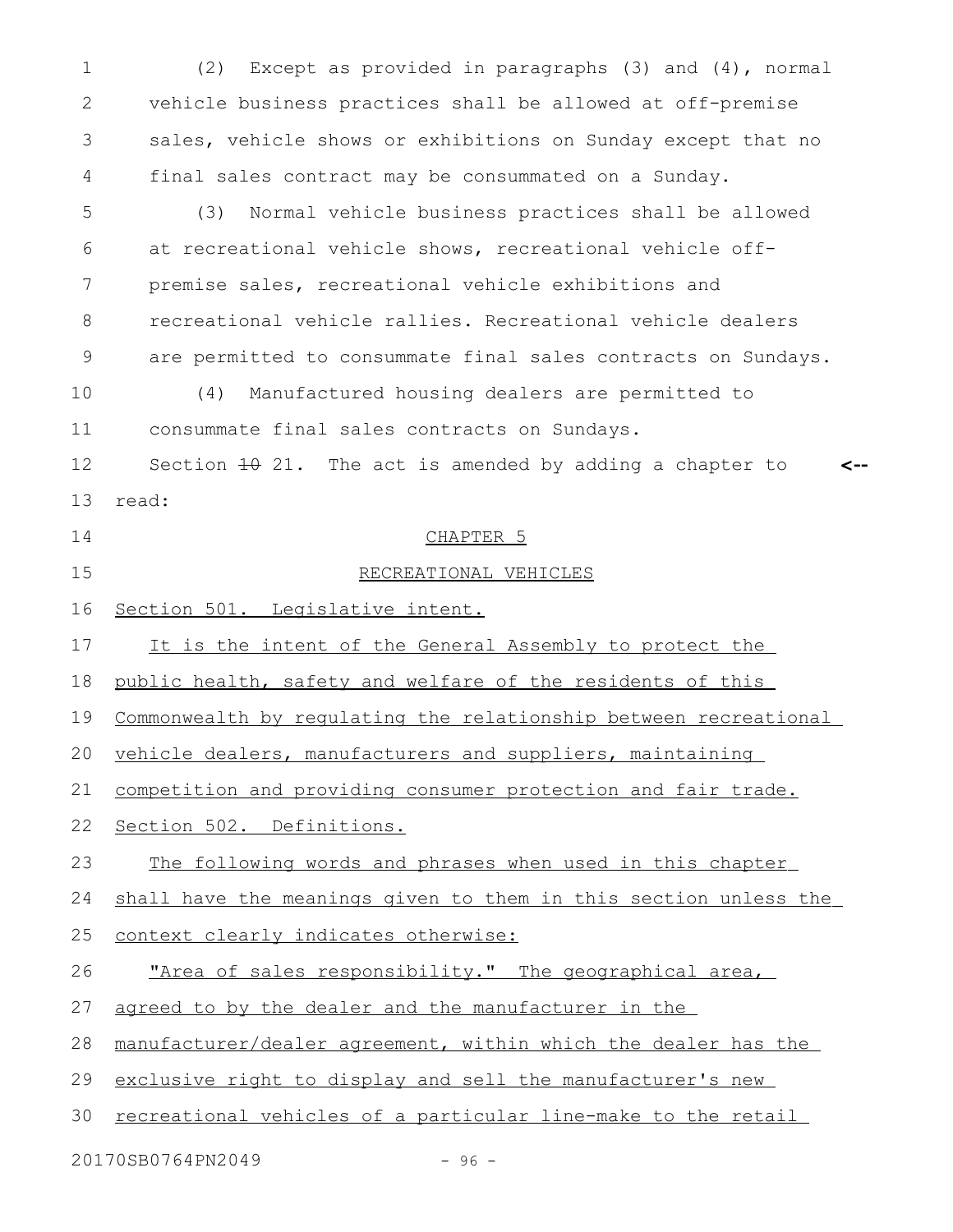| 1  | public.                                                        |
|----|----------------------------------------------------------------|
| 2  | "Dealer." A person, firm, corporation or business entity       |
| 3  | licensed or required to be licensed under Chapter 3.           |
| 4  | "Distributor." A person, firm, corporation or business         |
| 5  | entity that purchases new recreational vehicles for resale to  |
| 6  | dealers.                                                       |
| 7  | "Factory campaign." An effort on the part of a warrantor to    |
| 8  | contact a recreational vehicle owner or dealer in order to     |
| 9  | address a part or equipment issue.                             |
| 10 | "Family member." A spouse, child, grandchild, parent,          |
| 11 | sibling, niece or nephew or the spouse of a child, grandchild, |
| 12 | sibling, niece or nephew.                                      |
| 13 | "Line-make." A specific series of recreational vehicles        |
| 14 | that:                                                          |
| 15 | (1) Are identified by a common series trade name or            |
| 16 | trademark.                                                     |
| 17 | (2) Are targeted to a particular market segment, as            |
| 18 | determined by the recreational vehicle's decor, features,      |
| 19 | equipment, size, weight and price range.                       |
| 20 | (3) Have lengths and interior floor plans that                 |
| 21 | distinguish the recreational vehicles from other recreational  |
| 22 | vehicles with substantially the same decor, equipment,         |
| 23 | features, price and weight.                                    |
| 24 | (4) Belong to a single, distinct classification of             |
| 25 | recreational vehicle product type having a substantial degree  |
| 26 | of commonality in the construction of the chassis, frame and   |
| 27 | <u>body.</u>                                                   |
| 28 | The manufacturer/dealer agreement authorizes a<br>(5)          |
| 29 | dealer to sell.                                                |
| 30 | "Manufacturer." A person, firm, corporation or business        |

20170SB0764PN2049 - 97 -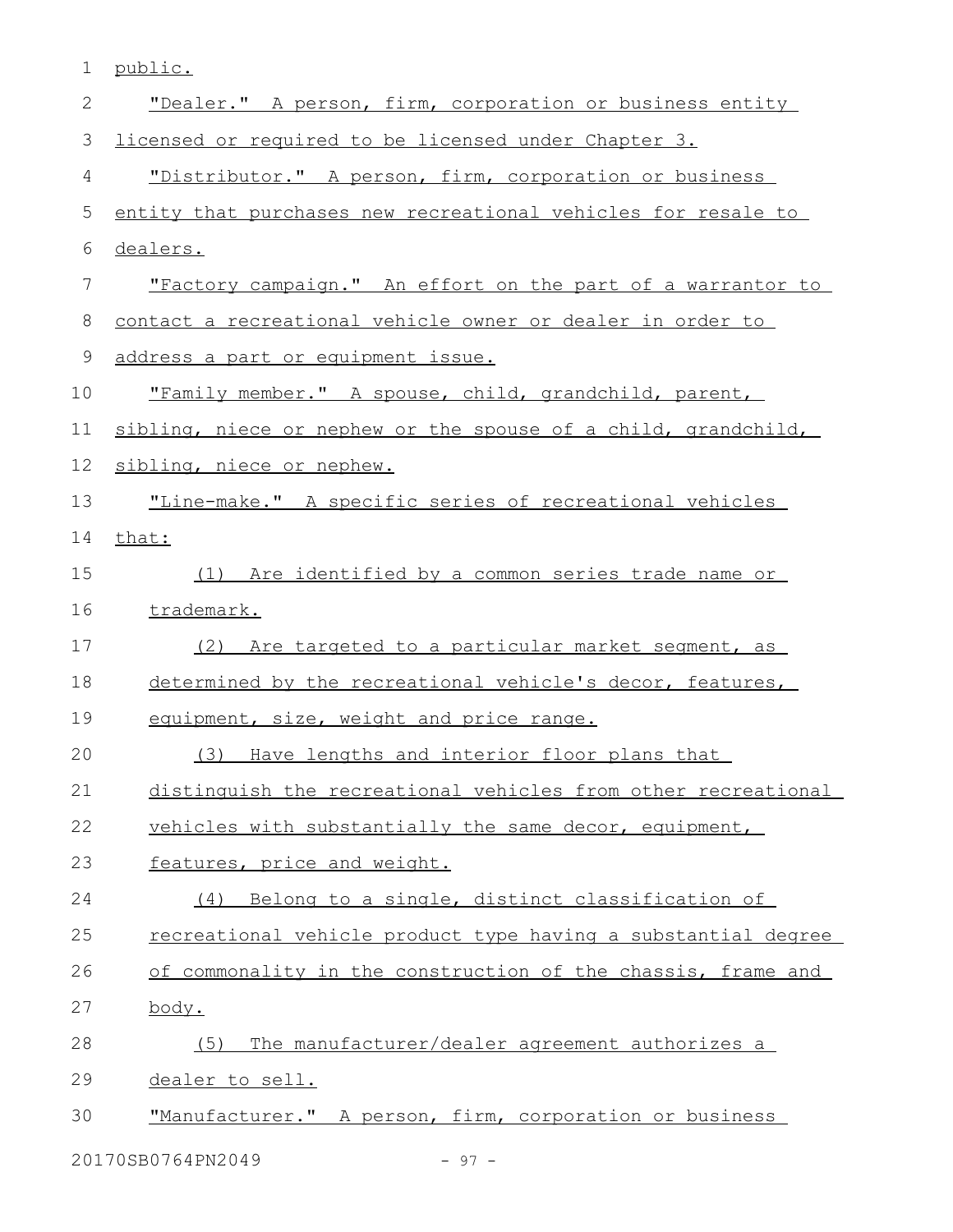entity that engages in the manufacturing of recreational vehicles. "Manufacturer/dealer agreement." A written agreement or contract entered into between a manufacturer and a dealer that fixes the rights and responsibilities of the parties and under which the dealer sells new recreational vehicles. "Proprietary part." A part manufactured by or for and sold exclusively by a manufacturer. "Supplier." A person, firm, corporation or business entity that engages in the manufacturing of recreational vehicle parts, accessories or components. "Transient customer." A customer who is temporarily traveling through a dealer's area of sales responsibility. "Warrantor." A person, firm, corporation or business entity, including a manufacturer or supplier that provides a written warranty to a consumer in connection with a new recreational vehicle or a part, accessory or component of a new recreational vehicle. The term does not include service contracts, mechanical or other insurance or extended warranties sold for separate consideration by a dealer or other person not controlled by a manufacturer. Section 503. Written agreements and designated territories. (a) General rule.--A manufacturer or distributor may not sell a recreational vehicle in this Commonwealth to or through a dealer without having first entered into a manufacturer/dealer agreement with a dealer which has been signed by both parties. (b) Area of sales responsibility.--The manufacturer shall designate the area of sales responsibility exclusively assigned to a dealer in the manufacturer/dealer agreement and may not change the area or contract with another dealer for sale of the 1 2 3 4 5 6 7 8 9 10 11 12 13 14 15 16 17 18 19 20 21 22 23 24 25 26 27 28 29 30

20170SB0764PN2049 - 98 -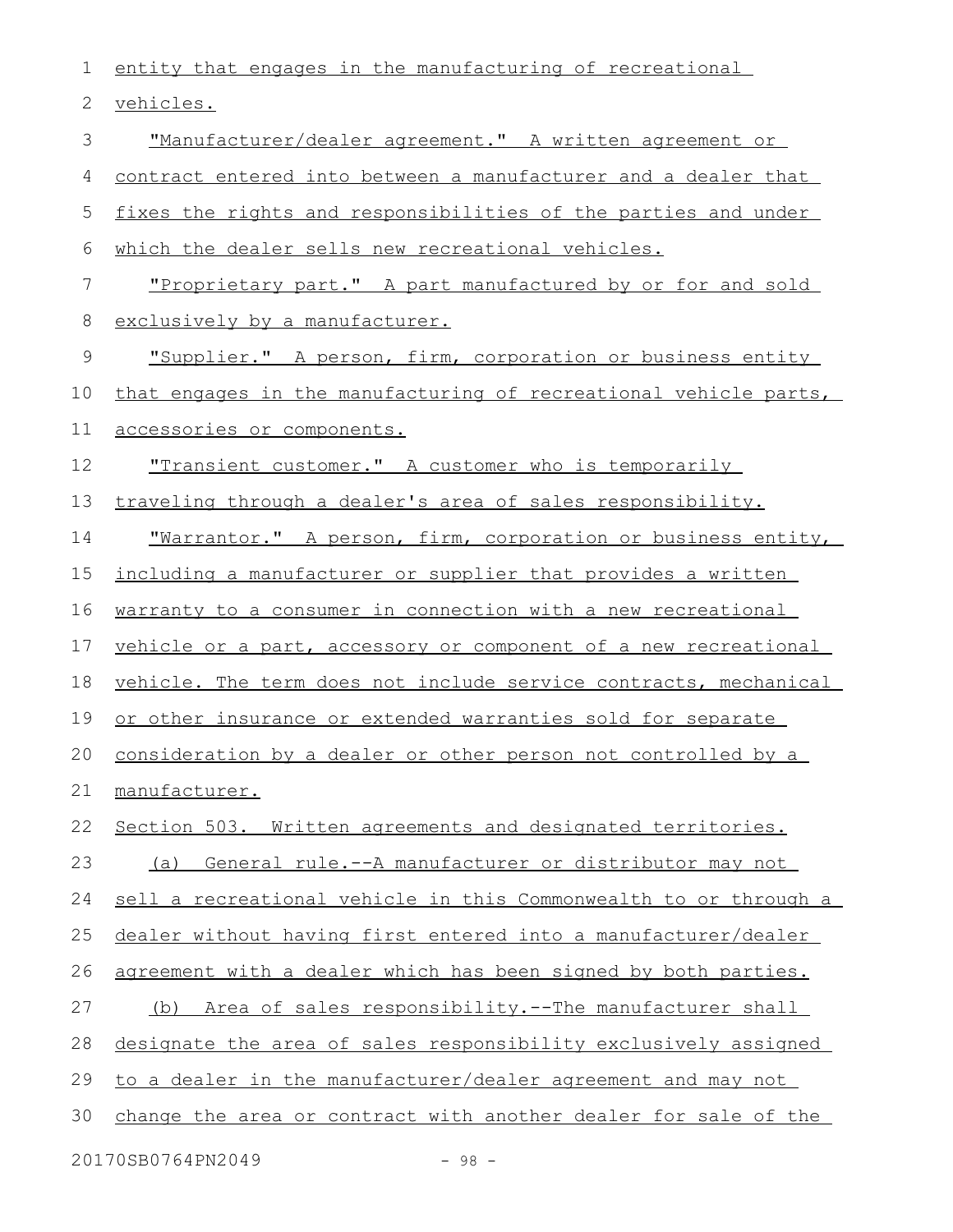| 1           | same line-make in the designated area for the duration of the    |
|-------------|------------------------------------------------------------------|
| 2           | agreement.                                                       |
| 3           | (c) Review.--The area of sales responsibility may be             |
| 4           | reviewed or changed with the consent of both parties not less    |
| 5           | than 12 months after the execution of the manufacturer/dealer    |
| 6           | agreement.                                                       |
| 7           | New vehicles. -- A recreational vehicle dealer may not<br>(d)    |
| 8           | sell a new recreational vehicle in this Commonwealth without     |
| $\mathsf 9$ | having first entered into a manufacturer/dealer agreement with a |
| 10          | manufacturer or distributor which has been signed by both        |
| 11          | parties.                                                         |
| 12          | Section 504. Termination, cancellation, nonrenewal and           |
| 13          | alteration of dealership by manufacturer.                        |
| 14          | General rule.--A manufacturer or distributor, directly<br>(a)    |
| 15          | or through an authorized officer, agent or employee, may         |
| 16          | terminate, cancel or fail to renew a manufacturer/dealer         |
| 17          | agreement with just cause. Section 506 shall not apply to this   |
| 18          | section.                                                         |
| 19          | (b) Burden of proof.--The manufacturer or distributor has        |
| 20          | the burden of showing just cause for terminating, canceling or   |
| 21          | failing to renew a manufacturer/dealer agreement with a dealer.  |
| 22          | For purposes of determining whether there is just cause for the  |
| 23          | proposed action, any of the following factors may be considered: |
| 24          | The extent of the affected dealer's penetration in<br>(1)        |
| 25          | the area of sales responsibility compared to other similarly     |
| 26          | situated dealers and market conditions.                          |
| 27          | The nature and extent of the dealer's investment in<br>(2)       |
| 28          | the dealer's business.                                           |
| 29          | The adequacy of the dealer's service facilities,<br>(3)          |
| 30          | equipment, parts, supplies and personnel.                        |
|             |                                                                  |

20170SB0764PN2049 - 99 -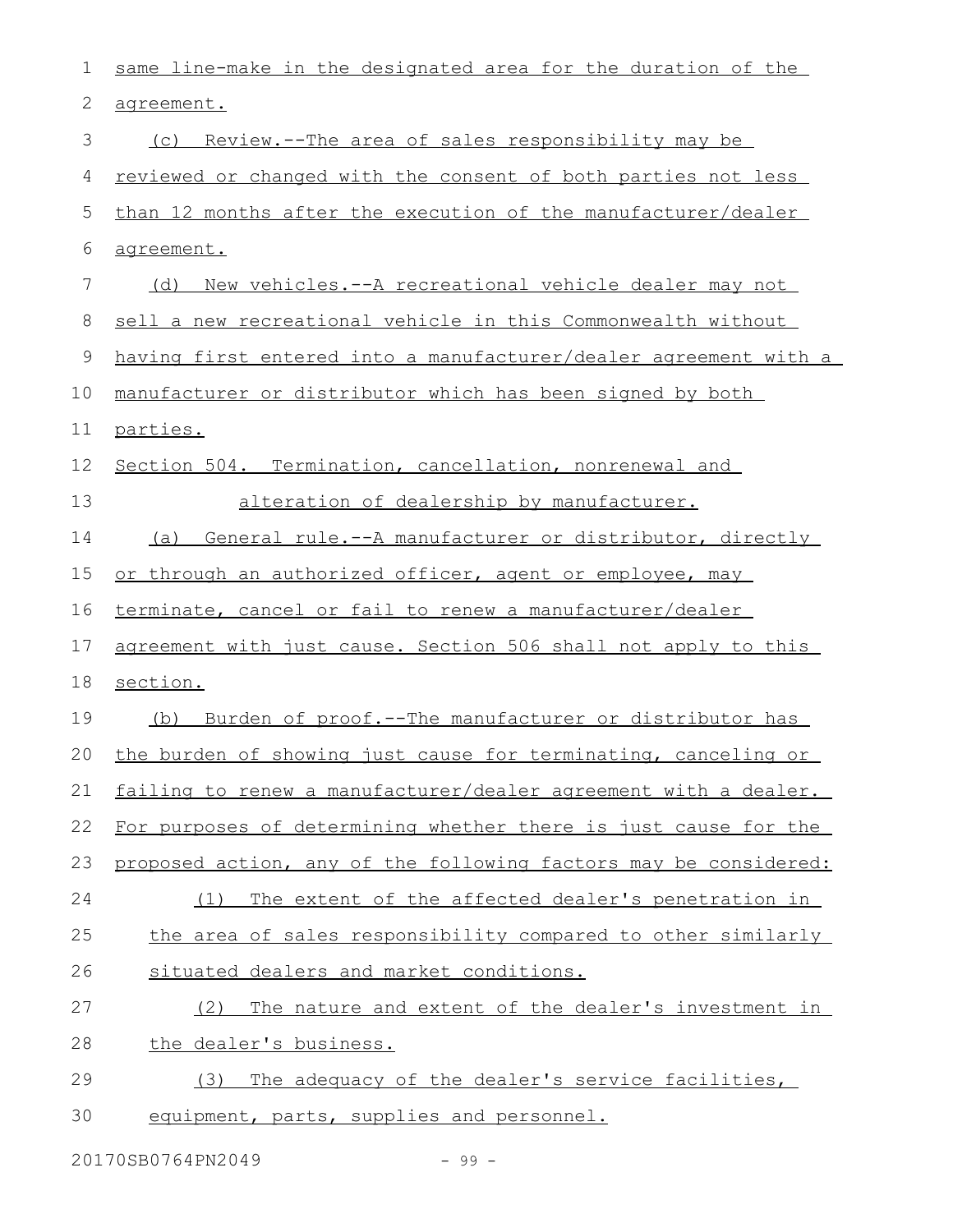| $\mathbf 1$  | (4)<br>The effect of the proposed action on the community.     |
|--------------|----------------------------------------------------------------|
| $\mathbf{2}$ | The extent and quality of the dealer's service under<br>(5)    |
| 3            | recreational vehicle warranties.                               |
| 4            | The dealer's failure to follow agreed-upon<br>(6)              |
| 5            | procedures or standards related to the overall operation of    |
| 6            | the dealership.                                                |
| 7            | (7)<br>The dealer's performance under the terms of its         |
| 8            | manufacturer/dealer agreement.                                 |
| $\mathsf 9$  | (c) Written notice required.--Except as otherwise provided     |
| 10           | in this section, a manufacturer or distributor shall provide a |
| 11           | dealer with at least 90 days' prior written notice of          |
| 12           | termination, cancellation or nonrenewal of the                 |
| 13           | manufacturer/dealer agreement in the event the dealer is being |
| 14           | terminated for just cause. The following shall apply:          |
| 15           | (1)<br>The notice shall state all reasons for the proposed     |
| 16           | termination, cancellation or nonrenewal and shall state that,  |
| 17           | within 30 days following receipt of the notice, the dealer     |
| 18           | shall provide to the manufacturer or distributor written       |
| 19           | notice of intent to cure all claimed deficiencies. The dealer  |
| 20           | shall have 90 days following receipt of the original notice    |
| 21           | to rectify the deficiencies.                                   |
| 22           | (2) If the deficiencies are rectified within 90 days,          |
| 23           | the manufacturer's or distributor's notice shall be voided.    |
| 24           | If the dealer fails to provide the notice of intent to cure    |
| 25           | the deficiencies in the prescribed time period or fails to     |
| 26           | cure the deficiencies in the time period provided, the         |
| 27           | termination, cancellation or nonrenewal shall take effect 30   |
| 28           | days after the dealer's receipt of the original notice. If     |
| 29           | the dealer has new and untitled inventory on hand, it may be   |
| 30           | sold under section 506.                                        |
|              |                                                                |

20170SB0764PN2049 - 100 -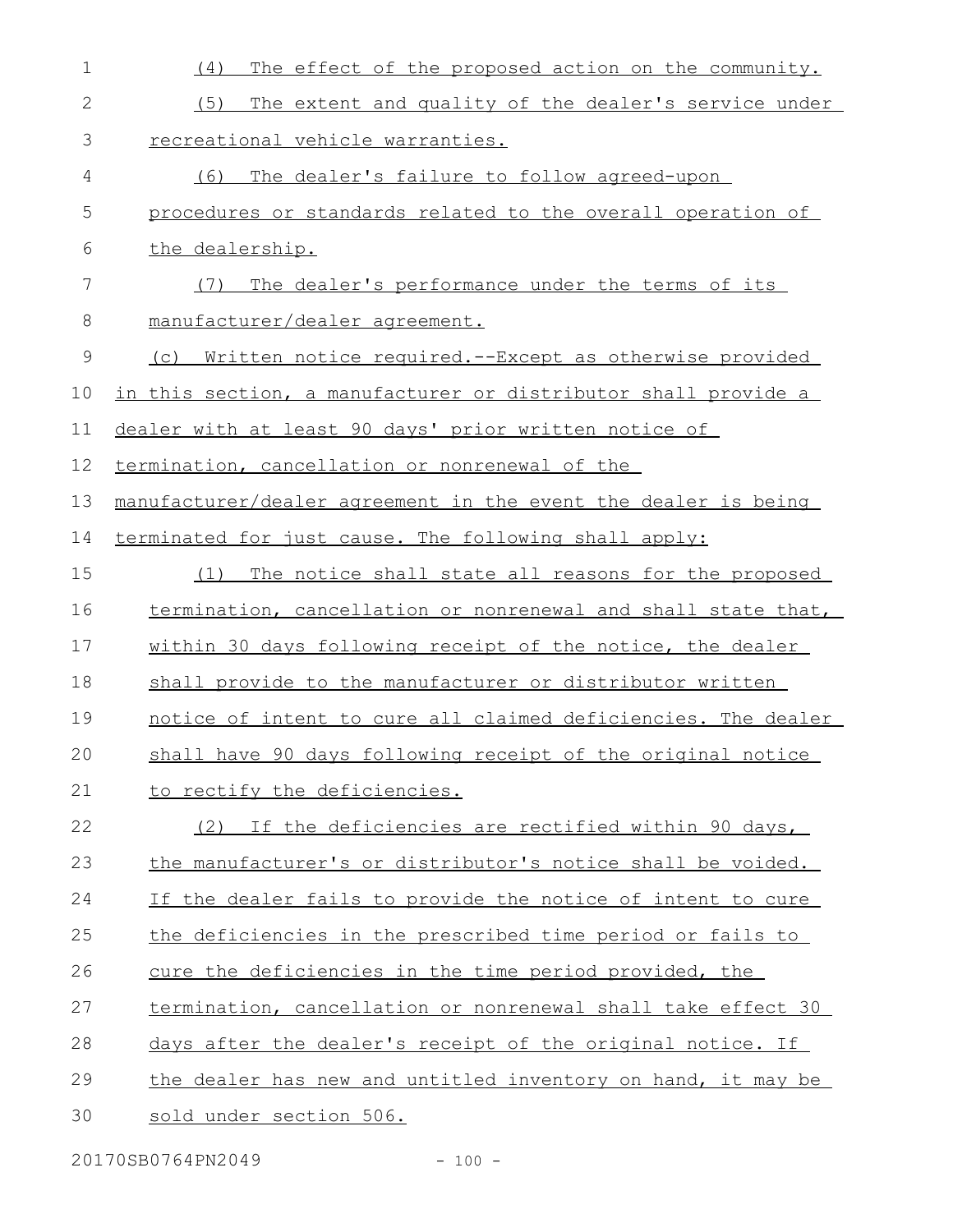| 1           | Time period of notice.--The notice period may be reduced<br>(d)  |
|-------------|------------------------------------------------------------------|
| 2           | to 30 days if the manufacturer's or distributor's grounds for    |
| 3           | termination, cancellation or nonrenewal are due to any of the    |
| 4           | following just cause factors:                                    |
| 5           | (1) A dealer or one of its owners has been convicted of          |
| 6           | or has entered a plea of nolo contendere to a felony.            |
| 7           | (2)<br>The abandonment or closing of the business                |
| 8           | operations of the dealer for 10 consecutive business days        |
| $\mathsf 9$ | unless the closing is due to an act of God, strike, labor        |
| 10          | difficulty or other cause over which the dealer has no           |
| 11          | control.                                                         |
| 12          | A significant misrepresentation by the dealer<br>(3)             |
| 13          | materially affecting the business relationship.                  |
| 14          | A suspension or revocation of the dealer's license<br>(4)        |
| 15          | or refusal to renew the dealer's license by the department.      |
| 16          | A material violation of this chapter which is not<br>(5)         |
| 17          | resolved within 30 days after the written notice by the          |
| 18          | manufacturer.                                                    |
| 19          | Nonapplicability of notice.--The notice provisions of<br>(e)     |
| $20$        | subsection (c) do not apply if the reason for termination,       |
| 21          | cancellation or nonrenewal is the dealer's insolvency, the       |
| 22          | occurrence of an assignment for the benefit of creditors or      |
| 23          | bankruptcy.                                                      |
| 24          | Section 505. Termination, cancellation, nonrenewal and           |
| 25          | alteration of dealership by dealer.                              |
| 26          | (a) General rule.--A dealer may terminate or cancel its          |
| 27          | manufacturer/dealer agreement with a manufacturer or distributor |
| 28          | with or without just cause by giving 30 days' written notice.    |
| 29          | (1) If the termination or cancellation is for just               |
| 30          | cause, the notice shall state all reasons for the proposed       |
|             |                                                                  |

20170SB0764PN2049 - 101 -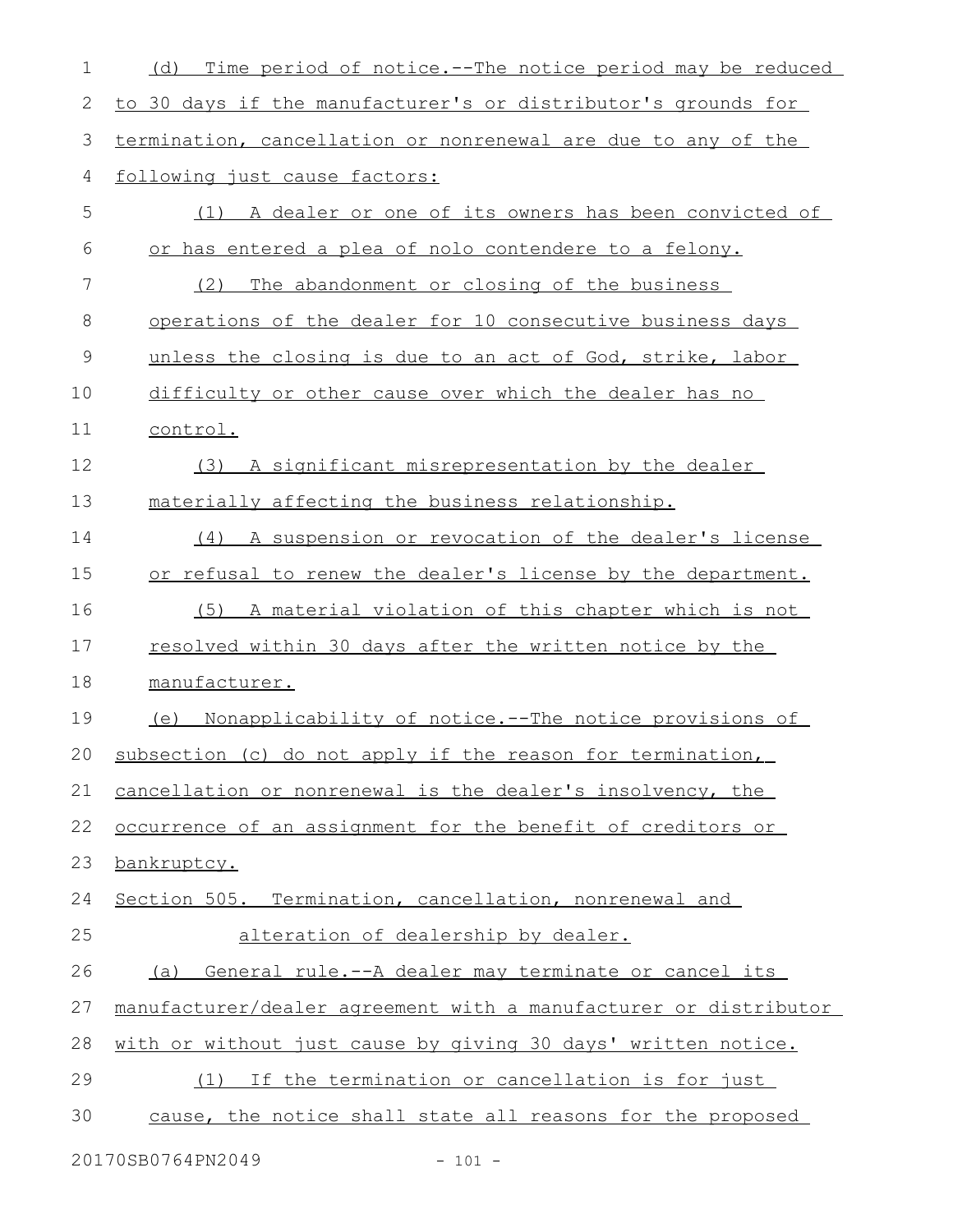| $\mathbf 1$ | termination or cancellation and shall state that if, within      |
|-------------|------------------------------------------------------------------|
| 2           | 30 days following receipt of the notice, the manufacturer or     |
| 3           | distributor provides to the dealer a written notice of intent    |
| 4           | to cure all claimed deficiencies, the manufacturer or            |
| 5           | distributor will then have 90 days following receipt of the      |
| 6           | original notice to rectify the deficiencies.                     |
| 7           | (2) If the deficiencies are rectified within 90 days,            |
| 8           | the dealer's notice shall be voided. If the manufacturer or      |
| 9           | distributor fails to provide the notice of intent to cure the    |
| 10          | deficiencies or fails to cure the deficiencies in the time       |
| 11          | period prescribed in the original notice, the termination or     |
| 12          | cancellation shall take effect as provided in the original       |
| 13          | notice.                                                          |
| 14          | Just cause shown. -- If the dealer terminates, cancels or<br>(b) |
| 15          | fails to renew the manufacturer/dealer agreement without just    |
| 16          | cause, the provisions of section 506 shall not apply. If the     |
| 17          | dealer terminates, cancels or fails to renew the                 |
| 18          | manufacturer/dealer agreement with just cause, the provisions of |
| 19          | section 506 shall apply. The dealer has the burden of showing    |
|             | 20 just cause for the proposed termination, cancellation or      |
| 21          | nonrenewal action by a dealer due to any of the following just   |
| 22          | cause factors:                                                   |
| 23          | (1) A manufacturer being convicted of or entering a plea         |
| 24          | of nolo contendere to a felony.                                  |
| 25          | The business operations of the manufacturer have<br>(2)          |
| 26          | been abandoned or closed for 10 consecutive business days,       |
| 27          | unless the closing is due to an act of God, strike, labor        |
| 28          | difficulty or other cause over which the manufacturer has no     |
| 29          | control.                                                         |
| 30          | (3) A significant misrepresentation by the manufacturer          |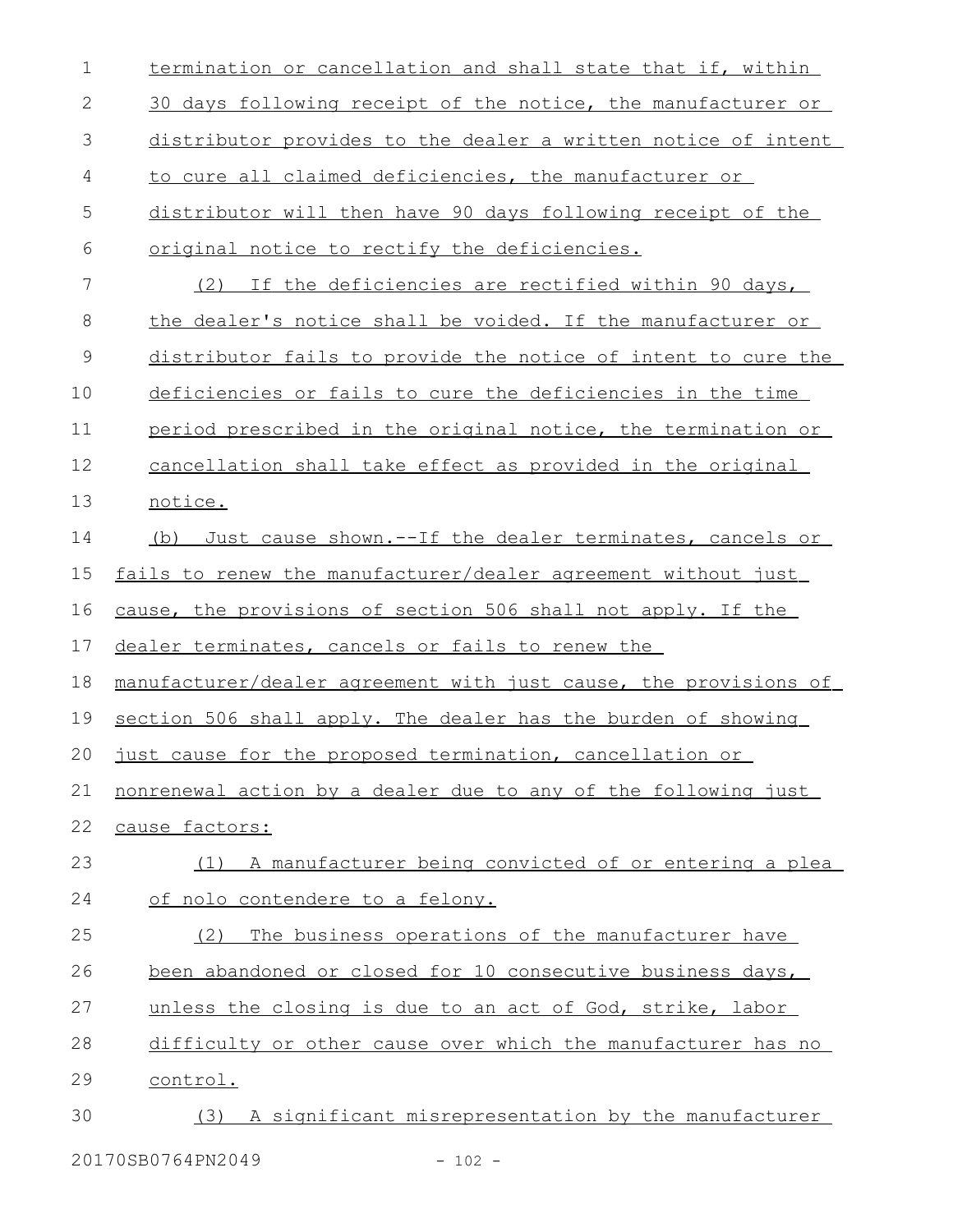| $\mathbf 1$   | materially affecting the business relationship.                      |
|---------------|----------------------------------------------------------------------|
| 2             | (4) A material violation of this chapter which is not                |
| 3             | cured within 30 days after written notice by the dealer.             |
| 4             | A declaration by the manufacturer of bankruptcy,<br>(5)              |
| 5             | insolvency or the occurrence of an assignment for the benefit        |
| 6             | of creditors or bankruptcy.                                          |
| 7             | Section 506. Repurchase of inventory.                                |
| 8             | <u>General rule.--If the manufacturer/dealer agreement is</u><br>(a) |
| $\mathcal{G}$ | terminated, canceled or not renewed by the dealer for just cause     |
| 10            | as described in section 505(b) and the manufacturer fails to         |
| 11            | provide notice or cure the claimed deficiencies as provided in       |
| 12            | section 505(a), the manufacturer shall, at the dealer's option       |
| 13            | and within 45 days after termination, cancellation or                |
| 14            | nonrenewal, repurchase:                                              |
| 15            | All new, untitled recreational vehicles that were<br>(1)             |
| 16            | acquired from the manufacturer or distributor within 12              |
| 17            | months before the effective date of the notice of                    |
| 18            | termination, cancellation or nonrenewal that have not been           |
| 19            | used, except for demonstration purposes, and that have not           |
| 20            | been altered or damaged, at 100% of the net invoice cost,            |
| 21            | including transportation, less applicable rebates and                |
| 22            | discounts to the dealer.                                             |
| 23            | In the event any of the vehicles repurchased under<br>(2)            |
| 24            | this section are damaged, but do not trigger a consumer              |
| 25            | disclosure requirement, the amount due the dealer shall be           |
| 26            | reduced by the cost to repair the vehicle. Damage prior to           |
| 27            | delivery to the dealer that is disclosed at the time of              |
| 28            | delivery will not disqualify repurchase under this                   |
| 29            | subsection.                                                          |
| 30            | (3) All undamaged accessories and proprietary parts sold             |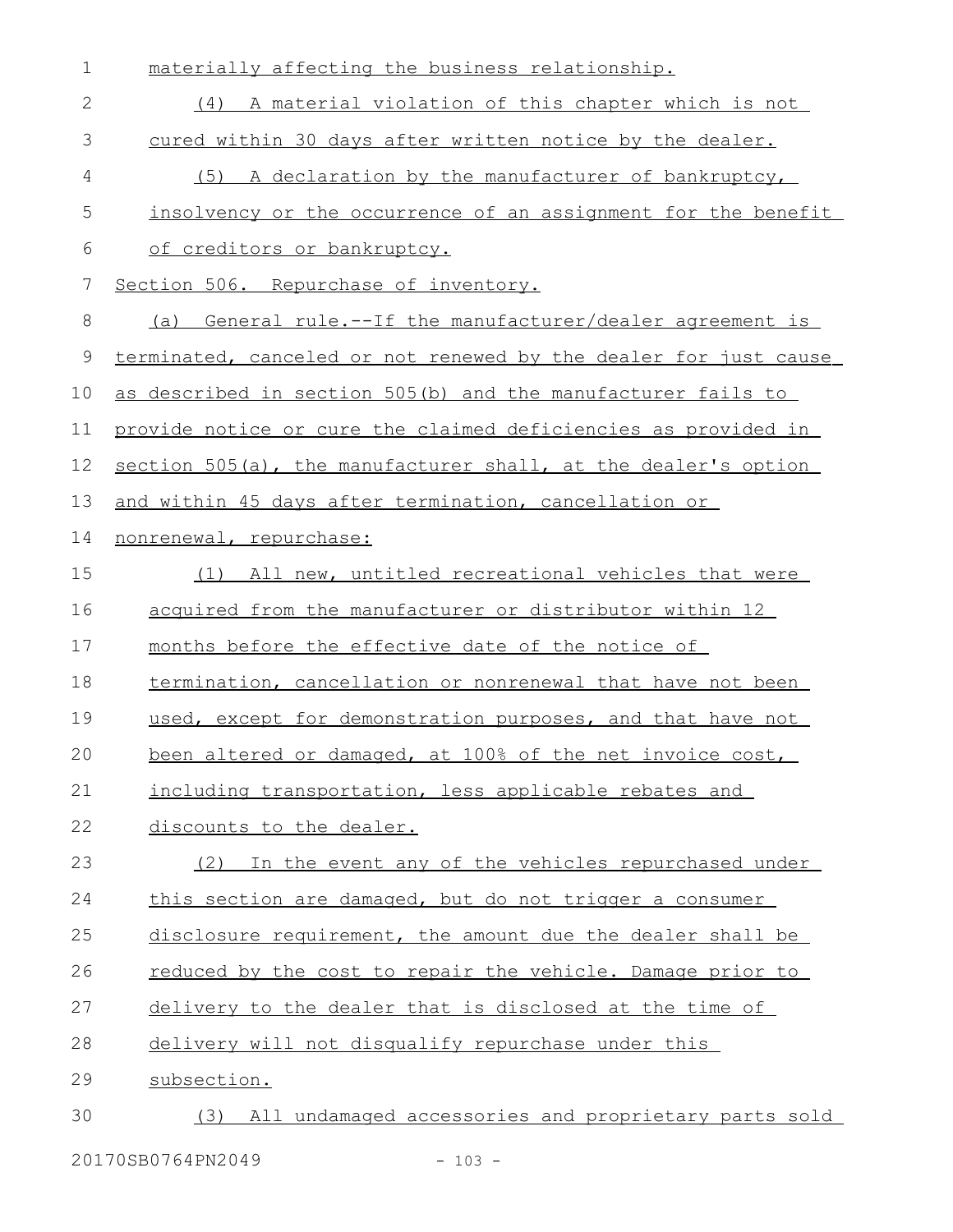| $\mathbf 1$  | to the dealer for resale within the 12 months prior to              |
|--------------|---------------------------------------------------------------------|
| $\mathbf{2}$ | termination, cancellation or nonrenewal, if accompanied by          |
| 3            | the original invoice, at 105% of the original net price paid        |
| 4            | to the manufacturer or distributor to compensate the dealer         |
| 5            | for handling, packing and shipping the parts.                       |
| 6            | (4) Properly functioning diagnostic equipment, special              |
| 7            | tools, current signage or other equipment and machinery which       |
| 8            | was purchased by the dealer upon the manufacturer's or              |
| 9            | distributor's request within five years prior to the                |
| 10           | termination, cancellation or nonrenewal and which can no            |
| 11           | <u>longer be used in the normal course of the dealer's ongoing</u>  |
| 12           | business at 100% of the dealer's net cost plus freight.             |
| 13           | Sale of remaining inventory after termination.--<br>(b)             |
| 14           | (1) A dealer is not prohibited from selling the                     |
| 15           | <u>remaining in-stock inventory of a particular line-make after</u> |
| 16           | a manufacturer/dealer agreement has been terminated or not          |
| 17           | renewed under section 504.                                          |
| 18           | (2) If recreational vehicles of a line-make subject to              |
| 19           | the terminated agreement are not repurchased or required to         |
| 20           | be repurchased by the manufacturer or distributor, the dealer       |
| 21           | may continue to sell the recreational vehicles that are             |
| 22           | subject to the terminated manufacturer/dealer agreement and         |
| 23           | are currently in stock until those recreational vehicles are        |
| 24           | no longer in the dealer's inventory.                                |
| 25           | Section 507. Transfer of dealership and family succession.          |
| 26           | (a) General rule.--                                                 |
| 27           | (1) If a dealer desires to make a change in ownership by            |
| 28           | the sale of the business assets, stock transfer or otherwise,       |
| 29           | the dealer shall give the manufacturer or distributor written       |
| 30           | notice at least 30 business days before the closing,                |
|              |                                                                     |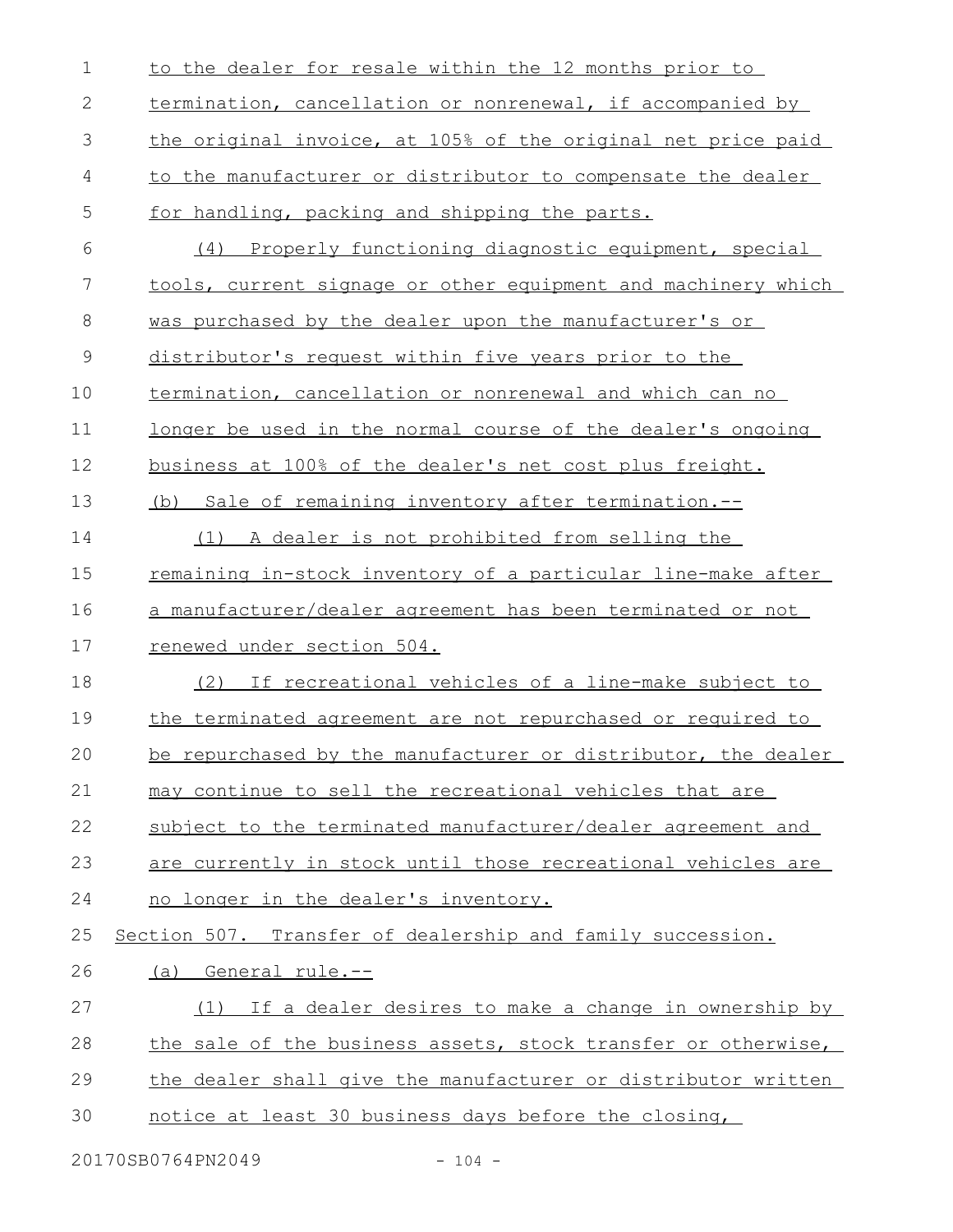| $\mathbf 1$ | including all supporting documentation as may be reasonably   |
|-------------|---------------------------------------------------------------|
| 2           | required by the manufacturer or distributor to determine if   |
| 3           | an objection to the sale may be made. In the absence of a     |
| 4           | breach by the selling dealer of its manufacturer/dealer       |
| 5           | agreement or this chapter, the manufacturer or distributor    |
| 6           | shall not object to the proposed change in ownership unless   |
| 7           | the prospective transferee:                                   |
| 8           | has previously been terminated by the<br>(i)                  |
| 9           | manufacturer for breach of its dealer agreement;              |
| 10          | has been convicted of a felony or a crime of<br>(i)           |
| 11          | fraud, deceit or moral turpitude;                             |
| 12          | (iii) lacks a license required by law;                        |
| 13          | (iv) does not have an active line of credit                   |
| 14          | sufficient to purchase a manufacturer's product; or           |
| 15          | has undergone in the last 10 years bankruptcy,<br>$(\nabla)$  |
| 16          | insolvency, a general assignment for the benefit of           |
| 17          | creditors or the appointment of a receiver, trustee or        |
| 18          | conservator to take possession of the transferee's            |
| 19          | business or property.                                         |
| 20          | (2) If the manufacturer or distributor objects to a           |
| 21          | proposed change of ownership, the manufacturer or distributor |
| 22          | shall give written notice of its reasons to the dealer within |
| 23          | 10 business days after receipt of the dealer's notification   |
| 24          | and complete documentation. The manufacturer or distributor   |
| 25          | has the burden of proof with regard to its objection. If the  |
| 26          | manufacturer or distributor does not give timely notice of    |
| 27          | its objection, the change or sale shall be deemed approved.   |
| 28          | (3) It is unlawful for a manufacturer or distributor to       |
| 29          | fail to provide a dealer an opportunity to designate, in      |
| 30          | writing, a family member as a successor to the dealership. It |
|             |                                                               |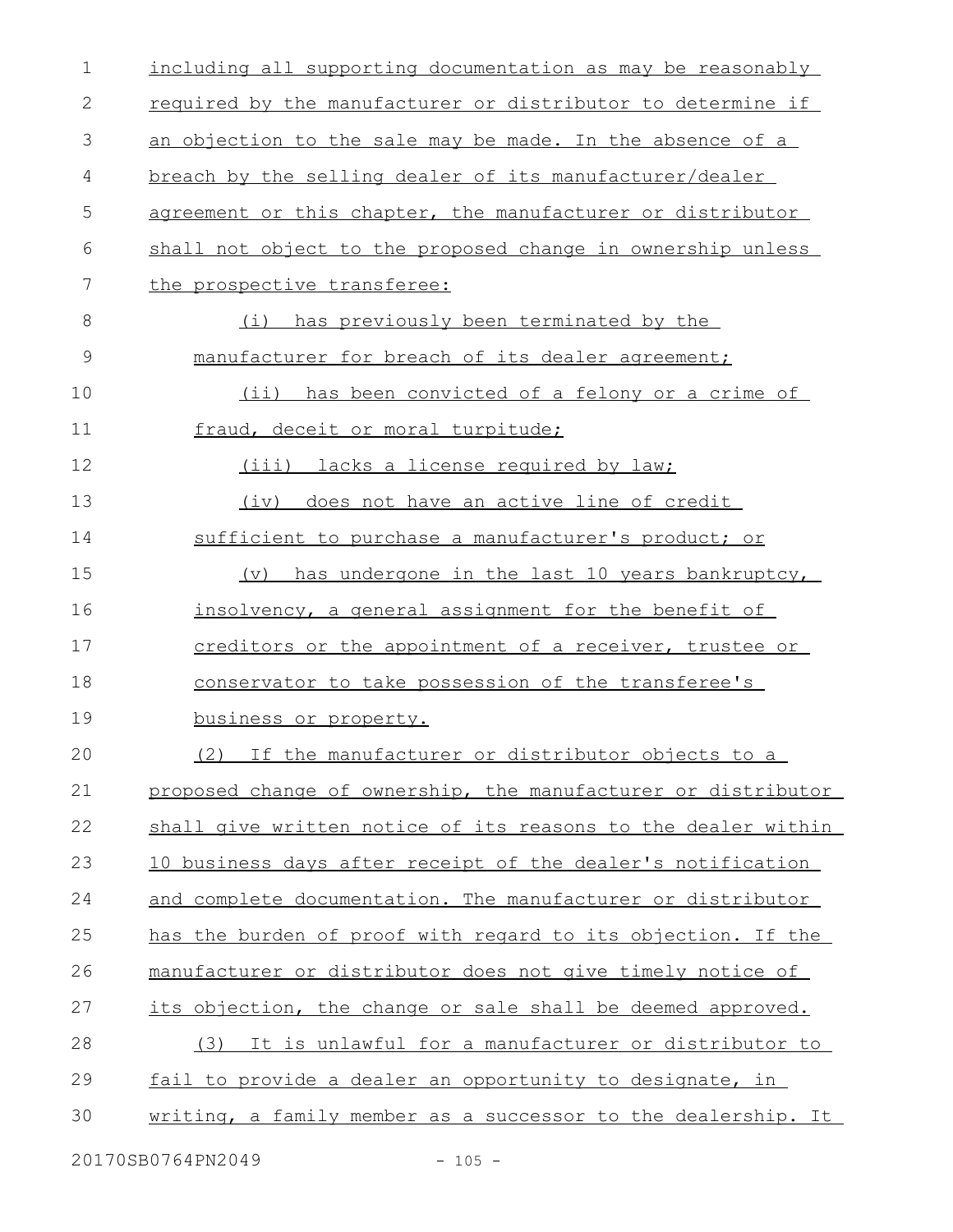| $\mathbf 1$  | is unlawful to prevent or refuse to honor the succession to a |
|--------------|---------------------------------------------------------------|
| $\mathbf{2}$ | dealership by a family member of the dealer unless the        |
| 3            | manufacturer or distributor has provided to the dealer        |
| 4            | written notice of its objections within 10 days after receipt |
| 5            | of the dealer's modification of the dealer's succession plan. |
| 6            | In the absence of a breach of the dealer agreement, the       |
| 7            | manufacturer may object to the succession for the following   |
| 8            | reasons only:                                                 |
| 9            | (i)<br>conviction of the successor of a felony or a           |
| 10           | crime of fraud, deceit or moral turpitude;                    |
| 11           | (ii) bankruptcy or insolvency of the successor                |
| 12           | during the past 10 years;                                     |
| 13           | (iii) prior termination by the manufacturer of the            |
| 14           | successor for breach of a dealer agreement;                   |
| 15           | (iv) the successor does not have an active line of            |
| 16           | credit sufficient to purchase the manufacturer's product;     |
| 17           | $or$                                                          |
| 18           | the successor lacks a license required by law.<br>(v)         |
| 19           | Burden of proof.--The manufacturer or distributor has<br>(b)  |
|              | 20 the burden of proof regarding the manufacturer's or        |
| 21           | distributor's objection. A family member may not succeed to a |
| 22           | dealership if the succession involves, without the            |
| 23           | manufacturer's or distributor's consent, a relocation of the  |
| 24           | business or an alteration of the terms and conditions of the  |
| 25           | manufacturer/dealer agreement.                                |
| 26           | Section 508. Warranty obligations.                            |
| 27           | (a) General rule.--Each warrantor shall:                      |
| 28           | Specify in writing to each of its dealer<br>(1)               |
| 29           | obligations, if any, for preparation, delivery and warranty   |
| 30           | service on its products.                                      |

20170SB0764PN2049 - 106 -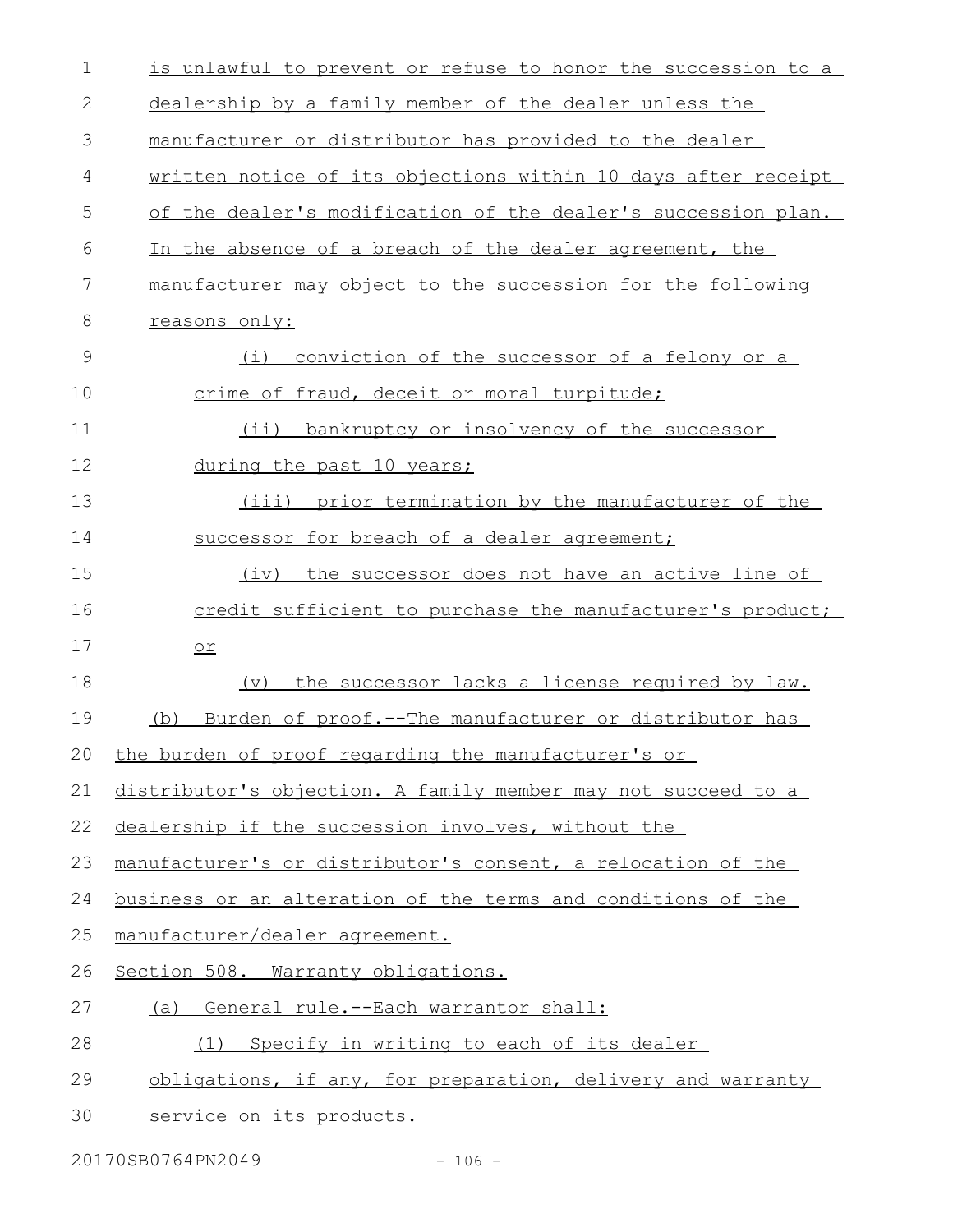| $\mathbf 1$  | Compensate the dealer for warranty service required<br>(2)           |
|--------------|----------------------------------------------------------------------|
| $\mathbf{2}$ | of the dealer by the warrantor.                                      |
| 3            | (3) Provide to the dealer the schedule of compensation               |
| 4            | to be paid and the time allowances for the performance of            |
| 5            | work and service. The schedule of compensation must include          |
| 6            | reasonable compensation for diagnostic work, as well as              |
| 7            | warranty labor.                                                      |
| $\,8\,$      | <u>Time allowances and compensation.--Time allowances for</u><br>(b) |
| $\mathsf 9$  | the diagnosis and performance of warranty labor must be              |
| 10           | reasonable for the work to be performed. In the determination of     |
| 11           | what constitutes reasonable compensation under this section, the     |
| 12           | principal factors to be given consideration shall be the actual      |
| 13           | wage rates being paid by the dealer and the actual retail labor      |
| 14           | rate being charged by the dealers in the community in which the      |
| 15           | dealer is doing business. The compensation of a dealer for           |
| 16           | warranty labor may not be less than the posted labor rates           |
| 17           | actually charged by the dealer for similar nonwarranty labor as      |
| 18           | <u>long as the rates are reasonable.</u>                             |
| 19           | Reimbursement.--The warrantor shall reimburse the dealer<br>(C)      |
| 20           | for warranty parts at actual wholesale cost plus a minimum 30%       |
| 21           | handling charge and the cost, if any, of freight to return           |
| 22           | warranty parts to the warrantor.                                     |
| 23           | (d) Audits.--Warranty audits of dealer records may be                |
| 24           | conducted by the warrantor on a reasonable basis, and dealer         |
| 25           | claims for warranty compensation may not be denied except for        |
| 26           | cause, such as performance of nonwarranty repairs, material          |
| 27           | noncompliance with the warrantor's published policies and            |
| 28           | procedures, lack of material documentation, fraud or                 |
| 29           | misrepresentation.                                                   |
| 30           | (e) Warranty claims.--The dealer shall submit warranty               |

20170SB0764PN2049 - 107 -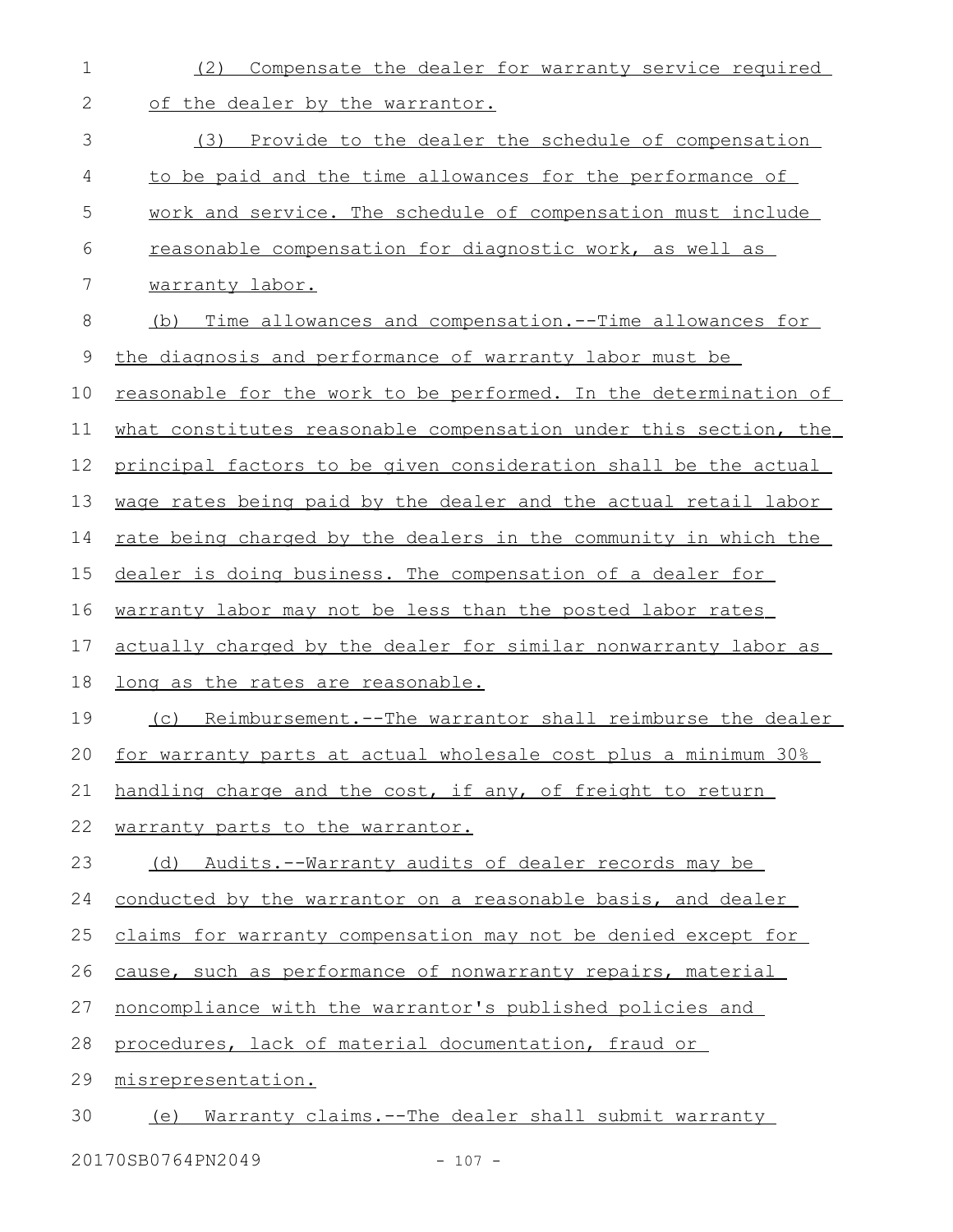| $\mathbf 1$    | claims within 45 days after completing work.                     |
|----------------|------------------------------------------------------------------|
| $\mathbf{2}$   | (f) Warrantor notification.--If a dealer receives a written      |
| $\mathfrak{Z}$ | or verbal complaint from a consumer relative to a warranty       |
| 4              | repair, the dealer must notify the warrantor about the complaint |
| 5              | in writing within 10 days of receiving the complaint if the      |
| 6              | dealer cannot satisfy the consumer's complaint.                  |
| 7              | (q) Disapproval of warranty claims.--The warrantor shall         |
| 8              | disapprove warranty claims in writing within 45 days after the   |
| 9              | date of submission by the dealer in the manner and form          |
| 10             | prescribed by the warrantor. Claims not specifically disapproved |
| 11             | in writing within 45 days shall be construed to be approved and  |
| 12             | must be paid within 60 days of submission.                       |
| 13             | (h) Violation.--It is a violation of this chapter for a          |
| 14             | warrantor to:                                                    |
| 15             | Fail to perform any of its warranty obligations with<br>(1)      |
| 16             | respect to its warranted products.                               |
| 17             | (2) Fail to include, in written notices of factory               |
| 18             | campaigns to recreational vehicle owners and dealers, the        |
| 19             | expected date by which necessary parts and equipment,            |
| 20             | including tires and chassis or chassis parts, will be            |
| 21             | available to dealers to perform the campaign work. The           |
| 22             | warrantor may ship parts to the dealer to effect the campaign    |
| 23             | work, and, if the parts are in excess of the dealer's            |
| 24             | requirements, the dealer may return unused parts to the          |
| 25             | warrantor for credit after completion of the campaign.           |
| 26             | Fail to compensate its dealers for authorized<br>(3)             |
| 27             | <u>repairs effected by the dealer on merchandise damaged in</u>  |
| 28             | manufacture or transit to the dealer, if the carrier is          |
| 29             | designated by the warrantor, factory branch, distributor or      |
| 30             | distributor branch.                                              |

20170SB0764PN2049 - 108 -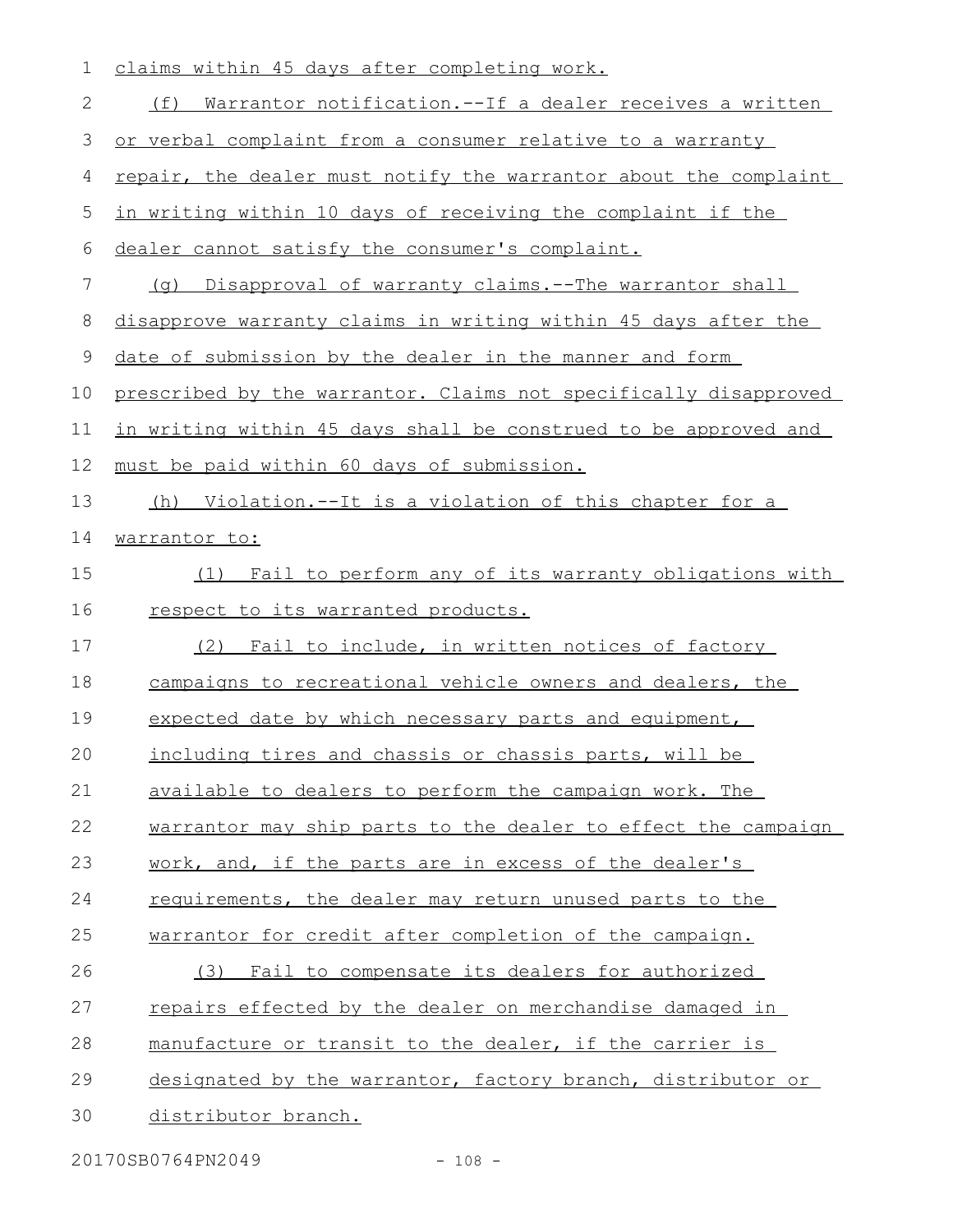| $\mathbf 1$   | (4) Fail to compensate its dealers in accordance with         |
|---------------|---------------------------------------------------------------|
| $\mathbf{2}$  | the schedule of compensation provided to the dealer under     |
| 3             | this section if repairs are performed in a timely and         |
| 4             | competent manner.                                             |
| 5             | (5)<br>Intentionally misrepresent in any way to purchasers    |
| 6             | of recreational vehicles that warranties with respect to the  |
| 7             | manufacture, performance or design of the vehicle are made by |
| 8             | the dealer as warrantor or cowarrantor.                       |
| $\mathcal{G}$ | Require the dealer to make warranties to customers<br>(6)     |
| 10            | in any manner related to the manufacture of the recreational  |
| 11            | vehicle.                                                      |
| 12            | (i) Violations.--It is a violation of this chapter for a      |
| 13            | dealer to:                                                    |
| 14            | Fail to perform predelivery inspection functions, as<br>(1)   |
| 15            | specified by the warrantor, in a competent and timely manner. |
| 16            | (2) Fail to perform warranty service work authorized by       |
| 17            | the warrantor in a competent and reasonably timely manner on  |
| 18            | a transient customer's recreational vehicle of a line make    |
| 19            | sold or serviced by that dealer.                              |
| 20            | (3) Fail to accurately document the time spent                |
| 21            | completing each repair, the total number of repair attempts   |
| 22            | conducted on a single unit and the number of repair attempts  |
| 23            | for the same repair conducted on a single vehicle.            |
| 24            | (4) Fail to notify the warrantor within 10 days of a          |
| 25            | second repair attempt which impairs the use, value or safety  |
| 26            | of the vehicle.                                               |
| 27            | Fail to maintain written records, including a<br>(5)          |
| 28            | consumer's signature, regarding the amount of time a unit is  |
| 29            | stored for the consumer's convenience during a repair.        |
| 30            | (6) Make fraudulent warranty claims or misrepresent the       |
|               |                                                               |

20170SB0764PN2049 - 109 -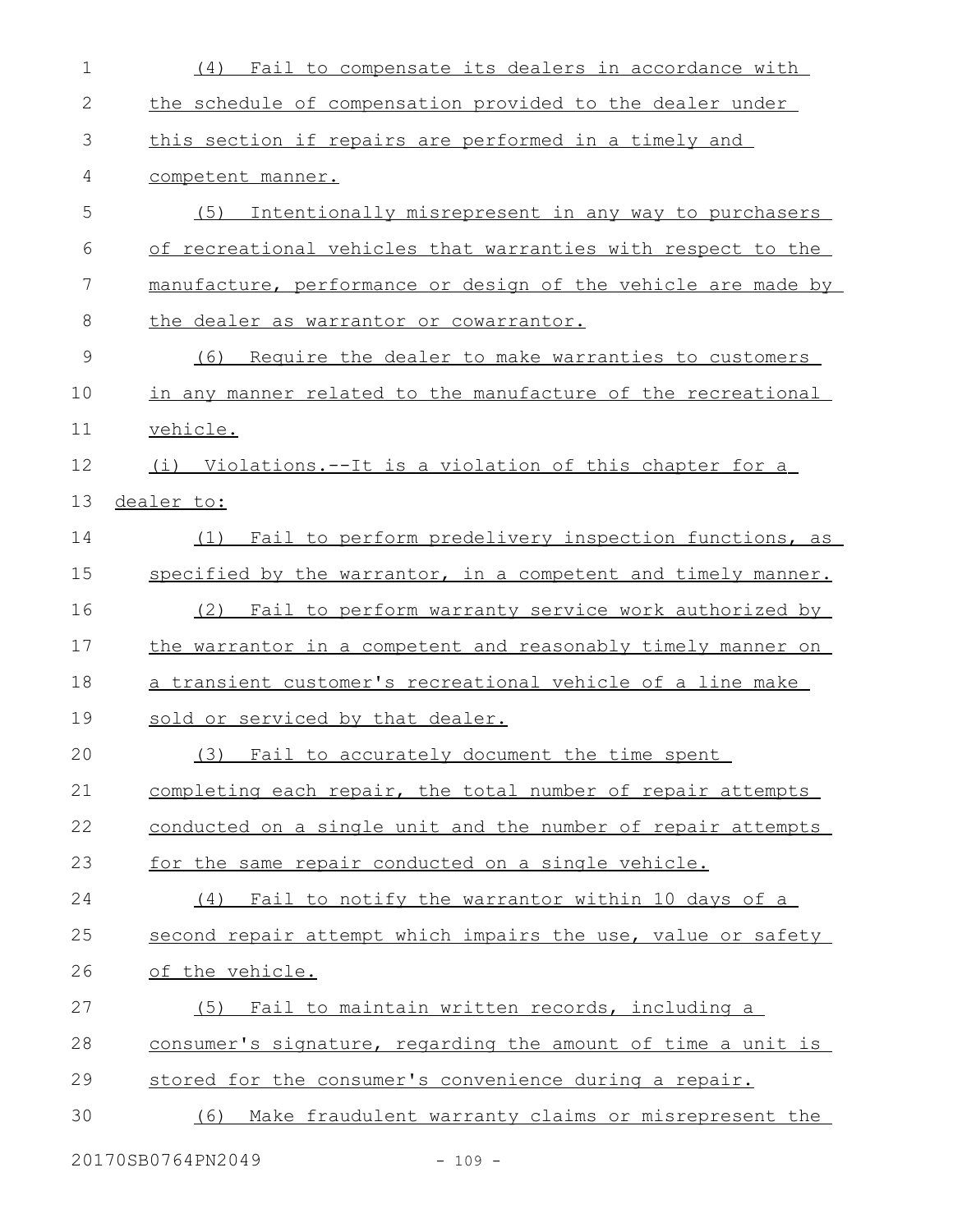| 1             | terms of a warranty.                                             |
|---------------|------------------------------------------------------------------|
| 2             | Section 509. Indemnification.                                    |
| 3             | General rule.--Notwithstanding the terms of a<br>(a)             |
| 4             | manufacturer/dealer agreement, it is a violation of this chapter |
| 5             | for:                                                             |
| 6             | (1) A warrantor to fail to indemnify and hold harmless           |
| 7             | its new recreational vehicle dealer against losses or damages    |
| 8             | to the extent that the losses or damages are caused by the       |
| $\mathcal{G}$ | negligence or willful misconduct of the warrantor.               |
| 10            | A new recreational vehicle dealer to be denied<br>(2)            |
| 11            | indemnification for failing to discover, disclose or remedy a    |
| 12            | defect in the design or manufacturing of a new recreational      |
| 13            | vehicle or new recreational trailer.                             |
| 14            | (3) A new recreational vehicle dealer to fail to                 |
| 15            | indemnify and hold harmless its warrantor against losses or      |
| 16            | damages to the extent that the losses or damages are caused      |
| 17            | by the negligence or willful misconduct of the new               |
| 18            | recreational vehicle dealer.                                     |
| 19            | Denial of indemnification.--A new recreational vehicle<br>(b)    |
|               | 20 dealer may be denied indemnification if the new recreational  |
| 21            | vehicle dealer fails to remedy a known and announced defect in   |
| 22            | accordance with the written instructions of a warrantor for whom |
| 23            | the new recreational vehicle dealer is obligated to perform      |
| 24            | warranty service.                                                |
| 25            | (c) Pending lawsuits.--                                          |
| 26            | (1) A new recreational vehicle dealer shall provide to a         |
| 27            | warrantor a copy of any pending lawsuit in which allegations     |
| 28            | are made that are covered by the provisions of this section      |
| 29            | within 10 days after receiving the suit. This subsection         |
| 30            | shall continue to apply even after the new recreational          |

20170SB0764PN2049 - 110 -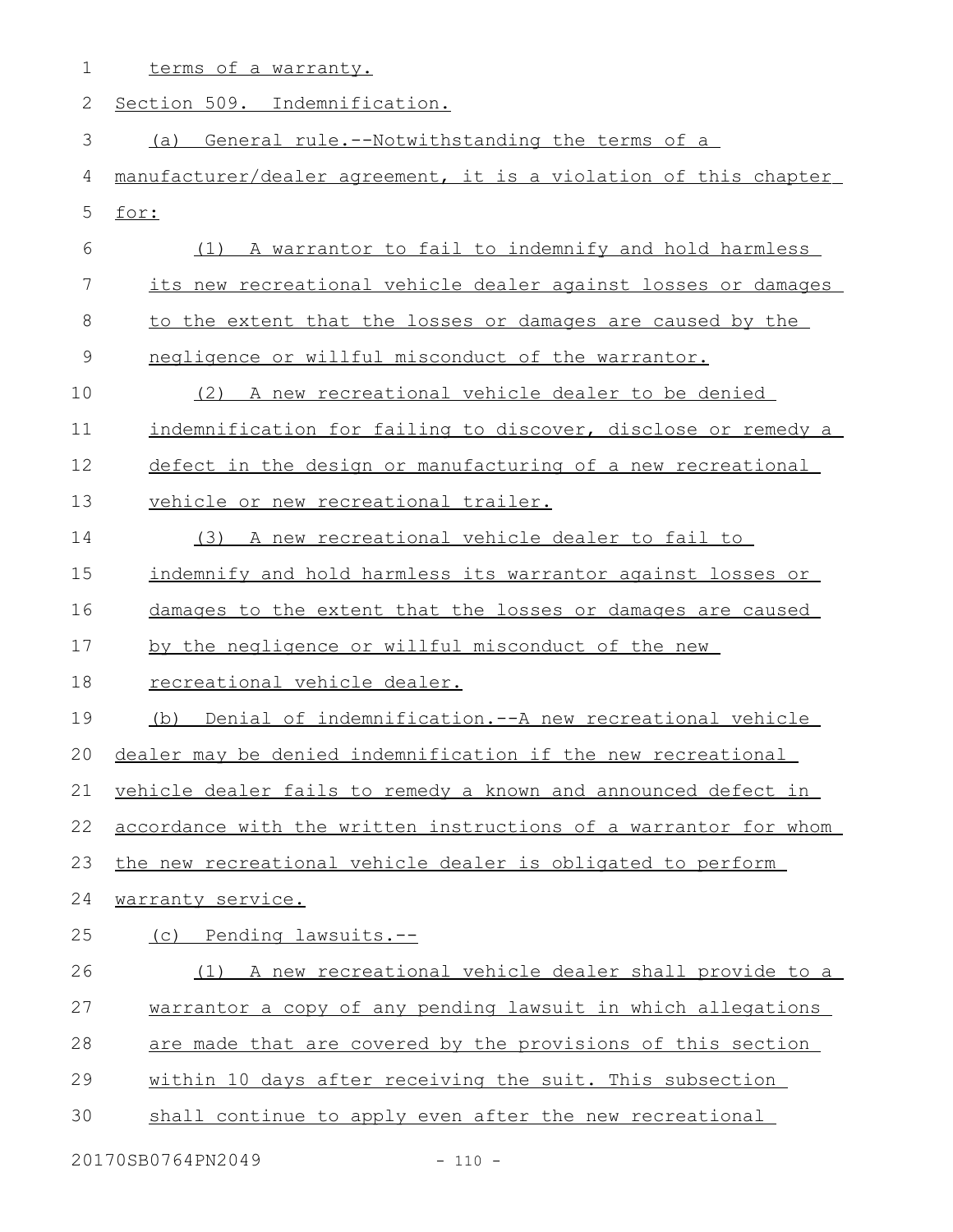1 vehicle is titled.

| $\mathbf{2}$ | (2) A warrantor shall provide to a new recreational              |
|--------------|------------------------------------------------------------------|
| 3            | vehicle dealer a copy of any pending law suit or similar         |
| 4            | proceeding in which allegations are made that come within the    |
| 5            | provisions of this subsection within 10 days after receiving     |
| 6            | the suit. This paragraph shall continue to apply even after      |
| 7            | the new recreational vehicle is titled.                          |
| 8            | Section 510. Inspection and rejection by dealer.                 |
| $\mathsf 9$  | General rule.--Whenever a new recreational vehicle is<br>(a)     |
| 10           | damaged prior to transit to the dealer or is damaged in transit  |
| 11           | to the dealer when the carrier or means of transportation has    |
| 12           | been selected by the manufacturer or distributor, the dealer     |
| 13           | shall notify the manufacturer or distributor of the damage       |
| 14           | within the time frame specified in the manufacturer/dealer       |
| 15           | agreement and:                                                   |
| 16           | request from the manufacturer or distributor<br>(1)              |
| 17           | authorization to replace the components, parts and               |
| 18           | accessories damaged or otherwise correct the damage; or          |
| 19           | reject the vehicle within the time frame set forth<br>(2)        |
| 20           | in subsection (d).                                               |
| 21           | Refusal or failure to repair.--If the manufacturer or<br>(b)     |
| 22           | distributor refuses or fails to authorize repair of the damage   |
| 23           | within 10 days after receipt of notification or if the dealer    |
| 24           | rejects the recreational vehicle because of damage, ownership of |
| 25           | the new recreational vehicle shall revert to the manufacturer or |
| 26           | distributor.                                                     |
| 27           | (c) Obligations.--The dealer shall exercise due care in          |
| 28           | custody of the damaged recreational vehicle, but the dealer      |
| 29           | shall have no other obligations, financial or otherwise, with    |
| 30           | respect to that recreational vehicle.                            |

20170SB0764PN2049 - 111 -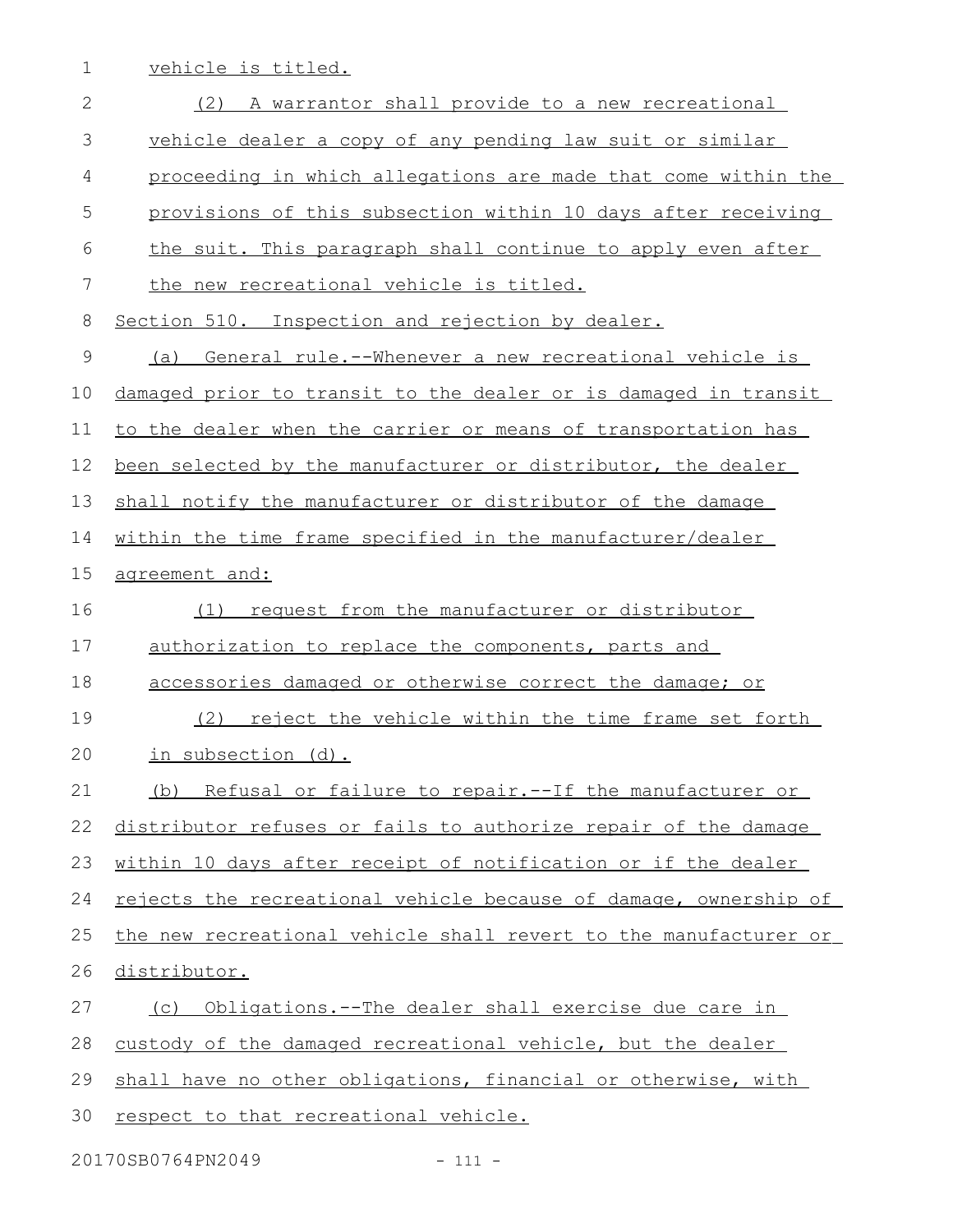| 1  | Time frame.--The time frame for inspection and rejection<br>(d)       |
|----|-----------------------------------------------------------------------|
| 2  | by the dealer must be part of the manufacturer/dealer agreement       |
| 3  | and may not be less than two business days after the physical         |
| 4  | delivery of the recreational vehicle.                                 |
| 5  | <u>Unreasonable mileage.--A recreational vehicle that has,</u><br>(e) |
| 6  | at the time of delivery to the dealer, an unreasonable amount of      |
| 7  | miles on its odometer, as determined by the dealer, may be            |
| 8  | subject to rejection by the dealer and reversion of the vehicle       |
| 9  | to the manufacturer or distributor. In no instance shall a            |
| 10 | dealer deem an amount less than the distance between the dealer       |
| 11 | and the manufacturer's factory or a distributor's point of            |
| 12 | distribution, plus 100 miles, as unreasonable.                        |
| 13 | (f)<br>Notice to dealer. -- Each manufacturer or distributor of       |
| 14 | new recreational vehicles sold or transferred to a new                |
| 15 | <u>recreational vehicle dealer shall notify the new recreational</u>  |
| 16 | vehicle dealer in writing prior to delivery of the recreational       |
| 17 | vehicle of any material damage to the recreational vehicle which      |
| 18 | is known to the manufacturer or distributor which was sustained       |
| 19 | or incurred by the vehicle at any time after the manufacturing        |
| 20 | process is complete but prior to delivery of the recreational         |
| 21 | vehicle to the dealer. A dealer may reject the delivery of a          |
| 22 | nonconforming recreational vehicle under the provisions of 13         |
| 23 | Pa.C.S. (relating to commercial code) and the following shall         |
| 24 | apply:                                                                |
| 25 | When selling a new recreational vehicle, each new<br>(1)              |
| 26 | recreational vehicle dealer shall notify the purchaser in             |
| 27 | writing at the time of sale of any material damage sustained          |
| 28 | or incurred by the recreational vehicle at any time after the         |
| 29 | manufacturing process is complete which is disclosed by the           |
| 30 | manufacturer to the new recreational vehicle dealer.                  |
|    |                                                                       |

20170SB0764PN2049 - 112 -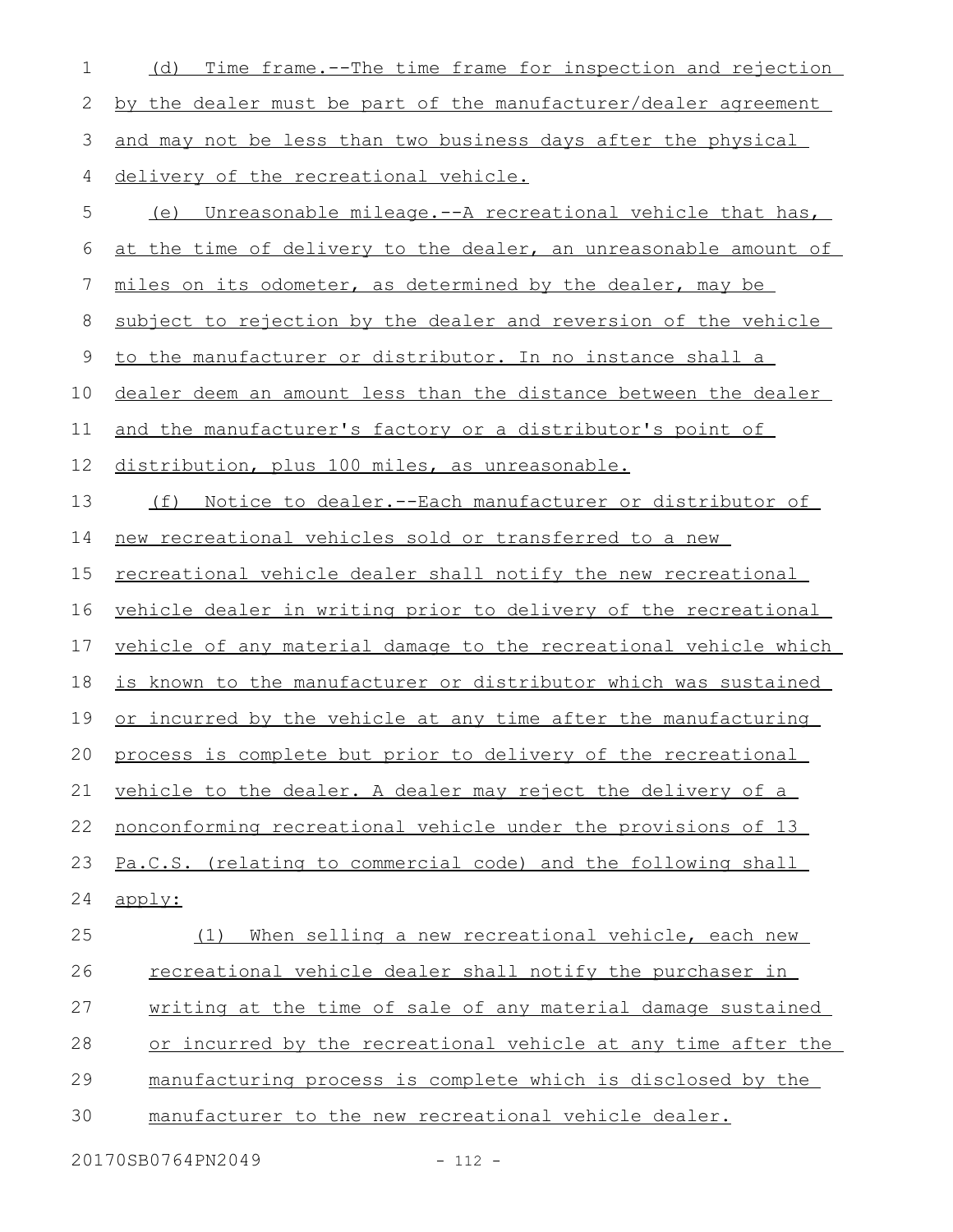| $\mathbf 1$ | Nothing in this section shall be construed to<br>(2)             |
|-------------|------------------------------------------------------------------|
| 2           | diminish any obligation to provide notice to the purchaser of    |
| 3           | a new recreational vehicle which obligation is imposed by any    |
| 4           | other provision of law or by any judicial decision,              |
| 5           | including, but not limited to, the act of December 17, 1968      |
| 6           | (P.L.1224, No.387), known as the Unfair Trade Practices and      |
| 7           | Consumer Protection Law.                                         |
| 8           | Section 511. Coercion of dealer prohibited.                      |
| 9           | General rule.--A manufacturer or distributor may not<br>(a)      |
| 10          | coerce or attempt to coerce a dealer to:                         |
| 11          | purchase a product that the dealer did not order;<br>(1)         |
| 12          | (2)<br>enter into an agreement with the manufacturer or          |
| 13          | distributor; or                                                  |
| 14          | (3) enter into an agreement that requires the dealer to          |
| 15          | submit its disputes to binding arbitration or otherwise waive    |
| 16          | rights or responsibilities provided under this chapter.          |
| 17          | (b) Definition.--As used in this section, the term "coerce"      |
| 18          | includes, but is not limited to, threatening to terminate,       |
| 19          | cancel or not renew a manufacturer/dealer agreement without just |
|             | 20 cause or threatening to withhold product lines the dealer is  |
| 21          | entitled to purchase under the manufacturer/dealer agreement or  |
| 22          | delay product delivery as an inducement to amending the          |
| 23          | manufacturer/dealer agreement.                                   |
| 24          | Section 512. Applicability.                                      |
| 25          | To the extent the provisions of this chapter are inconsistent    |
| 26          | with any other provisions of this act as applied to a            |
| 27          | recreational vehicle dealer, manufacturer, distributor or        |
| 28          | supplier this chapter controls. Unless inconsistent with the     |
| 29          | provisions in this chapter or expressly excluded, the provisions |
| 30          | of this act apply to recreational vehicle dealers,               |

20170SB0764PN2049 - 113 -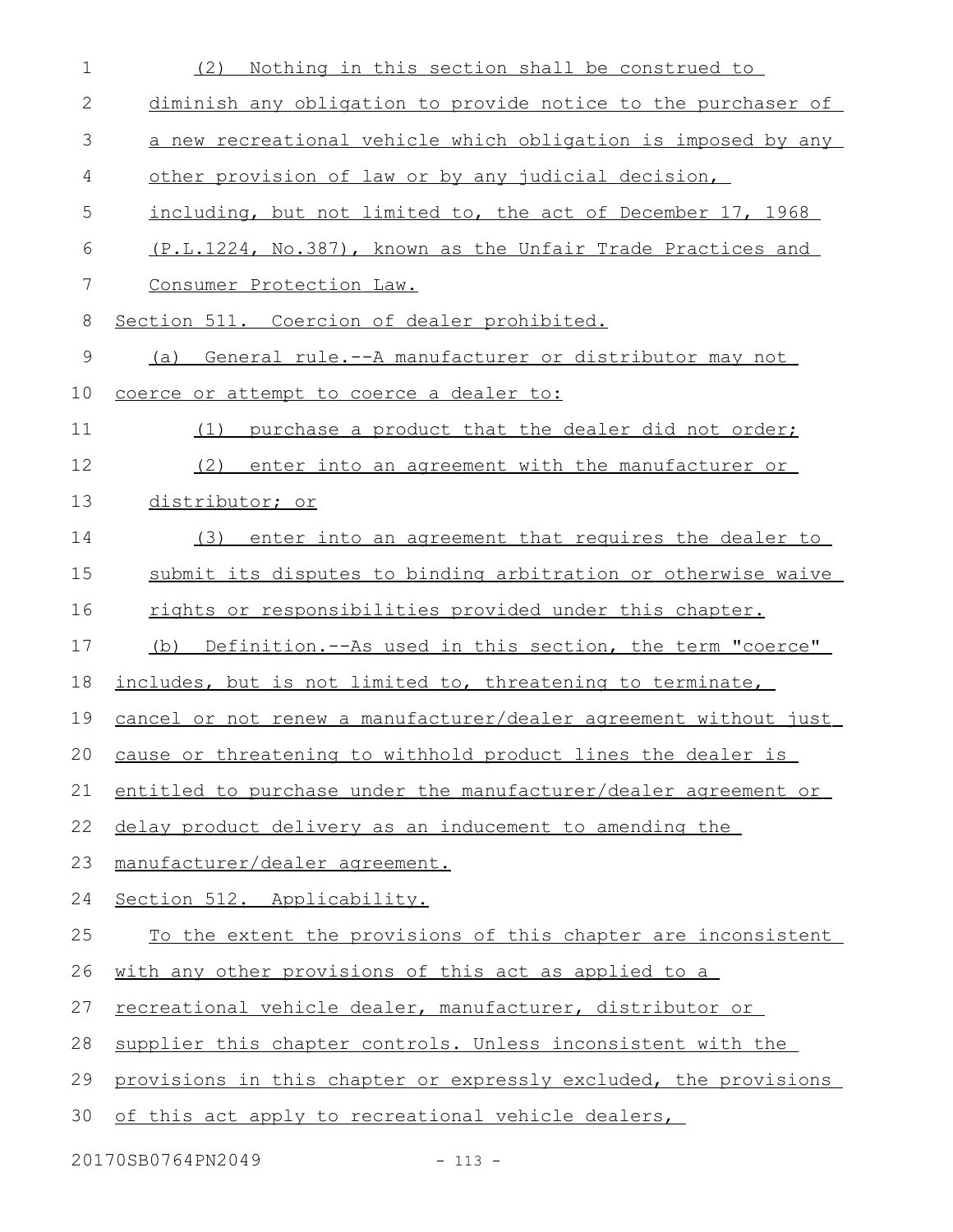| $\mathbf 1$ | manufacturers, distributors and suppliers.                       |
|-------------|------------------------------------------------------------------|
| 2           | Section 513. Severability.                                       |
| 3           | The provisions of this chapter are severable. If any             |
| 4           | provision of this chapter or its application to any person or    |
| 5           | circumstance is held invalid, the invalidity shall not affect    |
| 6           | other provisions or applications of this chapter which can be    |
| 7           | given effect without the invalid provision or application.       |
| 8           | Section $\pm 2$ . The act is amended by adding a chapter         |
| 9           | heading to read:                                                 |
| 10          | CHAPTER 7                                                        |
| 11          | MISCELLANEOUS PROVISIONS                                         |
| 12          | Section $\pm 2$ 23. Sections 34, 35, 36 and 37 of the act are    |
| 13          | renumbered to read:                                              |
| 14          | Section [34] 701. Savings provision.                             |
| 15          | This act shall not be deemed to repeal, suspend, modify or       |
| 16          | revoke any of the provisions of 75 Pa.C.S. (relating to          |
| 17          | vehicles) or of the act of June 28, 1947 (P.L.1110, No.476),     |
| 18          | known as the Motor Vehicle Sales Finance Act.                    |
| 19          | Section [35] 702. Repeals.                                       |
| 20          | (a) Specific repeal.--The act of September 9, 1965 (P.L.499,     |
| 21          | No.254), known as the Motor Vehicle Manufacturer's, Dealer's and |
| 22          | Salesmen's License Act, is repealed.                             |
| 23          | (b) General repeal.--All acts and parts of acts are repealed     |
| 24          | insofar as they are inconsistent with this act.                  |
| 25          | Section [36] 703. Expiration of terms of board members.          |
| 26          | Persons who are members of the State Board of Motor Vehicle      |
| 27          | Manufacturers, Dealers and Salespersons on the effective date of |
| 28          | this act shall serve on the board created under this act until   |
| 29          | their current three-year terms expire or until their successors  |
| 30          | are duly appointed and qualified, but no longer than six months  |
|             | 20170SB0764PN2049<br>$- 114 -$                                   |